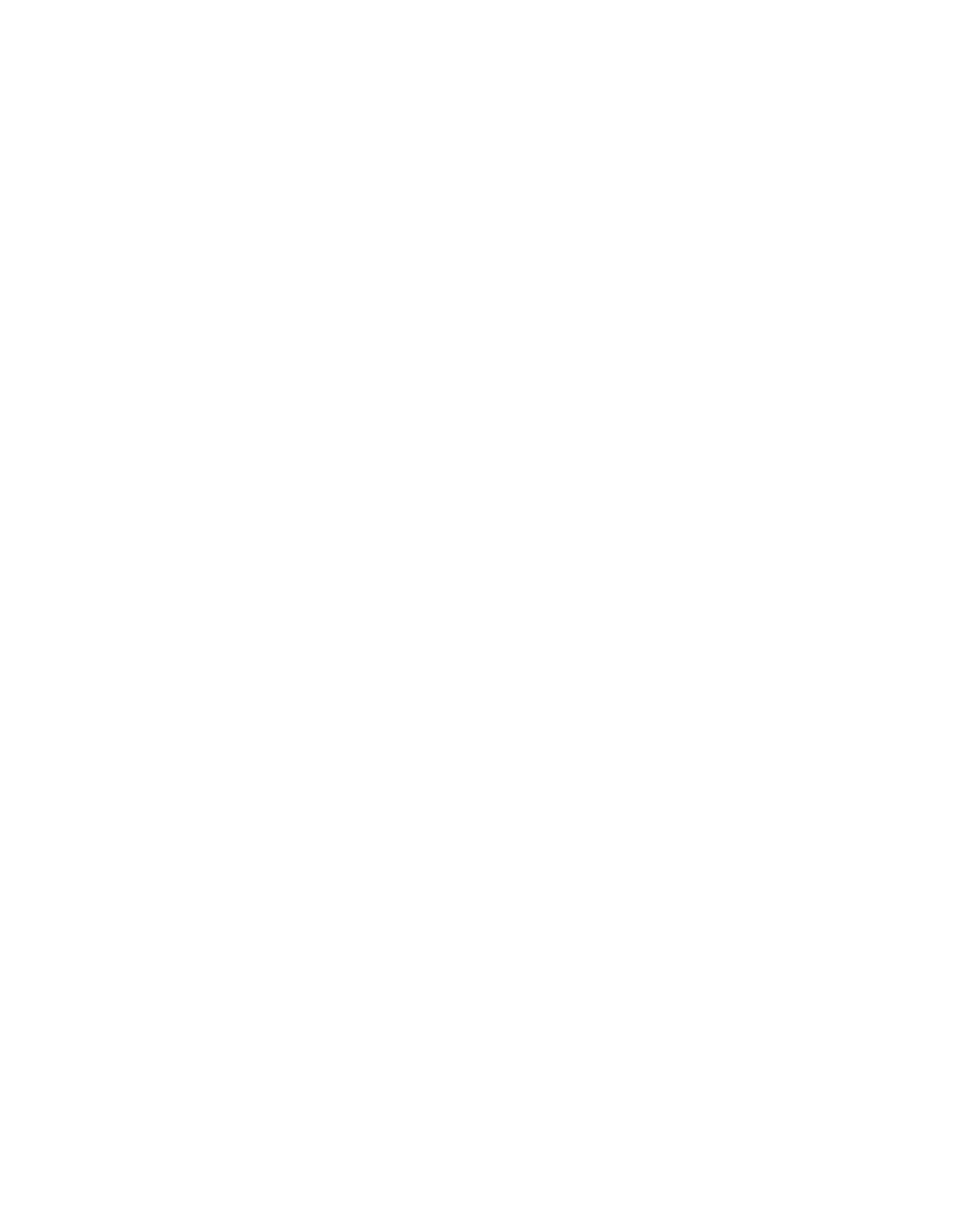

ADB Working Paper Series on Regional Economic Integration

## Global Production Sharing, Trade Patterns, and Determinants of Trade Flows in East Asia

Prema–Chandra Athukorala<sup>+</sup> and Jayant Menon<sup>++</sup> No. 41 January 2010

+Prema–Chandra Athukorala is Professor of Economics at the Arndt-Corden Division of Economics, Australian National University, Canberra, Australia. prema-chandra .athukorala @anu.edu.au

++Jayant Menon is Principal Economist, Office of Regional Economic Integration, Asian Development Bank, 6 ADB Avenue, Mandaluyong City, 1550 Metro Manila, Philippines. Tel +63 2 632 6205, Fax +63 2 636 2342, jmenon@adb.org

**Asian Development Bank**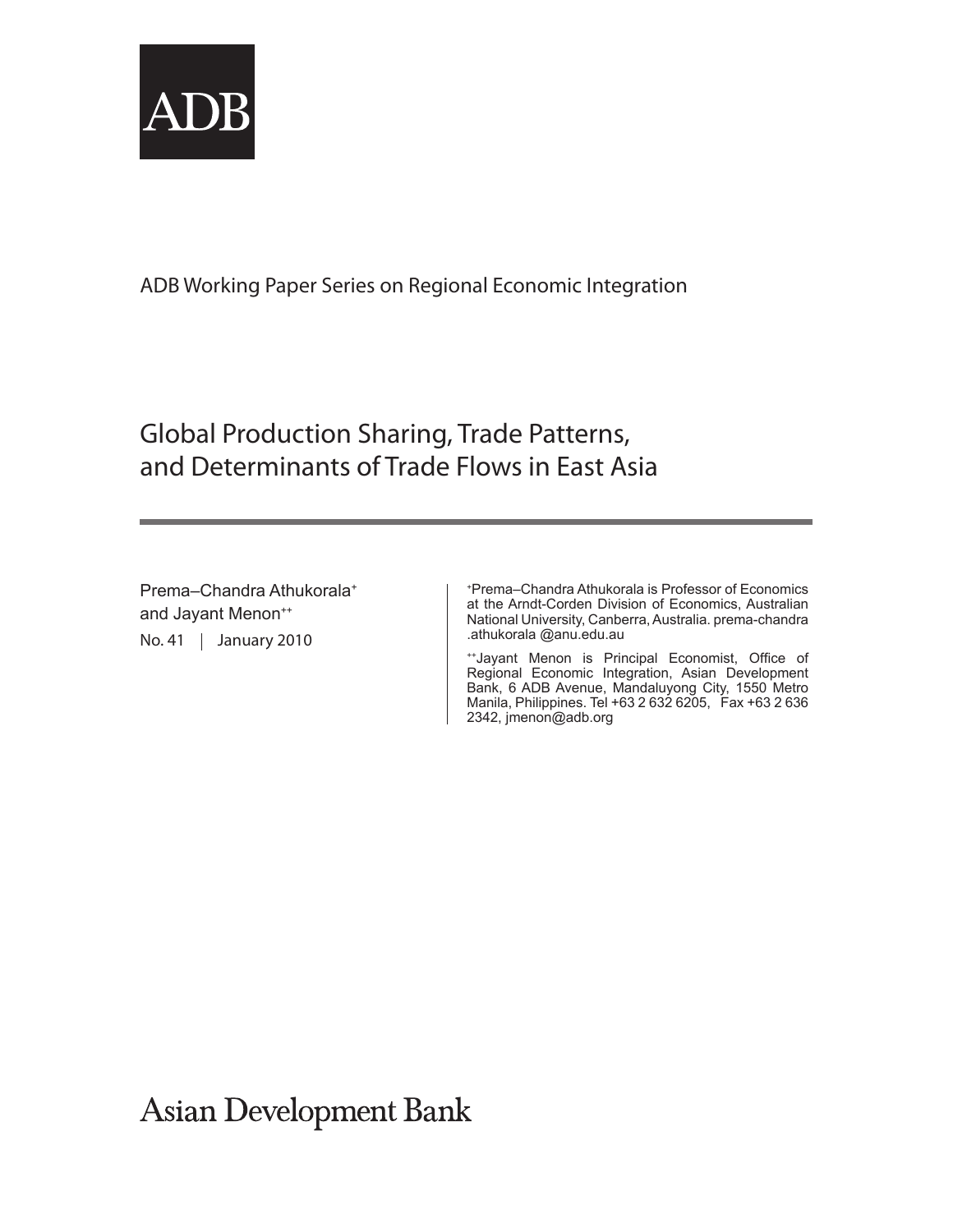The ADB Working Paper Series on Regional Economic Integration focuses on topics relating to regional cooperation and integration in the areas of infrastructure and software, trade and investment, money and finance, and regional public goods. The Series is a quick-disseminating, informal publication that seeks to provide information, generate discussion, and elicit comments. Working papers published under this Series may subsequently be published elsewhere.

#### Disclaimer:

The views expressed in this paper are those of the author(s) and do not necessarily reflect the views and policies of the Asian Development Bank or its Board of Governors or the governments they represent.

The Asian Development Bank does not guarantee the accuracy of the data included in this publication and accepts no responsibility for any consequence of their use.

By making any designation of or reference to a particular territory or geographic area, or by using the term "country" in this document, the Asian Development Bank does not intend to make any judgments as to the legal or other status of any territory or area.

© 2010 by Asian Development Bank January 2010 Publication Stock No.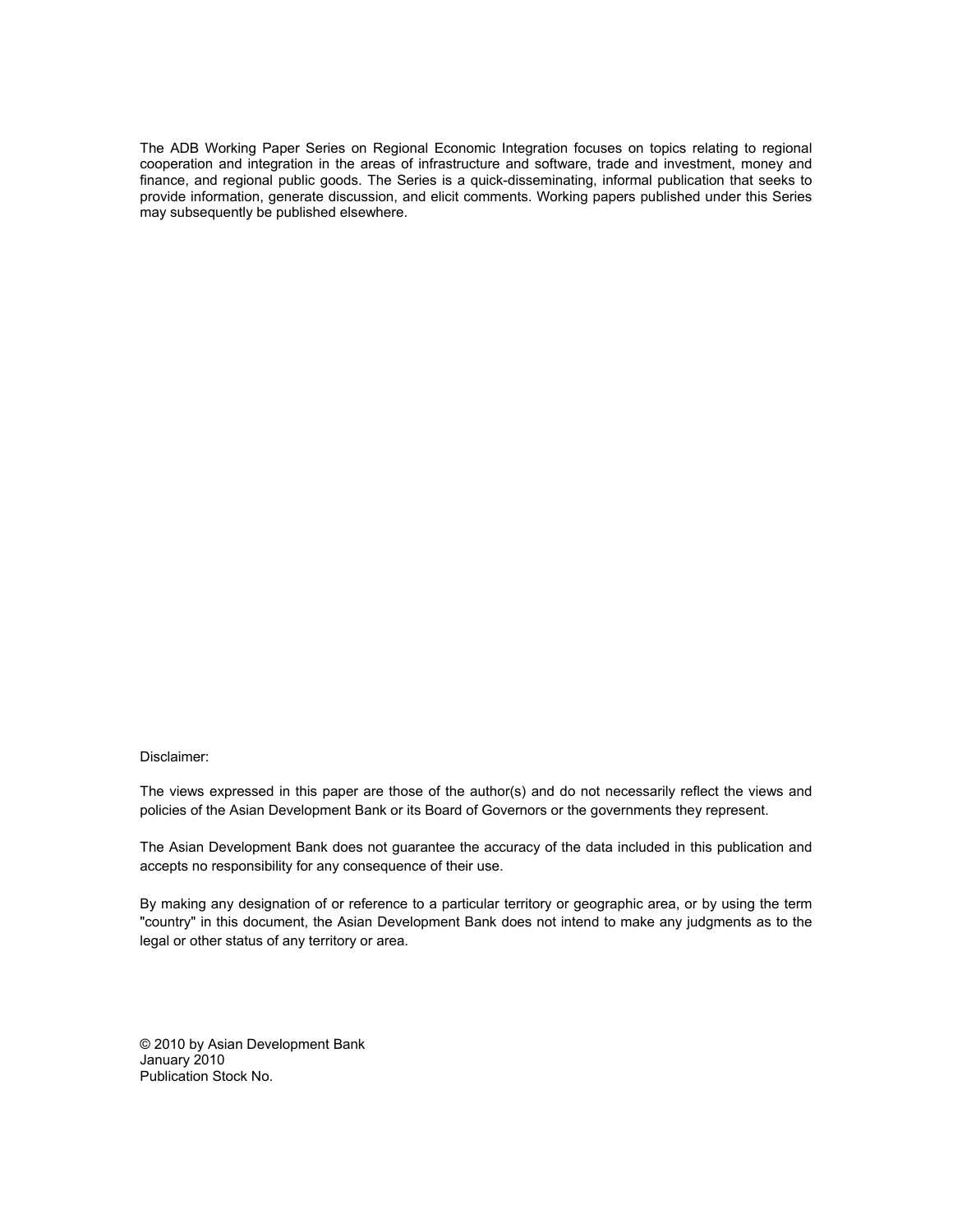| Abstract        |                                                                                                                                            | v               |
|-----------------|--------------------------------------------------------------------------------------------------------------------------------------------|-----------------|
| 1. Introduction |                                                                                                                                            | 1               |
|                 | 2. Global Production Sharing: An Overview                                                                                                  | 2               |
|                 | 2.1 The Process                                                                                                                            | $\overline{2}$  |
|                 | 2.2 Determinants                                                                                                                           | $\overline{4}$  |
|                 | 3. Data Sources and Method of Data Compilation                                                                                             | 6               |
|                 | 4. Trends and Patterns of Global Production Sharing                                                                                        | 8               |
|                 | 4.1 Product Composition                                                                                                                    | 10 <sup>1</sup> |
|                 | 4.2 The PRC Factor                                                                                                                         | 11              |
|                 | 4.3 Determinants of East Asia's Growing Role in<br><b>Global Production Sharing</b>                                                        | 11              |
|                 | 5. Global Production Sharing and Determinants of Trade Flows                                                                               | 12 <sup>2</sup> |
|                 | 5.1 US Demand for Manufacturing Imports                                                                                                    | 14              |
|                 | 5.2 World Export Demand                                                                                                                    | 17              |
|                 | 5.3 Results                                                                                                                                | 19              |
|                 | 6. Concluding Remarks                                                                                                                      | 20              |
| References      |                                                                                                                                            | 59              |
|                 | ADB Working Paper Series on Regional Economic Integration                                                                                  | 64              |
| <b>Tables</b>   |                                                                                                                                            |                 |
| 1.              | Parts and Components (P&C) in World<br>Manufacturing Trade, 1992/93 - 2005/06                                                              | 22              |
| 2.              | Geographic Profile of World Trade in Parts and<br>Components, 1992/93 and 2005/06                                                          | 23              |
| 3.              | Share of Parts and Components in Manufacturing<br>Trade by Selected Country/regions and Major<br>Product categories, 1992/3 and 2005/6 (%) | 24              |
| 4.              | Parts and Components share in bilateral trade<br>flows, 2005/06                                                                            | 30              |

- 5. Percentage Composition of Parts and Components Exports and Imports by two-digit SITC Categories, 2005/06 32 6. Hourly Compensation Cost of Manufacturing
- Production Workers in Selected Countries Relative to the United States (US) (%, 2-year averages) 34 7. World Bank Logistics Performance Index and Its
- Composite Indexes: Developing Asian Economies and Major Country Groups 35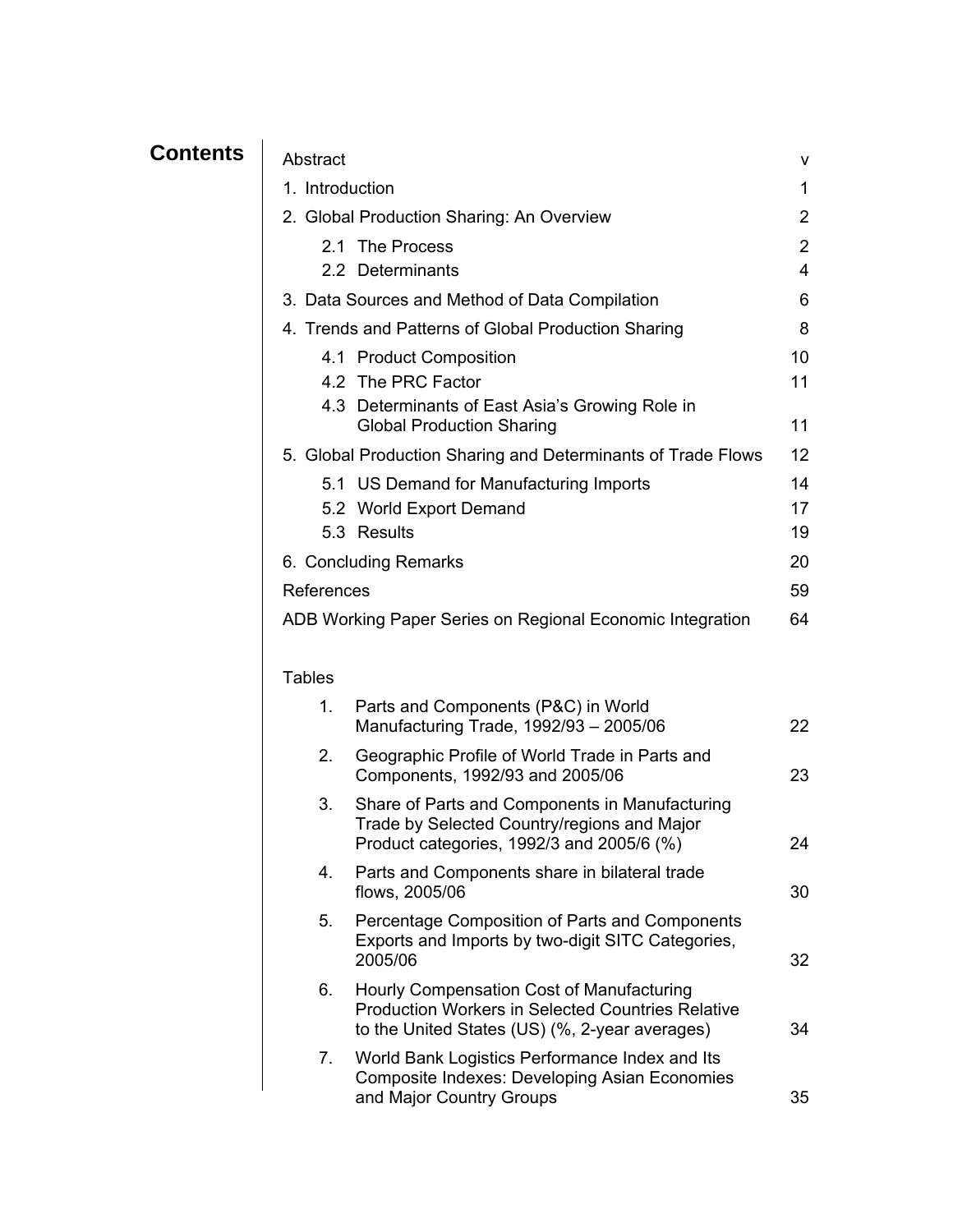| 8.                     | US Import demand functions (Random-effect IV<br>GLS regressions)                                 | 36 |
|------------------------|--------------------------------------------------------------------------------------------------|----|
| 9.                     | World Demand for Manufacturing Exports (Pooled<br>OLS estimates)                                 | 38 |
| <b>Appendix Tables</b> |                                                                                                  |    |
|                        | 1. A-1 List of Parts and Components                                                              | 47 |
| 2                      | A-2 Products Covered in the Estimates of United States<br>(US) Import Demand Functions           | 53 |
| 3.                     | A-3 United States (US) Import Demand Functions:<br>Fixed Effect (within) estimates               | 55 |
| 4.                     | A-4 United States (US) Import Demand Functions:<br><b>Random-Effects GLS Estimates</b>           | 57 |
| <b>Figures</b>         |                                                                                                  |    |
| 1.                     | Share of Parts and Components (P&C) in<br>Manufacturing Trade by Region, 1992-2006               | 45 |
| 2.                     | Parts and Components (P&C) in the People's<br>Republic of China's Manufacturing Trade, 1992–2007 | 46 |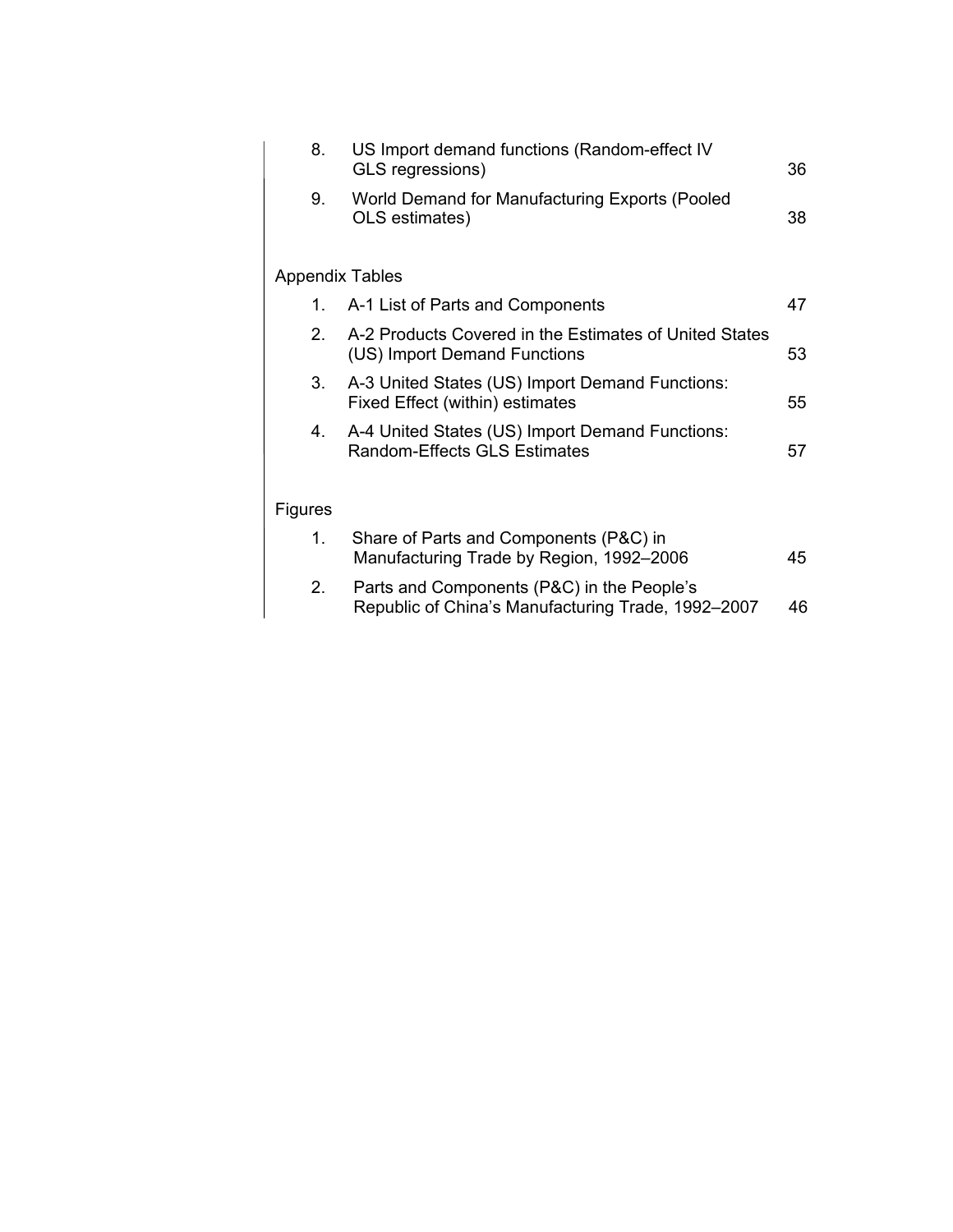## **Abstract**

Global production sharing—the breakup of a production process into vertically separated stages that are carried out in different countries—has become one of the defining characteristics of world trade over the past few decades. Any analysis of trade patterns or its determinants that ignores this phenomenon, and the trade in parts and components that it generates, is likely to result in erroneous conclusions. This study examines the extent and pattern of these flows, focusing on East Asia, and probes its implications for the analysis of the determinants of trade flows. World trade in parts and components increased from about 18.9% to 22.3% of total exports between 1992/93 and 2005/06. Most of this growth emanates from East Asia, with its share in total world exports increasing from 27% to 39% over the same period. There was a notable decline in Japan's share toward the end of this period, but this was more than offset by the rising importance of the People's Republic of China (PRC). In East Asia, most of this trade is in electronics. The econometric analysis reveals that parts and components are remarkably less sensitive to changes in relative prices; as a result, the sensitivity of aggregate trade flows to relative price changes diminishes as its share increases. This implies that exchange rate policy may be less effective in balance of payments adjustment, in countries where component trade is high and growing.

*Keywords:* Global production sharing, product fragmentation trade, determinants of trade flows, exchange rate policy

*JEL Classification:* F10; F13; F23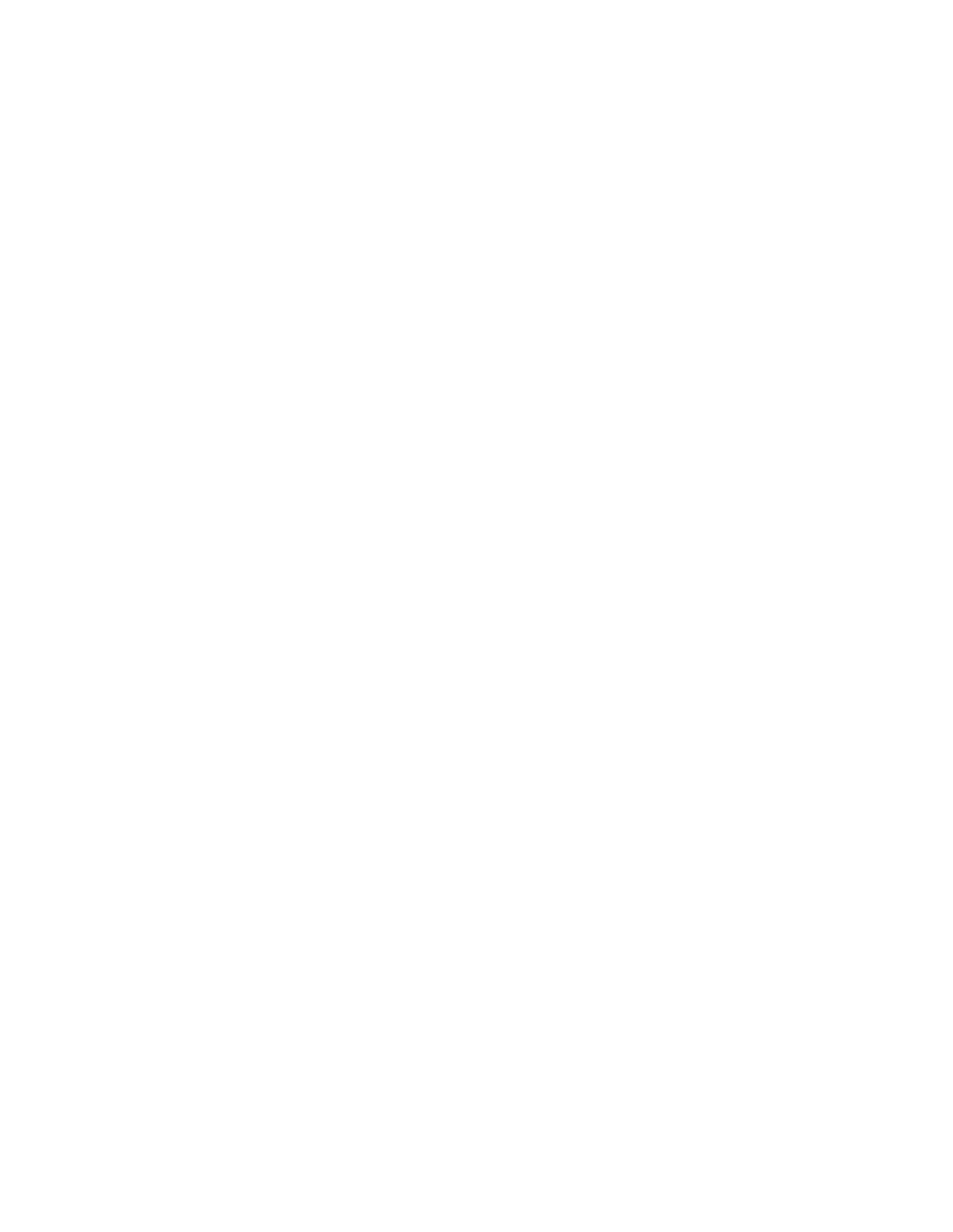## **1. Introduction**

Global production sharing—the breakup of a production process into vertically separated stages carried out in two or more countries—has become one of the defining characteristics of world trade over the past few decades.<sup>1</sup> It began in electronics and garments in the late 1960s before spreading to other industries such as automobiles, televisions and radio receivers, office equipment, power and machine tools, cameras and watches, and pharmaceuticals, among others. As the scale of activities in a vertically integrated production process expands, so do the opportunities for reducing costs by locating parts of the production process in different countries. This has resulted in a steady rise in the trade in parts and components across national borders.<sup>2</sup> And it has grown into a global phenomenon involving countries at varying stages of development. However, there is evidence that it is far more significant in East Asia and has played a major role in the region's economic growth and structural transformation.

Global production sharing opens up opportunities for firms to relocate slices (tasks) of the production process to different countries, depending on relative cost advantage and other economic fundamentals. Consequently, the final product that arrives on the retailer's shelf appears as if it manufactured in a single country, where in reality it has gone through multiple factories across several different countries.

For production, the availability of domestic resources is no longer a binding constraint on international trade. A country that does not have factor inputs and technology required for the production of a good or service can now focus on a particular slice or segment of the production process that matches its capabilities. This dramatic transformation in the composition of world trade has implications for standard trade flow analysis as it affects the efficacy of exchange rate and tariff policies in influencing trade flows through changes in relative prices.

There are many theoretical studies examining the causes and modalities of global production sharing, and implications of the growing dichotomy between parts and components (middle products) and final products for trade flow analysis and trade policy (Jones 2000, Jones and Kierzkowski 2001b, Helpman 2007, Feenstra 2008). A number of recent studies also document the increasing importance of global production sharing and the prominent role played by the People's Republic of China (PRC) and other East Asian economies in promoting this type of exchange (Athukorala 2005 and 2009, Arndt 2008, Ng and Yeats 2001). However, applied trade economists have been rather slow to incorporate this new form of international specialization into trade flow analysis, which which continues to rely upon the traditional notion that countries trade goods that are produced from start to finish in a single country (products that are "made" in a given country). Global trade flow modeling is still carried out using trade elasticities estimated at highly aggregated levels, treating parts and components and final goods as a unified, homogeneous product.

 1 In the recent literature on international trade, an array of alternative terms have been used to describe this phenomenon, including international production fragmentation, vertical specialization, slicing the value chain, and outsourcing.

<sup>2</sup> Defined here as intermediate goods and goods in process.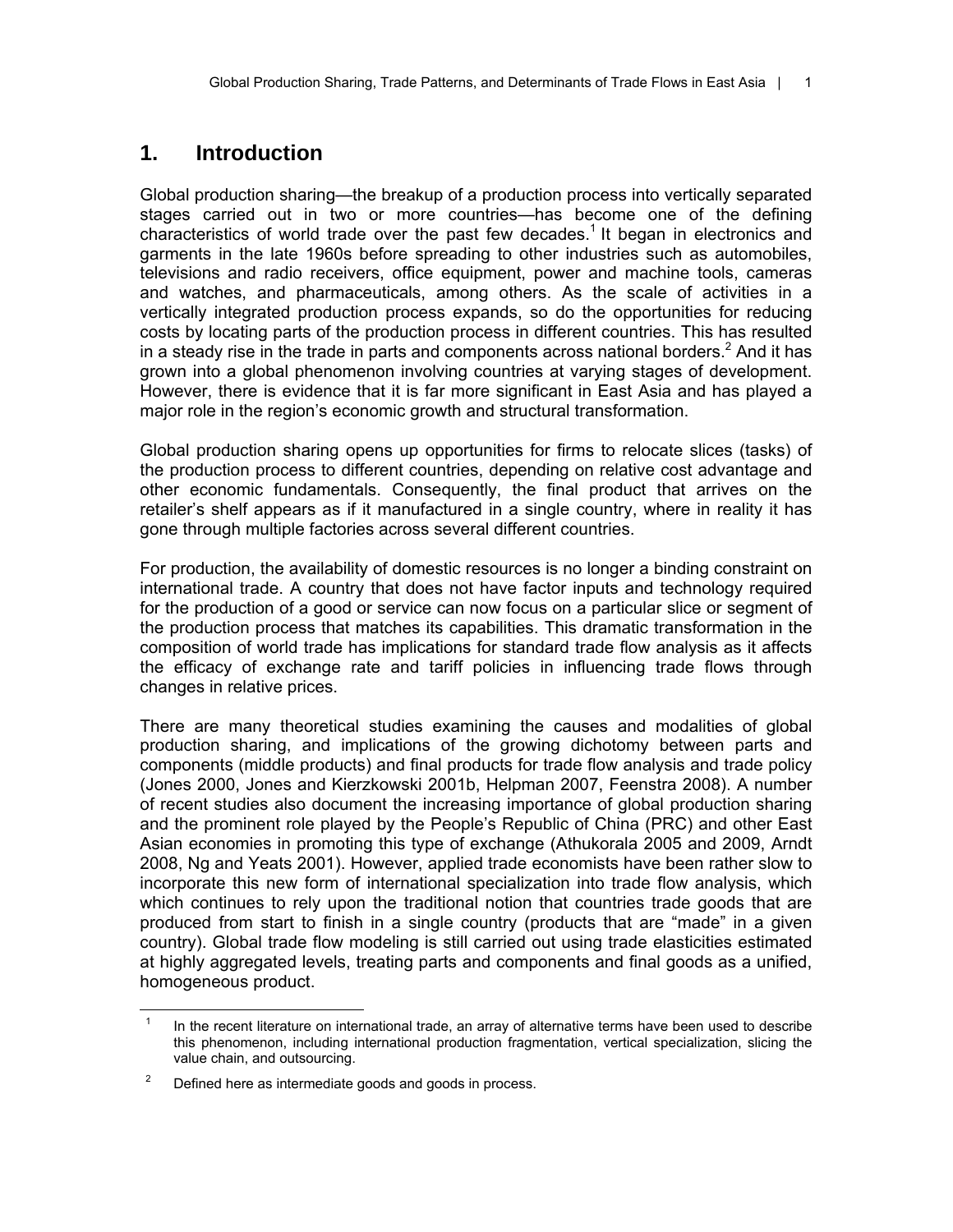The purpose of this study is two-fold: (i) to examine the extent and emerging pattern of global production sharing, with an emphasis on the role played by East Asian economies; and (ii) to probe the implications of the dichotomy between trade in parts and components, and final goods, for analyzing determinants of trade flows. The analysis uses the most recent data from the United Nations (UN) trade database, based on Revision 3 of the Standard International Trade Classification (SITC Rev 3).

For the purpose of this study, East Asia is defined to include Japan, the newly industrialized economies (NIEs) of the Republic of Korea [Korea]; Taipei,China; and Hong Kong, China), the PRC, and the six largest economies of the Association of Southeast Asian Nations (ASEAN)―Indonesia, Malaysia, Philippines, Thailand, Singapore, and Viet Nam. Brunei Darussalam, Cambodia, Lao People's Democratic Republic (Lao PDR), and Myanmar have been excluded due to data limitations. The analysis is conducted in the wider global context, focusing on the region's performance relative to the North American Free Trade Area (NAFTA) and the European Union (EU).

The study is organized as follows. Section 2 provides an overview of the process of international product fragmentation, followed by a survey of theories on how new forms of international specialization are determined, along with what this means for trade flow analysis. Section 3 describes the UN Comtrade database, the methodology for separating parts and components from final goods, and other data issues. Section 4 examines the extent and pattern of global production sharing and the resultant dichotomy between trade in parts and components, and final (assembled) goods. Section 5 presents the results of a trade flow modeling exercise illustrating the implications of this dichotomy. And it discusses the implications of these findings on reshaping standard trade flow analysis to capture the growing importance of global production sharing in world trade. The final section summarizes key findings and considers implications for policy and further research.

## **2. Global Production Sharing: An Overview**

#### **2.1 The Process**

Production sharing and trade in parts and components<sup>3</sup> is not a new phenomenon. Pollard (1981) tells a fascinating story of how at the height of the Industrial Revolution British textile and clothing manufactures began to shift labor intensive segments of the production process to countries in continental Europe due to domestic labor shortages and mounting wage pressures. Young (1928) observes that "over a large part of the field of industry, an increasingly intricate nexus of specialized undertakings has inserted itself between the production of raw materials and the consumer of the final product." By the late 1950s, when national trade data reporting began producing disaggregated data to allow for tentative estimations, machinery components accounted for nearly 15% of the manufacturing exports of mature industrial countries.<sup>4</sup>

 $\overline{3}$ For simplicity, "components" is used henceforth to mean "parts and components."

<sup>4</sup> Calculation based on the data appendix of Maizels (1963).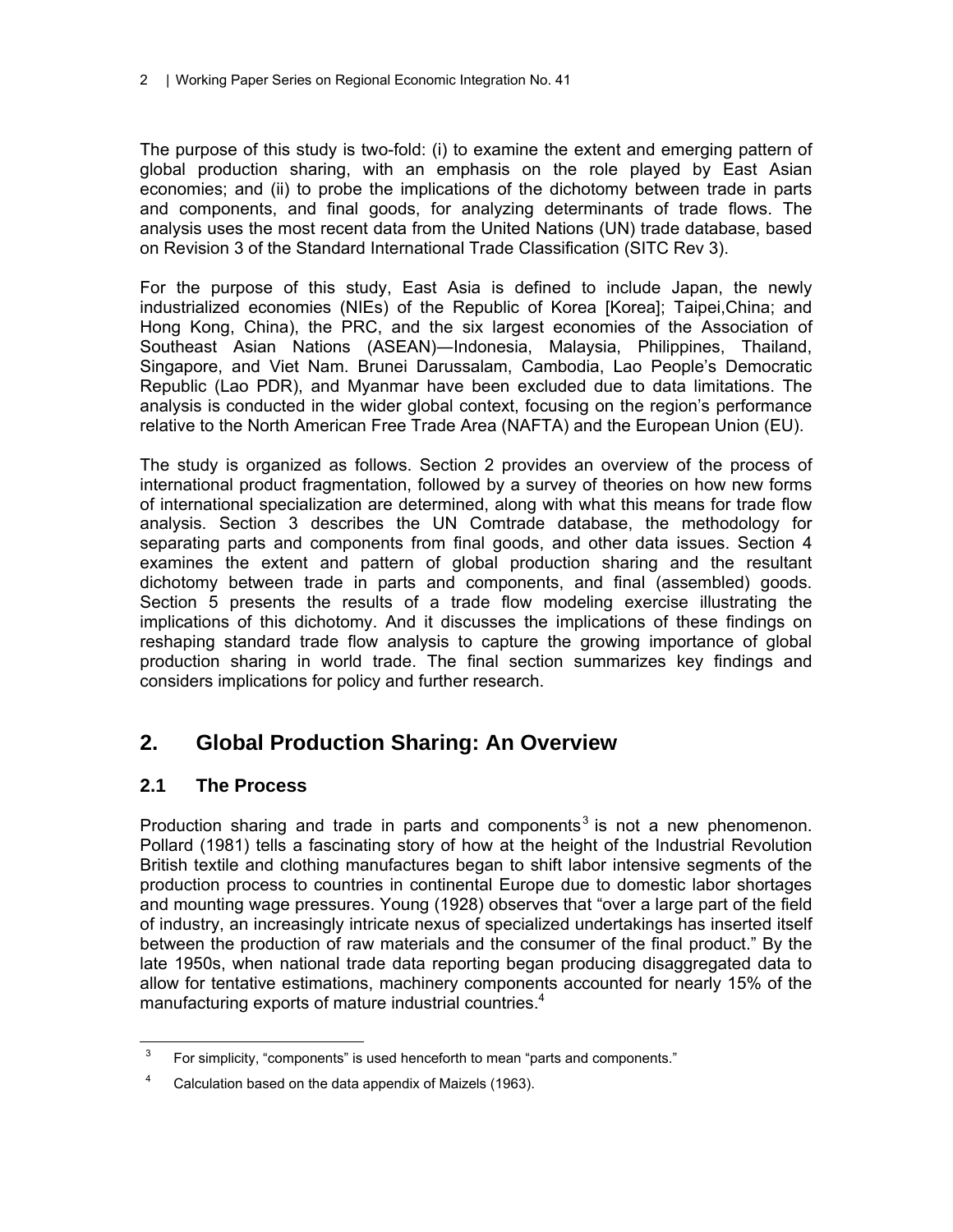What is new about the contemporary process of global production sharing is its increasingly wide product coverage and its rapid spread from mature industrial countries to developing countries (for example, from the developed North to the developing South). With a modest start in electronics and garments in the late 1960s, the North– South exchange within international production networks gradually evolved and spread to industries such as sports footwear, automobiles, radio receivers, sewing machines, office equipment, electrical machinery, power and machine tools, cameras, and watches. Cost competitiveness and economies of scale achieved this way provided the setting for product innovation and a growth in world trade much faster than world production.<sup>5</sup>

In its infancy, North–South production sharing was predominantly a two-way exchange between the home and host countries; components were exported to the low-cost, host country for assembly and the assembled components were re-imported to the home country for final sale or further processing (as in the case of electronics). Over the years, production networks have evolved to encompass multiple countries in different stages of the assembly process. Today, product fragments will typically have gone through multiple border crossings before being incorporated into a final product.

Two recent developments set the stage for the rapid increase in fragmentation-based trade as a share of world trade. First, some fragments of the production process in certain industries have become standard fragments, which can be effectively used in a number of products. For instance, long-lasting cellular batteries, which were originally developed by computer manufacturers, are now widely used in mobile phones and electronic organizers; transmitters, which were originally designed for radios, are now used in personal computers and missiles as well; and the use of electronic chips has spread well beyond computers to consumer electronics and motor vehicles, for example (Jones 2000; Jones and Kierzkowski 2001; Brown et al., 2004). Second, as international supply networks of components have become firmly established, producers in advanced countries have begun to move final assembly of an increasing range of consumer durables (such as computers, cameras, televisions, and automobiles) to overseas locations to be physically closer to final users and/or to take advantage of inexpensive labor.

In the case of standard consumer goods such as garments and footwear, global production sharing normally takes place through arm's length relationships, with international buyers playing a key role in linking producers and sellers in developed countries.<sup>6</sup> Global production sharing in electronics and other high-tech industries, on the other hand, evolved differently. Early on, the process essentially involved a multinational enterprise (MNE) establishing an overseas subsidiary to perform some functions it once did at home (Helleiner 1973; Gereffi, Humphrey, and Sturgeon 2005). As production in host countries became more firmly established, production fragmentation eventually

 5 Many products such as laptop computers, hand phones, and various entertainment devices (such as music players) would not have been commercially available as early without the cost reductions associated with global production sharing.

<sup>6</sup> For instance, for years the Swedish furniture firm IKEA outsourced actual manufacturing to subcontractors in countries like Poland and Viet Nam, retaining design engineering in Sweden. Also, the US-based sportswear producer Nike designs its products and does advertising at home, while doing most of its actual production in several Asian countries through arm's length relationships.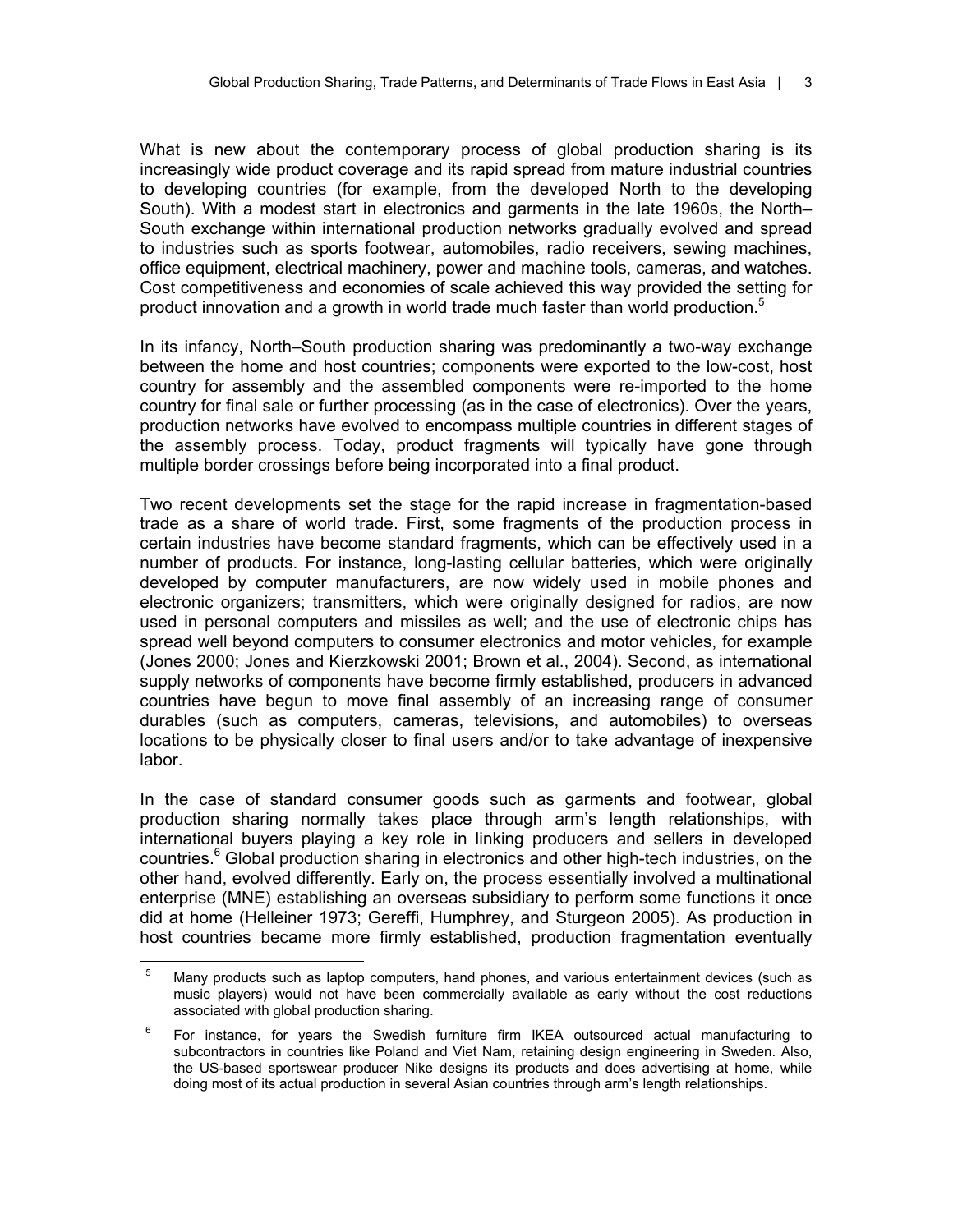spread beyond the MNEs. These subsidiaries began to subcontract some activities to local (host-country) firms, providing detailed specifications and even fragments of their own technologies. At the same time, many firms that were not part of MNE networks began to procure components globally through arm's length trade. These new developments suggest that an increase in fragmentation-based trade may or may not be accompanied by an increase in the host country's stock of foreign direct investment (FDI) (Brown et al., 2004).

However, the bulk of global production sharing within high-tech industries still takes place under the aegis of MNEs. This is because the production of final goods requires highly customized and specialized components whose quality cannot be assured when a third party is involved. Even if possible, it is difficult to write a contract between the final producer and input supplier that would fully specify product quality characteristics. This is especially true when it comes to setting up production units in countries that are newcomers to global production networks. As the production unit becomes well established in the country and business links are forged with private and public sector agents, arm's length subcontracting arrangements for component procurement could develop, assuming a conducive domestic business environment.

A major development in the institutional setting for global production sharing has been the emergence of independent contract manufacturers, which produce and assemble components for original manufacturing MNEs (Sturgeon 2003, Brown and Linden 2005). Many of the original MNEs in electronics and related industries increasingly rely on contract manufacturers to operate their global production networks, allowing them to focus on more skill-intensive competencies such as product design and marketing. Helped by some component standardization and by advances in modular technology, this process has become a major contributor to the rapid spread of global production sharing. It has also allowed the original MNEs to rely almost entirely on foreign sources of production, retaining only design and coordination functions at home.

Production sharing opens up new opportunities for countries previously unable to compete in producing final products. They can now specialize in one or more segments of the production process, given that parts and components, as well as capital and production technology, are mobile within global production networks. But, as the next section demonstrates, this does not depend alone on the availability of appropriately skilled labor at relatively low wages. A whole range of factors impacting the business climate is important in attracting FDI and other mobile inputs. Moreover, the quality of labor required for most unskilled tasks within the global value chain is generally higher than what the average worker in most labor-abundant countries can offer (Feenstra 2008).

#### **2.2 Determinants**

In a series of papers, Jones and Kierzkowski (1990, 2001b) and Jones (2000) extended traditional (comparative-advantage-based) trade theory to account for global production sharing. Their framework identifies two mutually reinforcing developments that help explain production-sharing-based international exchange—comparative advantage and increasing returns. These, in turn, have been spurred by (i) rapid advancement in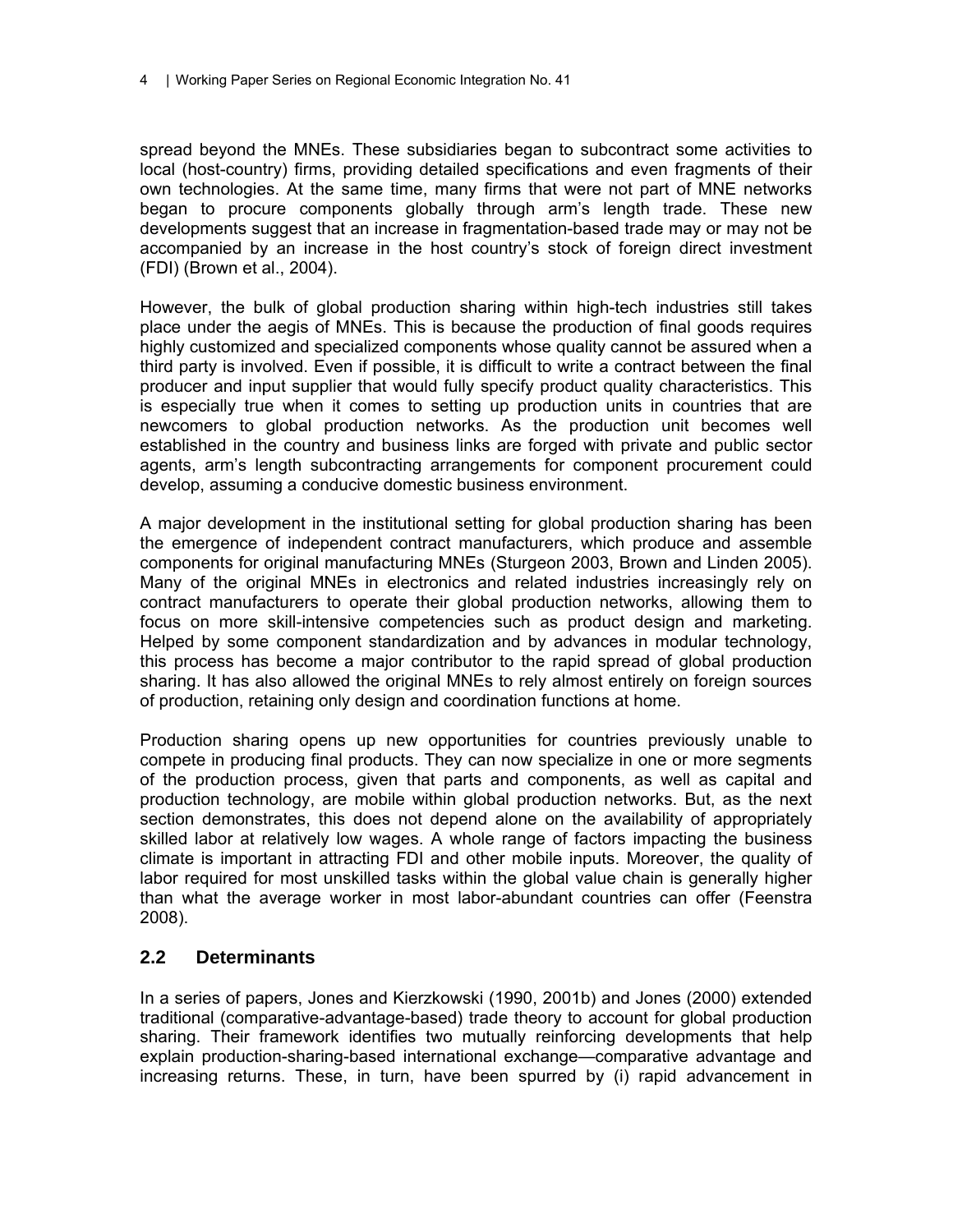production technology, which has enabled the industry to slice the value chain into finer, portable components; (ii) technological innovation in communication and transportation, which has not only shrunk physical distance, but also allows the establishment of services links that combine various fragments of the production process in a timely and cost-effective way; and (iii) policy reforms in both home and host countries, which have significantly reduced barriers to trade and investment.

Splitting up vertically integrated production processes enables firms to locate production blocks across borders according to each country's comparative advantage. It may be that workers in a particular country or region tend to have different skills from those in other countries or regions, and the skills required in each production block differ so that a dispersion of activity would lower the marginal cost of production (as in the Ricardian model). Alternatively, it may be that that the production blocks differ from each other in the proportion of factors required, enabling firms to locate labor intensive production blocks in countries or regions where productivity-adjusted labor costs are relatively low (as in the Heckscher–Ohlin model).

In each case, the differences in factor proportions required for different parts of the production process permit global production sharing to lower marginal costs of production. However, the cross-border spread of production involves new fixed costs, including services links—arrangements for ensuring a smooth sequence in producing the final good. Innovations in communications technology and reductions in trade and investment barriers have eased linking the services required, thus substantially reducing the costs involved. Moreover, a more fragmented production process means that the fixed cost of services links gets spread over a larger output, enabling the firm to reap the benefits of lower average production costs based on international specialization.<sup>7</sup>

Within this framework, a number of recent studies have provided insight into the factors affecting the process of global production sharing that operates through the cost of services links. Quah (1996) demonstrates how new technological developments have led to the increasing "weightlessness" of production in the electronics industry and how this factor, combined with falling communication and transportation costs, has extended the tradability of electronic products. Venables (1999) and Harris (2001) specifically look at the role of transportation costs. Yi (2003) examines the impact of tariffs.

Although the Jones–Kierzkowski framework represents a major improvement in our understanding of global production sharing, it is still based on the notion of trade between countries, with little scope for firms or other economic organizations to have any significant influence on trade patterns between countries. This contradicts empirical evidenceshowing that firms play a crucial role in determining how the value chain is sliced within vertically integrated global industries. Also, the bulk of trade based on global production sharing still takes place between developed countries. This casts doubt on the adequacy of the conventional approach in explaining this phenomenon based on the theory of comparative advantage.

 $\overline{a}$ 7 For a simple graphical presentation of the Jones–Kierzkowski model, see Caves et al., (2007), pp. 141–147.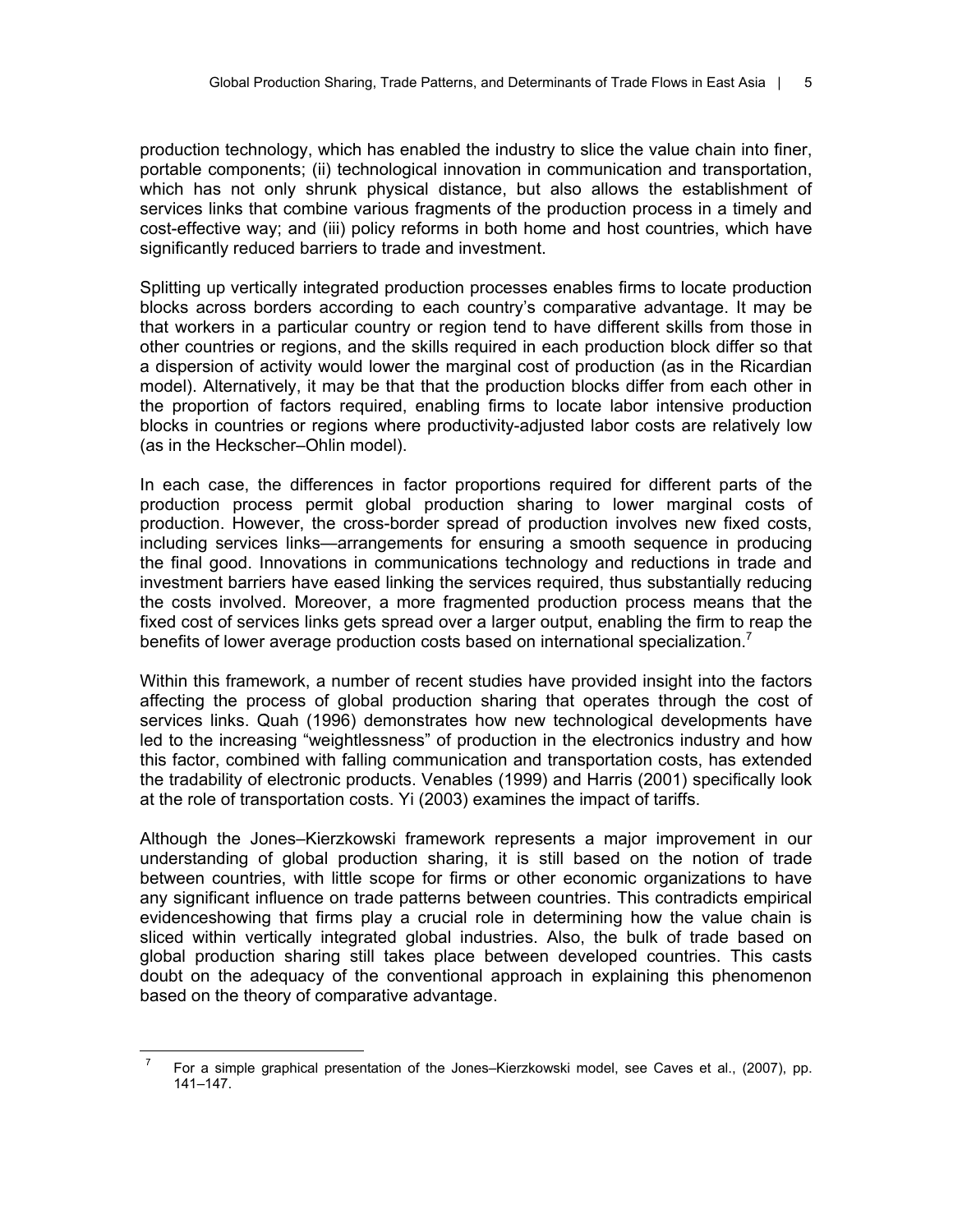In recent years, there have been some attempts to fill this analytical vacuum by incorporating firm-specific considerations into general equilibrium models, with a focus on both trade that is internal to MNEs and trade that occurs between firms that have special arm's length relationships. $8$  This fledgling literature attempts to explain a firm's decision to integrate globally in terms of the cost of market transactions under incomplete contracts. The decision to outsource production processes to another country―either by setting up an affiliated company or by establishing an arm's length relationship with a local firm―entails country risk. In many instances, it is impossible to fully offset these risks because complete contracts cannot be written. Under incomplete contracts, the threat point (or outside option) indirectly determines the firm's optimal engagement in global production sharing.

Thus, in addition to relative cost considerations, various institutional factors that affect the threat point are relevant to the decision. Hidden transaction costs associated with inadequate institutions can constrain trade just as much as tariffs or high labor costs. These costs are presumably much more important in fragmentation-based international exchange than in the conventional trade in goods because a single weak link could disrupt the entire production chain. If the costs associated with these incomplete contracts are too great, then firms buying inputs will tend to choose vertical integration over arm's length relationships. This would favor the internalization of transactions as the cost of external transactions is too great. Thus, factors impacting incentives to operate affiliated firms in foreign countries, which generally go beyond factor price differences across countries, become relevant in explaining production-sharing-based trade patterns.

### **3. Data Sources and Method of Data Compilation**

There are two approaches to quantifying the magnitude and pattern of manufacturing trade that can be directly attributed to global production sharing.<sup>9</sup> The first relies on records kept by Organisation for Economic Co-operation and Development (OECD) members, in particular the United States (US) and members of the EU. These include special tariff provisions on overseas processing and the assembly of domestically produced components—or outward processing trade (OPT) statistics. However, the OPT schemes only cover a limited range of products, whereas actual product coverage has varied significantly both within and among countries over time. Perhaps more important are the recent trends in unilateral trade and investment liberalization—as well as the proliferation of bilateral and regional economic integration agreements—which have significantly reduced the importance of these special tariff concessions in promoting global sourcing. They have also reduced the actual utilization of these schemes.

 $\overline{a}$ 8 Spencer (2005) and Helpman (2006) provide a comprehensive survey of this literature.

<sup>9</sup> A number of recent studies have used imported input content of industrial production—estimated using input–output tables—to measure the growth of global production sharing in world trade at the industry and country level. In these studies, growth in the measured degree of imported input dependence between two time points is interpreted as an indicator of the growth of global production sharing (Dean et al., 2007; Hummels et al., 2001). This approach is not relevant for the present study, which aims to examine the patterns and determinants of production sharing driven trade flows.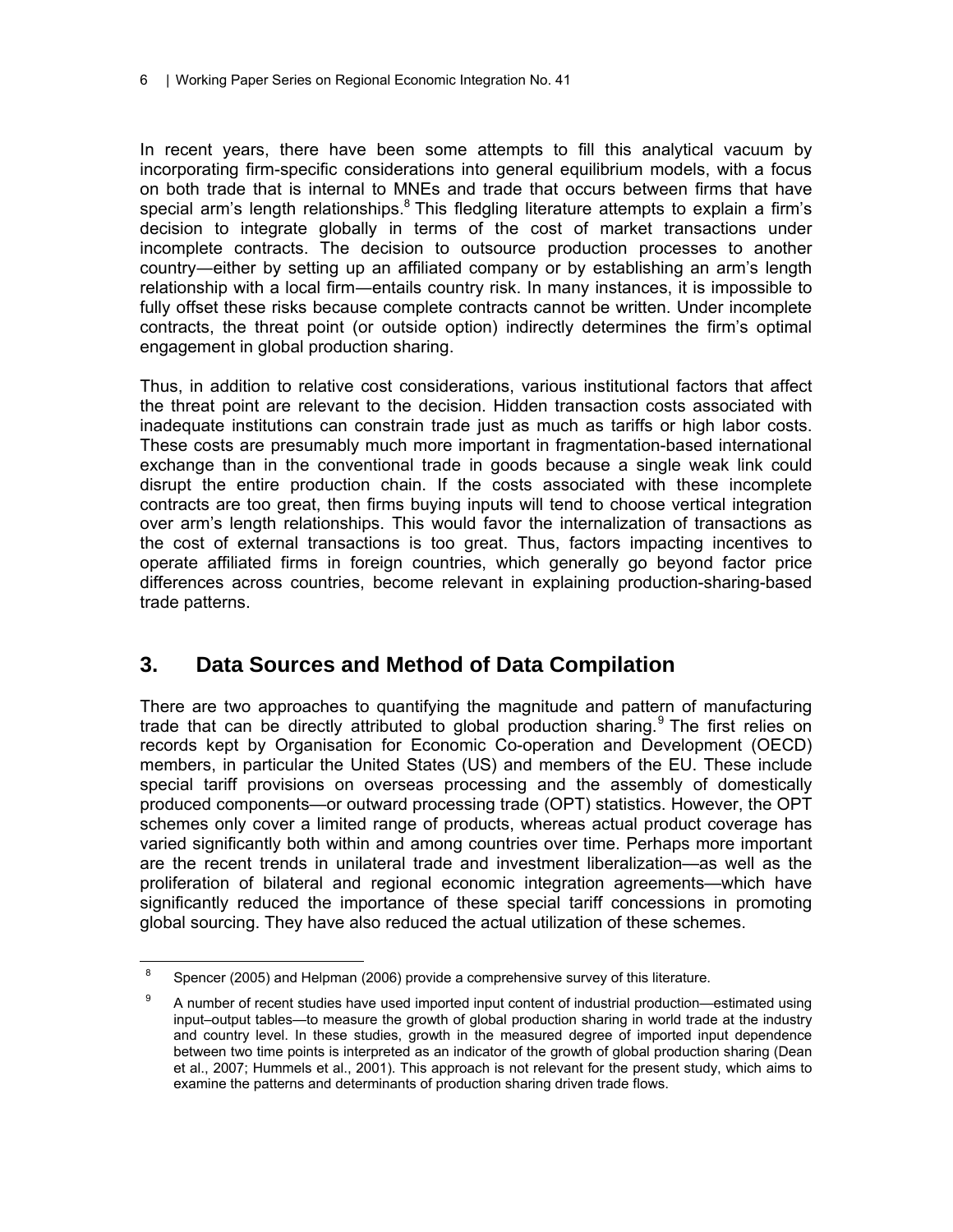The second approach, pioneered by Yeats (2001), involves delineating trade in parts and components from the final assembled goods, using country-level trade statistics based on the UN's SITC. The analysis here adopts this second approach because it provides a more comprehensive and consistent coverage of fragmentation trade, given recent improvements in the UN trade data reporting system.

This study uses data extracted from the UN trade database based on Revision 3 of the SITC. In its original form (SITC Rev 1), the UN trade data reporting system did not provide for the separation of fragmentation-based trade (in components) from final manufactured goods. SITC Revision 2―introduced by the UN in the late 1970s and implemented by most countries in the early 1980s―adopted a more detailed commodity classification that allowed for the separation of components for machinery and transport (SITC 7). There was, however, considerable overlap between some advanced-stage component production and assembly, and assembly of final goods in SITC Revision 2 (Ng and Yeats, 2001). SITC Revision 3, introduced in the mid-1980s, was a significant improvement. Apart from providing comprehensive coverage of components in SITC 7, it also separately reports components of some products belonging to SITC 8 (miscellaneous manufactures).

Despite these improvements, SITC Revision 3 still does not provide for the construction of a data series covering the entire range of fragmentation-based trade. Although data coverage under SITC 7 is comprehensive, the same cannot be said for SITC 8. In the case of clothing, furniture, and leather products, for instance, where outsourcing is prevalent and increasing, related components such as pieces of textiles, parts of furniture, and parts of leather soles are recorded under other SITC categories. Moreover, there is evidence that production fragmentation has spread beyond SITC 7 and SITC 8 to other product categories, such as pharmaceuticals and chemical products, which fall under SITC 5, and machine tools and various metal products, which are under SITC 6. Assembly activities in software trade have likewise recorded impressive expansion in recent years. These are lumped together with special transactions under SITC 9. As a result, the magnitude of the parts and component trade as measured on the basis of SITC Revision 3 is downward-biased. However, the magnitude of the bias is unlikely to be substantial because fragmentation-based international specialization is predominantly concentrated in the machinery and transport equipment category (SITC 7) (Yeats 2001 and Krugman 2008).

The data are tabulated using importer records, which are considered to be more appropriate for analyzing trade patterns than corresponding exporter records. Compared with country records, importer records are also presumably less susceptible to doublecounting and erroneous identification of the source and destination in *entrepôt* trade (for example, the PRC's trade through Hong Kong, China and Indonesia's trade through Singapore) (Ng and Yeats 2003, Appendix 1; Feenstra et al., 1999). Some countries also fail to properly report goods shipped from their own export-processing zones—as they tend to be grouped into one highly aggregated category called "special transactions", listed within SITC 9. It is difficult to resolve these problems, but it is generally believed that data compiled from importer records are less susceptible to recording errors and reveal the origin and composition of trade more accurately than other records. This is because there are normally significant legal penalties for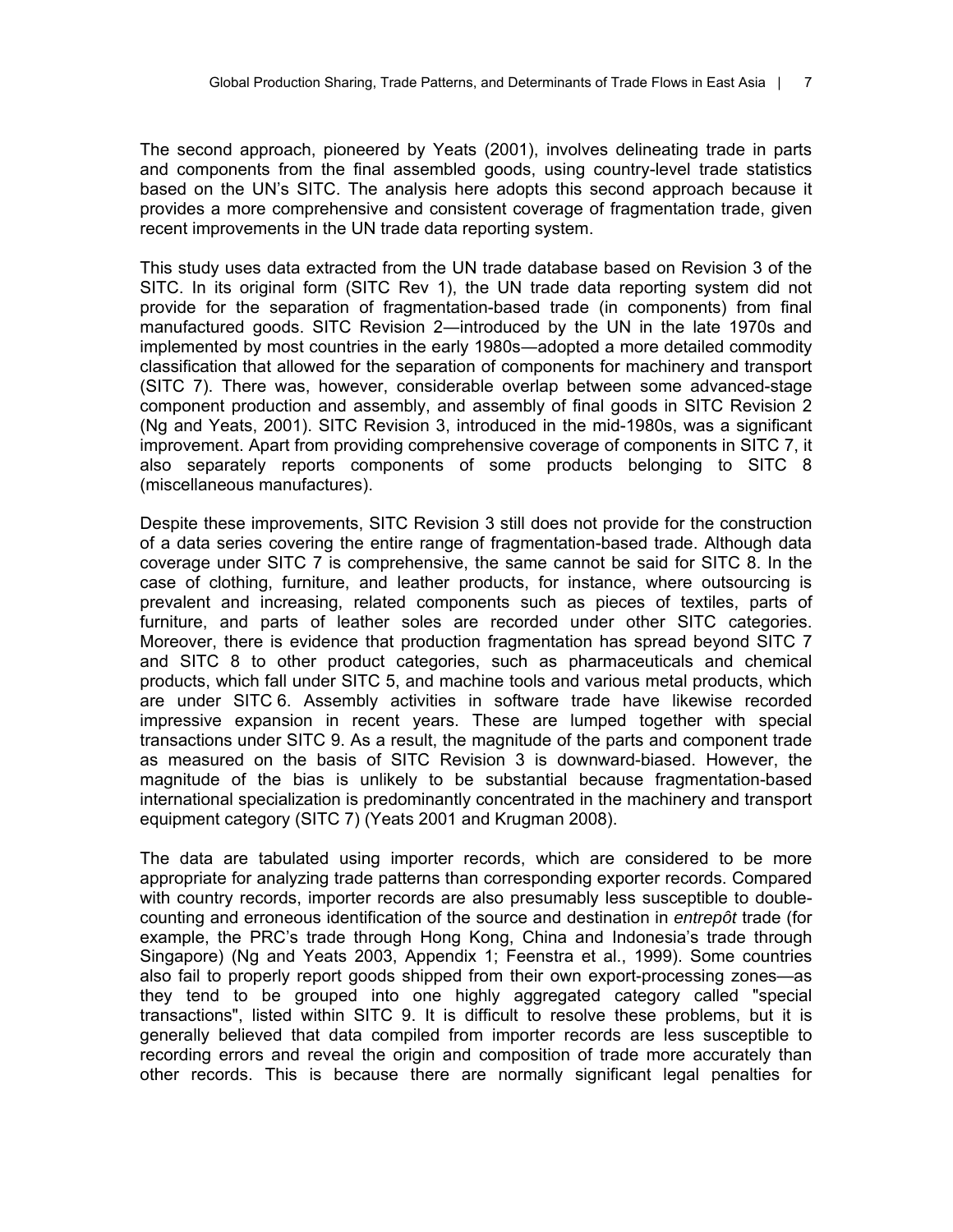incorrectly specifying this information on customs declarations. Within East Asia, Taipei,China is not covered in the UN data system; Viet Nam does not yet provide data using the standard UN format; and for political reasons, Singapore does not report data on bilateral trade with Indonesia. In these cases, data gaps were filled using the corresponding trading partner's records. Most of the UN's Comtrade import data are reported as cost including insurance and freight (CIF). CIF figures were used for consistency, even for countries with free-on-board (FOB) data.

The analysis covers the 1992–2006 period. 1992 was selected as the starting point because countries accounting for over 95% of total world manufacturing trade had adopted the revised data reporting system by this time. Meanwhile, 2006 was the most recent year for which data were available for all reporting countries. The list of parts and components was prepared by carefully linking the parts and accessories identified in the United Nations Statistical Division: Classification Registry<sup>10</sup> with the 5-digit SITC products. The list contains a total of 225 5-digit products—168 products belonging to SITC 7 and 57 belonging to SITC 8 (Appendix Table A-1).

In terms of country coverage, the analysis covers East Asia as defined,in the Introduction (second last paragraph). As Taipei,China is not covered in the UN data system, trade data from the Council of Economic Planning and Development based in Taipei,China is used. The data are in current USD terms.

## **4. Trends and Patterns of Global Production Sharing**

Table 1 depicts patterns of production sharing in world manufacturing trade, focusing on the share of components by major product categories and their contribution to export increments between 1992/93 and 2005/06.<sup>11</sup> World trade in components increased from about USD502 billion (18.9% of total exports) in 1992/93 to USD1,762 billion (22.3%) in 2005/06. Components accounted for nearly a quarter of the total increase in world manufacturing exports over this period.

There has been a palpable shift in global production sharing away from mature industrial economies toward developing countries (Table 2 and Figure 1). Developing countries' share of total component trade increased from 27% in 1992/93 to 47% in 2005/06, driven primarily by the growing importance of East Asia in global production sharing. The share of East Asia (including Japan) in total world exports of components increased steadily from 27% in 1992/93 to 39% in 2005/06, despite a notable decline in Japan's share in recent years. The share of developing East Asia increased from 17.8% to 32.3% in the same period. In 2005/06, developing East Asia accounted for over two thirds of the total component trade of developing countries. Developing countries, led by developing East Asia, accounted for over 70% of the expansion in the global

 $\overline{a}$ 10 http:/unstats.un.org/unsd/cr/registry.

<sup>11</sup> Throughout the paper, inter-temporal comparison calculations are made for the 2-year averages relating to the end points of the period under study so as to reduce the impact of year-to-year fluctuations of trade flows.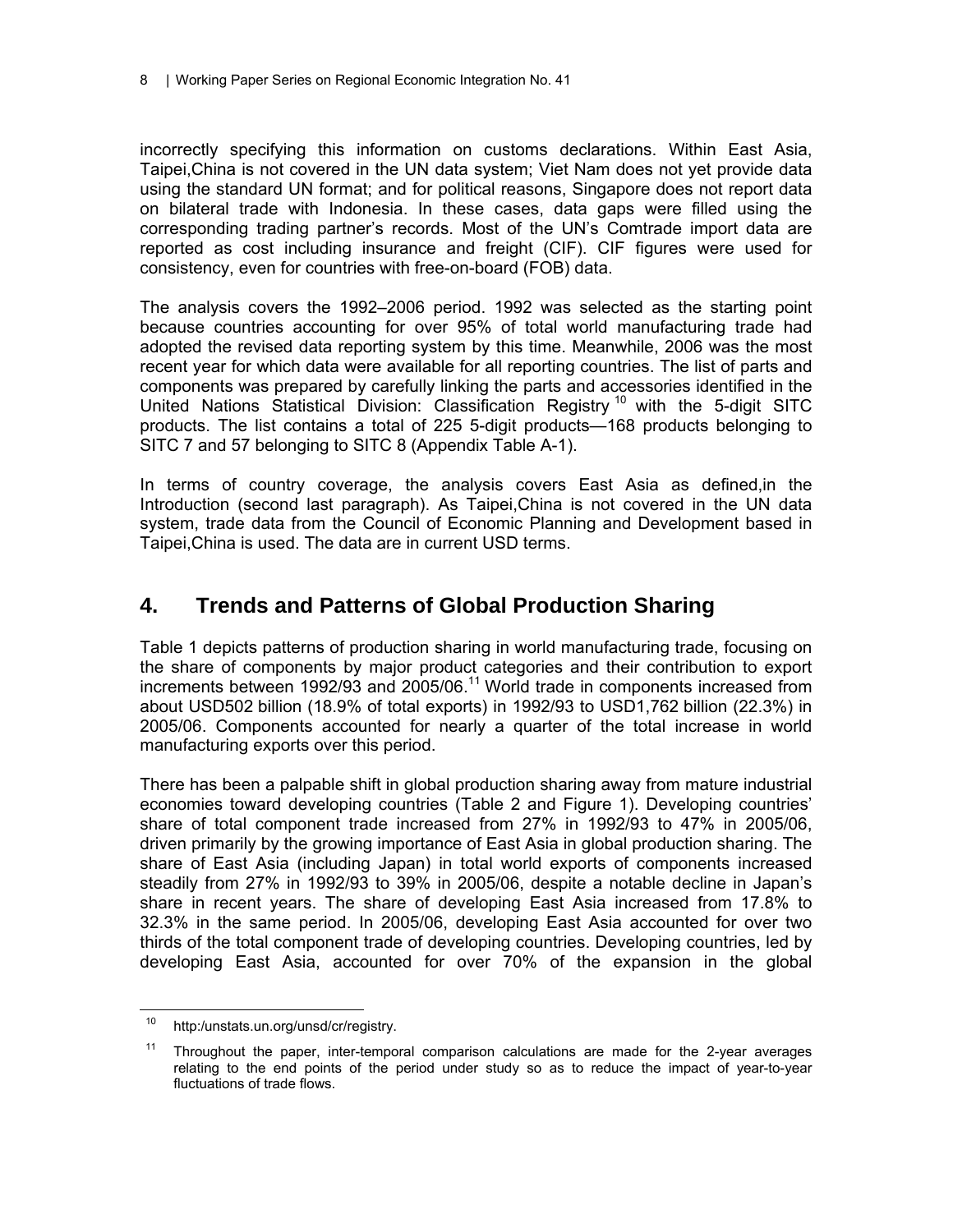components trade during 1995–2007. However, developed countries still accounted for the bulk of this trade, reflecting their high initial levels.

The data reveal an uptrend in the world market shares of economies in developing East Asia. World market shares of ASEAN countries, with the exception of Singapore, have grown faster than the regional average. The mild decline in Singapore's share reflects a marked shift in its role in global production networks for high-tech industries away from the standard assembly and testing activities to oversight functions, product design, and capital and technology-intensive tasks in the production process. Some, if not most, of these new activities are in the form of services and are, therefore, not captured in merchandise trade data (Wong 2007, Athukorala 2008).

India remains a relatively minor player in global production networks. In 2005/06, India accounted for a mere 0.3% of component exports and 0.2% of final good exports in world machinery trade. However, India has the potential to benefit more from this new form of international specialization in the future, given its relatively low-cost and trainable labor, and its location in a region that has become the world growth center for component production and assembly.

Table 3 presents comparative statistics on the share of components in total manufacturing exports, imports, and total manufacturing trade (imports + exports), disaggregated by major product categories. It is evident that the share of components in trade for East Asia is much higher than for all other regions in the world. In 2005/06, components accounted for over 35.0% of total manufacturing trade in developing East Asia, compared with the world average of 22.2%. Within East Asia, ASEAN countries stand out for their heavy dependence on production fragmentation trade, which is a critical part of their export dynamism. In 2005/06, components accounted for 44% of total manufacturing exports in the ASEAN Free Trade Area (AFTA), up from 29% in 1992/93. The data for all economies and country groups show that parts and components account for a much larger share of exports and imports of information and communication technologies (ICT) products and electrical goods sub-categories compared with other product categories. Also, the import and export shares of components in these two commodity groups are strikingly similar, reflecting two-way trade occurring within production networks. These patterns are much more prominent in East Asian economies than in the rest of the world.

Components account for a relatively larger share of intra-regional exports and imports of East Asian economies compared with their trade with the rest of the world (Table 4). For instance, in 2005/6, components' share of the total intra-regional manufacturing exports of developing East Asia amounted to 37% compared with 17.5% and 18.0% of manufacturing exports to NAFTA and the EU15, respectively. The component intensity of intra-ASEAN trade is even greater. In 2005/06, components accounted for nearly half of intra-ASEAN manufacturing exports compared with less than a third of ASEAN manufacturing exports to NAFTA and the EU-15. The data point to a clear dichotomy in the geographic profile of emerging trade patterns in East Asia; the expansion of final goods exports (total exports – components) of ASEAN countries depends more on extraregional markets (particularly NAFTA and the EU), while there is a clear intra-regional bias in their trade in components.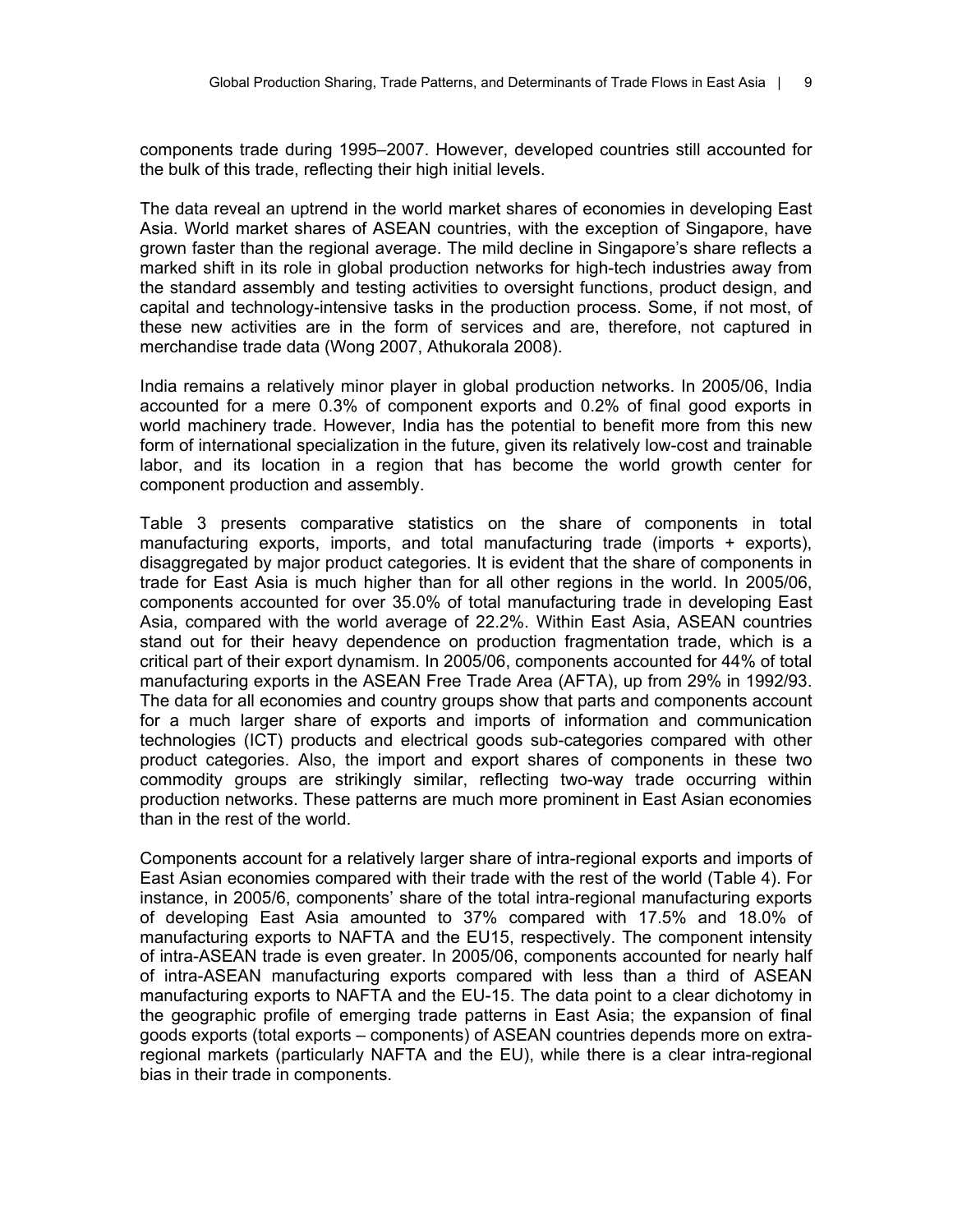#### **4.1 Product Composition**

Data on the composition of component exports are summarized by major country groups in Table 4. A striking feature of component trade in East Asia is its heavy concentration in electrical machinery, particularly semiconductors. In all countries and regions, component trade is heavily concentrated in the machinery and transport equipment sector, which accounts for over 90% of the combined component trade of SITC 7. Within SITC 7, East Asian component exports and imports are heavily concentrated in electronics and electrical industries. Semiconductors and other electronics components (SITC 77) alone accounted for 50% of component exports from East Asia in 2004/05. Adding components of telecommunication equipment (SITC 76) and office and automated data processing machines (SITC 75) to these items increases the concentration ratio to almost 90% of total exports of components. The balance consists largely of electrical machinery (SITC 77) and auto parts (SITC 78). The concentration of component trade in electronics is much larger in AFTA (over 60%) compared with the regional average. Electronics and electrical products are also major areas of activity in other countries and regions. But the trade patterns of these countries and regions are characterized by a significant presence of other items, especially automotive components (SITC 78) and other transport equipment (SITC 79). For instance, components of these two product categories accounted for a mere 4.7% of total component exports in developing East Asia in 2005/06 compared with more than onethird in NAFTA and the EU15. Moreover, unlike in NAFTA and the EU15, the share of automotive components in East Asian imports is much higher than exports. This asymmetry is an indication of automotive and transport equipment components' relatively low level of participation in network trade.

This cannot be explained in terms of a competitive edge in electronics and electrical industries alone. The total trade figures behind these export shares show that export growth in these products during 1995–2006 was much slower in East Asia—only 5% in current US dollar terms—compared with over 20% in NAFTA and over 15% in the EU15. There are two possible reasons for this contrast requiring further study. First, in most of East Asia, binding content protection requirements for the domestic production of automotives and tariffs on final products (usually existing side-by-side with low or zero tariffs on components) have remained relatively high until recently. Tariff protection and content protection requirements usually lead to more components being produced domestically. They also tend to retard exports not only because of the incentive bias against exports, but also because domestic market-oriented production usually does not achieve the quality standards and cost competitiveness required for export success. Second, unlike electronics and electrical industries, components in the automotive industry<sup>12</sup> are generally characterized by low value-to-weight ratios, which make it too costly to use air transport for timely delivery (Hummels 2007). This could well be an important consideration for locating component production and assembly plants close to final assembly plants within automobile production networks, and is consistent with the

 $\overline{a}$  $12$  Air shipping is the mode of transport for over two-thirds of electronics exports from Singapore, the Philippines, Thailand, and Malaysia. Estimates are based on US Trade Commission data on trade by mode of transport during 2000–2005.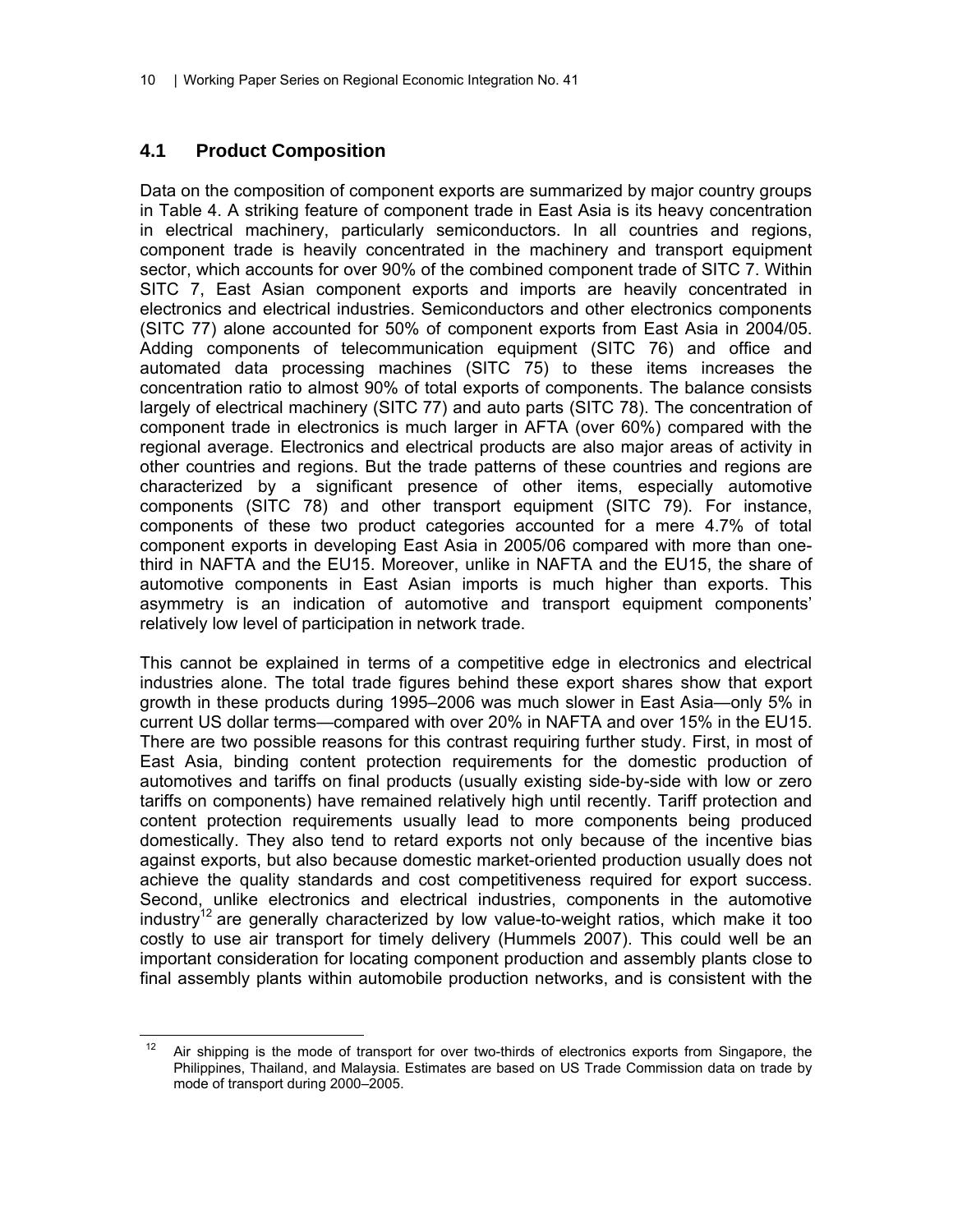heavy concentration of international trade in automotive components within NAFTA and the EU compared with other regions.

#### **4.2 The PRC Factor**

East Asia's involvement in global production networks clearly predates the emergence of the PRC as a major player in this area. Nonetheless, the PRC's rapid rise has undoubtedly added a new dimension to East Asia's position in global production sharing. Between 1992/93 and 2005/06, the PRC's share of world exports and imports of components increased from 1.1% to 10.9% and from 2.4% to 11.5%, respectively (see Table 2). A comparison of the data on the share of components in total exports and imports highlights an important difference between the PRC and the rest of developing East Asia (see Table 3). In the PRC, components accounted for a much larger share of imports (60.4% in 2005/06) compared with exports (34.8%). In other East Asian countries, the percentage shares were broadly similar for both imports and exports, reflecting a predominant role in component production and assembly within regional production networks.

Figure 2 illustrates the nature of PRC involvement within regional production networks. The bulk of components used in final assembly in the PRC comes from other economies in the region. At the same time, final goods (total exports minus component imports) account for an overwhelming share of PRC exports to the rest of the world—mostly the US and EU. In 2005/06, components accounted for only 12% of total PRC exports to the rest of the world. The share of components in total PRC manufactured imports from East Asia grew from 18% in 1994/95 to over 44% in 2006/07. Within manufacturing, the share is much larger for machinery and transport equipment imports—nearly 75% in 2006/07. Interestingly, although the PRC's importance as a market for the rest of East Asia increased during the period under study, the importance of the region for PRC's expanding exports has declined notably. For instance, only 32% of total PRC manufactured exports were destined for regional markets in 2006/07 compared with 53.3% in 1994/95. By contrast, the region's share of PRC imports increased from 20.0% to 32.7% over the same period. Overall, these patterns reflect the PRC's increasingly important role as the global economy's premier final assembly center, linking East Asia with the rest of the world through global production networks.

To summarize, the patterns revealed by the trade data clearly debunk the so-called decoupling thesis—that East Asia has become a PRC-centered, self-contained economic entity, with the potential for maintaining its own growth dynamism independent of economic vicissitudes in traditional, developed market economies.

#### **4.3 Determinants of East Asia's Growing Role in Global Production Sharing**

While the rapid growth of global production sharing is a global phenomenon, East Asia is unique for its preeminent position in this relatively new form of international exchange. Neither the formation of NAFTA in 1991, which enticed US MNEs' to establish production bases in Mexico, nor the successive enlargement of the EU beginning in the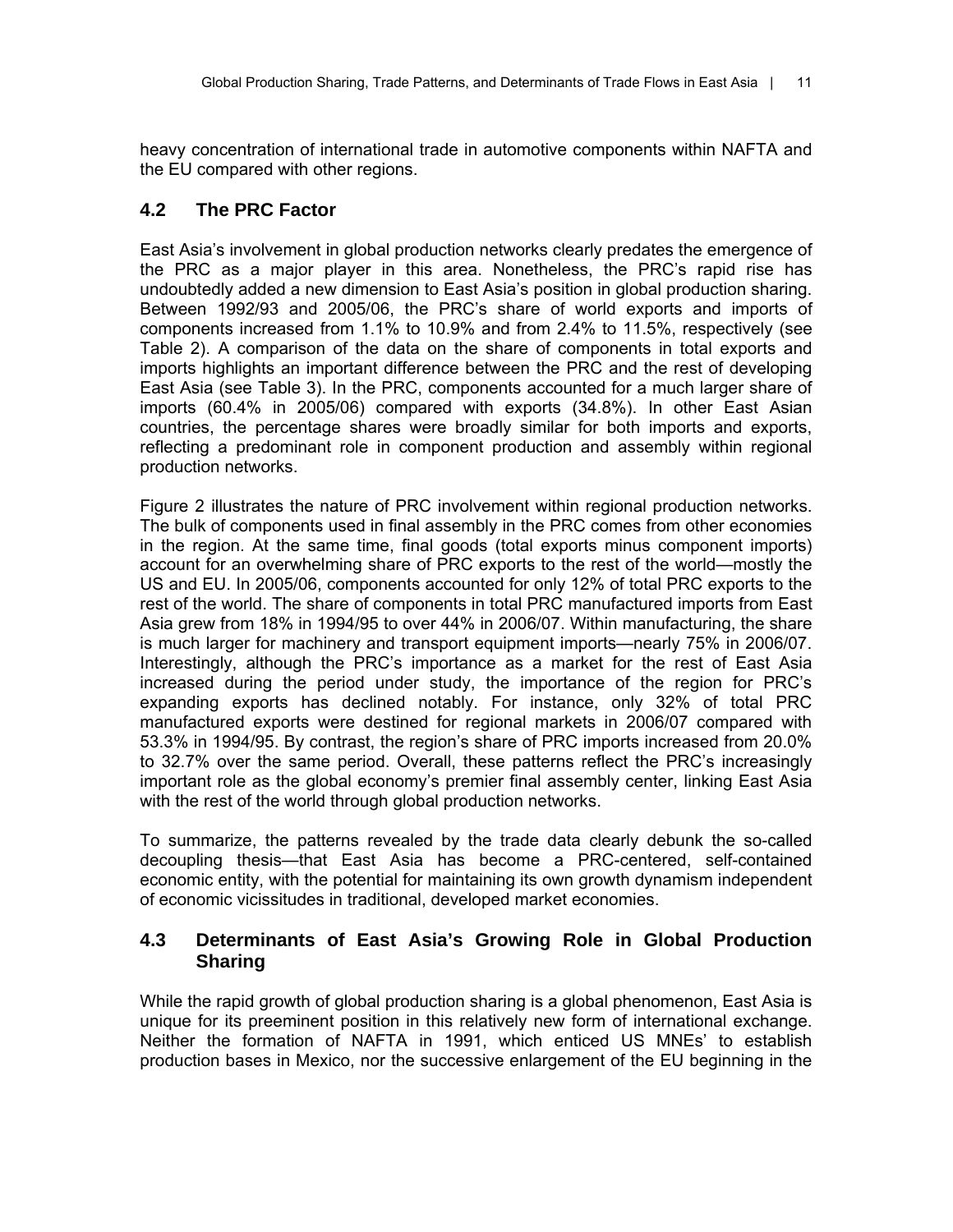late 1990s, which encompassed relatively low-wage countries in Eastern Europe, have diminished East Asia's dominance in global production networks.

Several factors appear to be behind East Asia's continued attractiveness as a center of global production sharing. First, despite rapid economic growth, manufacturing wages in several of the region's economies remain significantly lower than those in Mexico and the European periphery (Table 6). Perhaps more importantly, significant wage differences among economies in East Asia in fact encourage the rapid expansion of intra-regional product sharing systems, giving rise to increased cross-border trade in components.

Second, the relative factor cost advantage of these economies has been supplemented by more favorable trade and investment policies along with better ports and communication systems—which facilitate trade by reducing the cost of maintaining services links (Carruthers et al., 2003). Most of the region's economies, including the PRC, rank favorably in the World Bank's global logistics performance index (LPI) (Table 7). Singapore—by far the biggest transshipment hub in the region—tops the world's overall logistics quality rankings. The other major transshipment hub in the region—Hong Kong, China—ranks eighth. According to data on inward FDI, East Asia has been the most favored region in the world for MNEs setting up operations.

Third, as the early-birds of international specialization, Southeast Asia (in particular Malaysia, Singapore, and Thailand) seems to offer considerable agglomeration advantages for companies already located there. Site selection for MNE assembly operations are strongly influenced by the presence of other key market players in a given country or its neighbors. Having long enjoyed successful operations in the region, many MNEs (particularly US-owned MNEs) have significantly upgraded the technology employed by regional production networks and assigned greater global production responsibilities to local affiliates. This is especially true in Singapore and more recently Malaysia and Thailand (Athukorala 2008; Borrus et al., 2000; McKendrick et al.; 2000). In sum, the Asian experience substantiates the view that, the longer they stay, MNE affiliates tend to become increasingly entrenched in their host countries—particularly as longer-term reforms better the overall investment climate (Rangan and Lawrence, 1999).

Finally, the PRC's emergence as the premier low-cost assembly hub for a wide range of electrical and electronics products has boosted component production and assembly in other economies in the region. Here, the PRC's role is particularly important due to its hinterland advantage—its vast supply of labor readily brought into production activities and its ability to meet changing international demand without causing large factor price disturbances (Jones 2000).

### **5. Global Production Sharing and Determinants of Trade Flows**

How does global production sharing affect the degree of sensitivity of trade flows to changes in international prices relative to domestic prices? Does it call for a serious re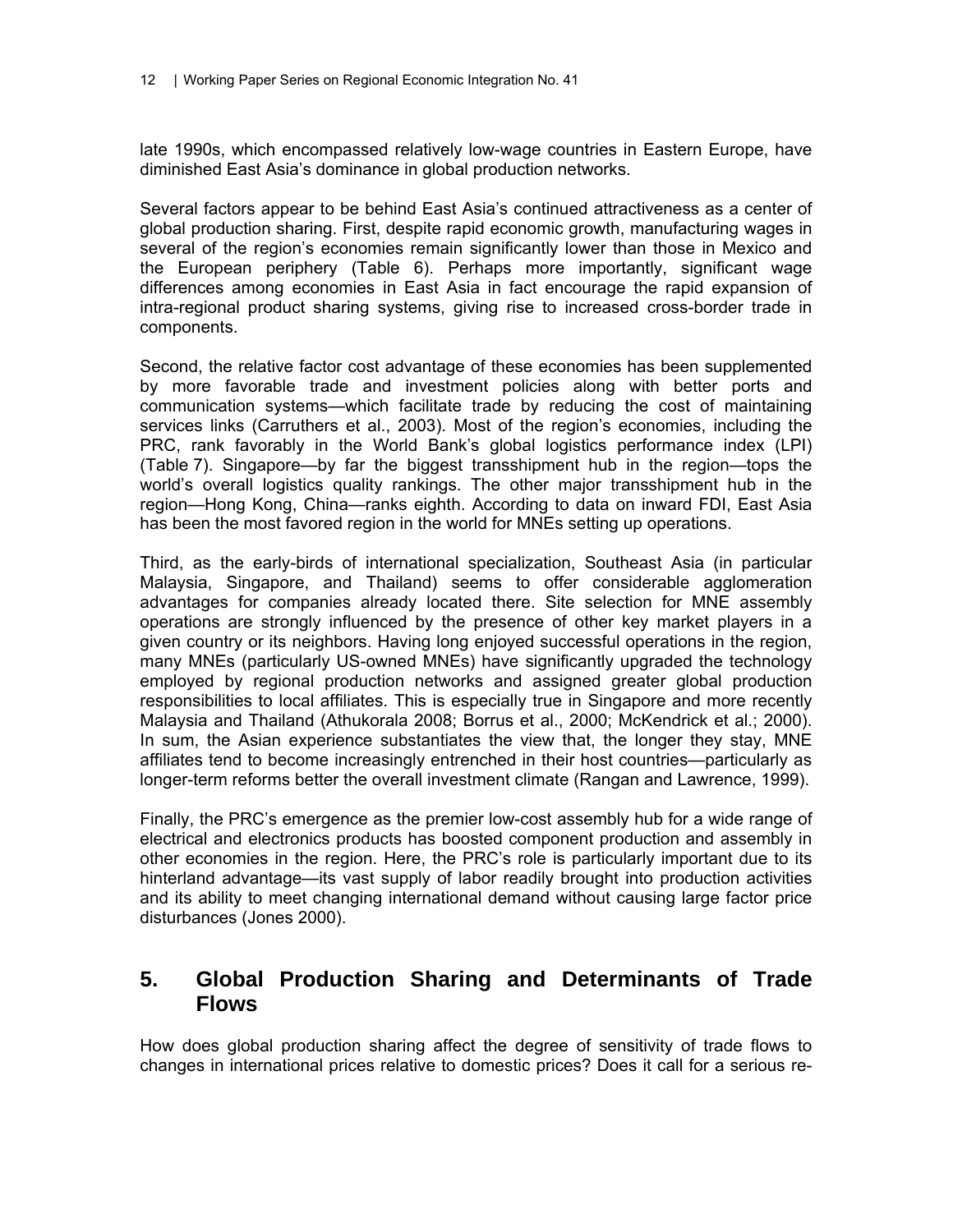think of the role of exchange rate policy (and other domestic policies that affect relative prices) in balance of payments adjustments? In recent literature, two competing views have emerged on this issue.

One view holds that global production sharing has increased the sensitivity of trade flows to relative price changes, thereby enhancing the efficacy of exchange rate policy (Obstfeld 2002). The increasing importance of global production sharing induces firms to respond swiftly to changes in relative prices (brought about by changes in exchange rates and tariffs) by switching between domestic and imported inputs, shifting tasks across borders, or changing procurement sources of final (assembled) products. Production networks not only open up greater opportunities for shifting production and procumbent sources in line with price changes, but also act as swift and efficient purveyors of market information among participants.

The alternative view—which takes a broader perspective of the nature and modalities of international exchange based on global production sharing—holds that global production sharing could in fact weaken the link between international price changes and trade flows for several reasons (Arndt 2008, Jones and Kierzkowski 2001). First, in the process of global production sharing, international prices and cost differentials are only one consideration for firms in deciding on production location and procurement. Setting up overseas production bases and establishing services links entail high fixed costs. Once incurred, relative price and cost changes become less important in business decision making. This may be particularly true in business dealings with production bases located in developing countries, because the wage gap between these and home countries are so vast that even a large change in wages is unlikely to significantly impact profit margins.

Second, activities within production networks are generally characterized by fixedcoefficient production techniques (Leontief technology) and, therefore, the substitutability of components obtained from various sources is rather limited. Within global production networks, production units located in different economies normally specialize on specific tasks that are not easily substituted elsewhere (Jones 2000).

Third, global production sharing weakens the link between the domestic cost of production and export competitiveness. When a firm is engaged in a given segment (slice) of a vertically integrated production process, its export profitability depends not only on external demand and the domestic cost of production, but also on supply conditions in economies supplying components and their bilateral exchange rate. Consequently, the change in the price of imported inputs becomes an important determinant of export profitability, depending on the magnitude of the share of domestic content (value added + domestically produced inputs) in exported goods.

Fourth (and related to the first), changes in exchange rates affect component imports and end-product exports differently. If exports are made with imported components, then exchange rate depreciation (appreciation) of a given currency increases (reduces) the domestic price of its exports. But it also reduces (increases) the domestic price of its component imports. This reduces (increases) the overall profitability of exporting compared with products entirely based on locally-procured inputs. The relationship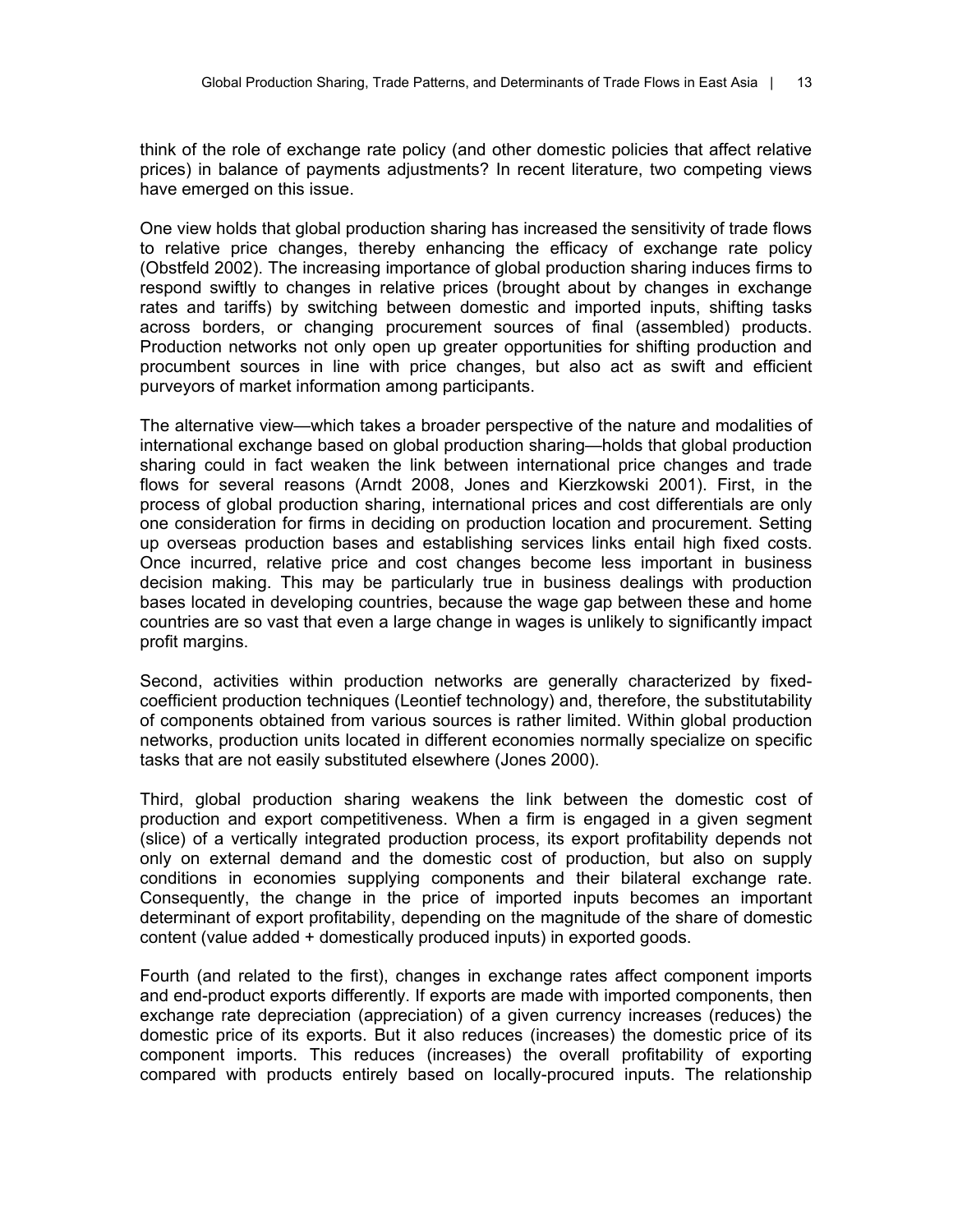becomes more complicated when (i) components are procured from economies other than those for which the final products are destined, and (ii) the number of economies involved in the production chain increases (Arndt 2008). In some cases, exchange rate fluctuations have offsetting effects on imports and exports, with the net effect on exports consequently weaker than in cases where the entire product is produced in one economy.

Combined, these suggest that the impact of global production sharing on the price and income elasticities of world trade is very much an empirical issue. However, to date, it lacks sufficient empirical scrutiny despite its important implications for trade and macroeconomic policy in open economies. There are at least three relevant studies, however: Athukorala (2004), Jongwanich (2009), and Arndt and Huemer (2007). Athukorala (2004) examines determinants of manufacturing exports from Thailand at the one-digit SITC level for 1995–2003. The results suggest that the magnitude of price elasticity of exports of machinery and transport equipment (SITC 7), which is dominated by network trade, is rather small compared with that of the other three export categories. Jongwanich (2009) confirms this finding in a comparative analysis of determinants of manufacturing exports from nine East Asian countries between 1993-2008. Arndt and Huemer (2007) assess the extent to which the sensitivity of US–Mexico bilateral manufacturing trade to the key explanatory variables in the standard trade equation (relative price and home and foreign income) is affected by production networks. Their econometric estimates based on 1989–2002 data show that exports of automotive components do not respond to relative price changes and are solely determined by income levels in the two countries.

This section seeks to add to this fledgling literature using two new data sets—one for US manufactured imports and the other for world manufactured exports—put together from various sources. Together, the data sets allow the examination of the sensitivity of the standard import and export demand function estimation to trade flowing within global production networks, with broader commodity and country coverage than so far attempted. The methodology involves comparing the results (i) when the standard model is estimated for total imports and exports of different product categories, among which the relative importance of production sharing varies; and (ii) when the same model is applied to components and final goods within a given product category. It is important to emphasize at the outset that the purpose here is to examine the implications of global production sharing for price elasticities of trade, estimated using the standard trade model, rather than to formulate a best-fit model for explaining trade flows in the presence of global production sharing.

#### **5.1 US Demand for Manufacturing Imports**

The analysis in this section is based on quarterly panel data put together from the electronic databases of the US Trade Commission (data on imports and import prices) and the US Bureau of Labor Statistics (data on domestic producer price indexes and gross national product [GNP]). The original data on manufacturing imports available at the 5-digit level of the SITC were first separated into components and final goods (following the procedure described in Section 3) and then aggregated to the SITC 3-digit level. The commodity coverage was determined based on the availability of import price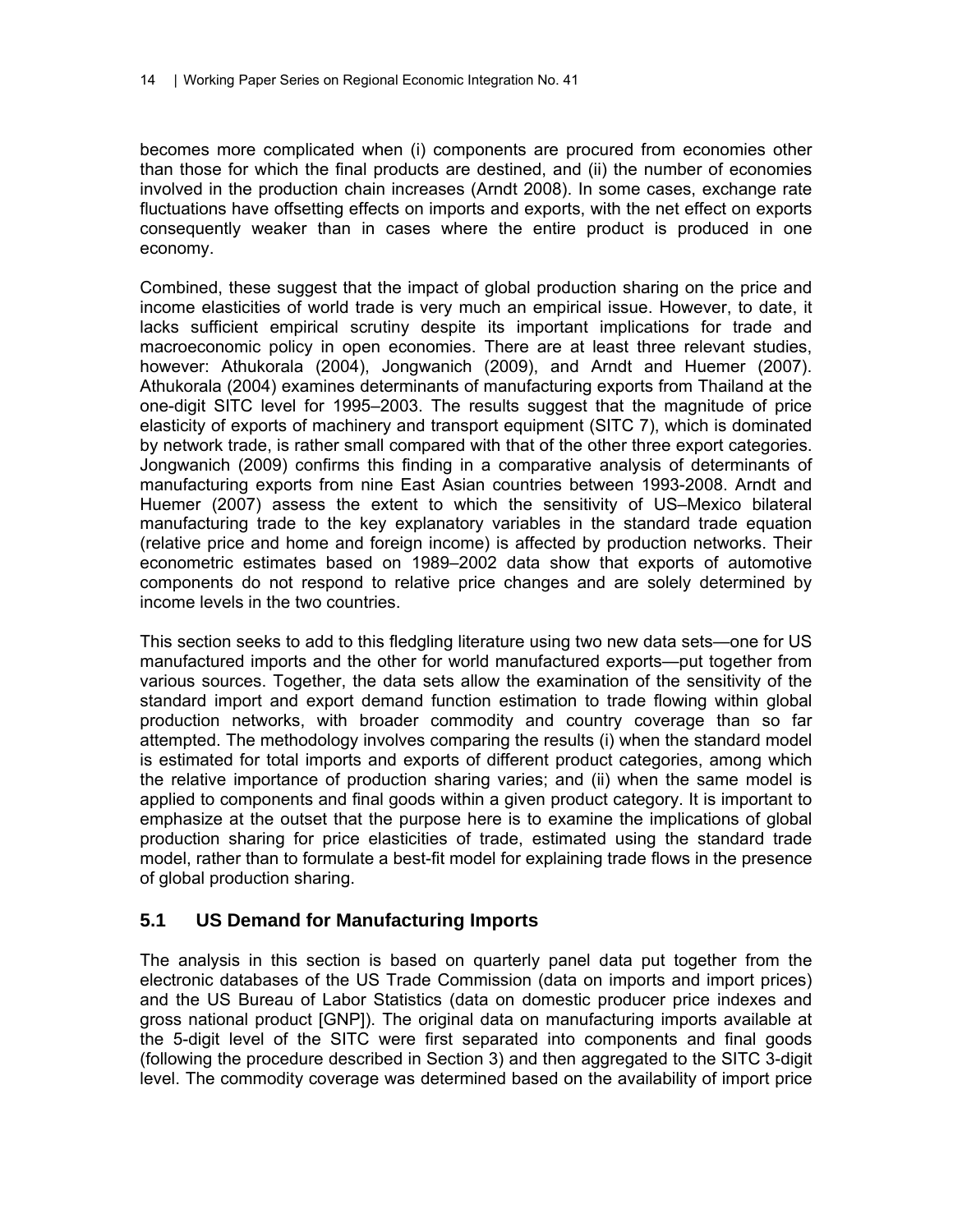indexes with a reasonable time coverage (at least 5 consecutive years up to 2007). Domestic price series (available at the 4-digit level of the US Industrial Classification [USSIC]) were matched with the SITC 3-digit import price series, using the standard SITC–SIC concordance obtained from the website of the UN Statistical Office. Details on the commodity and time coverage of the data set, together with the component share of each commodity, are given in Table 8. The data set covers 43 SITC 3-digit products, accounting for nearly 80% of total US manufacturing exports during 1996–2007. The data panel is unbalanced as the time coverage of data for individual products varies from 1992Q4–2007Q4 to 2003Q4–2007Q4. Import demand functions were estimated using data for all 43 products and for three sub-categories (machinery and transport equipment, information and communication technology products, and miscellaneous manufacturing); distinguishing among components, final imports, and total imports in each case.

The standard import demand equation in a panel data setting is

$$
M_{it} = \alpha + \beta_I Y_t + \beta_2 RPM_{it} + \delta_i + \gamma T + \varepsilon_j \tag{1}
$$

where *M* is real imports, *Y* is domestic income (real GNP),  $RPM = PM_i/PD_i$  is the relative import price, *PM* is the import price, *PD* is the domestic producer price, and  $\delta$  is the unobserved effect representing the joint impact of explanatory variables not explicitly captured in the model. The index *i* refers to the unit of observation (product), *t* is the time period,  $\alpha$  is the constant (intercept) term, and  $\varepsilon$  is a disturbance term assumed to satisfy usual regression model conditions. A set of time dummy variables (*T*) is included to allow for a shift in the intercept term over time. To capture year-specific fixed effects, *M, Y,* and *RPM* are measured in natural logarithms so that the coefficients of the latter two variables can be interpreted as income elasticity and price elasticity of import demand.

In experimental runs, all three standard panel data estimation methods were used: pooled ordinary least squares (OLS), random effects estimator, and the fixed-effects estimator. In terms of the standard Durbin–Wu–Hausman test, there was no evidence that the random effects estimates differed systematically from the fixed effects estimates. Thus, both are equally acceptable on consistency grounds, but random effects estimates are to be preferred on efficiency grounds. At the same time, the Breusch–Pagan Lagrange multiplier test decisively rejected the hypothesis of no random effects (the unobserved fixed effects are not randomly distributed), favoring the choice of the random effects estimator over pooled OLS. $^{13}$ 

Nonetheless, there is another methodological issue that needs to be resolved: the possible endogenous nature of the *RPM* variable in the import demand function. Given that the US is a dominant player in world manufacturing trade (accounting for nearly a quarter of the total value of world trade), it is quite possible that *M* and *RPM* are jointly

 $\overline{a}$ 

 $13$  If the unobserved fixed effects are randomly distributed, pooled OLS is to be preferred over the random effects estimator for two reasons: (i) there is a gain in efficiency by using OLS because there is no attempt to allow for non-existing same group autocorrelation; and (ii) to take advantage of the finite sample properties of OLS instead of relying on the asymptotic properties of the random effects estimator.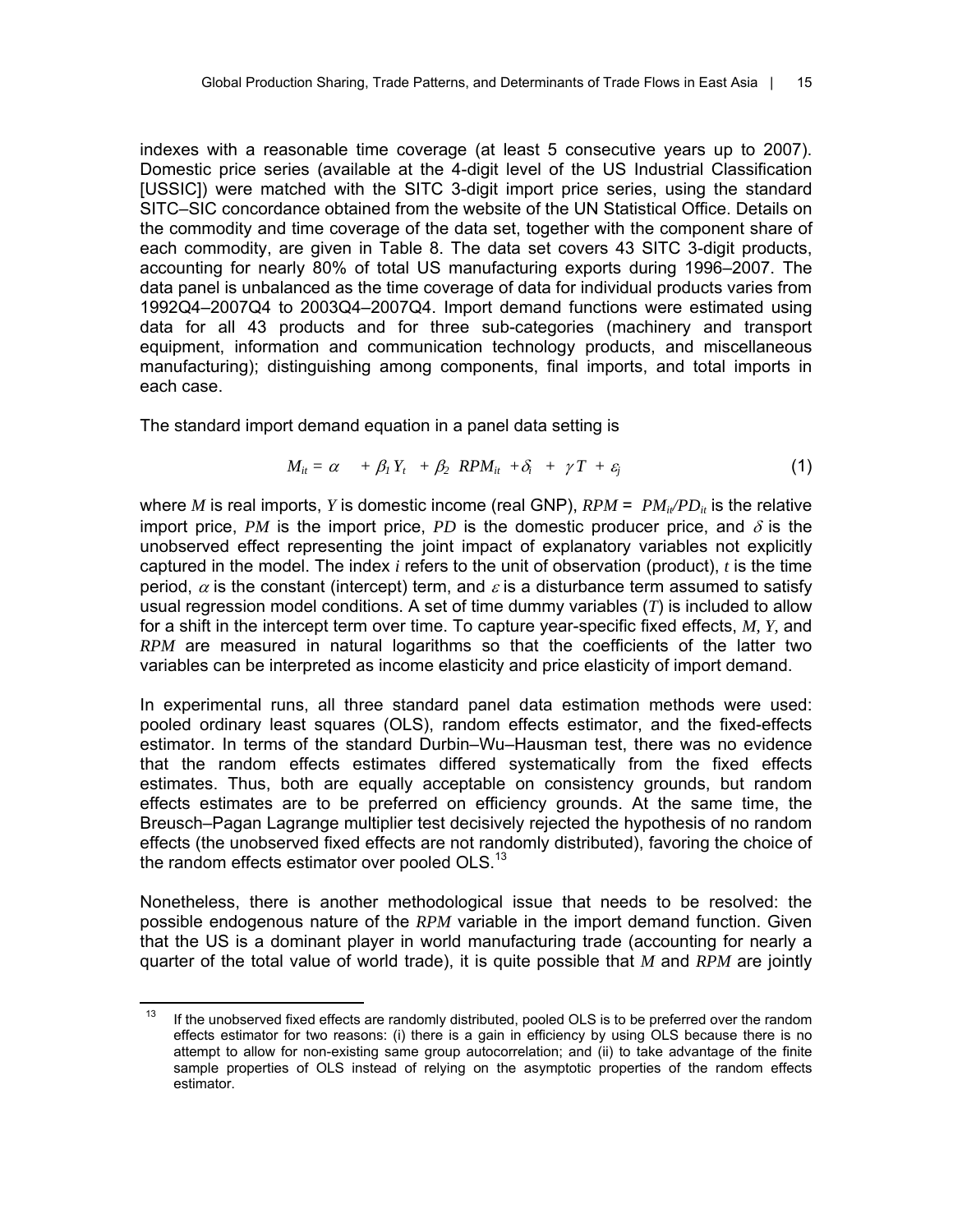determined. Thus, the equations were re-estimated using an IV–RE (instrumental variable–random effects) estimator. The external instrument used is the relative export price index (*RPX*, the US export price divided by the US producer price). *RPX* is a suitable instrument because, in the widely-open US economy, import and export prices tend to move closely, but there is no reason to believe that export prices directly impact imports  $(M)$ .<sup>14</sup>

The final IV–RE estimates of import demand are in Table 8. For comparison, the fixed effects estimates and simple random effects estimates are reported in the Appendix (Tables A-3, A-4). Overall, the results based on the three estimation methods are remarkably similar. The following discussion focuses on the random effects that are methodologically superior for the reasons discussed above.

The estimates provide strong support for the hypothesis that trade within global production networks tends to weaken the explanatory power of the standard import demand function.

First, the magnitude of the estimated coefficient of the relative price variable in the parts and component equation is much smaller in all product categories and is (marginally) significant only in one equation (machinery and transport equipment). In all cases, the difference in magnitude between this coefficient and that of the total export equation is statistically significant (the coefficients do not overlap within 95% confidence intervals).

Second, a comparison of the estimated relative price coefficient across commodity categories confirms the hypothesis that the impact of relative price changes on imports is eroded by the intensity of network trade. The coefficient of the relative price variable in the total imports equation of ICT products is also smaller in magnitude compared with that of the equations for total manufacturing imports and total machinery imports. And the differences are statistically significant (the coefficients do not overlap within the 95% confidence limit). This product category is notable for the heavy concentration of components and final goods assembled within global production networks. And the bulk of these imports originate from developing countries, with the PRC alone accounting for nearly 40% of total US imports (Krugman 2008).

In the components equation for miscellaneous manufacturing, the relative price coefficient has a perverse (positive) sign. The relative price coefficient has the correct sign in total and final miscellaneous import equations, but it is not statistically significant in either equation. In this product category, final goods account for over 95% of total imports (Table A-2). Most of these final goods are products assembled in developing countries on the basis of arm's length production links with US brands (for example, Nike and Gap) and retail chains (such as Wal-Mart).

Finally, the coefficient of the domestic income variable (income elasticity of import demand) is close to 2 and is highly significant in all cases, with the magnitude notably higher for final imports compared with that for components imports. This is

 $\overline{a}$  $14$  See Feenstra (2008), who uses export prices as one explanatory variable in a model designed to explain the domestic market price of imported manufactured goods.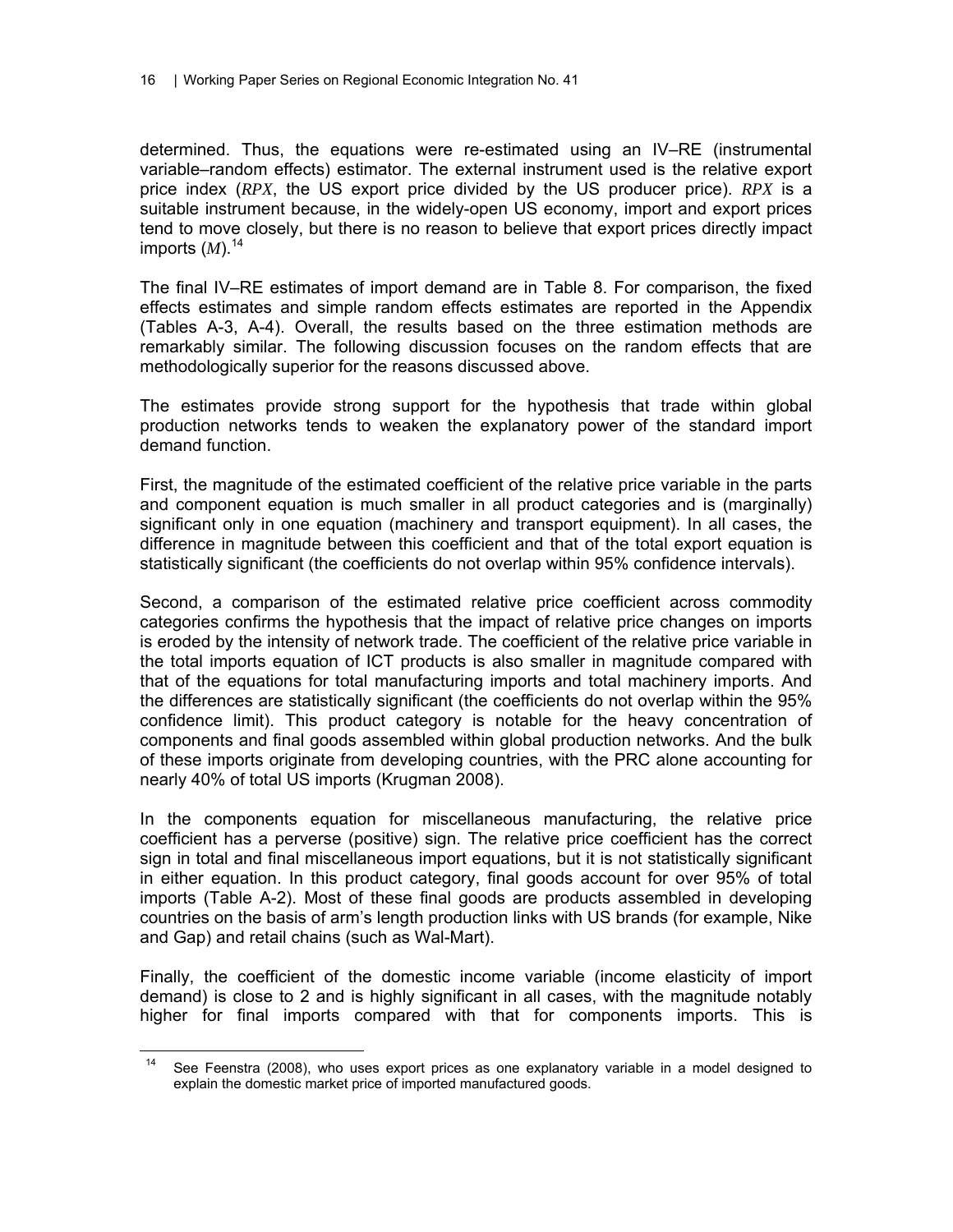understandable as demand for components is basically governed by the production process of user industries, whereas final demand is more closely linked with domestic income.

#### **5.2 World Export Demand**

The starting point of the modeling exercise in this section is the standard export demand equation, which relates real exports to world income and the relative export price (world price as a ratio of domestic price). In estimating export demand using cross-country panel data, it is necessary to augment the original formulation by incorporating variables to capture inter-country heterogeneity. Thus, four control variables are added, guided by the standard practice in the recent literature on estimating cross-country trade equations.15 These are the precipitate income of the exporting country (*PGDP*), an index of the quality of trade-related logistics (*LPI*), trade-weighted distance to major markets (*DST*), and a dummy variable that distinguishes land-locked countries from other countries (*LNDL*).

Among the control variables, *PGDP* is included to capture the impact of the initial level of economic advancement on export performance, operating through channels other than logistics quality. We can hypothesize that GDP per capita has a positive effect on export performance: as countries grow richer, the scale of industrial output becomes conducive to global production sharing. The quality of trade-related logistics has received increased emphasis in recent years as a key determinant of the trade performance of developing countries. In particular, a country with better infrastructure (for example, well-established broadband networking) is presumably a preferable location for global sourcing because of the lower cost of establishing service links. Distance (*DST*) is a proxy for transport (shipping) costs and other costs associated with time lags, including internet charges and spoilage; and costs associated with physical distance, including ignorance of foreign customs and tastes. Distance can, in fact, be a more important influence on component trade compared with final trade because of multiple border-crossings involved in the value-adding chain. *LNDL* is included to capture possible disadvantages for a landlocked country (such as the lack of direct access to sea routes) that are not captured by the standard distance measure. Country group dummies for the PRC, other developing East Asian economies, and other developing countries are also added, treating developed countries as the base dummy, to allow for possible deviation in the overall levels of exports from these country groups from that of developed countries after controlling for the other explanatory variables. Finally, the time-specific fixed effects (*T*) are included to control for general technological change and other time-varying factors.

The estimation equation is:

$$
QX = \alpha + \beta_I RP + \beta_2YW + \beta_3PGDP + \beta_4LP + \beta_5DIST + \beta_6LDL + \beta_7DCH + \beta_8DEA + \beta_9ODC + \gamma T + \varepsilon_{ij}
$$
(2)

 $\overline{a}$  $15$  Limao and Venables (2001), Soloaga and Winters (2001), and works cited therein.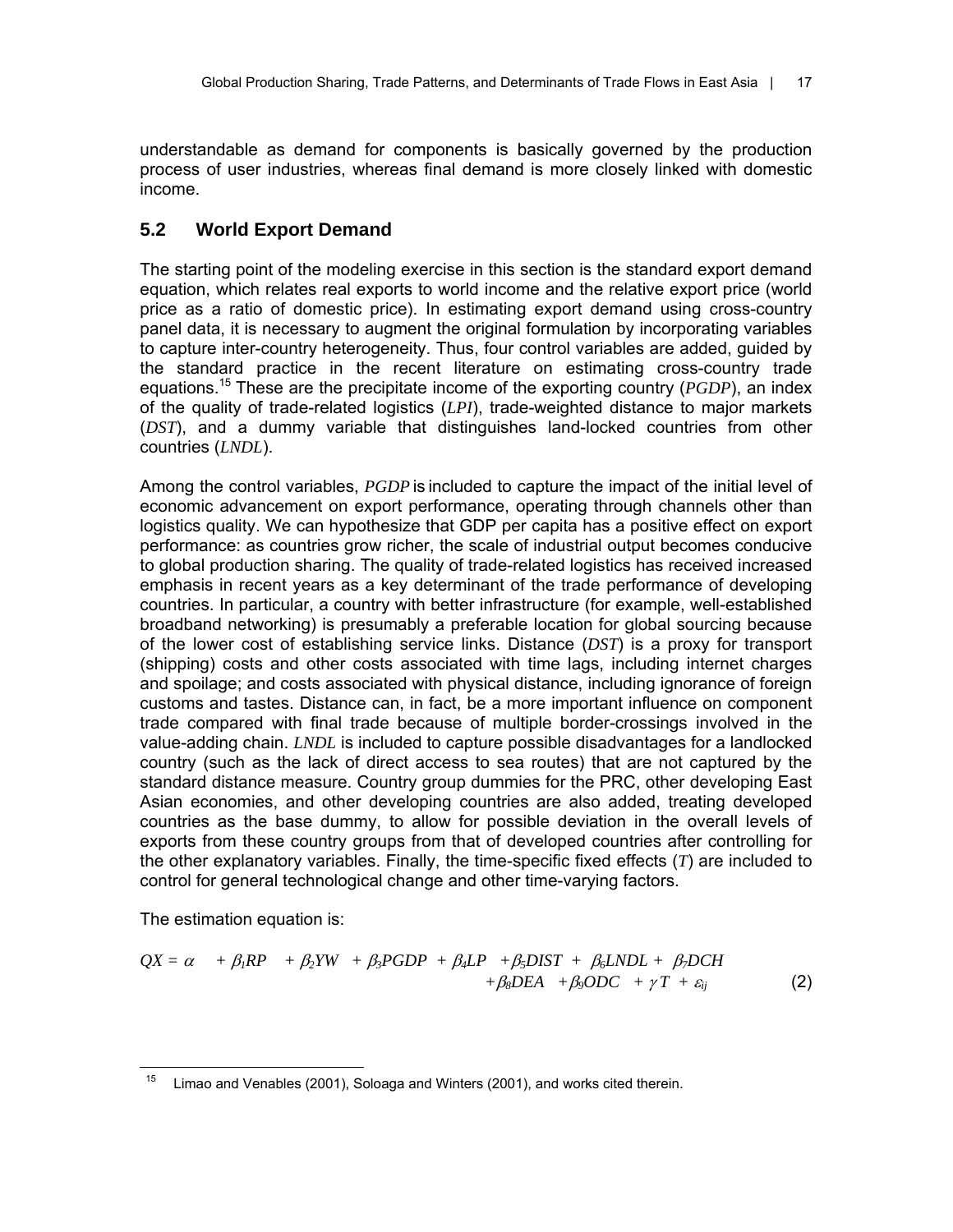where *QX* is the volume of the country's exports (export value deflated by world price). The explanatory variables are defined below, with the expected sign of the regression coefficient in brackets.

| RP            | Relative price: world price (expressed in domestic currency), PW relative                                           |
|---------------|---------------------------------------------------------------------------------------------------------------------|
|               | to domestic price $(PD)$ (+)                                                                                        |
| YW            | world income (weighted average GNP of major importing countries)                                                    |
| <b>PGDP</b>   | Real GDP per capita (+)                                                                                             |
| <b>LPI</b>    | an index of logistic performance (trade-related institutional setting and<br>infrastructure) $(+)$                  |
| DST.          | Distance to major export markets $(-1)$                                                                             |
| LDL           | A binary variable assuming the value 1 if <i>i</i> and <i>j</i> share a common land<br>border and 0 otherwise $(+)$ |
| DCH           | Intercept dummy variable for the PRC $(+ or -)$                                                                     |
| <b>DEA</b>    | Intercept dummy variable for developing East Asian economies (other<br>than the PRC) $(+ or -)$                     |
| <b>DODC</b>   | Intercept dummy variable for other developing countries Korea $(+ or -)$                                            |
| $\, T \,$     | A set of time dummy variables to capture year-specific fixed effects                                                |
| $\alpha$      | A constant term                                                                                                     |
| $\mathcal{E}$ | A stochastic error term, representing the omitted other influences on<br>bilateral trade                            |

*RP, YW, PGDP,* and *DST* are measured in logarithms so that the respective regression coefficients can be interpreted as elasticities.

#### *Data*

Estimates were done using the export demand equation for total manufactured exports (SITC 5–8 less SITC 68) and two subcategories: machinery and transport equipment (SITC 7) and miscellaneous manufacturing (SITC 8), each of which was decomposed into components and final goods. The main data source is the UN Comtrade database. For the purpose of the analysis, only countries with data on manufactured exports and components for at least 5 consecutive years up to 2005 or 2006 were included. There are 158 countries that met this criterion. The earliest starting year was set at 1992, which is when the SITC Rev 3 had been fully implemented by almost all countries under the coverage of the US trade data reporting system. Data on manufacturing exports were disaggregated into components and final goods following the procedures explained in Section 3. The US import price index (extracted from the US Trade Commission database) is used as the proxy for world price for all countries. For each country, the world price index is the weighted average of 3-digit US import price indexes computed using export shares in 2000 of that country. The domestic price is measured by the domestic implicit GDP deflator. The data on *PGDP* and GDP deflators come from the World Bank's *World Development Indicators* database.

Data on *LPI* came from the newly-developed *Logistics Performance Index* database of the World Bank (Arvis et al., 2007), which provides the first in-depth, cross-country assessment of trade-related logistic provisions. It covered 150 economies, including 28 in developing Asia. It is based on a worldwide survey of global freight forwarders and express carriers, complemented by a number of qualitative and quantitative indicators of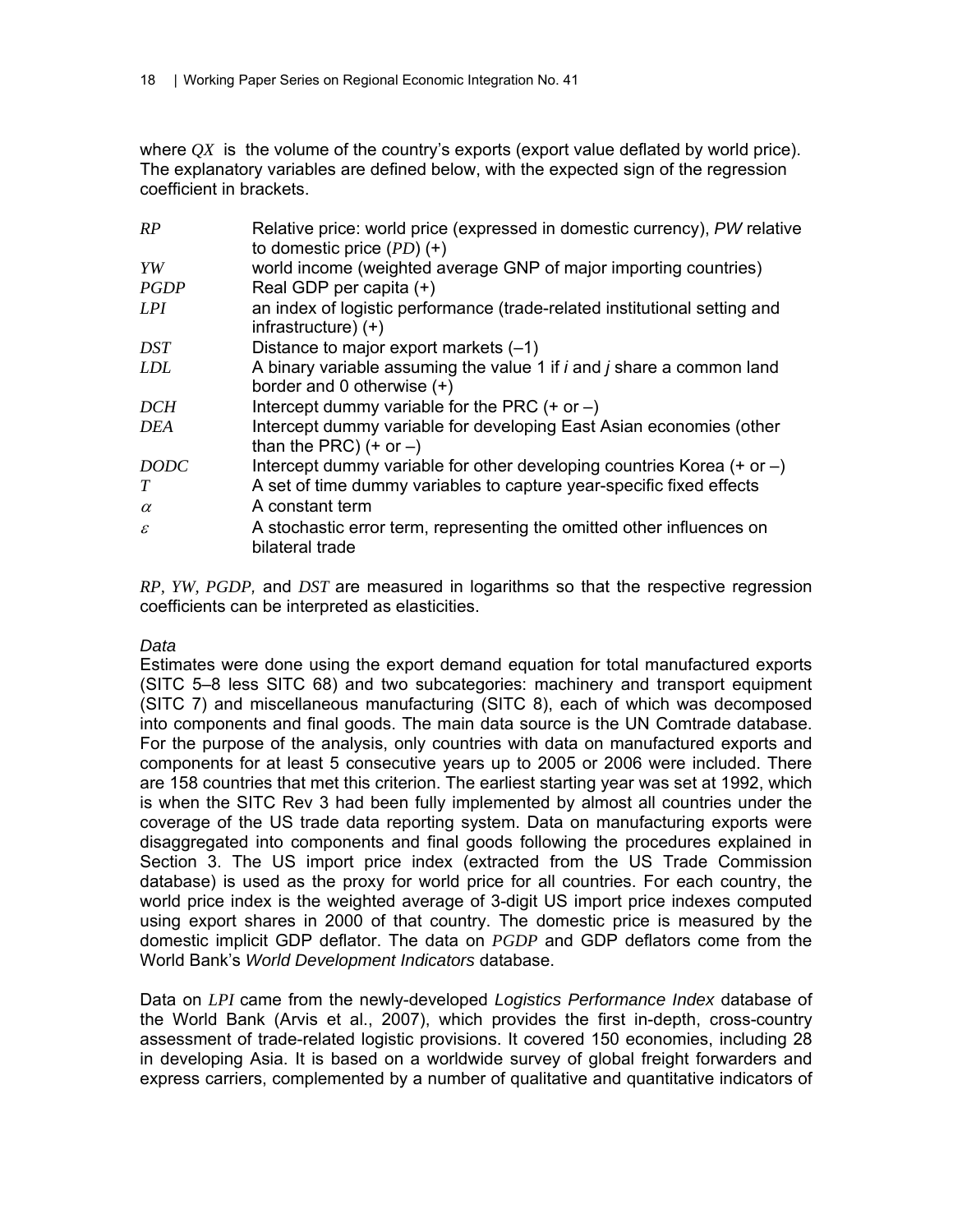the domestic logistics environment, institutions, and performance of supply chains. Logistics quality is assessed using a 5-point scale (1 for the worst performance and 5 for the best), focusing on seven areas. 16 The composite *LPI* index is constructed by combining the seven sub-indexes using principal component analysis.<sup>17</sup>

*DST* is the export-share weighted distance between a given country and its 10 major export destinations, as reflected in export data for 2000. The data on bilateral distance come from the trade patterns database of the French Institute for Research on the International Economy (CEPII). The CEPIT distance measure is a composite measure of the bilateral great-circle distance between major cities of each economy compiled by taking into account the trading significance of each city in each economy. Export shares for 2000 are used in compiling the distance measure for a given economy.

#### **5.3 Results**

 $\overline{a}$ 

The fixed-effects estimator is not appropriate because our model contains a number of time-invariant variables. Both pooled OLS and random-effects estimators were used, with the pooled OLS as the preferred estimator based on the Breusch–Pagan Lagrange multiplier test. The results are reported in Table 9. Regression estimates based on data for all countries (158) are reported in Panel A. Estimates undertaken separately for developed (22) and developing (136) economies are reported in Panel B and Panel C, with the latter estimates further distinguishing between developing Asian economies (9) and other developing countries (127) (Panels C1 and C2).

For all economies (Table 9, Panel A), the coefficient of the relative price variable is smaller in magnitude and not statistically different from zero in the equation for machinery and transport equipment exports. In the equation for total manufacturing and miscellaneous manufacturing, the coefficient is statistically significant with the expected (positive) sign, but smaller in magnitude compared with total imports. Reflecting the dampening effect of the share of components on the overall price responsiveness of total exports, the price elasticity of demand for total machinery and transport equipment exports is 0.16% compared with 0.19% for total manufacturing exports. The world income elasticity coefficient is statistically significant in all equations with the expected positive sign. However, for machinery and transport equipment, the magnitude of this coefficient is much smaller in the components equation (0.19) compared with that for total exports (0.52). For miscellaneous manufacturing and total manufacturing, the comparable estimates are 0.46 and 1.07, and 0.62 and 0.82, respectively.

All control variables included in the regression specification carry statistically significant coefficients with signs consistent with *a priori* expectations. Interestingly, the coefficient of the variable of per capita income of exporting economies is much larger in magnitude

<sup>&</sup>lt;sup>16</sup> These are (i) efficiency of the clearance process by customs and other border agencies, (ii) quality of transport and information technology infrastructure, (iii) ease and affordability of arranging international shipments, (iv) competence of the local logistics industry, (v) ability to track and trace international shipments, (vi) domestic logistic costs, and (vii) timeliness of shipments in reaching their destination.

<sup>17</sup> Arvis et al., (2007). Section 1 provides details on the overall concept of the *LPI* and the methodology underlying its construction.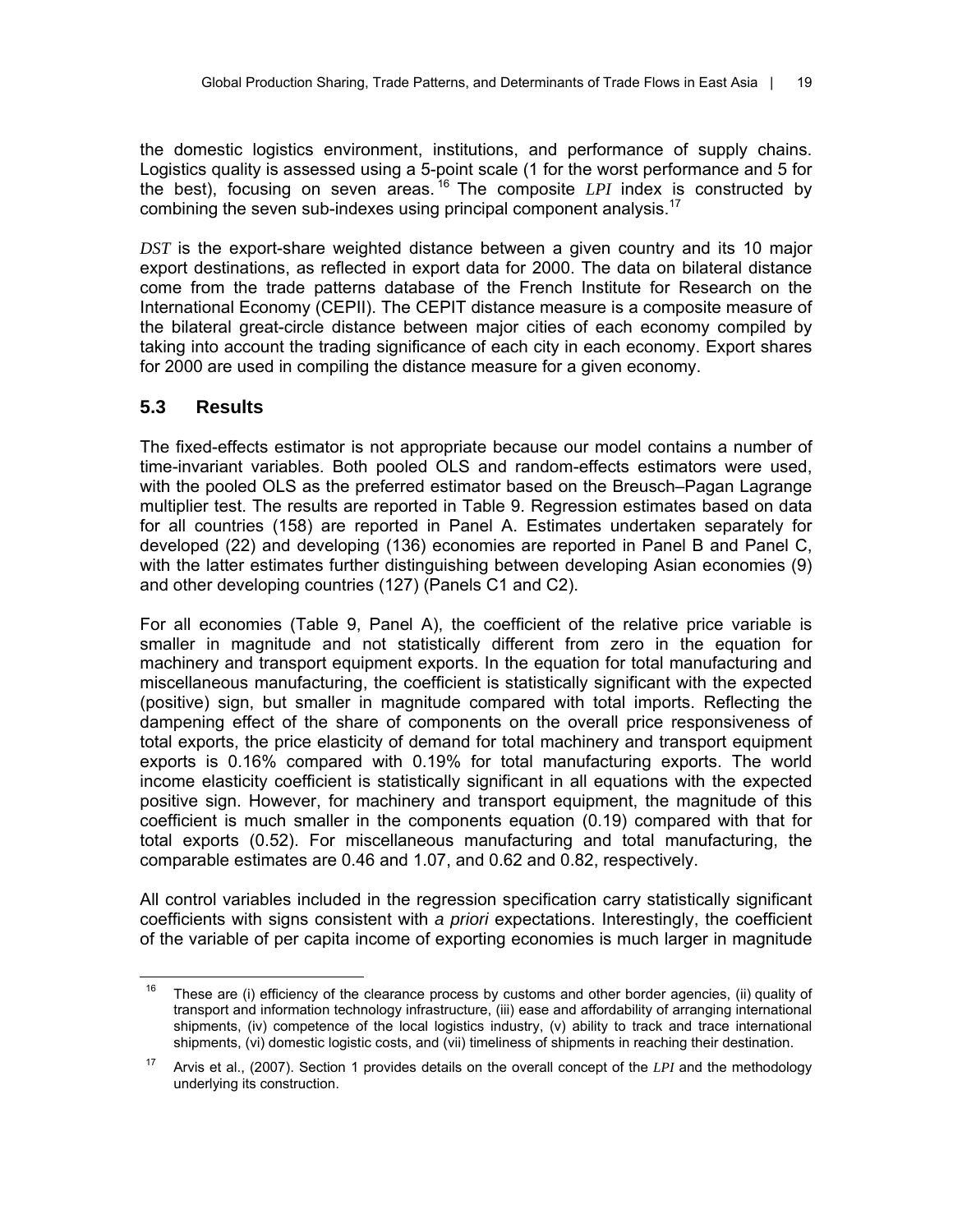in all three cases compared with that of final and total export equations. This is consistent with the postulate that, when controlled for other relevant variables, the stage of development that captures various prerequisites needed for providing efficient services links has a positive impact on the attractiveness of an economy as a location for component production and assembly within global production networks. The results for the intercept dummies for the PRC and developing East Asia are consistent with the superior export performance of these economies from a comparative global perspective.

The disaggregated estimates point to an interesting contrast between developed and developing economies, and within the latter group between developing East Asian and other developing economies in relation to the implications of global production sharing on the explanatory power of the standard export equation. Relative price and world income do a much better job of explaining both exports of components and final goods from developed countries. The coefficients of both variables are much larger in magnitude and highly significant in equations for both total exports and components of total manufacturing and the two sub-categories. Interestingly, in all three cases, the magnitude of the coefficient of the relative price variable is larger compared with that of total and final exports.

By contrast, the coefficient of the relative price variable is either statistically insignificant and/or significant with the perverse sign in equations for developing economies, in particular for developing East Asian economies. Non-price factors—exporters' per capita income, world income, and logistics performance—are the prime determinants of exports from these economies with respect to both components and final goods. The results for total manufacturing are strikingly similar to those for machinery and transport equipment. This is understandable given the dominant role played by machinery and transport equipment in the rapid export expansion of these economies during the study period.

## **6. Concluding Remarks**

Global production sharing has been one of the defining characteristics of economic globalization over the past three decades. Trade in parts and components has been expanding more rapidly than that of conventional final goods trade over this period. At the same time, geographical patterns of trade in final goods have undergone a dramatic transformation as the final assembly stages of vertically integrated global industries increasingly shift to low-cost economies.

While production sharing is now a global phenomenon, the degree of dependence on this new form of international specialization is disproportionately high in East Asia. This is due to a number of factors, including a more favorable policy environment for international production, agglomeration benefits arising from the early entry into this new form of specialization, and considerable cross-border wage differentials in the region.

Global production sharing is heavily concentrated in machinery and transport equipment (SITC 7). Within SITC 7, component trade in East Asia is heavily concentrated in electronics and electrical industries, especially semiconductors. The degree of concentration of component trade in electronics is much larger in AFTA (over 60%)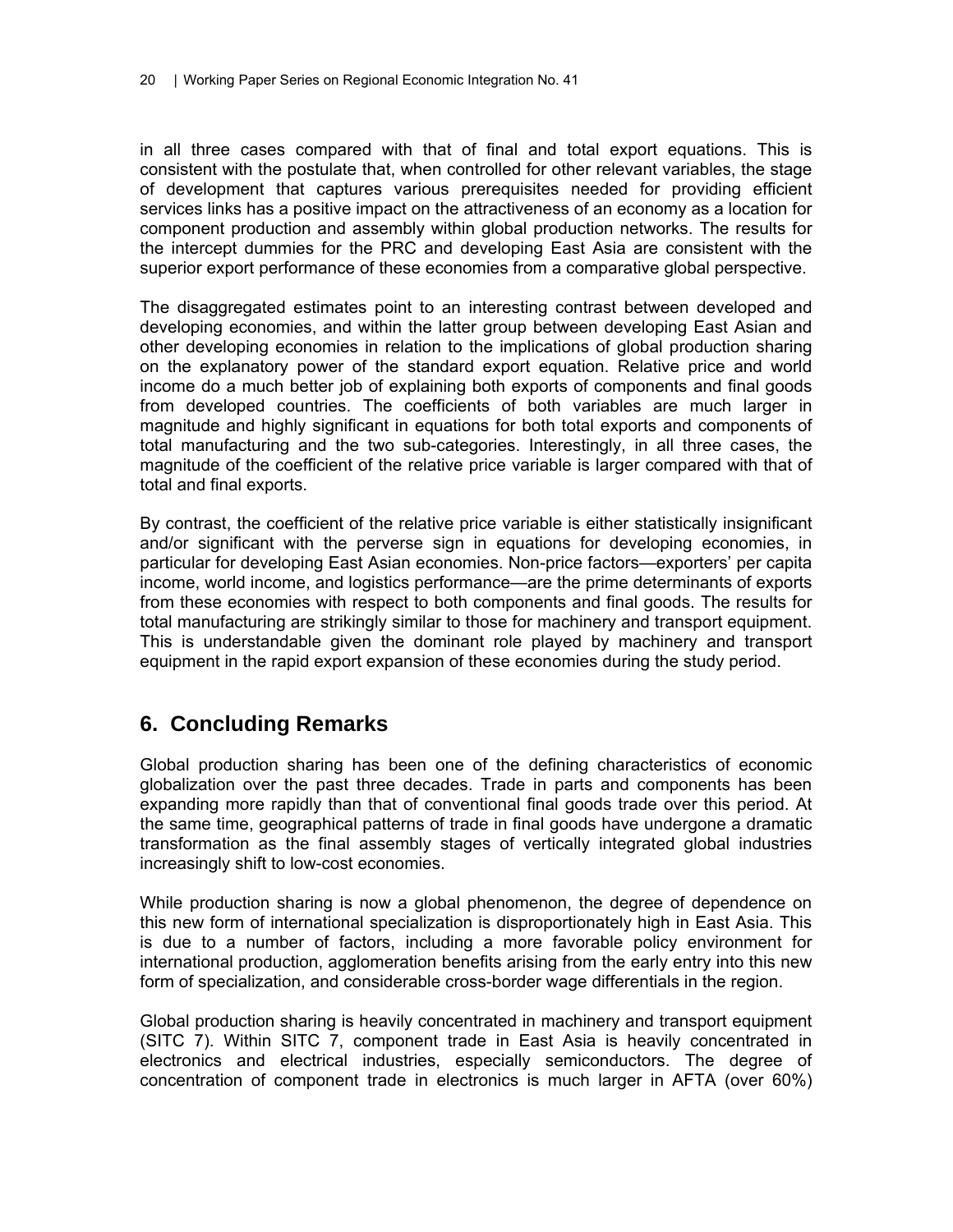compared with the regional average. The degree of involvement of East Asian economies in global production sharing in the automotive industry is much lower compared with NAFTA and the EU15.

A recent development has been the rapid rise of the PRC in regional production networks as the premier global assembly hub in electronics and electrical industries. The PRC's import of components from East Asia has grown in line with the rapid expansion of its manufacturing exports, mostly to NAFTA and EU members. This is an important counterpoint to the popular belief that the PRC's global integration will crowd out other countries' opportunities for international specialization. At the same time, the data reported here on the nature of the PRC's role within global production networks clearly reveals the fragility of the so-called decoupling thesis—that East Asia has become a PRC-centered, self-contained economic entity, with the potential for maintaining its own growth dynamism independent of economic vicissitudes in traditional, developed market economies.

The rapid expansion of global production sharing poses a challenge to the standard approach to trade flow modeling, which continues to treat components and final goods as a unified, homogeneous product. The findings of the preliminary econometric analysis here suggest that components are remarkably less sensitive to changes in relative prices than one might expect. Consequently, the sensitivity of aggregate trade flows to relative price changes tends to diminish as trade cuts ever more rapidly into the production process. This seems to be a particularly important issue when it comes to modeling manufacturing trade flows in developing economies.

The finding that a rapid expansion in network trade may dampen the degree of sensitivity of trade flows to changes in relative prices has important implications for the contemporary debate on the choice of exchange rate regime and the efficacy of exchange rate movements in balance of payments adjustments. For instance, a key concern underpinning the case against a more flexible (or floating) exchange rate regime is the likely adverse effects of exchange rate volatility on trade expansion. The rapid expansion of global production sharing could diminish the importance of this criticism to the extent that network-related trade erodes the influence of changes in relative price on overall trade flows.

With regard to the role of the exchange rate in balance of payments adjustments, the finding has direct implications for the current policy concern about the role of the PRC's exchange rate policy. It is alleged that the PRC maintains an artificially undervalued currency (yuan) in order to maintain or increase its trade surplus. But given the PRC's pivotal role as the premier assembly hub within global production networks, the potency of exchange rate adjustment in determining the current account surplus could well be much less (or even virtually negligible) than generally anticipated.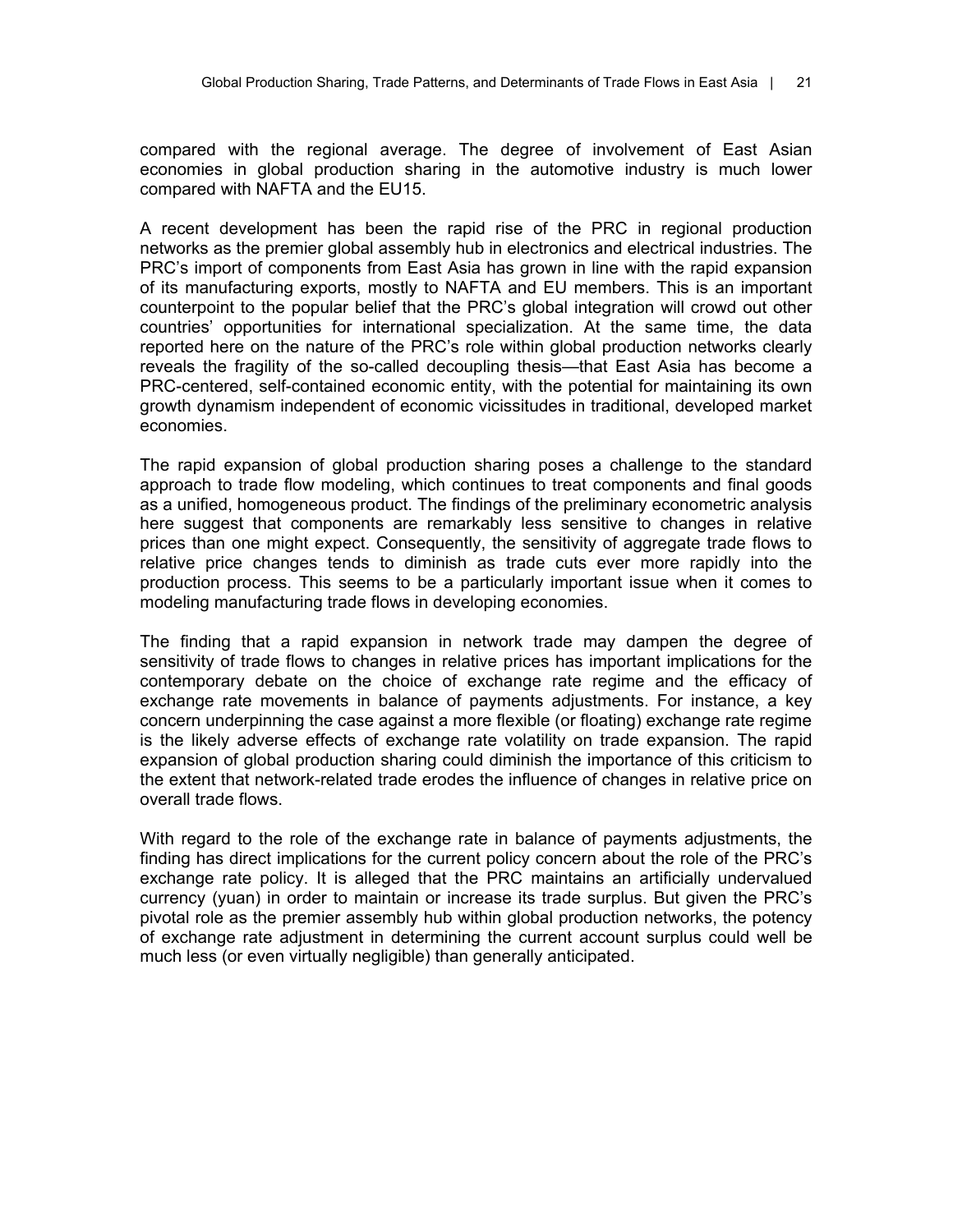| Product groups (SITC code in<br>brackets)                      | <b>Composition:</b><br>total trade (%) |         | <b>Composition:</b><br>P&C trade (%) |         | <b>P&amp;C</b> share in<br>total trade (%) |         | <b>Contribution</b><br>of P&C to<br>growth of |
|----------------------------------------------------------------|----------------------------------------|---------|--------------------------------------|---------|--------------------------------------------|---------|-----------------------------------------------|
|                                                                | 1992/93                                | 2005/06 | 1992/93                              | 2005/06 | 1992/93                                    | 2005/06 | Mfg trade (%)                                 |
| Chemicals (5)                                                  | 12.33                                  | 15.15   | n.a                                  | n.a     | n.a                                        | n.a     | n.a.                                          |
| Resource based products (6–68)                                 | 18.90                                  | 16.18   | n.a.                                 | n.a.    | n.a.                                       | n.a.    | n.a.                                          |
| Textiles (65)                                                  | 4.45                                   | 2.52    | n.a.                                 | n.a.    | n.a.                                       | n.a.    | n.a.                                          |
| Machinery and transport equipment (7)                          | 49.32                                  | 52.38   | 95.26                                | 95.70   | 36.5                                       | 40.7    | 42.7                                          |
| Power generating machines (71)                                 | 3.20                                   | 3.22    | 11.32                                | 9.73    | 66.9                                       | 67.3    | 67.5                                          |
| Specialized industrial machine (72)                            | 4.29                                   | 3.37    | 5.67                                 | 4.13    | 25.0                                       | 27.3    | 29.0                                          |
| Metal working machine (73)                                     | 1.00                                   | 0.87    | 1.39                                 | 1.07    | 26.3                                       | 27.4    | 28.1                                          |
| General industrial machinery (74)                              | 5.24                                   | 5.08    | 4.74                                 | 4.12    | 17.1                                       | 18.1    | 18.6                                          |
| ICT products (75+76+772+776)                                   | 16.07                                  | 21.19   | 42.92                                | 52.68   | 50.5                                       | 55.5    | 57.1                                          |
| Office machines and automatic<br>data processing machines (75) | 6.43                                   | 6.70    | 10.85                                | 11.55   | 31.9                                       | 38.4    | 41.5                                          |
| Telecommunication and sound<br>recording equipment (76)        | 4.69                                   | 6.74    | 7.25                                 | 8.27    | 29.3                                       | 27.3    | 26.7                                          |
| Semiconductors and<br>semiconductor devices (772+776)          | 4.96                                   | 7.74    | 24.82                                | 32.87   | 94.8                                       | 94.7    | 94.7                                          |
| Electrical machinery (77-772-776)                              | 9.32                                   | 12.53   | 7.68                                 | 6.58    | 15.6                                       | 11.7    | 10.4                                          |
| Road vehicles (78)                                             | 12.18                                  | 11.61   | 16.83                                | 14.43   | 26.1                                       | 27.7    | 28.6                                          |
| Other transport equipment (79)                                 | 2.97                                   | 2.26    | 4.71                                 | 2.96    | 30.1                                       | 29.3    | 28.6                                          |
| Miscellaneous manufacturing (SITC 8)                           | 19.45                                  | 16.29   | 4.74                                 | 4.30    | 4.6                                        | 5.9     | 6.7                                           |
| Fabricated building fixtures<br>and machines (81)              | 0.52                                   | 0.50    | 0.55                                 | 0.36    | 19.9                                       | 15.7    | 13.5                                          |
| Furniture and parts thereof<br>(SITC 82)                       | 1.27                                   | 1.41    | 0.86                                 | 1.22    | 12.7                                       | 19.2    | 22.0                                          |
| Apparel and clothing<br>accessories (84)                       | 5.39                                   | 3.76    | 0.02                                 | 0.01    | 0.1                                        | 0.0     | 0.0                                           |
| Professional and scientific<br>equipment (87)                  | 2.25                                   | 3.10    | 1.57                                 | 1.78    | 13.2                                       | 12.8    | 12.7                                          |
| Photographic apparatus (88)                                    | 1.85                                   | 1.13    | 1.43                                 | 0.83    | 14.6                                       | 16.5    | 18.8                                          |
| Total manufacturing trade                                      | 100.00                                 | 100.00  | 100.00                               | 100.00  | 18.9                                       | 22.3    | 24.0                                          |
| USD billion                                                    | 2,650.5                                | 7,901.7 | 501.6                                | 1,762.0 |                                            |         |                                               |

#### **Table 1: Parts and Components (P&C) in World Manufacturing Trade, 1992/93 – 2005/06**

Note: The UN trade data reporting system does not provide for the separation of parts and components from total (reported) trade in these product groups. However, according to evidence from case studies, production sharing practices are not still widespread in these industries.

Source: Compiled from UN Comtrade database (importer records).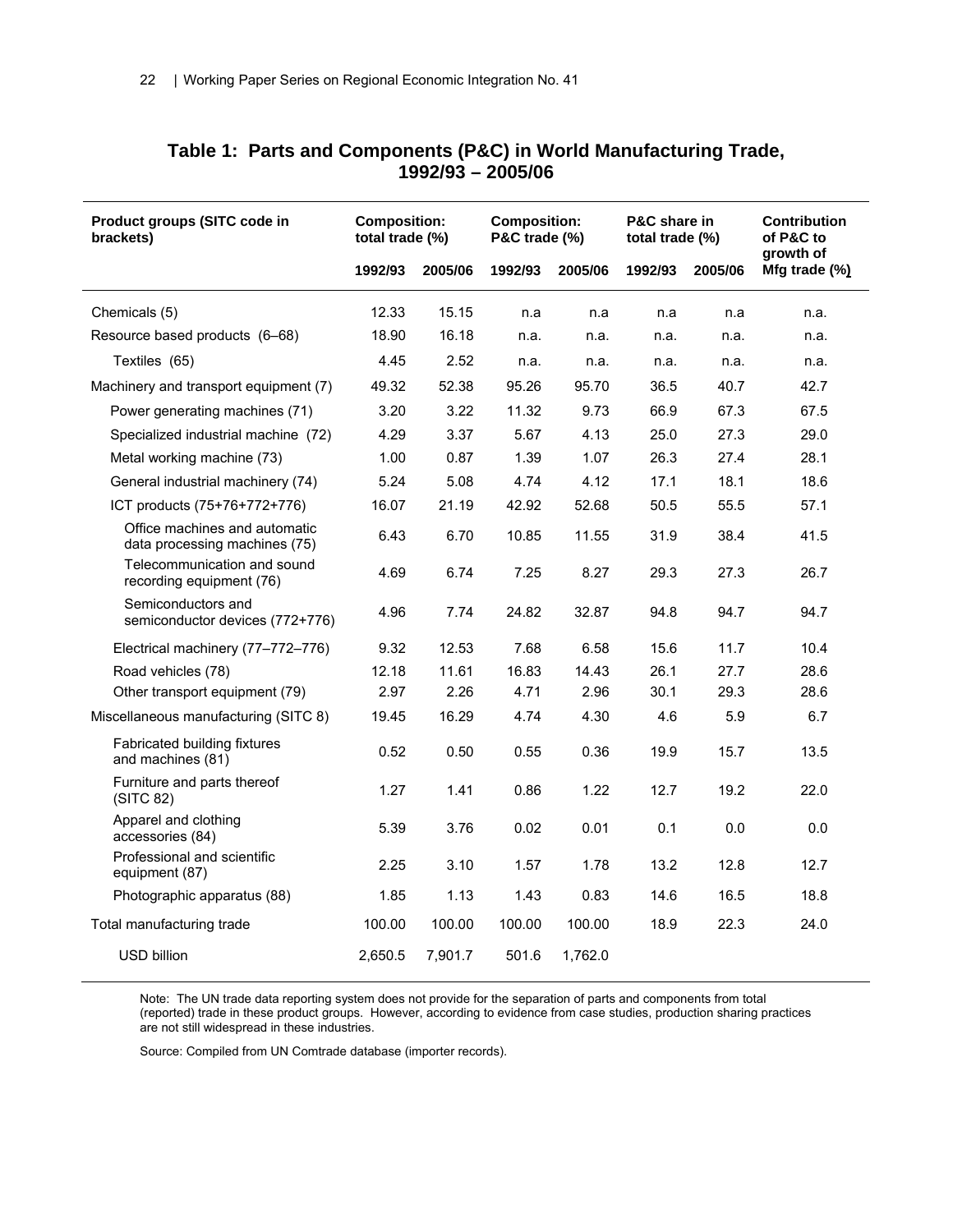|                                  | <b>Exports</b> |         |         | <b>Imports</b> | <b>Trade</b><br>(exports + imports) |         |
|----------------------------------|----------------|---------|---------|----------------|-------------------------------------|---------|
|                                  | 1992/93        | 2005/06 | 1992/93 | 2005/06        | 1992/93                             | 2005/06 |
|                                  |                |         |         |                |                                     |         |
| East Asia                        | 30.1           | 40.6    | 24.4    | 38.1           | 27.3                                | 39.4    |
| Japan                            | 15.7           | 10.0    | 3.3     | 4.0            | 9.5                                 | 7.0     |
| Developing East Asia             | 14.4           | 30.6    | 21.1    | 34.1           | 17.8                                | 32.3    |
| $ASEAN + 3$                      | 26.4           | 25.6    | 18.1    | 29.4           | 22.2                                | 27.5    |
| Republic of Korea                | 2.3            | 4.9     | 2.7     | 2.7            | 2.5                                 | 3.8     |
| People's Republic of China (PRC) | 1.1            | 10.9    | 2.4     | 11.5           | 1.8                                 | 11.2    |
| ASEAN 10                         | 6.1            | 10.7    | 9.6     | 11.1           | 7.8                                 | 10.9    |
| Indonesia                        | 0.1            | 0.5     | 0.9     | 0.3            | 0.5                                 | 0.4     |
| Malaysia                         | 2.1            | 3.8     | 2.6     | 2.8            | 2.3                                 | 3.3     |
| Philippines                      | 0.6            | 2.1     | 0.5     | 1.4            | 0.5                                 | 1.8     |
| Singapore                        | 2.5            | 2.7     | 4.0     | 4.9            | 3.3                                 | 3.8     |
| Thailand                         | 0.8            | 1.4     | 1.6     | 1.4            | 1.2                                 | 1.4     |
| Viet Nam                         | 0.0            | 0.1     | 0.0     | 0.2            | 0.0                                 | 0.1     |
| Other ASEAN                      | 0.0            | 0.0     | 0.1     | 0.0            | 0.0                                 | 0.0     |
| Taipei, China                    | 3.3            | 3.3     | 2.8     | 2.6            | 3.1                                 | 3.0     |
| Hong Kong, China                 | 1.7            | 0.8     | 3.6     | 6.1            | 2.6                                 | 3.4     |
| South Asia                       | 0.1            | 0.3     | 0.6     | 0.7            | 0.4                                 | 0.5     |
| India                            | 0.1            | 0.3     | 0.4     | 0.6            | 0.2                                 | 0.5     |
| Oceania                          | 0.3            | 0.2     | 1.3     | 0.8            | 0.8                                 | 0.5     |
| <b>NAFTA</b>                     | 24.8           | 17.6    | 26.9    | 20.4           | 25.8                                | 19.0    |
| Mexico                           | 2.4            | 2.7     | 1.9     | 3.4            | 2.1                                 | 3.1     |
| <b>EU15</b>                      | 36.0           | 27.7    | 38.3    | 28.7           | 37.2                                | 28.2    |
| Developed countries              | 76.2           | 53.9    | 69.7    | 51.6           | 72.9                                | 52.7    |
| Developing economies             | 23.8           | 46.1    | 30.3    | 48.4           | 27.1                                | 47.3    |
| World                            | 100            | 100     | 100     | 100            | 100                                 | 100     |
|                                  | 502            | 1762    | 502     | 1762           |                                     |         |

#### **Table 2: Geographic Profile of World Trade in Parts and Components, 1992/93 and 2005/06**

Source: Compiled from UN Comtrade database (importer records).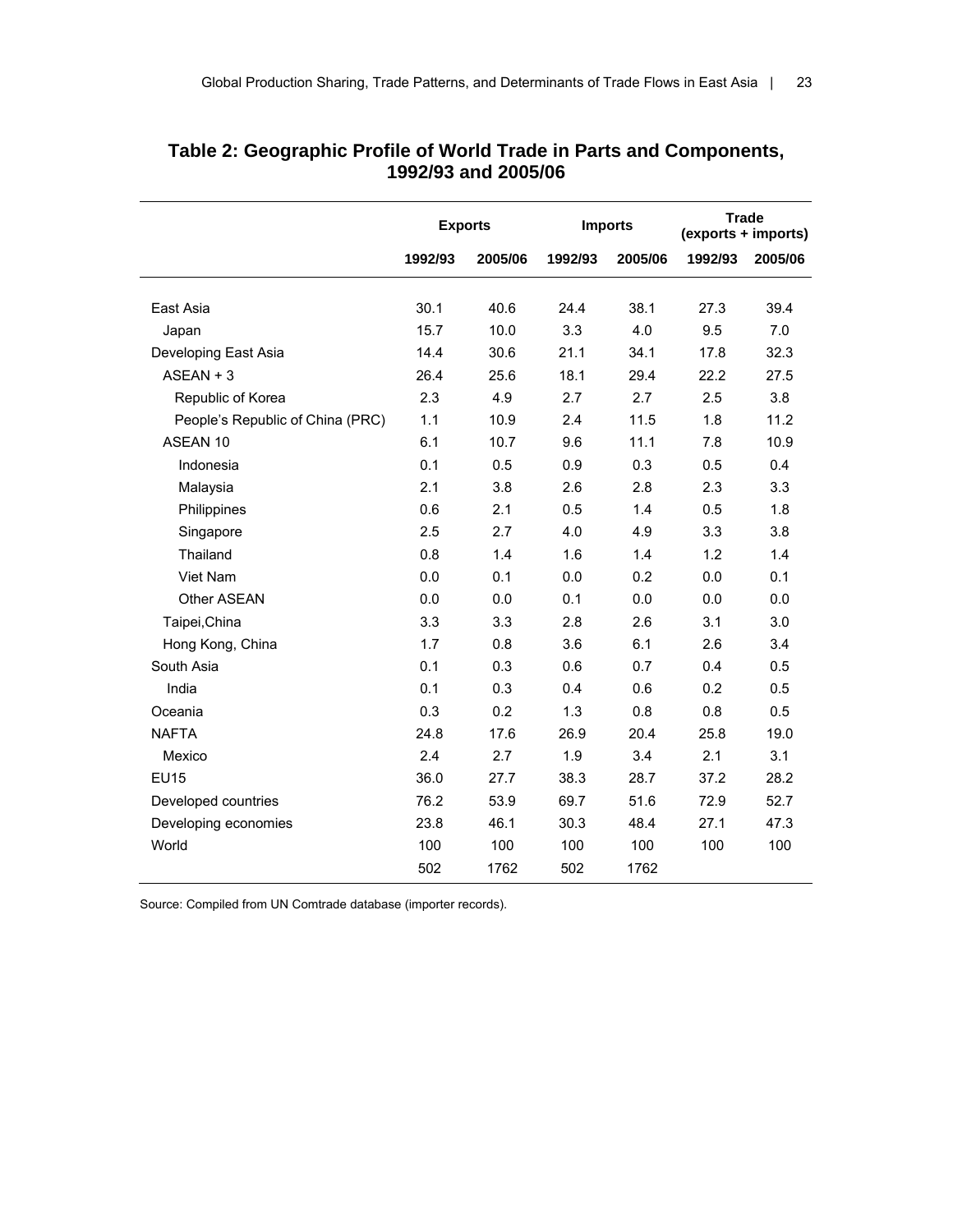| Country/region and product                                           |         | <b>Exports</b> |         | <b>Imports</b> | Trade<br>(exports + imports) |         |
|----------------------------------------------------------------------|---------|----------------|---------|----------------|------------------------------|---------|
|                                                                      | 1992/93 | 2005/06        | 1992/93 | 2005/06        | 1992/93                      | 2005/06 |
| East Asia                                                            |         |                |         |                |                              |         |
| Manufacturing (SITC $5$ to $8 - 68$ )                                | 20.1    | 26.9           | 21.5    | 35.9           | 20.7                         | 30.6    |
| Machinery and transport equipment (SITC 7)                           | 35.3    | 43.3           | 41.4    | 59.3           | 37.7                         | 49.7    |
| ICT products (SITC 75+76+772+776)                                    | 47.4    | 55.4           | 67.4    | 76.6           | 54.6                         | 64.1    |
| Electrical machinery (SITC 77 - 772 - 776)                           | 30.9    | 26.6           | 28.8    | 31.2           | 30.1                         | 28.3    |
| Road vehicles (SITC 78)                                              | 21.1    | 24.6           | 28.2    | 46.2           | 23.0                         | 29.2    |
| Miscellaneous manufacturing (SITC 8)                                 | 3.7     | 4.9            | 6.4     | 8.4            | 4.6                          | 6.1     |
| Japan<br>Manufacturing (SITC $5$ to $8 - 68$ )                       | 24.2    | 29.4           | 15.3    | 24.6           | 22.0                         | 27.8    |
| Machinery and transport equipment (SITC 7)                           | 31.3    | 39.5           | 38.6    | 48.3           | 32.3                         | 41.6    |
| ICT products (SITC 75+76+772+776)                                    | 44.7    | 70.4           | 60.3    | 58.6           | 47.1                         | 66.4    |
| Electrical machinery (SITC 77 - 772 - 776)                           | 38.0    | 40.0           | 26.1    | 34.1           | 35.6                         | 38.0    |
| Road vehicles (SITC 78)                                              | 19.1    | 20.1           | 17.6    | 32.6           | 19.0                         | 21.2    |
| Miscellaneous manufacturing (SITC 8)                                 | 10.9    | 14.7           | 4.0     | 5.8            | 7.5                          | 9.7     |
| <b>Developing East Asia</b><br>Manufacturing (SITC $5$ to $8 - 68$ ) | 17.0    | 26.2           | 18.9    | 31.8           | 18.1                         | 28.8    |
| Machinery and transport equipment (SITC 7)                           | 40.9    | 44.6           | 32.8    | 51.0           | 35.7                         | 47.8    |
| ICT products (SITC 75+76+772+776)                                    | 49.5    | 52.8           | 55.2    | 69.1           | 52.5                         | 60.2    |
| Electrical machinery (SITC 77 - 772 - 776)                           | 25.6    | 23.2           | 25.0    | 26.5           | 25.3                         | 24.6    |
| Road vehicles (SITC 78)                                              | 38.1    | 33.3           | 25.6    | 32.6           | 28.7                         | 33.0    |
| Miscellaneous manufacturing (SITC 8)                                 | 2.2     | 3.7            | 7.2     | 8.1            | 3.7                          | 5.2     |
| $ASEAN + 3$<br>Manufacturing (SITC $5$ to $8 - 68$ )                 | 21.2    | 18.6           | 22.7    | 35.8           | 21.8                         | 25.0    |
| Machinery and transport equipment (SITC 7)                           | 35.4    | 29.8           | 41.7    | 59.0           | 37.7                         | 40.4    |
| ICT products (SITC 75+76+772+776)                                    | 48.2    | 37.5           | 69.9    | 77.5           | 55.0                         | 51.9    |
| Electrical machinery (SITC 77 - 772 - 776)                           | 32.8    | 15.9           | 31.4    | 32.7           | 32.3                         | 21.7    |
| Road vehicles (SITC 78)                                              | 19.7    | 19.3           | 29.8    | 47.0           | 21.7                         | 24.7    |

#### **Table 3: Share of Parts and Components in Manufacturing Trade by Selected Country/regions and Major Product categories, 1992/3 and 2005/6 (%)**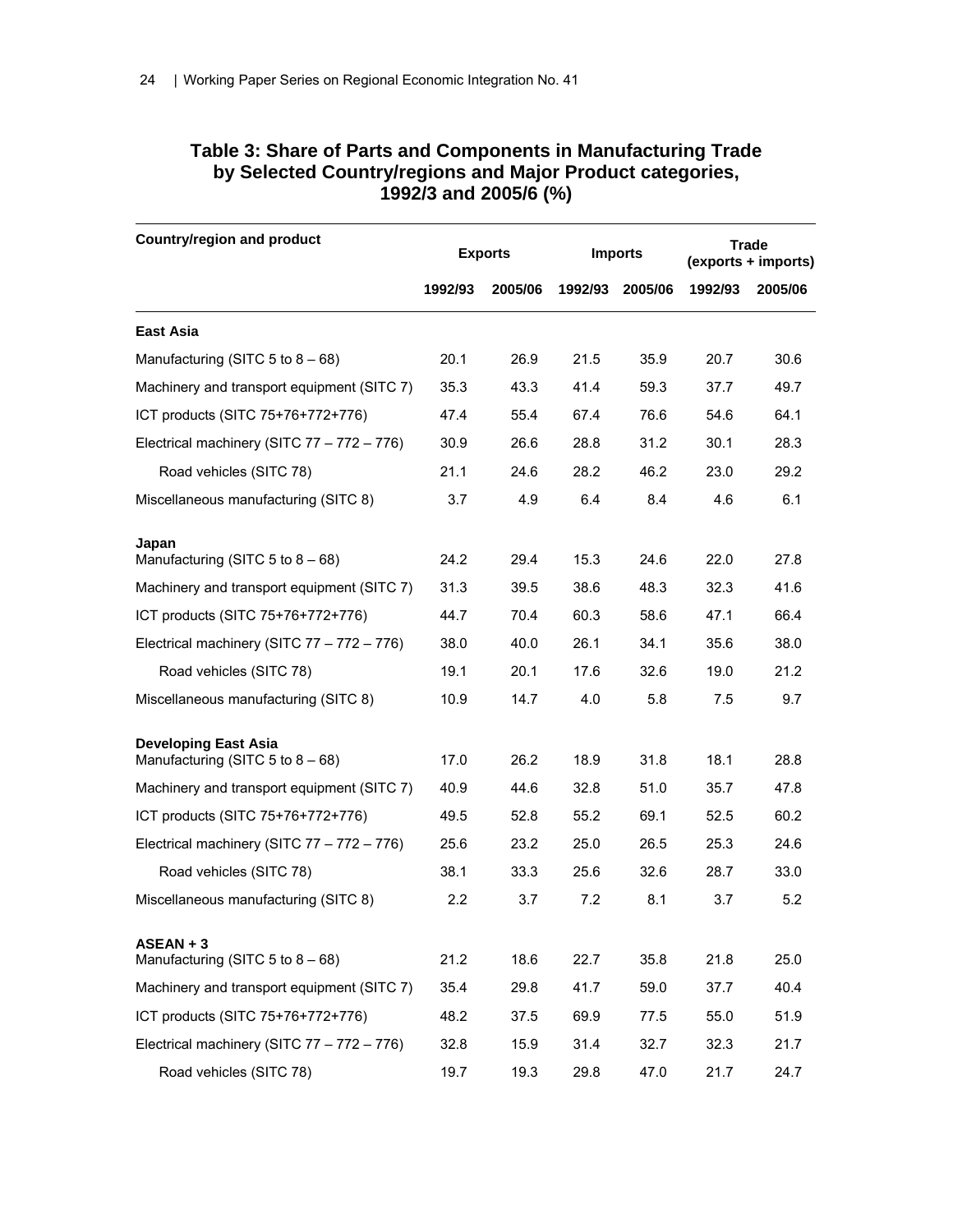| Country/region and product                                                |         | <b>Exports</b> | <b>Imports</b> |         | Trade<br>(exports + imports) |         |
|---------------------------------------------------------------------------|---------|----------------|----------------|---------|------------------------------|---------|
|                                                                           | 1992/93 | 2005/06        | 1992/93        | 2005/06 | 1992/93                      | 2005/06 |
| Miscellaneous manufacturing (SITC 8)                                      | 3.8     | 2.6            | 7.5            | 9.1     | 4.8                          | 4.5     |
| Taipei, China<br>Manufacturing (SITC $5$ to $8 - 68$ )                    | 21.3    | 32.7           | 26.0           | 34.3    | 23.2                         | 33.4    |
| Machinery and transport equipment (SITC 7)                                | 43.7    | 56.2           | 46.7           | 57.6    | 45.1                         | 56.8    |
| ICT products (SITC 75+76+772+776)                                         | 54.6    | 74.9           | 79.3           | 84.3    | 64.1                         | 78.8    |
| Electrical machinery (SITC 77 - 772 - 776)                                | 32.9    | 15.8           | 29.8           | 26.2    | 31.8                         | 19.1    |
| Road vehicles (SITC 78)                                                   | 55.9    | 64.5           | 36.9           | 55.1    | 45.7                         | 60.8    |
| Miscellaneous manufacturing (SITC 8)                                      | 4.4     | 15.4           | 6.8            | 12.3    | 4.9                          | 14.2    |
| <b>Republic of Korea</b><br>Manufacturing (SITC $5$ to $8 - 68$ )         | 18.3    | 31.4           | 25.9           | 28.3    | 21.8                         | 30.3    |
| Machinery and transport equipment (SITC 7)                                | 42.7    | 46.1           | 45.2           | 51.6    | 44.0                         | 47.9    |
| ICT products (SITC 75+76+772+776)                                         | 56.9    | 65.1           | 78.8           | 76.9    | 65.5                         | 68.5    |
| Electrical machinery (SITC 77 - 772 - 776)                                | 30.9    | 26.2           | 36.8           | 28.7    | 33.0                         | 27.4    |
| Road vehicles (SITC 78)                                                   | 10.5    | 17.4           | 77.2           | 54.3    | 27.1                         | 21.6    |
| Miscellaneous manufacturing (SITC 8)                                      | 1.3     | 4.8            | 9.3            | 9.7     | 3.4                          | 7.2     |
| People's Republic of China (PRC)<br>Manufacturing (SITC $5$ to $8 - 68$ ) | 4.7     | 18.1           | 16.0           | 37.6    | 9.1                          | 24.7    |
| Machinery and transport equipment (SITC 7)                                | 20.2    | 34.2           | 29.4           | 60.2    | 25.8                         | 43.9    |
| ICT products (SITC 75+76+772+776)                                         | 26.2    | 38.3           | 62.7           | 81.3    | 40.8                         | 53.1    |
| Electrical machinery (SITC 77 - 772 - 776)                                | 11.6    | 22.1           | 38.3           | 34.4    | 19.8                         | 25.3    |
| Road vehicles (SITC 78)                                                   | 28.6    | 51.5           | 26.3           | 56.1    | 26.8                         | 53.7    |
| Miscellaneous manufacturing (SITC 8)                                      | 1.0     | 2.5            | 19.2           | 10.2    | 2.4                          | 3.8     |
| Hong Kong, China<br>Manufacturing (SITC $5$ to $8 - 68$ )                 | 17.4    | 24.6           | 15.4           | 36.8    | 16.0                         | 34.8    |
| Machinery and transport equipment (SITC 7)                                | 50.5    | 50.4           | 36.3           | 61.4    | 39.9                         | 59.9    |
| ICT products (SITC 75+76+772+776)                                         | 66.4    | 58.2           | 52.6           | 70.5    | 56.6                         | 68.9    |
| Electrical machinery (SITC 77 - 772 - 776)                                | 30.8    | 23.3           | 21.3           | 26.6    | 23.8                         | 26.1    |
| Road vehicles (SITC 78)                                                   | 56.5    | 44.1           | 15.1           | 17.4    | 16.5                         | 19.7    |
| Miscellaneous manufacturing (SITC 8)                                      | 3.9     | 4.1            | 4.7            | 5.3     | 4.4                          | 5.0     |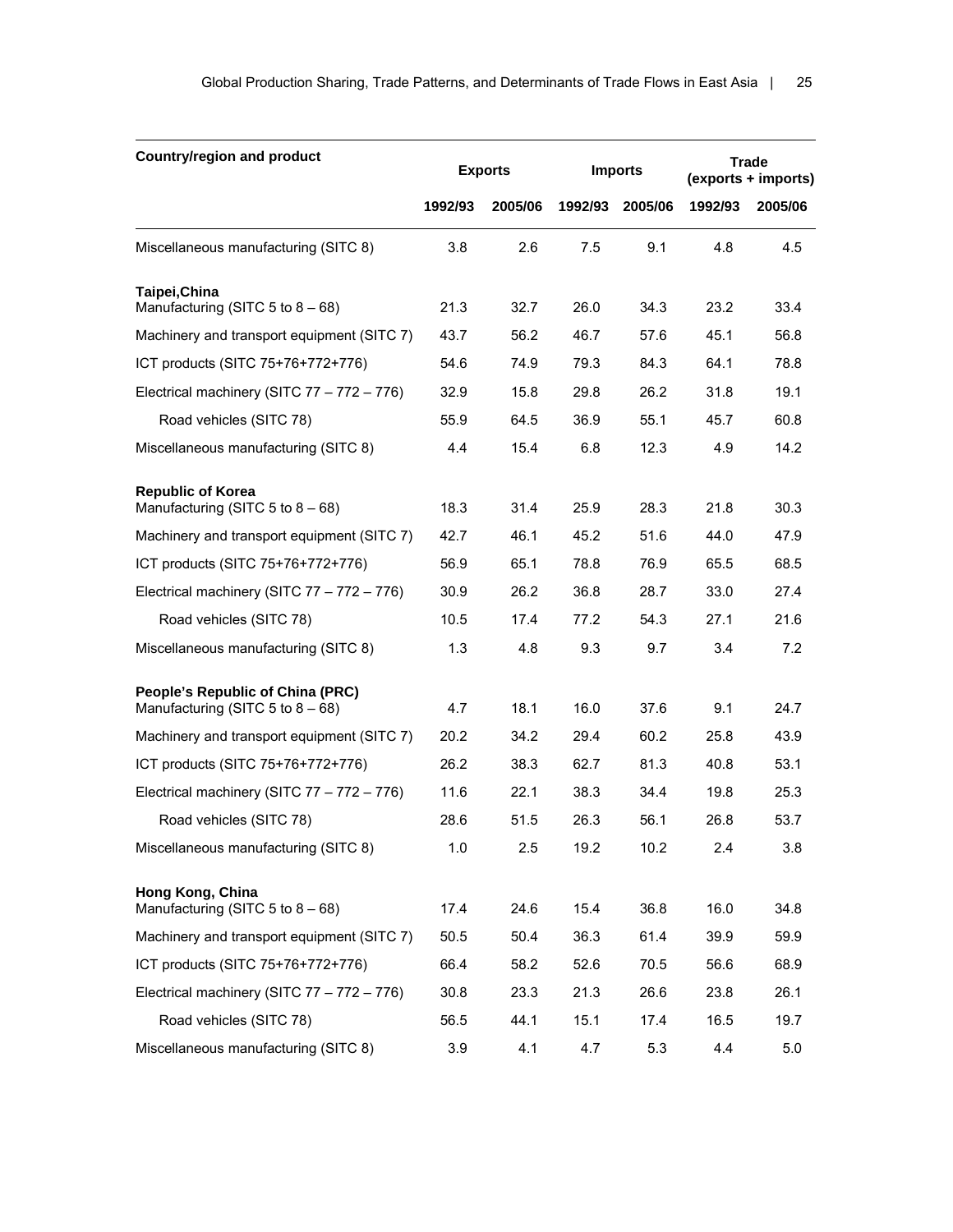| <b>Country/region and product</b>                           |         | <b>Exports</b> | <b>Imports</b> |         | Trade<br>(exports + imports) |         |
|-------------------------------------------------------------|---------|----------------|----------------|---------|------------------------------|---------|
|                                                             | 1992/93 | 2005/06        | 1992/93        | 2005/06 | 1992/93                      | 2005/06 |
| ASEAN <sub>10</sub>                                         |         |                |                |         |                              |         |
| Manufacturing (SITC $5$ to $8 - 68$ )                       | 25.9    | 38.3           | 29.6           | 43.8    | 28.0                         | 40.9    |
| Machinery and transport equipment (SITC 7)                  | 44.1    | 57.3           | 46.5           | 65.0    | 45.5                         | 60.9    |
| ICT products (SITC 75+76+772+776)                           | 48.1    | 63.5           | 72.7           | 81.0    | 59.1                         | 70.8    |
| Electrical machinery (SITC 77 - 772 - 776)                  | 30.0    | 30.6           | 30.6           | 31.7    | 30.4                         | 31.1    |
| Road vehicles (SITC 78)                                     | 57.5    | 39.0           | 35.7           | 49.0    | 38.4                         | 44.6    |
| Miscellaneous manufacturing (SITC 8)                        | 2.7     | 4.2            | 9.8            | 13.6    | 5.1                          | 7.2     |
| <b>Indonesia</b><br>Manufacturing (SITC $5$ to $8 - 68$ )   | 3.1     | 18.6           | 20.5           | 16.9    | 13.4                         | 17.9    |
| Machinery and transport equipment (SITC 7)                  | 31.4    | 46.8           | 34.8           | 34.1    | 34.5                         | 41.3    |
| ICT products (SITC 75+76+772+776)                           | 27.4    | 47.9           | 63.8           | 31.3    | 53.1                         | 45.3    |
| Electrical machinery (SITC 77 - 772 - 776)                  | 51.8    | 41.8           | 35.0           | 47.7    | 38.1                         | 43.2    |
| Road vehicles (SITC 78)                                     | 32.8    | 74.2           | 70.4           | 52.4    | 66.5                         | 59.5    |
| Miscellaneous manufacturing (SITC 8)                        | 0.7     | 1.6            | 17.4           | 11.7    | 3.4                          | 2.6     |
| <b>Malaysia</b><br>Manufacturing (SITC $5$ to $8 - 68$ )    | 32.7    | 46.8           | 36.7           | 51.1    | 34.8                         | 48.5    |
| Machinery and transport equipment (SITC 7)                  | 46.6    | 59.2           | 52.6           | 68.8    | 49.7                         | 62.8    |
| ICT products (SITC 75+76+772+776)                           | 51.1    | 62.5           | 86.7           | 84.9    | 64.7                         | 69.8    |
| Electrical machinery (SITC 77 - 772 - 776)                  | 19.1    | 20.5           | 32.4           | 30.2    | 26.9                         | 25.6    |
| Road vehicles (SITC 78)                                     | 45.1    | 76.0           | 18.9           | 37.7    | 25.0                         | 46.1    |
| Miscellaneous manufacturing (SITC 8)                        | 3.2     | 7.2            | 18.0           | 20.6    | 7.8                          | 11.6    |
| <b>Philippines</b><br>Manufacturing (SITC $5$ to $8 - 68$ ) | 34.3    | 65.8           | 24.4           | 64.1    | 28.9                         | 65.1    |
| Machinery and transport equipment (SITC 7)                  | 69.4    | 76.5           | 44.6           | 83.0    | 55.1                         | 79.0    |
| ICT products (SITC 75+76+772+776)                           | 71.2    | 81.2           | 77.3           | 94.2    | 73.3                         | 85.9    |
| Electrical machinery (SITC 77 - 772 - 776)                  | 60.8    | 43.6           | 32.0           | 33.9    | 48.3                         | 41.1    |
| Road vehicles (SITC 78)                                     | 92.1    | 77.5           | 19.4           | 33.2    | 26.1                         | 49.3    |
| Miscellaneous manufacturing (SITC 8)                        | 2.9     | 5.9            | 11.9           | 29.7    | 4.1                          | 11.5    |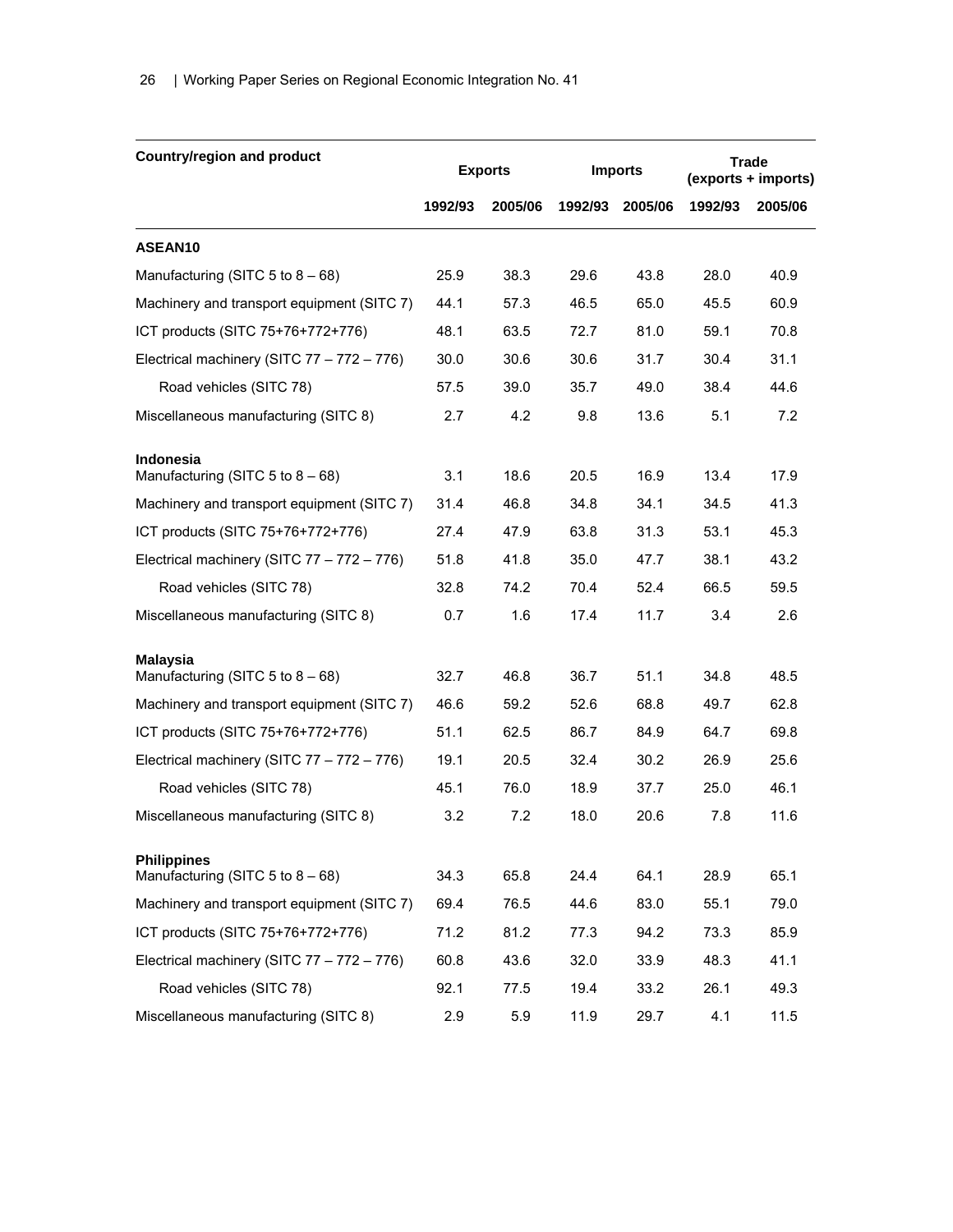| <b>Country/region and product</b>                           |         | <b>Exports</b> | <b>Imports</b> |         | Trade<br>(exports + imports) |         |
|-------------------------------------------------------------|---------|----------------|----------------|---------|------------------------------|---------|
|                                                             | 1992/93 | 2005/06        | 1992/93        | 2005/06 | 1992/93                      | 2005/06 |
| <b>Singapore</b><br>Manufacturing (SITC 5 to $8 - 68$ )     | 31.6    | 41.6           | 32.5           | 52.7    | 32.2                         | 48.1    |
| Machinery and transport equipment (SITC 7)                  | 40.7    | 60.7           | 49.1           | 69.5    | 45.4                         | 66.1    |
| ICT products (SITC 75+76+772+776)                           | 43.7    | 67.1           | 64.7           | 79.4    | 53.7                         | 74.0    |
| Electrical machinery (SITC 77 - 772 - 776)                  | 26.8    | 22.8           | 26.5           | 34.8    | 26.6                         | 31.1    |
| Road vehicles (SITC 78)                                     | 80.3    | 54.3           | 40.1           | 40.9    | 46.0                         | 42.8    |
| Miscellaneous manufacturing (SITC 8)                        | 4.7     | 7.3            | 5.6            | 12.5    | 5.3                          | 10.7    |
| Thailand<br>Manufacturing (SITC $5$ to $8 - 68$ )           | 19.2    | 25.3           | 24.5           | 30.0    | 22.4                         | 27.5    |
| Machinery and transport equipment (SITC 7)                  | 41.0    | 39.3           | 41.8           | 53.8    | 41.5                         | 45.4    |
| ICT products (SITC 75+76+772+776)                           | 47.2    | 48.1           | 78.6           | 74.7    | 61.8                         | 57.9    |
| Electrical machinery (SITC 77 - 772 - 776)                  | 29.9    | 23.0           | 33.0           | 25.4    | 31.7                         | 24.1    |
| Road vehicles (SITC 78)                                     | 51.9    | 25.4           | 32.0           | 75.6    | 33.3                         | 40.4    |
| Miscellaneous manufacturing (SITC 8)                        | 3.0     | 5.9            | 12.4           | 8.1     | 5.1                          | 6.6     |
| <b>Viet Nam</b><br>Manufacturing (SITC $5$ to $8 - 68$ )    | ---     | 8.0            | $---$          | 11.5    | $---$                        | 10.0    |
| Machinery and transport equipment (SITC 7)                  | ---     | 41.2           | ---            | 30.3    | $---$                        | 33.3    |
| ICT products (SITC 75+76+772+776)                           | ---     | 36.2           | $---$          | 52.9    | ---                          | 46.7    |
| Electrical machinery (SITC 77 - 772 - 776)                  | ---     | 63.1           | $---$          | 25.6    | ---                          | 43.1    |
| Road vehicles (SITC 78)                                     | ---     | 47.6           | ---            | 34.9    | ---                          | 37.5    |
| Miscellaneous manufacturing (SITC 8)                        |         | 0.8            | ---            | 7.6     | $---$                        | 1.7     |
| <b>Other ASEAN</b><br>Manufacturing (SITC $5$ to $8 - 68$ ) | 3.4     | 0.7            | 18.2           | 11.5    | 14.2                         | 2.1     |
| Machinery and transport equipment (SITC 7)                  | 63.3    | 31.2           | 33.4           | 25.4    | 34.4                         | 26.8    |
| ICT products (SITC 75+76+772+776)                           | 39.2    | 73.9           | 45.8           | 27.6    | 45.3                         | 40.0    |
| Electrical machinery (SITC 77 - 772 - 776)                  | 37.9    | 44.6           | 47.9           | 16.5    | 47.8                         | 27.2    |
| Road vehicles (SITC 78)                                     | 19.4    | 1.4            | 15.1           | 4.9     | 15.1                         | 4.1     |
| Miscellaneous manufacturing (SITC 8)                        | 0.3     | 0.1            | 1.4            | 1.8     | 0.7                          | 0.1     |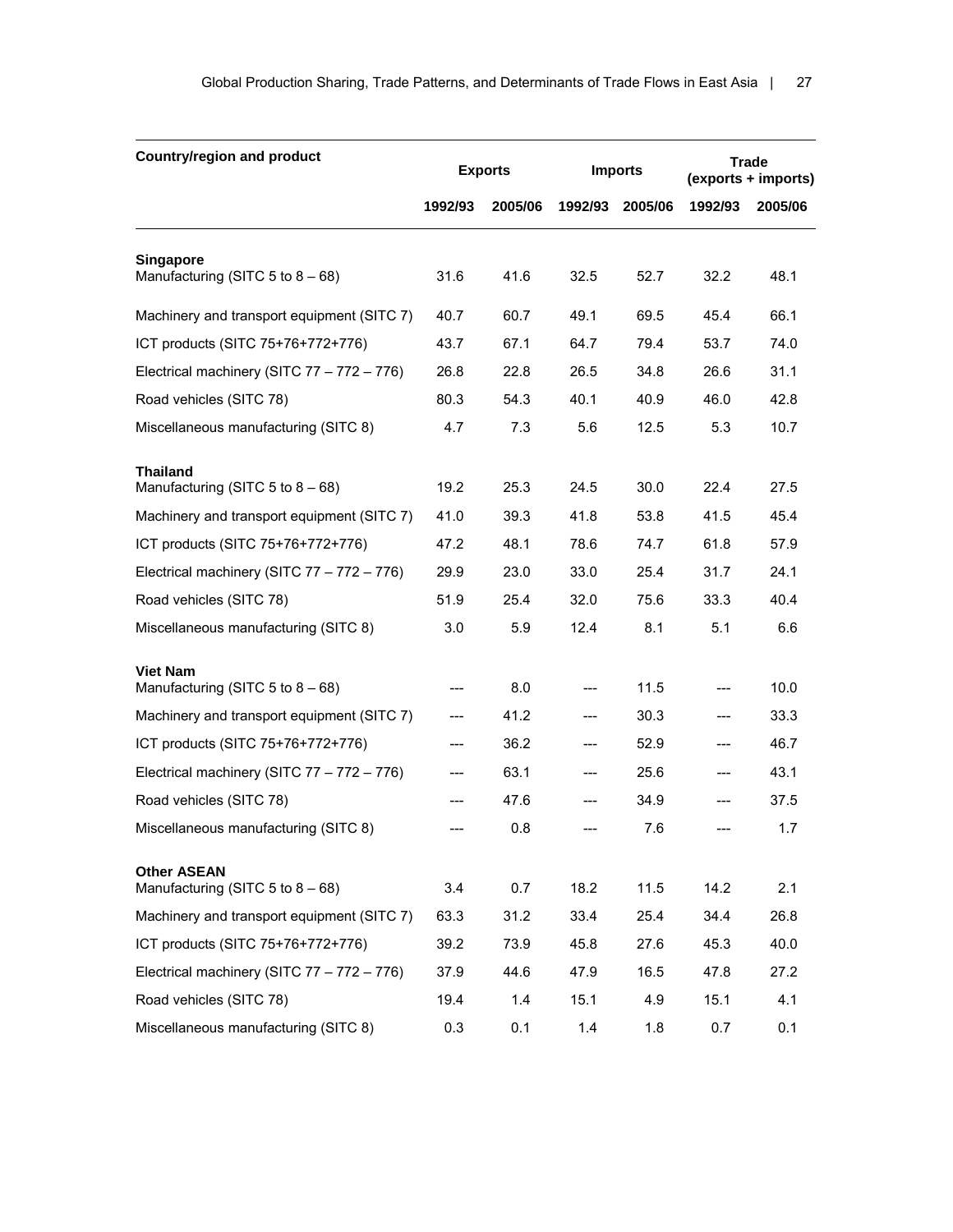| Country/region and product                                 |         | <b>Exports</b> | <b>Imports</b> |         | Trade<br>(exports + imports) |         |
|------------------------------------------------------------|---------|----------------|----------------|---------|------------------------------|---------|
|                                                            | 1992/93 | 2005/06        | 1992/93        | 2005/06 | 1992/93                      | 2005/06 |
| <b>South Asia</b><br>Manufacturing (SITC $5$ to $8 - 68$ ) | 2.6     | 5.1            | 13.7           | 13.3    | 8.0                          | 9.1     |
| Machinery and transport equipment (SITC 7)                 | 44.1    | 42.2           | 34.5           | 26.7    | 35.8                         | 29.9    |
| ICT products (SITC 75+76+772+776)                          | 62.0    | 65.2           | 69.2           | 32.3    | 68.1                         | 35.9    |
| Electrical machinery (SITC 77 - 772 - 776)                 | 49.9    | 41.9           | 43.3           | 33.9    | 44.4                         | 37.2    |
| Road vehicles (SITC 78)                                    | 42.6    | 43.2           | 23.3           | 43.8    | 27.3                         | 43.5    |
| Miscellaneous manufacturing (SITC 8)                       | 0.3     | 0.7            | 9.8            | 6.4     | 1.5                          | 1.6     |
| India<br>Manufacturing (SITC $5$ to $8 - 68$ )             | 3.6     | 6.5            | 15.2           | 14.4    | 8.8                          | 10.5    |
| Machinery and transport equipment (SITC 7)                 | 44.5    | 41.4           | 44.8           | 28.9    | 44.7                         | 31.8    |
| ICT products (SITC 75+76+772+776)                          | 57.0    | 63.8           | 75.1           | 35.5    | 71.4                         | 39.0    |
| Electrical machinery (SITC 77 - 772 - 776)                 | 46.2    | 42.2           | 46.2           | 34.6    | 46.2                         | 37.9    |
| Road vehicles (SITC 78)                                    | 42.7    | 43.7           | 91.9           | 83.6    | 62.4                         | 56.4    |
| Miscellaneous manufacturing (SITC 8)                       | 0.6     | 1.3            | 13.5           | 6.7     | 2.2                          | 2.6     |
| Oceania<br>Manufacturing (SITC $5$ to $8 - 68$ )           | 14.4    | 14.9           | 15.1           | 11.8    | 15.0                         | 12.5    |
| Machinery and transport equipment (SITC 7)                 | 39.2    | 37.2           | 28.3           | 20.6    | 29.9                         | 23.1    |
| ICT products (SITC 75+76+772+776)                          | 45.7    | 60.8           | 38.5           | 27.7    | 39.3                         | 31.0    |
| Electrical machinery (SITC 77 - 772 - 776)                 | 27.4    | 23.3           | 30.8           | 23.6    | 30.1                         | 23.5    |
| Road vehicles (SITC 78)                                    | 36.3    | 21.1           | 19.1           | 11.0    | 20.9                         | 12.4    |
| Miscellaneous manufacturing (SITC 8)                       | 3.8     | 3.5            | 3.8            | 3.0     | 3.8                          | 3.1     |
| <b>NAFTA</b><br>Manufacturing (SITC $5$ to $8 - 68$ )      | 27.2    | 27.0           | 30.7           | 27.4    | 28.9                         | 27.2    |
| Machinery and transport equipment (SITC 7)                 | 42.5    | 43.4           | 58.1           | 54.5    | 49.4                         | 48.7    |
| ICT products (SITC 75+76+772+776)                          | 56.2    | 59.7           | 65.2           | 60.9    | 60.6                         | 60.4    |
| Electrical machinery (SITC 77 - 772 - 776)                 | 39.9    | 35.3           | 42.5           | 35.8    | 41.3                         | 35.6    |
| Road vehicles (SITC 78)                                    | 31.5    | 30.2           | 68.5           | 66.8    | 45.8                         | 44.7    |
| Miscellaneous manufacturing (SITC 8)                       | 8.4     | 10.1           | 5.1            | 6.2     | 6.3                          | 7.6     |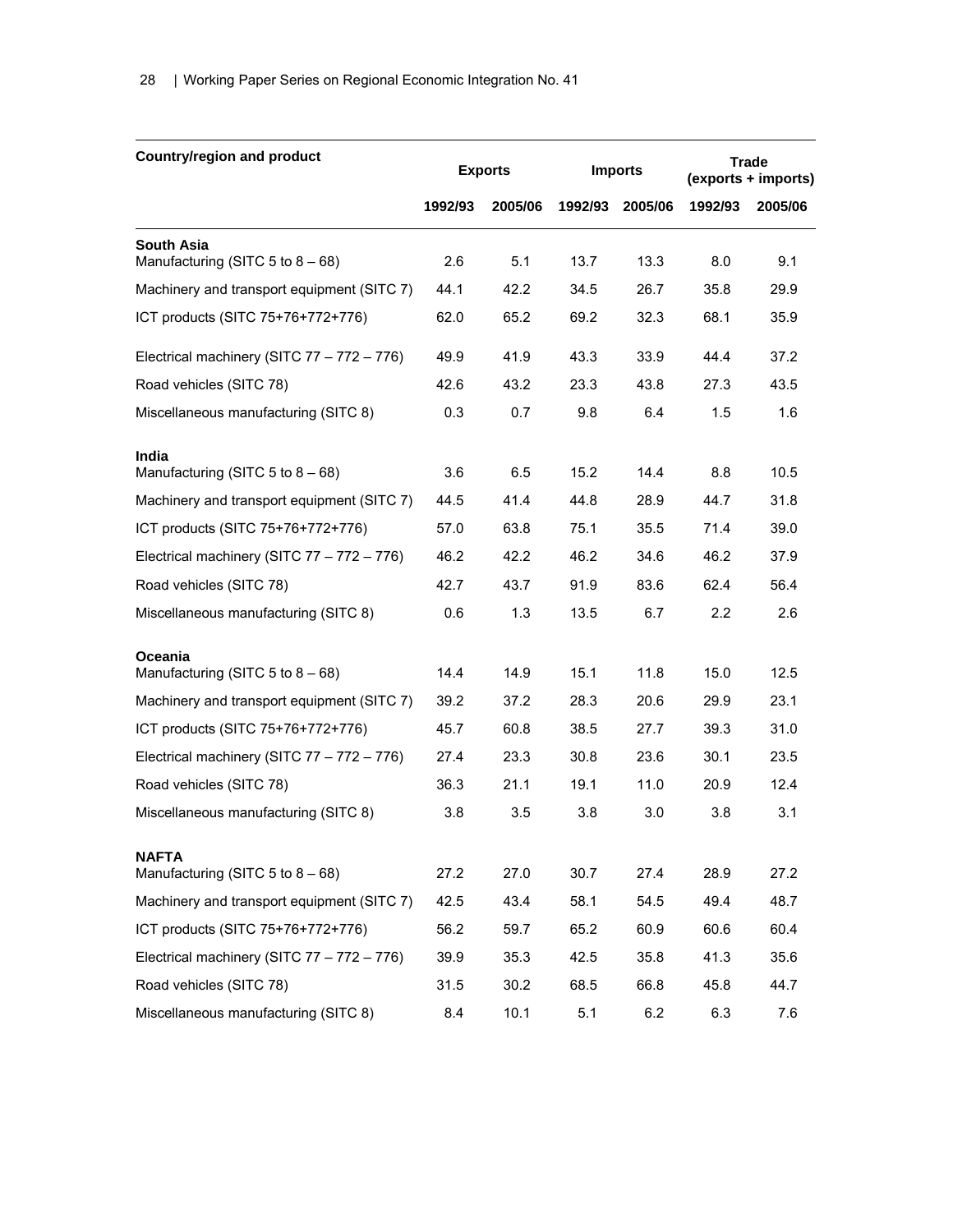| <b>Country/region and product</b>                                    |         | <b>Exports</b> |         | <b>Imports</b> | Trade<br>(exports + imports) |         |
|----------------------------------------------------------------------|---------|----------------|---------|----------------|------------------------------|---------|
|                                                                      | 1992/93 | 2005/06        | 1992/93 | 2005/06        | 1992/93                      | 2005/06 |
| <b>EU 15</b><br>Manufacturing (SITC $5$ to $8 - 68$ )                | 16.5    | 17.4           | 17.3    | 18.4           | 16.9                         | 17.9    |
| Machinery and transport equipment (SITC 7)                           | 34.0    | 34.4           | 35.5    | 35.9           | 34.7                         | 35.1    |
| ICT products (SITC 75+76+772+776)                                    | 50.5    | 47.5           | 45.2    | 40.4           | 47.3                         | 43.3    |
| Electrical machinery (SITC 77 - 772 - 776)                           | 33.2    | 32.2           | 32.9    | 32.0           | 33.0                         | 32.1    |
| Road vehicles (SITC 78)                                              | 25.7    | 26.6           | 25.4    | 28.4           | 25.5                         | 27.4    |
| Miscellaneous manufacturing (SITC 8)                                 | 4.8     | 6.1            | 4.3     | 5.1            | 4.5                          | 5.5     |
| <b>Developed countries</b><br>Manufacturing (SITC $5$ to $8 - 68$ )  | 19.9    | 20.9           | 18.5    | 18.6           | 19.2                         | 19.7    |
| Machinery and transport equipment (SITC 7)                           | 35.4    | 37.9           | 36.1    | 35.0           | 35.7                         | 36.4    |
| ICT products (SITC 75+76+772+776)                                    | 50.4    | 58.2           | 45.6    | 40.3           | 47.9                         | 47.8    |
| Electrical machinery (SITC 77 - 772 - 776)                           | 34.7    | 33.1           | 34.7    | 32.5           | 34.7                         | 32.7    |
| Road vehicles (SITC 78)                                              | 25.2    | 26.4           | 25.7    | 26.6           | 25.4                         | 26.5    |
| Miscellaneous manufacturing (SITC 8)                                 | 6.3     | 7.5            | 4.2     | 5.0            | 5.1                          | 6.0     |
| <b>Developing economies</b><br>Manufacturing (SITC $5$ to $8 - 68$ ) | 16.3    | 24.2           | 20.1    | 28.3           | 18.3                         | 26.1    |
| Machinery and transport equipment (SITC 7)                           | 40.9    | 44.7           | 37.8    | 48.9           | 39.1                         | 46.7    |
| ICT products (SITC 75+76+772+776)                                    | 50.7    | 53.9           | 63.5    | 71.0           | 56.6                         | 61.3    |
| Electrical machinery (SITC 77 - 772 - 776)                           | 29.9    | 28.5           | 29.9    | 29.4           | 29.9                         | 28.9    |
| Road vehicles (SITC 78)                                              | 35.8    | 32.7           | 26.9    | 30.8           | 30.0                         | 31.7    |
| Miscellaneous manufacturing (SITC 8)                                 | 2.6     | 4.6            | 6.3     | 7.7            | 3.7                          | 5.6     |
| World<br>Manufacturing (SITC $5$ to $8 - 68$ )                       | 18.9    | 22.3           | 19.0    | 22.3           | 19.0                         | 22.3    |
| Machinery and transport equipment (SITC 7)                           | 36.5    | 40.7           | 36.6    | 40.7           | 36.6                         | 40.7    |
| ICT products (SITC 75+76+772+776)                                    | 50.5    | 55.5           | 51.2    | 55.5           | 50.9                         | 55.5    |
| Electrical machinery (SITC 77 - 772 - 776)                           | 33.3    | 30.6           | 33.2    | 31.2           | 33.3                         | 30.9    |
| Road vehicles (SITC 78)                                              | 26.1    | 27.7           | 25.9    | 27.6           | 26.0                         | 27.6    |
| Miscellaneous manufacturing (SITC 8)                                 | 4.6     | 5.9            | 4.6     | 5.8            | 4.6                          | 5.8     |

Source: Compiled from UN Comtrade database (importer records).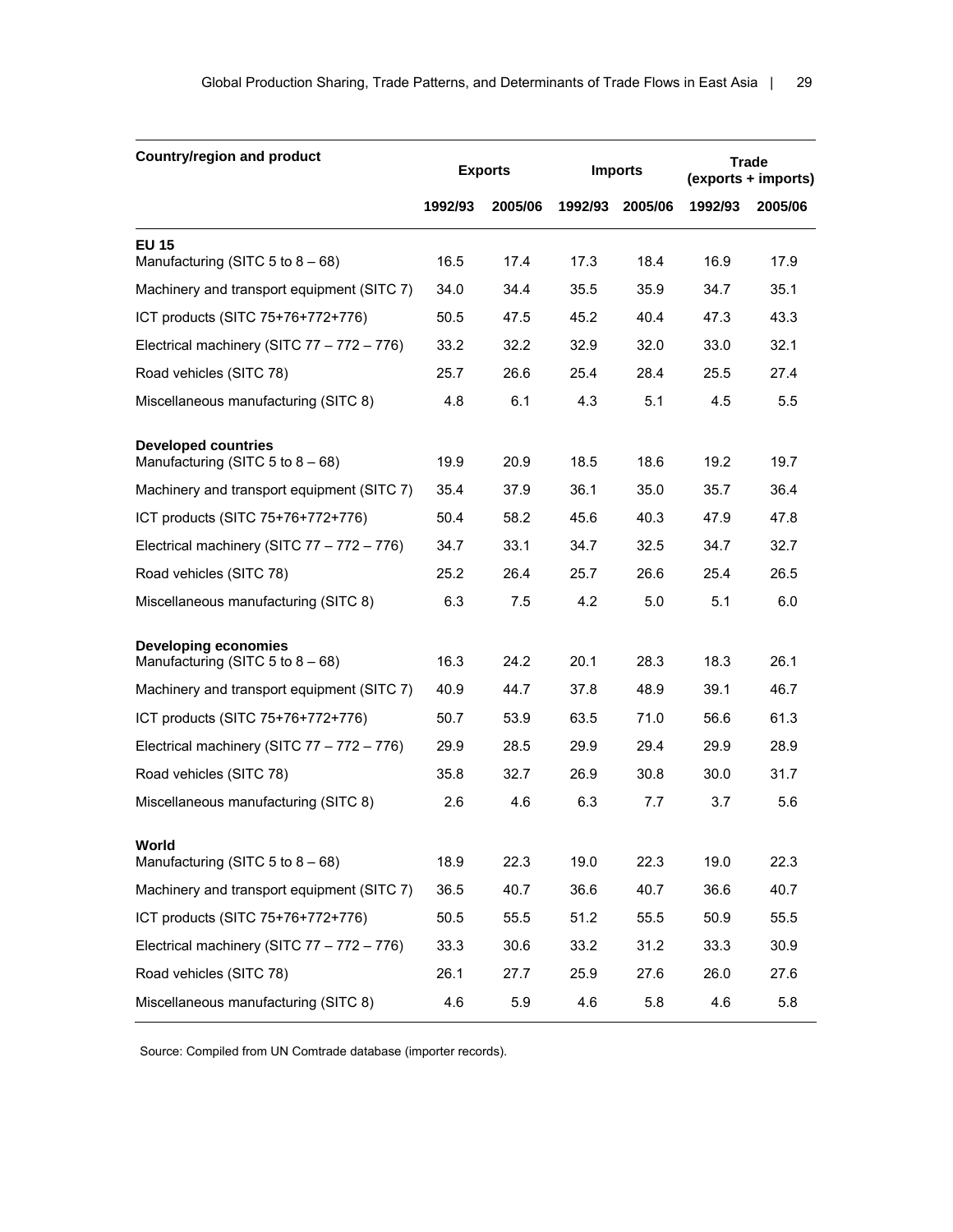| <b>Reporting country/region</b>     | EA   | <b>JPN</b> | <b>DEA</b> | ASEAN3 | <b>PRC</b> | <b>ASEAN</b> | <b>SAS</b> | <b>OCE</b> | <b>NAFTA</b> | <b>EU-15</b> | World |
|-------------------------------------|------|------------|------------|--------|------------|--------------|------------|------------|--------------|--------------|-------|
| (a) Export                          |      |            |            |        |            |              |            |            |              |              |       |
| East Asia (EA)                      | 37.0 | 25.8       | 38.8       | 32.0   | 39.9       | 43.8         | 14.9       | 10.0       | 20.0         | 19.6         | 26.8  |
| Japan (JPN)                         | 35.8 |            | 35.8       | 33.2   | 35.1       | 42.5         | 14.6       | 10.1       | 27.3         | 25.0         | 29.7  |
| Developing East Asia<br>(DEA)       | 37.4 | 25.8       | 40.1       | 31.6   | 42.1       | 44.3         | 15.0       | 10.0       | 17.5         | 18.0         | 25.9  |
| ASEAN +3                            | 36.8 | 24.5       | 38.8       | 31.5   | 41.6       | 43.7         | 15.6       | 9.5        | 19.9         | 19.2         | 26.4  |
| People's Rep. of China<br>(PRC)     | 27.2 | 16.9       | 30.6       | 28.7   | 48.3       | 35.0         | 12.7       | 6.3        | 11.9         | 11.5         | 17.5  |
| Republic of Korea                   | 40.8 | 39.8       | 40.9       | 34.3   | 36.4       | 41.6         | 15.3       | 7.6        | 24.0         | 18.5         | 29.1  |
| <b>ASEAN</b>                        | 49.7 | 34.7       | 52.6       | 31.1   | 53.5       | 49.7         | 20.1       | 14.4       | 27.4         | 29.5         | 38.1  |
| Indonesia (IND)                     | 28.7 | 17.1       | 32.2       | 5.2    | 18.8       | 40.9         | 7.3        | 6.0        | 9.3          | 8.9          | 18.6  |
| Malaysia (MAL)                      | 57.6 | 36.5       | 60.5       | 32.4   | 69.7       | 55.9         | 21.8       | 18.3       | 35.2         | 47.6         | 46.8  |
| Philippines (PHI)                   | 73.4 | 56.7       | 77.3       | 53.2   | 75.5       | 80.4         | 53.6       | 30.3       | 45.8         | 56.3         | 64.0  |
| Singapore (SIN)                     | 49.5 | 44.2       | 49.9       | 45.4   | 41.2       | 40.9         | 22.0       | 18.7       | 33.8         | 33.8         | 40.9  |
| Thailand (THA)                      | 35.2 | 28.8       | 37.1       | 17.1   | 35.5       | 40.3         | 17.0       | 9.0        | 17.2         | 15.9         | 25.5  |
| Viet Nam (VIE)                      | 22.1 | 24.1       | 19.8       | 2.7    | 8.9        | 28.3         | 14.7       | 6.7        | 1.4          | 1.1          | 7.1   |
| Hong Kong, China (HKG)              | 40.5 | 26.7       | 41.2       | 22.8   | 35.9       | 42.4         | 7.7        | 17.1       | 8.4          | 17.7         | 25.2  |
| Taipei, China (TAP)                 | 38.7 | 41.6       | 38.4       | 35.9   | 28.9       | 45.6         | 17.2       | 17.6       | 25.7         | 29.0         | 33.0  |
| South Asia (SAS)                    | 5.6  | 9.2        | 5.2        | 2.7    | 5.4        | 8.6          | 3.6        | 5.1        | 3.9          | 4.8          | 4.7   |
| Oceania (OEC)                       | 17.1 | 7.5        | 18.8       | 9.4    | 10.4       | 23.0         | 15.9       | 8.5        | 17.3         | 17.9         | 14.8  |
| <b>NAFTA</b>                        | 39.7 | 30.8       | 42.5       | 17.6   | 28.5       | 64.1         | 17.2       | 19.9       | 25.6         | 26.9         | 27.6  |
| EU-15                               | 24.0 | 13.9       | 26.9       | 14.6   | 24.4       | 38.3         | 12.0       | 11.5       | 17.1         | 17.2         | 17.5  |
| World                               | 35.0 | 24.2       | 37.1       | 27.0   | 35.7       | 43.8         | 12.3       | 12.0       | 20.7         | 18.5         | 22.0  |
| (b) Imports                         |      |            |            |        |            |              |            |            |              |              |       |
| East Asia (EA)                      | 37.9 | 33.9       | 39.1       | 36.1   | 24.2       | 49.0         | 5.3        | 17.2       | 38.1         | 25.7         | 34.9  |
| Japan (JPN)                         | 27.4 |            | 27.4       | 26.5   | 17.3       | 39.1         | 7.1        | 10.7       | 26.9         | 15.8         | 23.5  |
| Developing<br>East Asia (DEA)       | 39.6 | 33.9       | 41.5       | 37.8   | 26.6       | 51.1         | 5.1        | 18.3       | 41.7         | 28.5         | 37.1  |
| ASEAN +3                            | 38.3 | 34.2       | 39.4       | 36.2   | 21.9       | 46.6         | 7.2        | 18.7       | 38.5         | 26.2         | 35.4  |
| People's Republic of<br>China (PRC) | 42.2 | 33.8       | 44.7       | 39.1   |            | 47.1         | 5.5        | 15.1       | 30.7         | 28.0         | 39.3  |
| Republic of Korea                   | 36.8 | 42.0       | 35.9       | 35.7   | 25.9       | 61.6         | 1.2        | 10.8       | 42.3         | 24.8         | 33.5  |
| <b>ASEAN</b>                        | 33.0 | 26.1       | 38.7       | 29.8   | 21.6       | 56.4         | 7.2        | 37.3       | 38.2         | 23.3         | 30.8  |

# **Table 4: Parts and Components share in bilateral trade flows, 2005/06**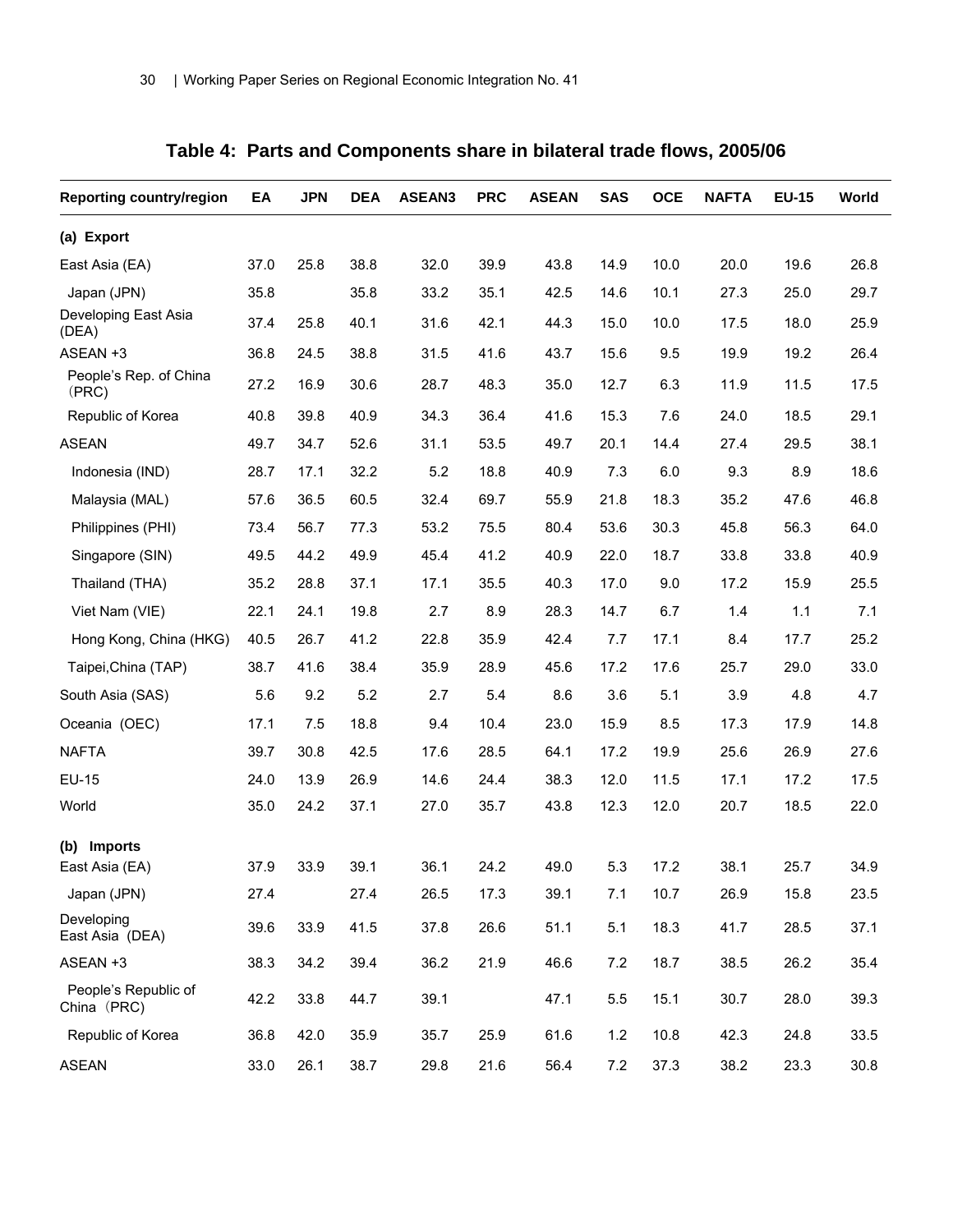| <b>Reporting country/region</b> | EA   | <b>JPN</b> | <b>DEA</b> | <b>ASEAN3</b> | <b>PRC</b> | <b>ASEAN</b> | <b>SAS</b> | <b>OCE</b> | <b>NAFTA</b> | <b>EU-15</b> | World |
|---------------------------------|------|------------|------------|---------------|------------|--------------|------------|------------|--------------|--------------|-------|
| Indonesia (IND)                 | 37.0 | 26.8       | 47.1       | 36.8          | 32.8       | 55.4         |            | 9.9        | 31.6         | 21.9         | 33.8  |
| Malaysia (MAL)                  | 41.7 | 39.6       | 42.4       | 41.4          | 29.2       | 48.2         | 7.9        | 17.6       | 54.9         | 35.3         | 40.8  |
| Philippines (PHI)               | 33.9 | 36.8       | 33.1       | 34.8          | 18.7       | 40.1         | 7.7        | 17.7       | 23.3         | 21.4         | 31.7  |
| Singapore (SIN)                 | 48.9 | 42.2       | 50.4       | 49.6          | 38.9       | 56.6         | 14.7       | 16.4       | 69.6         | 51.1         | 51.5  |
| Thailand (THA)                  | 47.6 | 51.8       | 45.8       | 46.1          | 33.2       | 45.1         | 4.5        | 5.5        | 77.2         | 46.5         | 50.2  |
| Viet Nam (VIE)                  | 48.9 | 40.0       | 51.3       | 47.5          | 36.5       | 54.8         | 6.9        | 25.8       | 46.8         | 36.3         | 43.6  |
| Hong Kong, China (HKG)          | 37.1 | 37.2       | 37.1       | 37.8          | 23.5       | 46.9         | 7.5        | 15.5       | 49.4         | 21.8         | 35.3  |
| Taipei, China (TAP)             | 15.5 | 20.5       | 14.3       | 15.7          | 11.4       | 20.0         | 3.9        | 8.9        | 12.8         | 19.7         | 15.1  |
| South Asia (SAS)                | 18.2 | 25.9       | 16.9       | 19.0          | 10.1       | 26.2         | 5.0        | 19.7       | 19.4         | 16.4         | 15.8  |
| Oceania (OCE)                   | 12.1 | 9.3        | 13.3       | 11.9          | 5.1        | 22.9         | 5.2        | 11.4       | 25.3         | 13.5         | 14.4  |
| <b>NAFTA</b>                    | 20.8 | 27.6       | 18.3       | 21.7          | 11.8       | 30.5         | 4.2        | 23.2       | 26.8         | 19.6         | 22.0  |
| EU-15                           | 36.5 | 45.4       | 32.0       | 37.2          | 21.5       | 38.0         | 11.1       | 15.9       | 34.8         | 23.5         | 32.4  |
| World                           | 20.9 | 27.0       | 19.1       | 21.1          | 11.8       | 33.1         | 5.3        | 19.8       | 27.3         | 16.6         | 18.1  |

Source: Compiled from UN Comtrade database (importer records).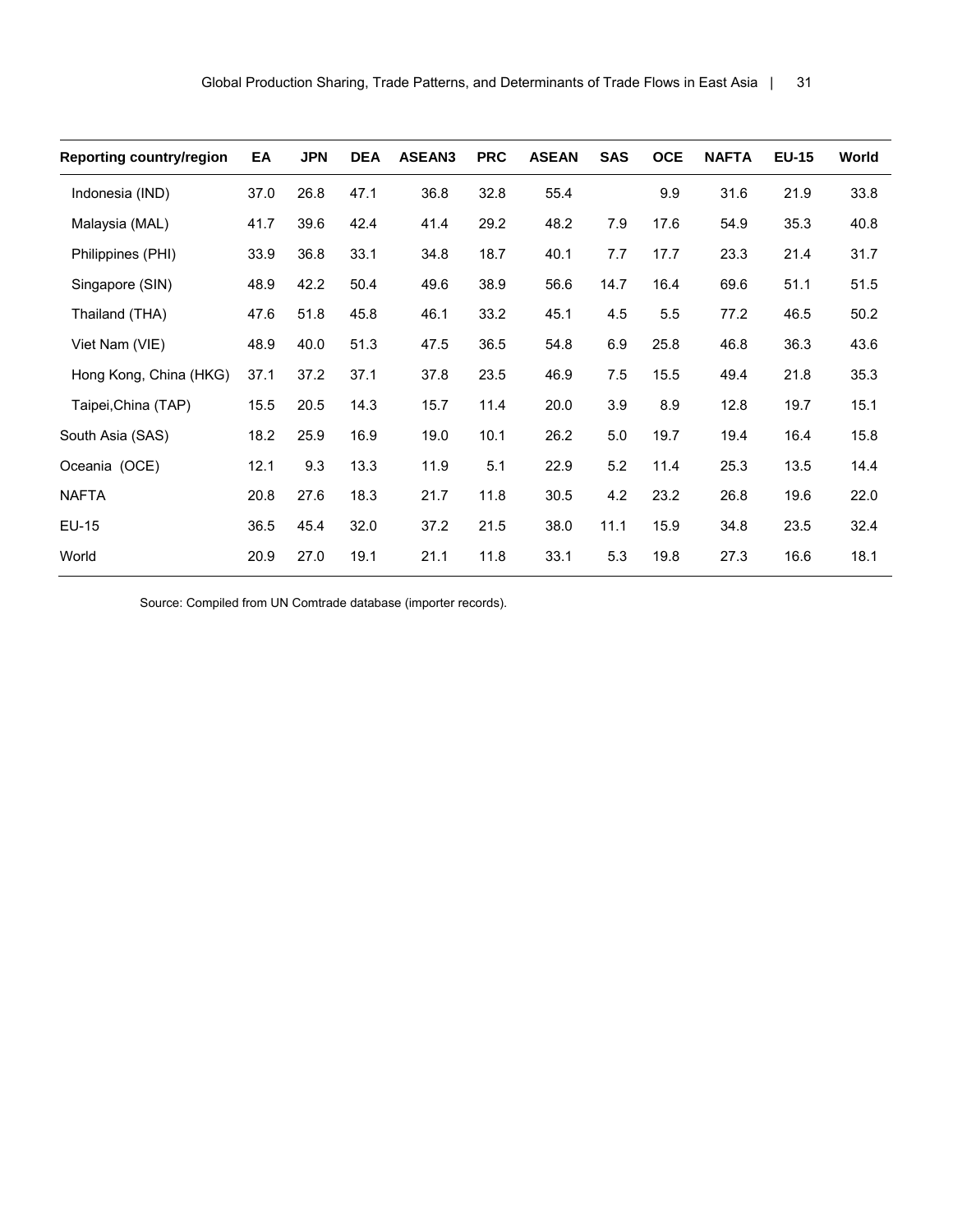| <b>SITC</b> | <b>Product</b>                                                  | <b>NAFTA</b><br><b>East Asia</b> |                |       |            |                | EU           | World         |      |      |
|-------------|-----------------------------------------------------------------|----------------------------------|----------------|-------|------------|----------------|--------------|---------------|------|------|
| code        |                                                                 | <b>Total</b>                     | Japan          | Korea | <b>PRC</b> | <b>AFTA</b>    | <b>Total</b> | <b>Mexico</b> |      |      |
| (a) Export  |                                                                 |                                  |                |       |            |                |              |               |      |      |
| 7           | Machinery and transport equipment                               | 96.3                             | 94.3           | 98.5  | 95.7       | 98.5           | 94.4         | 97.6          | 94.5 | 93.5 |
| 71          | Power-generating machinery and<br>equipment                     | 1.3                              | 2.8            | 1.1   | 0.7        | 0.7            | 4.6          | 11.3          | 6.2  | 4.0  |
| 72          | Specialized industrial machinery                                | 2.2                              | 2.9            | 2.8   | 2.0        | 1.8            | 4.9          | 3.1           | 7.6  | 5.2  |
| 73          | Metalworking machinery                                          | 0.5                              | 1.0            | 0.4   | 0.5        | 0.1            | 0.8          | 0.2           | 1.4  | 1.0  |
| 74          | General industrial machinery                                    | 2.0                              | 3.0            | 1.4   | 3.0        | 1.1            | 4.4          | 7.5           | 7.2  | 4.5  |
| 75          | Office machines and automatic<br>data-processing machines       | 18.3                             | 12.3           | 19.1  | 30.8       | 17.1           | 10.0         | 0.2           | 9.3  | 13.1 |
| 76          | Telecommunications and sound-<br>recording equipment            | 12.4                             | 8.3            | 14.5  | 21.9       | 5.3            | 6.0          | 12.7          | 5.4  | 8.2  |
| 77          | Electrical machinery, apparatus<br>and appliances               | 50.1                             | 43.8           | 50.2  | 29.8       | 67.3           | 30.4         | 30.5          | 26.7 | 35.2 |
| 78          | Road vehicles                                                   | 8.4                              | 18.8           | 8.7   | 6.4        | 3.1            | 26.0         | 30.6          | 23.4 | 23.0 |
| 79          | Other transport equipment                                       | 1.1                              | 1.4            | 0.5   | 0.8        | 1.5            | 9.7          | 2.2           | 7.3  | 4.8  |
| 8           | Miscellaneous manufactured articles                             | 3.7                              | 5.7            | 1.5   | 4.7        | 1.7            | 5.6          | 2.4           | 5.5  | 6.5  |
| 81          | Prefabricated buildings fixtures<br>and fittings                | 0.1                              | $\overline{a}$ | 0.1   | 0.4        | $\overline{a}$ | 0.1          | $---$         | 0.6  | 0.3  |
| 82          | Furniture, and parts thereof                                    | 0.2                              | 0.4            | 0.2   | 0.4        | 0.1            | 2.2          | 1.1           | 1.1  | 1.5  |
| 84          | Apparel and clothing accessories                                | 0.2                              | $\overline{a}$ | 0.1   | 0.4        | ---            | 0.1          | 0.1           | 0.1  | 0.2  |
| 87          | Professional, scientific instruments                            | 1.3                              | 2.9            | 0.3   | 0.7        | 0.8            | 3.1          | 0.6           | 2.4  | 2.0  |
| 88          | Photographic apparatus, optical<br>goods and watches and clocks | 1.9                              | 2.1            | 0.4   | 1.8        | 0.9            | 0.4          | 0.2           | 0.8  | 1.1  |
| 89          | Miscellaneous manufactured<br>articles, n.e.s.                  | 0.2                              | 0.2            | 0.2   | 0.4        | 0.1            | 1.6          | 0.9           | 0.6  | 0.5  |
| $7 + 8$     | Total                                                           | 100                              | 100            | 100   | 100        | 100            | 100          | 100           | 100  | 100  |
| (b) Import  |                                                                 |                                  |                |       |            |                |              |               |      |      |
| 7           | Machinery and transport equipment                               | 96.7                             | 92.5           | 95.5  | 96.5       | 97.3           | 93.5         | 96.4          | 94.0 | 94.6 |
| 71          | Power-generating machinery and<br>equipment                     | 1.9                              | $2.2\,$        | 2.6   | $2.2\,$    | 1.8            | 5.3          | 5.1           | 5.8  | 4.6  |
| 72          | Specialized industrial machinery                                | 2.7                              | 3.2            | 2.3   | 2.4        | 3.2            | 3.1          | 1.6           | 5.4  | 4.3  |
| 73          | Metalworking machinery                                          | 0.6                              | 0.7            | 0.8   | 0.9        | 0.4            | 0.5          | 0.3           | 1.1  | 0.9  |
| 74          | General industrial machinery                                    | 1.8                              | 3.0            | 2.0   | 1.6        | 1.7            | 5.4          | 3.3           | 6.0  | 4.2  |

## **Table 5: Percentage Composition of Parts and Components Exports and Imports by two-digit SITC Categories, 2005/061**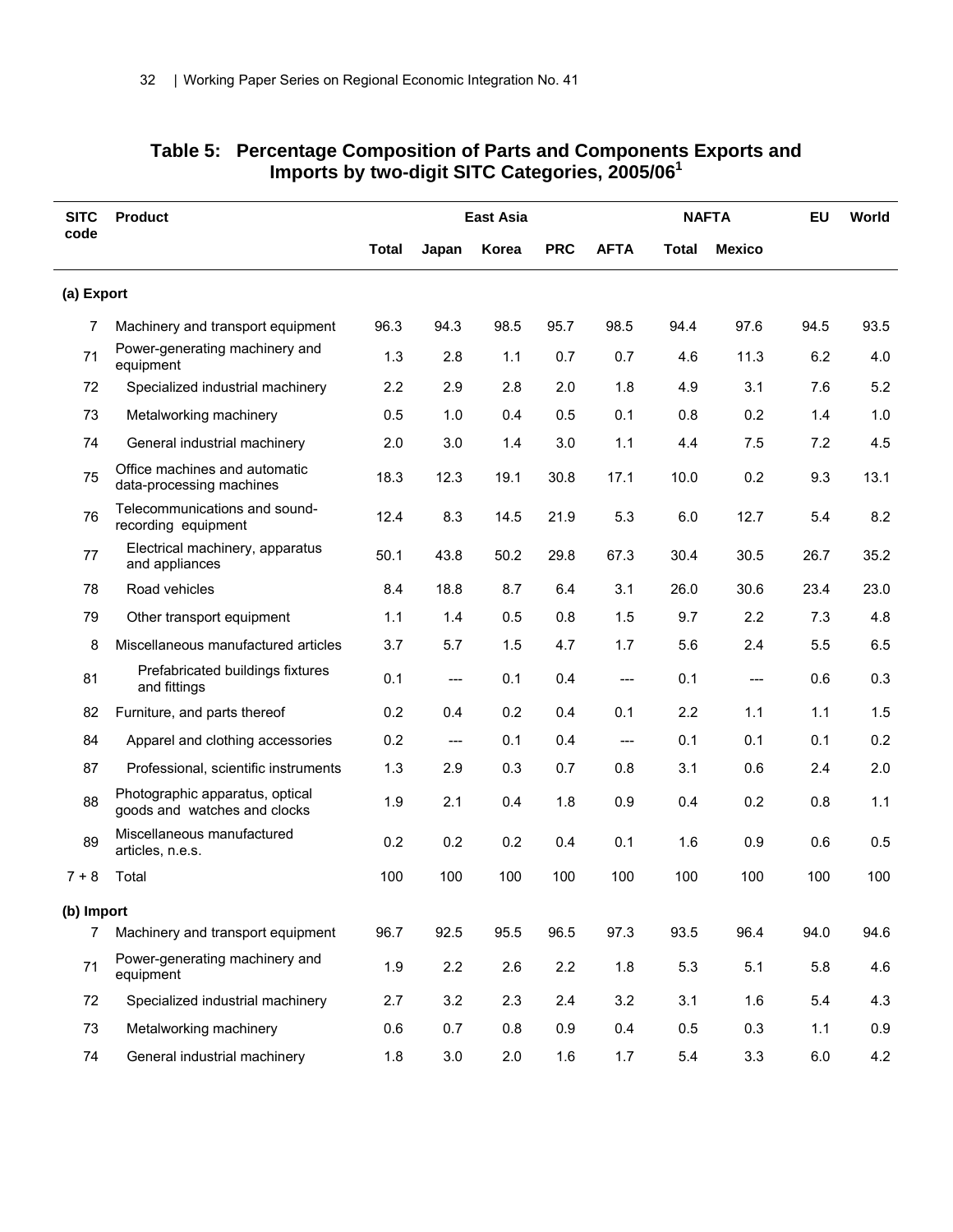| <b>SITC</b><br>code | <b>Product</b>                                              |              |       | <b>East Asia</b> |            |             |              | <b>NAFTA</b>  | <b>EU</b> | World |
|---------------------|-------------------------------------------------------------|--------------|-------|------------------|------------|-------------|--------------|---------------|-----------|-------|
|                     |                                                             | <b>Total</b> | Japan | Korea            | <b>PRC</b> | <b>AFTA</b> | <b>Total</b> | <b>Mexico</b> |           |       |
| 75                  | Office machines and automatic<br>data-processing machines   | 13.6         | 16.1  | 5.6              | 11.3       | 15.9        | 13.5         | 9.5           | 11.4      | 13.5  |
| 76                  | Telecommunications and sound-<br>recording equipment        | 9.7          | 10.4  | 6.8              | 11.3       | 4.1         | 6.6          | 8.4           | 5.6       | 7.2   |
| 77                  | Electrical machinery, apparatus and<br>appliances           | 59.6         | 46.0  | 69.5             | 60.6       | 63.9        | 25.2         | 30.9          | 26.2      | 36.1  |
| 78                  | Road vehicles                                               | 3.3          | 7.5   | 5.5              | 4.5        | 4.4         | 28.8         | 32.4          | 27.8      | 24.9  |
| 79                  | Other transport equipment                                   | 1.4          | 2.7   | 1.0              | 1.2        | 1.8         | 6.2          | 2.7           | 7.3       | 3.8   |
| 8                   | Miscellaneous manufactured articles                         | 4.0          | 7.5   | 4.5              | 4.5        | 3.7         | 6.5          | 3.6           | 6.0       | 5.4   |
| 81                  | Prefabricated buildings fixtures and<br>fittings            | 0.1          | 0.2   | 0.1              | $---$      | ---         | 0.4          | 0.1           | 0.8       | 0.4   |
| 82                  | Furniture, and parts thereof                                | 0.3          | 1.2   | 0.3              | 0.2        | 0.1         | 2.9          | 1.4           | 1.7       | 1.4   |
| 84                  | Apparel and clothing accessories                            | 0.2          | ---   | ---              | 0.1        | 0.1         | 0.1          | 0.1           | ---       | 0.1   |
| 87                  | Professional, scientific instruments.                       | 1.4          | 3.8   | 2.2              | 0.7        | 1.2         | 1.7          | 1.4           | 2.2       | 1.8   |
| 88                  | Photographic apparatus, optical<br>goods and watches/clocks | 1.7          | 2.1   | 0.9              | 1.4        | 1.2         | 0.6          | 0.3           | 0.8       | 1.1   |
| 89                  | Miscellaneous manufactured<br>articles, n.e.s.              | 0.3          | 1.2   | 0.8              | 0.1        | 0.1         | 0.7          | 1.3           | 0.7       | 0.6   |
|                     | Total (SITC $7 + 8$ )                                       | 100          | 100   | 100              | 100        | 100         | 100          | 100           | 100       | 100   |
|                     |                                                             |              |       |                  |            |             |              |               |           |       |

Notes:<br><sup>1</sup>

J.

5-digit SITC parts and components items aggregated at the 3-digit level.

--- Zero or negligible (less than 0.05 per cent). Source: Compiled from UN Comtrade database.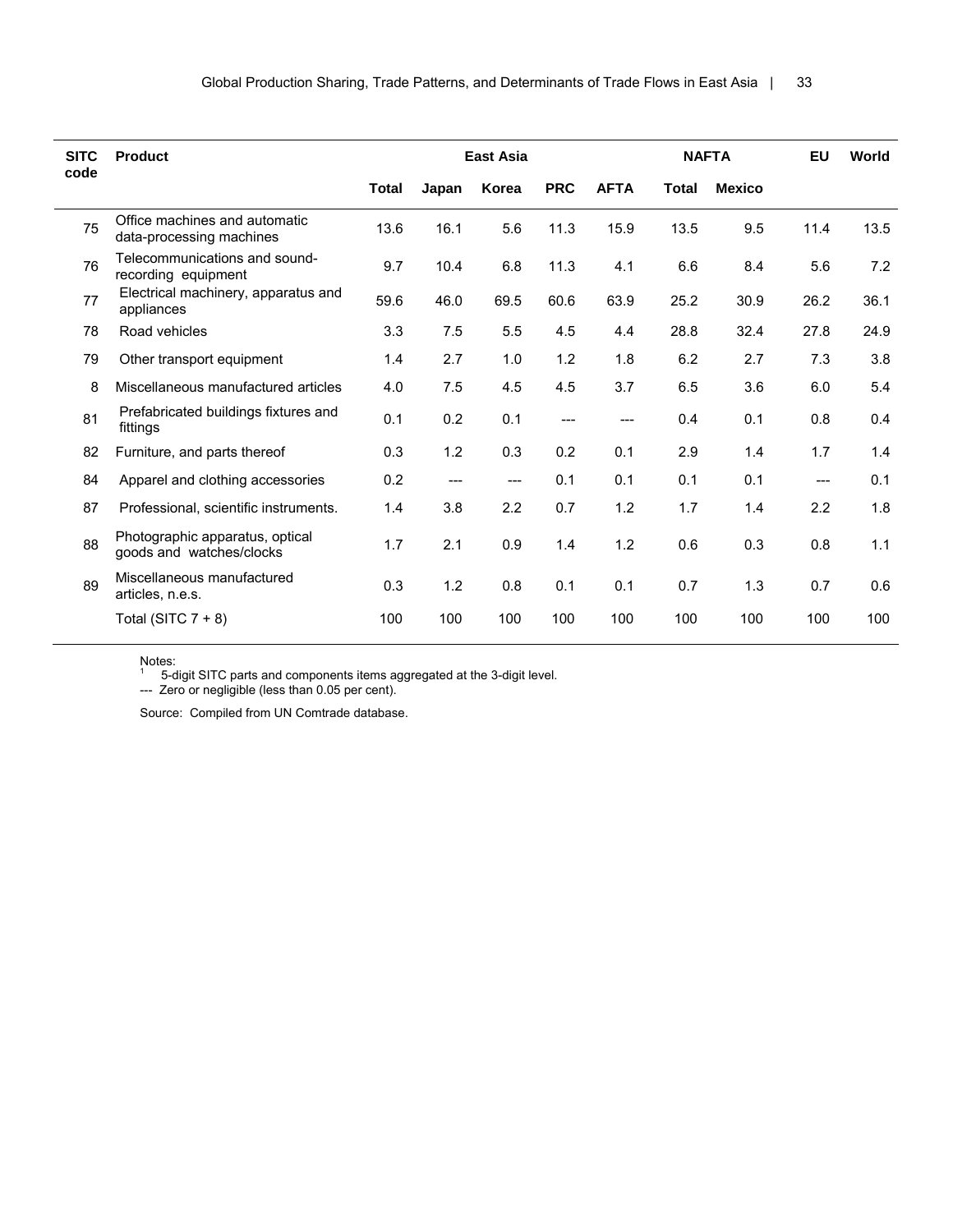|                             | 1989/90  | 1999/00 | 2006/07   |
|-----------------------------|----------|---------|-----------|
| People's Republic of China  | .        | 2.9     | $3.2^{1}$ |
| Hong Kong, China            | 20.6     | 27.7    | 23.7      |
| Japan                       | 85.0     | 107.6   | 81.5      |
| Indonesia <sup>4</sup>      | 2.2      | 2.9     | $3.1^3$   |
| Republic of Korea           | 22.8     | 39.2    | 62.6      |
| Malaysia <sup>4</sup>       | 6.7      | 7.9     | $7.5^3$   |
| Philippines                 | $5.0^2$  | 3.9     | 4.3       |
| Singapore                   | 23.9     | 37.0    | 34.9      |
| Thailand <sup>4</sup>       | 3.9      | 6.0     | 6.2       |
| Taipei, China               | 25.4     | 28.6    | 27.0      |
| Viet Nam <sup>4</sup>       | $\cdots$ | 1.2     | $1.1^3$   |
| Brazil                      |          | 17.62   | 22.4      |
| Mexico                      | 10.0     | 9.9     | 10.6      |
| Czech Republic              | .        | 14.8    | 20.7      |
| Hungary                     | .        | 14.5    | 29.0      |
| Ireland                     | 79.0     | 72.9    | 112.3     |
| Memo item                   |          |         |           |
| US, hourly compensation USD | 14.61    | 19.51   | 24.4      |

## **Table 6: Hourly Compensation Cost of Manufacturing Production Workers in Selected Countries Relative to the United States (US) (%, 2-year averages)**

Notes:

1 Average for 2005 and 2006.

2 Average for 1991 and 1992.

3 Average for 2004 and 2005.

4 Estimates based on annual wage.

… Data not available.

Source: US Bureau of Labor Statistics website (http://www.bls.gov); International Labour Organization's *Yearbook of Labor Statistics* (estimates for Malaysia, Thailand, and Indonesia).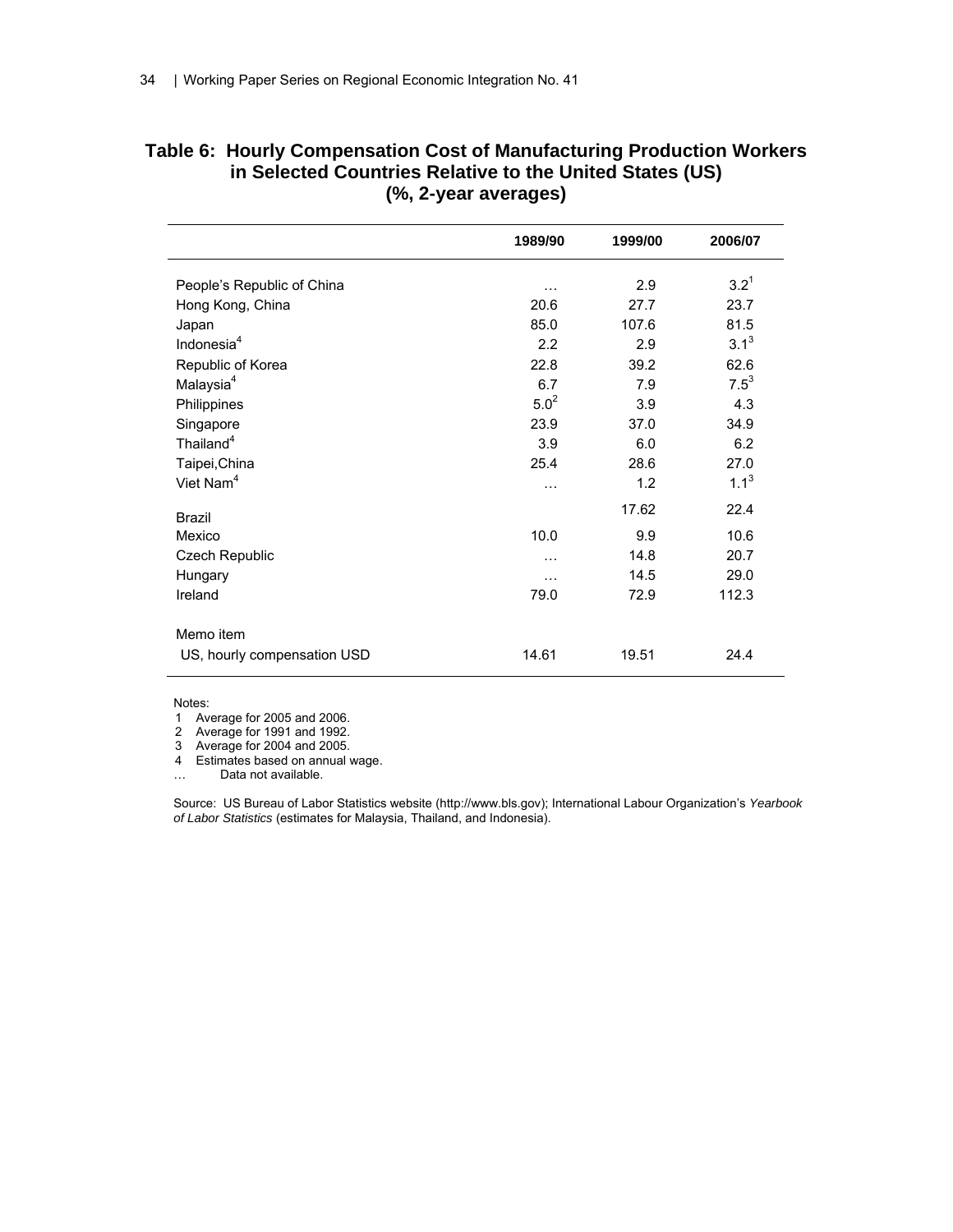|                                   |                               |      | <b>Composite Index</b>     |                                             |      |                          |                   |              |                       |
|-----------------------------------|-------------------------------|------|----------------------------|---------------------------------------------|------|--------------------------|-------------------|--------------|-----------------------|
| <b>Country</b>                    | <b>Customs Infrastructure</b> |      | International<br>shipments | Logistics<br>competence & tracing logistics |      | <b>Tracking Domestic</b> | <b>Timeliness</b> | <b>Index</b> | Global<br>ranking $2$ |
| Republic of Korea                 | 3.2                           | 3.4  | 3.4                        | 3.6                                         | 3.6  | 2.7                      | 3.9               | 3.5          | 25                    |
| People Republic of<br>China (PRC) | 3.0                           | 3.2  | 3.3                        | 3.4                                         | 3.4  | 3.0                      | 3.7               | 3.3          | 30                    |
| Hong Kong, China                  | 3.8                           | 4.1  | 3.8                        | 4.0                                         | 4.1  | 2.7                      | 4.3               | 4.0          | 8                     |
| Cambodia                          | 2.2                           | 2.3  | 2.5                        | 2.5                                         | 2.5  | 3.2                      | 3.1               | 2.5          | 82                    |
| Indonesia                         | 2.7                           | 2.8  | 3.1                        | 2.9                                         | 3.3  | 2.8                      | 3.3               | 3.0          | 43                    |
| Lao PDR                           | 2.1                           | 2.0  | 2.4                        | 2.3                                         | 1.9  | 2.1                      | 2.8               | 2.3          | 117                   |
| Malaysia                          | 3.4                           | 3.3  | 3.4                        | 3.4                                         | 3.5  | 3.1                      | 4.0               | 3.5          | 27                    |
| Philippines                       | 2.6                           | 2.3  | 2.8                        | 2.7                                         | 2.7  | 3.3                      | 3.1               | 2.7          | 65                    |
| Singapore                         | 3.9                           | 4.3  | 4.0                        | 4.2                                         | 4.3  | 2.7                      | 4.5               | 4.2          | 1                     |
| Thailand                          | 3.0                           | 3.2  | 3.2                        | 3.3                                         | 3.3  | 3.2                      | 3.9               | 3.3          | 31                    |
| Viet Nam                          | 2.9                           | 2.5  | 3.0                        | 2.8                                         | 2.9  | 3.3                      | 3.2               | 2.9          | 53                    |
| <b>Memorandum Items</b>           |                               |      |                            |                                             |      |                          |                   |              |                       |
| High income countries             | 3.45                          | 3.66 | 3.52                       | 3.64                                        | 3.71 | 2.58                     | 4.05              | 3.67         |                       |
| Upper middle income<br>countries  | 2.64                          | 2.7  | 2.84                       | 2.8                                         | 2.83 | 2.94                     | 3.31              | 2.85         |                       |
| Lower middle income               | 2.31                          | 2.27 | 2.48                       | 2.4                                         | 2.45 | 3.01                     | 2.93              | 2.47         |                       |
| Low income                        | 2.12                          | 2.06 | 2.32                       | 2.29                                        | 2.25 | 2.99                     | 2.71              | 2.29         |                       |
| Europe                            | 2.39                          | 2.39 | 2.61                       | 2.53                                        | 2.55 | 2.97                     | 3.04              | 2.59         |                       |
| Latin America &<br>Caribbean      | 2.38                          | 2.38 | 2.55                       | 2.52                                        | 2.58 | 2.97                     | 3.02              | 2.57         |                       |
| Sub-Saharan Africa                | 2.21                          | 2.11 | 2.36                       | 2.33                                        | 2.31 | 2.98                     | 2.77              | 2.35         |                       |

### **Table 7: World Bank Logistics Performance Index and Its Composite Indexes: Developing Asian Economies and Major Country Groups**

Note: Based on a worldwide survey of the global freight forwarders and express carriers complemented by a number of qualitative and quantitative indicators of the domestic logistics environment, institutions, and performance of supply chains. Logistic quality of the individual countries covered are assessed using a 5-point scale (1 for the worst performance and 5 for the best) focusing on seven areas of performance: (i) efficiency of the clearance process by customs and other border agencies; (ii) quality of transport and information technology infrastructure; (iii) Ease and affordability of arranging international shipments; (iv) Competence of the local logistics industry; (v) ability to track and trace international shipments, (vi) domestic logistic costs, (vii) timeliness of shipment in reaching destination. The composite LPI index was constructed by combining the seven sub-indices using the principal component analysis. Ranking (in descending order) among 150 countries.

Source: Arvis et al., (2007).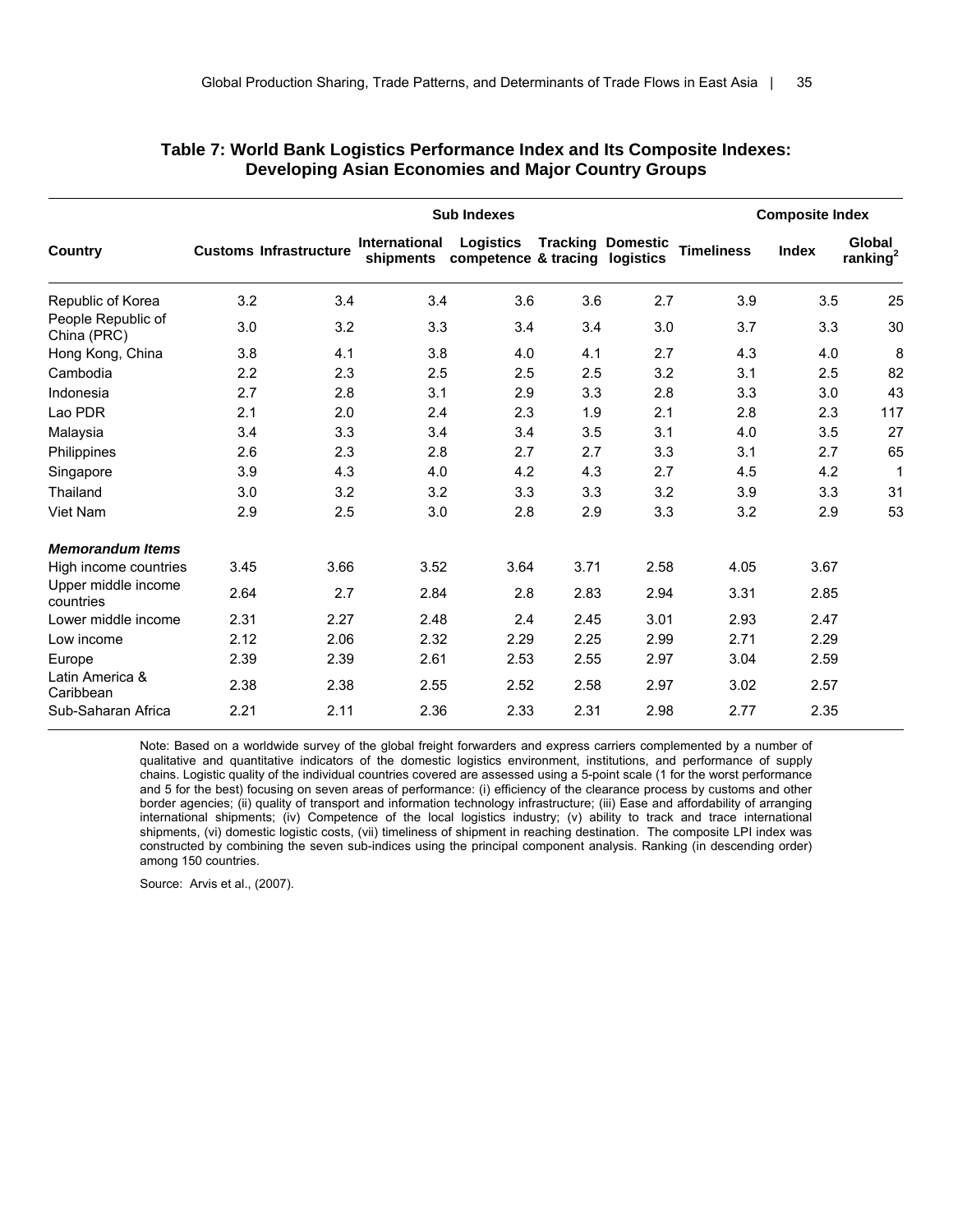|                                                   | <b>Total</b>            | <b>Parts and</b><br>components | <b>Final</b>            |
|---------------------------------------------------|-------------------------|--------------------------------|-------------------------|
| (1) Total manufactured imports<br>(SITC 5 to 8)   |                         |                                |                         |
| Relative price (RP)                               | $-1.43$<br>$(24.98)***$ | $-0.05$<br>(0.56)              | $-1.45$<br>$(10.53)***$ |
| Income                                            | 2.32<br>$(61.62)***$    | 2.51<br>$(49.86)***$           | 1.93<br>$(21.29)***$    |
| Constant term                                     | 6.73<br>$(11.55)***$    | 9.28<br>$(1.73)^*$             | 9.88<br>$(7.14)***$     |
| R-sq                                              |                         |                                |                         |
| Within                                            | 0.85                    | 0.80                           | 0.48                    |
| <b>Between</b>                                    | 0.02                    | 0.02                           | 0.01                    |
| Overall                                           | 0.15                    | 0.05                           | 0.05                    |
| Number of observation                             | 2758                    | 1609                           | 2277                    |
| Number of groups                                  | 44                      | 26                             | 40                      |
| Wald chi2(2)                                      | 14188.13                | 6327.33                        | 1941.46                 |
| (2) Machinery and transport<br>equipment (SITC 7) |                         |                                |                         |
| Relative price (RP)                               | $-1.18$<br>$(20.59)***$ | $-0.22$<br>$(1.96)^*$          | $-0.99$<br>$(5.50)***$  |
| Income                                            | 2.39<br>$(60.80)$ ***   | 2.53<br>$(50.85)***$           | 1.82<br>$(14.20)$ ***   |
| Constant term                                     | 5.10<br>$(8.50)$ ***    | $-1.64$<br>$(1.65)^*$          | 8.63<br>$(4.67)$ ***    |
| R-sq                                              |                         |                                |                         |
| Within                                            | 0.83                    | 0.82                           | 0.33                    |
| <b>Between</b>                                    | 0.03                    | 0.02                           | 0.03                    |
| Overall                                           | 0.08                    | 0.07                           | 0.02                    |
| Number of observation                             | 1548                    | 1339                           | 1251                    |
| Number of groups                                  | 24                      | 21                             | 20                      |
| Wald chi2(2)                                      | 9529.48                 | 6379.15                        | 528.97                  |
| (3) ICT products<br>(SITC 75 + 76 +               |                         |                                |                         |
| Relative price (RP)                               | $-1.13$<br>$(21.19)***$ | $-0.02$<br>(0.10)              | $-1.22$<br>$(16.08)***$ |
| Income                                            | 2.87<br>$(41.90)$ ***   | 2.79<br>$(30.01)***$           | 3.13<br>$(35.39)***$    |
| Constant term                                     | 50.87<br>$(1.05)^*$     | $-4.80$<br>$(3.05)***$         | $-2.13$<br>$(1.77)^*$   |
| R-sq                                              |                         |                                |                         |
| Within                                            | 0.89                    | 0.79                           | 0.92                    |
| <b>Between</b>                                    | 0.31                    | 0.09                           | 0.38                    |
| Overall                                           | 0.25                    | 0.03                           | 0.03                    |

## **Table 8: US Import demand functions**  (Random-effect IV GLS regressions)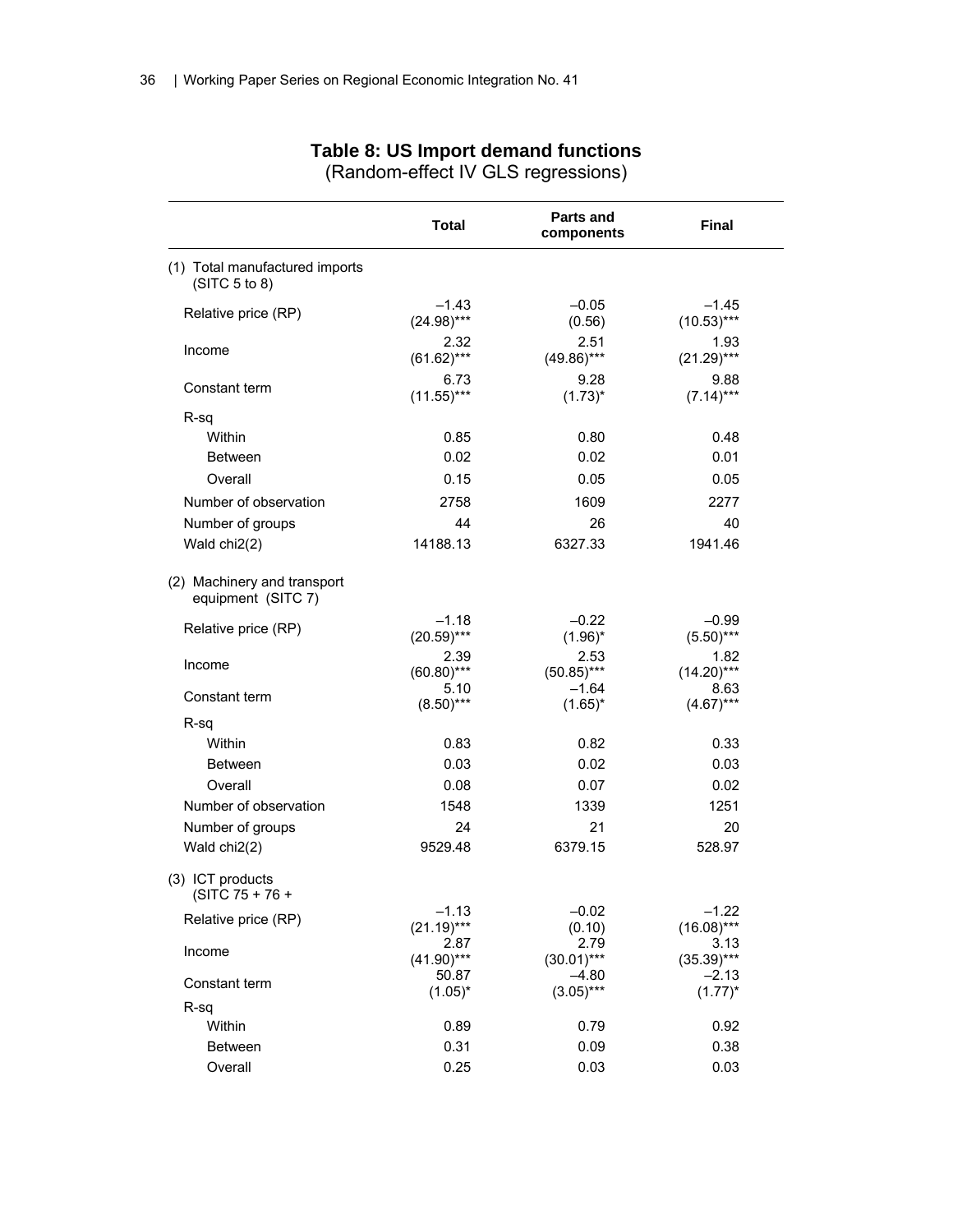|                                                    | <b>Total</b>          | Parts and<br>components | <b>Final</b>           |
|----------------------------------------------------|-----------------------|-------------------------|------------------------|
| Number of observation                              | 686                   | 595                     | 491                    |
| Number of groups                                   | 10                    | 9                       | 8                      |
| Wald chi2(2)                                       | 9529.48               | 2176.37                 | 5334.56                |
| Miscellaneous manufactured<br>(5)<br>goods (SIC 8) |                       |                         |                        |
| Relative price (RP)                                | $-0.26$<br>(1.25)     | $+0.01$<br>(0.05)       | $-0.20$<br>(0.98)      |
| Income                                             | 2.86<br>$(22.66)***$  | 2.12<br>$(9.60)***$     | 2.93<br>$(23.10)***$   |
| Constant term                                      | $-3.75$<br>$(1.80)^*$ | $-1.39$<br>(0.40)       | $-4.68$<br>$(2.24)$ ** |
| R-sq                                               |                       |                         |                        |
| Within                                             | 0.87                  | 0.65                    | 0.87                   |
| <b>Between</b>                                     | 0.01                  | 0.02                    | 0.02                   |
| Overall                                            | 0.26                  | 0.04                    | 0.25                   |
| Number of observation                              | 481                   | 270                     | 477                    |
| Number of groups                                   | 9                     | 5                       | 9                      |
| Wald chi2(2)                                       | 3332.79               | 487.63                  | 3261.57                |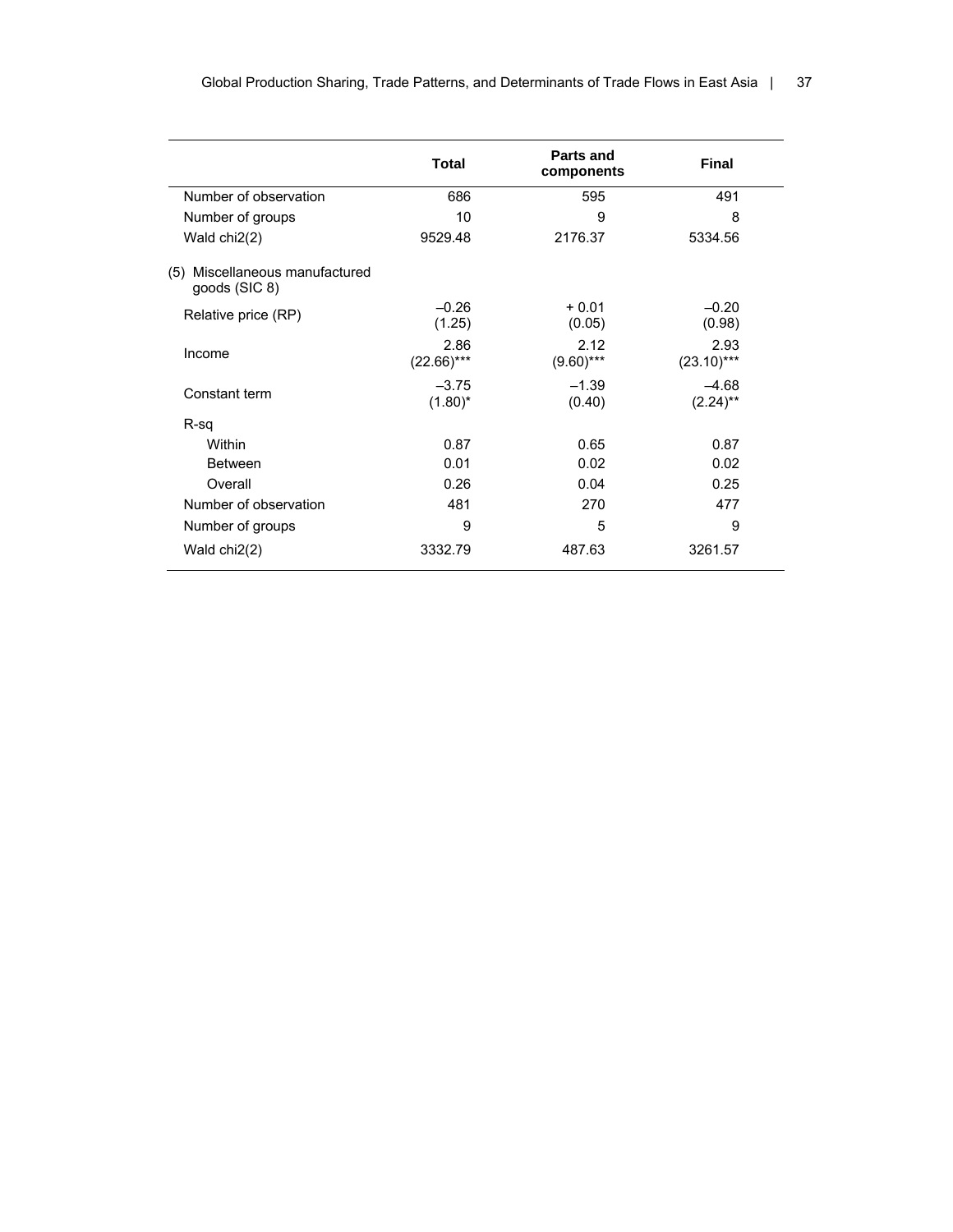|                                                                | <b>Total</b>           | Parts and<br>components  | <b>Final</b>             |
|----------------------------------------------------------------|------------------------|--------------------------|--------------------------|
| (A) All countries (number: 158)                                |                        |                          |                          |
| (1) Total manufactured exports (SITC $5$ to $8 - S$ ITC $68$ ) |                        |                          |                          |
| Relative price (RP)                                            | $+0.19$                | $+0.16$                  | $+0.18$                  |
|                                                                | $(10.26)***$           | $(5.59)***$              | $(8.56)***$              |
| World income                                                   | +0.82<br>$(15.55)***$  | $+0.62$<br>$(11.87)$ *** | $+0.82$<br>$(15.47)$ *** |
|                                                                | $+0.23$                | $+0.56$                  | $+0.21$                  |
| Per capita GNP of exporting country                            | $(4.66)***$            | $(9.90)$ ***             | $(4.20)***$              |
|                                                                | $+2.27$                | +2.80                    | $+2.29$                  |
| Logistic performance index of exporting country                | $(16.71***$            | $(17.24)***$             | $(15.88)***$             |
|                                                                | $-0.65$                | $-0.24$                  | $-0.73$                  |
| Land-locked dummy                                              | $(6.65)***$            | $(1.97)^*$               | $(6.99)***$              |
| Distance to export markets                                     | $-0.79$                | $-0.82$                  | $-0.79$                  |
|                                                                | $(13.77)$ ***          | $(12.12)***$             | $(13.97)***$             |
| PRC dummy                                                      | +1.61                  | $+2.25$                  | +1.57                    |
|                                                                | $(4.41)***$            | $(4.92)***$              | $(4.01)***$              |
| DEA dummy                                                      | $+1.28$                | $+2.79$                  | $+1.25$                  |
|                                                                | $(10.77)$ ***          | $(14.37)$ ***            | $(9.32)***$              |
| ODC dummy                                                      | $-0.26$                | $-0.17$                  | $-0.27$                  |
|                                                                | $(1.76)^*$<br>$-9.58$  | (0.87)<br>$-9.28$        | $(1.82)^*$<br>$-9.73$    |
| Constant term                                                  | $(7.02)***$            | $(6.13)***$              | $(6.48)***$              |
|                                                                |                        |                          |                          |
| Number of observation                                          |                        |                          |                          |
|                                                                | 1679                   | 1679                     | 1675                     |
| Number of countries                                            | 153                    | 153                      | 153                      |
| R-sq                                                           | 0.76                   | 0.80                     | 0.75                     |
| F                                                              | 283.14                 | 372.84                   | 276.47                   |
| Root MSE                                                       | 1.48                   | 1.69                     | 1.49                     |
| (2) Machinery and transport equipment (SITC 7)                 |                        |                          |                          |
|                                                                | + 0.16                 | $+0.08$                  | $+0.18$                  |
| Relative price (RP)                                            | $(5.77)***$            | (1.18)                   | $(6.65)***$              |
| World income                                                   | $+0.52$                | $+0.19$                  | $+0.51$                  |
|                                                                | $(10.02)***$           | $(2.48)$ **              | $(8.57)***$              |
| Per capita GNP of exporting country                            | +0.36                  | $+0.65$                  | $+0.35$                  |
|                                                                | $(6.17)***$            | $(8.77)***$              | $(5.79)***$              |
| Logistics performance index of exporting country               | +3.07                  | $+2.00$                  | $+3.09$                  |
|                                                                | $(20.36)***$           | $(7.47)***$<br>$-0.52$   | $(19.63)***$             |
| Land-locked dummy                                              | $-0.43$<br>$(3.95)***$ | $(3.34)***$              | -0.45<br>$(3.80)***$     |
|                                                                | $-0.79$                | $-0.31$                  | $-0.80$                  |
| Distance to export markets                                     | $(12.14)***$           | $(2.66)$ **              | $(11.61)***$             |
|                                                                | $+1.82$                | $+2.66$                  | $+1.61$                  |
| PRC dummy                                                      | $(3.95)***$            | $(5.67)***$              | $(3.21)***$              |
|                                                                | $+2.24$                | $+0.92$                  | $+2.19$                  |
| DEA dummy                                                      | $(12.14)***$           | $(2.45)***$              | $(11.01)***$             |
| ODC dummy                                                      | $-0.23$                | $-0.92$                  | $-0.28$                  |
|                                                                | (1.30)                 | $(2.91)***$              | $(1.53)^*$               |
| Constant term                                                  | $-5.70$                | $+1.52$                  | $-5.65$                  |
|                                                                | $(3.98)***$            | (0.60)                   | $(3.53)***$              |

## **Table 9: World Demand for Manufacturing Exports**  (Pooled OLS estimates) $<sup>1</sup>$ </sup>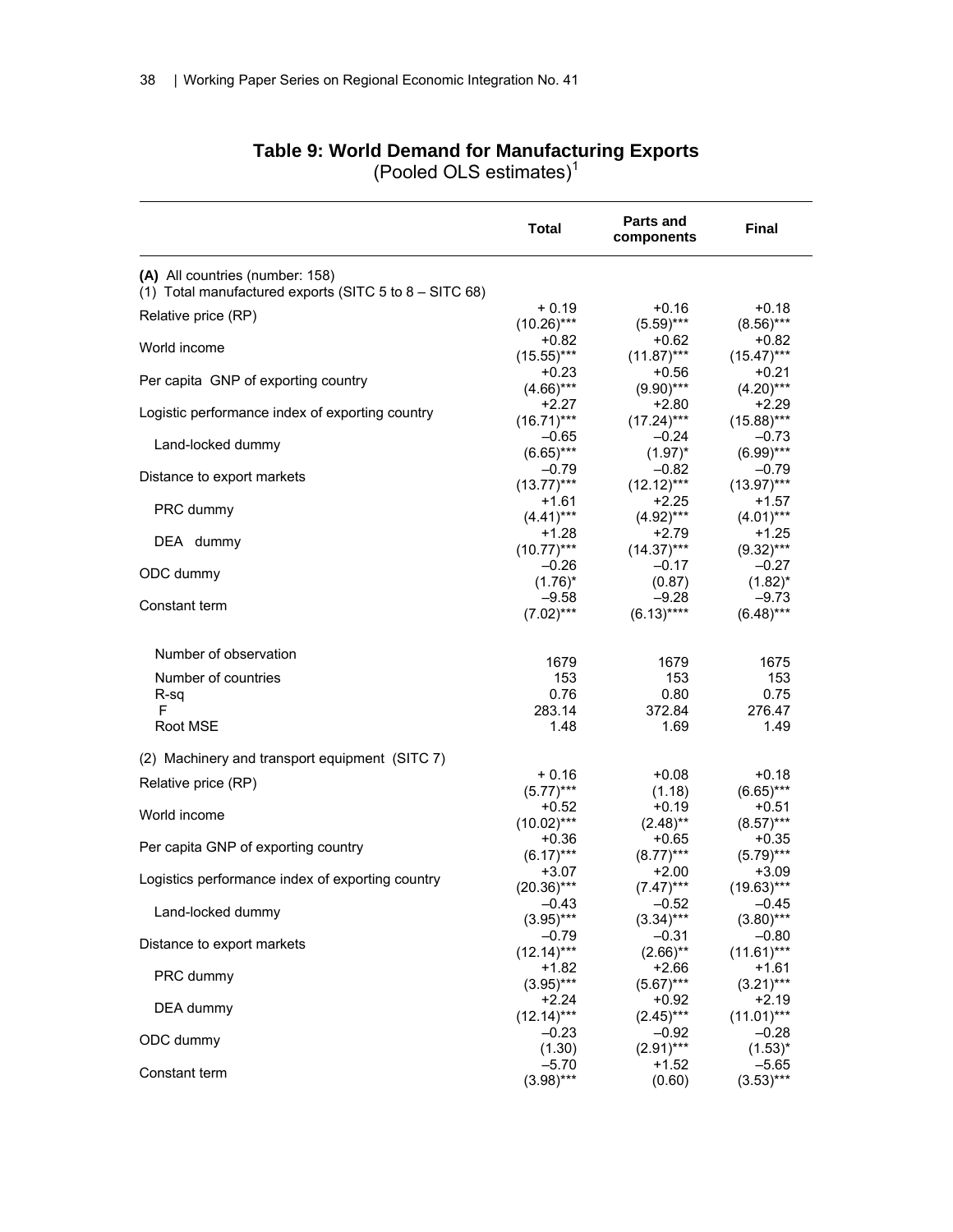|                                                                                                     | Total                   | Parts and<br>components | <b>Final</b>            |
|-----------------------------------------------------------------------------------------------------|-------------------------|-------------------------|-------------------------|
| Number of observation                                                                               | 1679                    | 1656                    | 1614                    |
| R-sq                                                                                                | 0.79                    | 0.54                    | 0.78                    |
| F                                                                                                   | 373.73                  | 91.67                   | 356.42                  |
| Root MSE                                                                                            | 1.62                    | 2.63                    | 1.68                    |
| (2) Miscellaneous manufactured goods (SITC 8)                                                       |                         |                         |                         |
| Relative price (RP)                                                                                 | + 0.19                  | $+0.16$                 | $+0.20$                 |
|                                                                                                     | $(5.78)***$             | (4.59)                  | $(3.60)***$             |
| World income                                                                                        | +1.07                   | $+0.46$                 | +1.26                   |
|                                                                                                     | $(15.10)***$            | $(6.82)$ **             | $(14.98)***$            |
| Per capita GNP of exporting country                                                                 | $+0.42$<br>$(6.20)***$  | +0.64<br>$(8.98)***$    | +0.34                   |
|                                                                                                     | +1.84                   | +2.22                   | $(3.56)***$<br>+1.33    |
| Logistics performance index of exporting country                                                    | $(9.53)$ ***            | $(10.76)***$            | $(4.79)***$             |
|                                                                                                     | $-0.63$                 | $-0.88$                 | $-0.56$                 |
| Land-locked dummy                                                                                   | $(4.86)***$             | $(5.75)***$             | $(3.14)$ **             |
|                                                                                                     | $-1.15$                 | $-0.86$                 | $-1.60$                 |
| Distance to export markets                                                                          | $(16.12)***$            | $(11.24)***$            | $(18.48)***$            |
| PRC dummy                                                                                           | $+3.05$                 | +2.84                   | +4.18                   |
|                                                                                                     | $(7.60)***$             | $(6.24)***$             | $(12.40)***$            |
| DEA dummy                                                                                           | $+2.10$                 | $+2.22$                 | +2.80                   |
|                                                                                                     | $(11.94)***$            | $(10.58)***$            | $(12.51)***$            |
| ODC dummy                                                                                           | $+0.07$                 | $-0.37$                 | $+0.34$                 |
|                                                                                                     | (0.41)                  | $(1.61)^*$              | $(1.56)^*$              |
| Constant term                                                                                       | $-14.72$<br>$(7.87)***$ | -5.11<br>$(2.65)***$    | $-16.18$<br>$(6.89)***$ |
| Number of observation                                                                               | 1650                    | 1609                    | 1641                    |
| R-sq                                                                                                | 0.7 <sub>o</sub>        | 0.73                    | 0.55                    |
| F                                                                                                   | 190.10                  | 259.47                  | 94.00                   |
| Root MSE                                                                                            | 1.81                    | 1.94                    | 2.37                    |
| <b>B.</b> Developed countries (Number 22)<br>(1) Total manufactured exports (SITC 5 to 8 - SITC 68) |                         |                         |                         |
|                                                                                                     | $+0.28$                 | $+0.35$                 | +0.27                   |
| Relative price (RP)                                                                                 | $(12.70)$ ***           | $(13.82)***$            | $(12.48)***$            |
| World income                                                                                        | $+0.40$                 | $+0.43$                 | +0.41                   |
|                                                                                                     | $(2.15)$ **             | $(1.76)^*$              | $(2.15)$ **             |
| Per capita GNP of exporting country                                                                 | $+1.47$                 | $+2.02$                 | $+1.35$                 |
|                                                                                                     | $(4.16)***$             | $(4.90)***$             | $(3.96)***$             |
| Logistics performance index of exporting country                                                    | $+1.81$                 | $+2.20$                 | $+1.75$                 |
|                                                                                                     | $(5.27)***$<br>$-3.06$  | $(5.70)***$<br>$-3.76$  | $(5.25)***$<br>-2.94    |
| Land-locked dummy                                                                                   | $(5.44)***$             | $(6.05)^*$              | $(5.39)***$             |
|                                                                                                     | $-0.18$                 | $-0.12$                 | $-0.21$                 |
| Distance to export markets                                                                          | (0.86)                  | (0.51)                  | (1.08)                  |
|                                                                                                     | $-4.94$                 | $-12.07$                | $-4.45$                 |
| Constant term                                                                                       | (1.07)                  | $(2.15)$ **             | (1.02)                  |
| Number of observation                                                                               | 280                     | 280                     | 280                     |
| R-sq                                                                                                | 0.47                    | 0.51                    | 0.46                    |
| F                                                                                                   | 66.10                   | 85.94                   | 63.96                   |
| Root MSE                                                                                            | 1.10                    | 1.32                    | 1.06                    |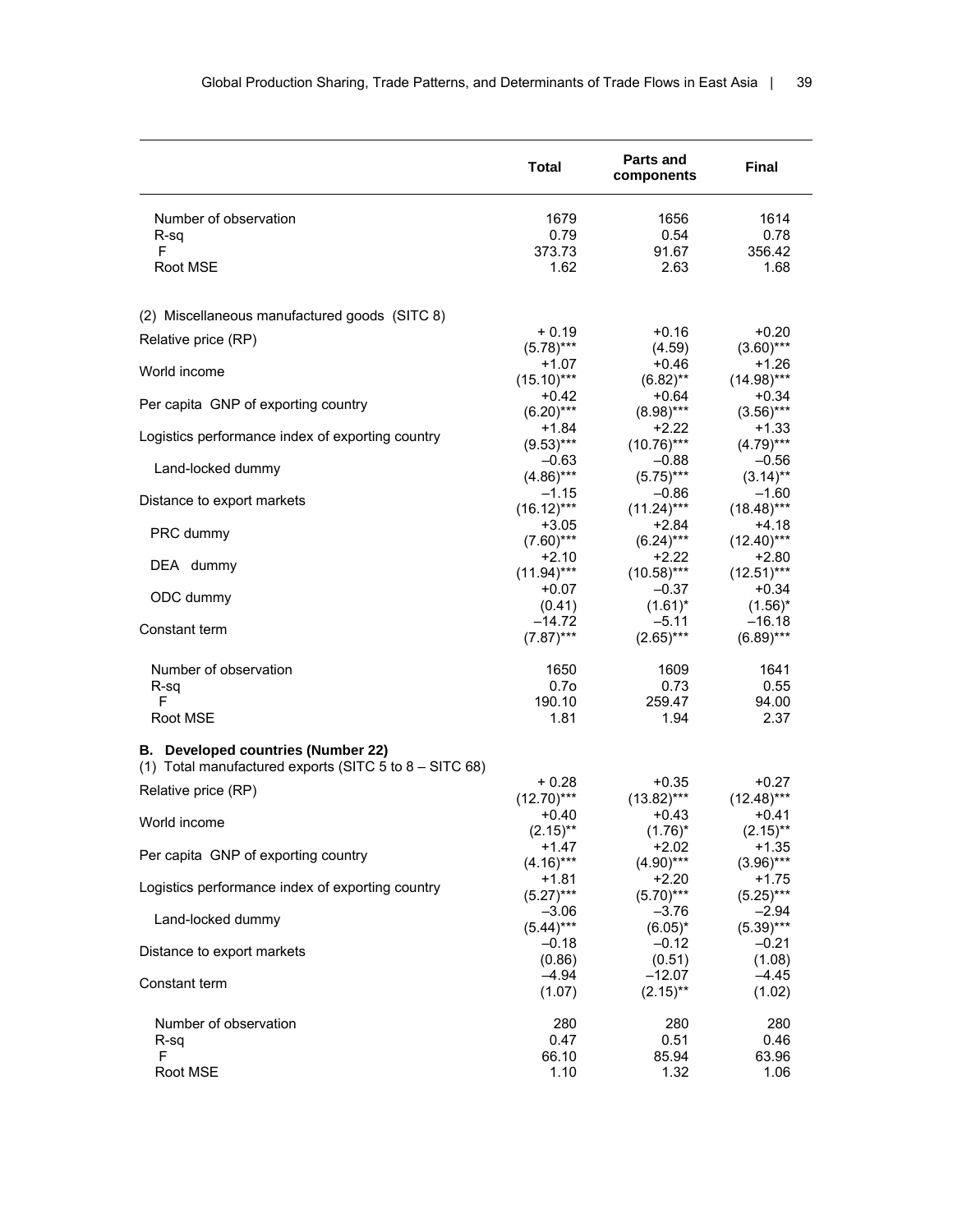|                                                                                                 | Total                  | <b>Parts and</b><br>components | <b>Final</b> |
|-------------------------------------------------------------------------------------------------|------------------------|--------------------------------|--------------|
| (2) Machinery and transport equipment (SITC 7)                                                  |                        |                                |              |
| Relative price (RP)                                                                             | $+0.34$                | $+0.43$                        | $+0.33$      |
|                                                                                                 | $(6.08)***$            | $(6.29)$ ***                   | $(12.39)***$ |
|                                                                                                 | +0.49                  | $+1.07$                        | $+0.45$      |
| World income                                                                                    | $(2.06)***$            | $(3.20)$ **                    | $(2.11)$ **  |
| Per capita GNP of exporting country                                                             | +1.98                  | +6.78                          | +1.73        |
|                                                                                                 | $(5.34)***$            | $(5.83)***$                    | $(4.88)***$  |
| Logistics performance index of exporting country                                                | +2.35                  | $-4.01$                        | +2.64        |
|                                                                                                 | $(6.08)***$            | $(2.94)$ **                    | $(7.87)***$  |
| Land-locked dummy                                                                               | $-3.64$                | $-8.93$                        | $-3.65$      |
|                                                                                                 | $(6.13)***$            | $(4.32)***$                    | $(6.50)***$  |
| Distance to export markets                                                                      | $-0.19$                | $-0.60$                        | $-0.30$      |
|                                                                                                 | (0.88)                 | (1.09)                         | (1.45)       |
| Constant term                                                                                   | $-13.93$               | $-17.67$                       | $-10.24$     |
|                                                                                                 | $(2.16)$ **            | $(1.78)^*$                     | $(2.01)$ **  |
| Number of observation                                                                           | 280                    | 267                            | 278          |
| R-sa                                                                                            | 0.51                   | 0.35                           | 0.55         |
| F                                                                                               | 40.01                  | 30.89                          | 35.87        |
| Root MSE                                                                                        | 1.30                   | 2.65                           | 1.18         |
| (2) Miscellaneous manufactured goods (SITC 8)                                                   |                        |                                |              |
| Relative price (RP)                                                                             | + 0.29                 | $+0.31$                        | $+0.21$      |
|                                                                                                 | $(10.85)***$           | $(13.32)***$                   | $(5.04)***$  |
| World income                                                                                    | $+0.21$                | $+0.31$                        | $+0.02$      |
|                                                                                                 | (1.15)                 | $(1.35)^*$                     | (0.12)       |
| Per capita GNP of exporting country                                                             | $+1.29$                | $+2.27$                        | $+0.64$      |
|                                                                                                 | $(3.74)***$            | $(5.95)$ ***                   | $(1.60)^*$   |
| Logistics performance index of exporting country                                                | $+1.25$                | +1.39                          | $+0.48$      |
|                                                                                                 | $(3.31)***$            | $(3.64)$ ***                   | (1.11)       |
| Land-locked dummy                                                                               | $-3.37$<br>$(5.50)***$ | $-4.30$<br>$(7.46)$ ***        |              |
| Distance to export markets                                                                      | $-0.15$                | $-0.12$                        | $-0.12$      |
|                                                                                                 | (0.69)                 | (0.52)                         | (0.62)       |
| Constant term                                                                                   | $-0.88$                | $-9.02$                        | $-12.20$     |
|                                                                                                 | (0.09)                 | $(1.70)$ **                    | $(2.69)$ **  |
| Number of observation                                                                           | 280                    | 280                            | 280          |
| R-sq                                                                                            | 0.36                   | 0.46                           | 0.13         |
| F                                                                                               | 77.16                  | 29.91                          | 3.70         |
| Root MSE                                                                                        | 1.19                   | 1.32                           | 1.35         |
| C. Developing economies (136)<br>(1) Total manufactured exports (SITC $5$ to $8 - S$ ITC $68$ ) |                        |                                |              |
| Relative price (RP)                                                                             | + 0.06                 | $-0.22$                        | $+0.07$      |
|                                                                                                 | (0.98)                 | $(2.69)$ **                    | (1.22)       |
| World income                                                                                    | $+0.84$                | +0.67                          | +0.84        |
|                                                                                                 | $(15.32)$ **           | $(12.11)***$                   | $(15.18)***$ |
| Per capita GNP of exporting country                                                             | $+0.22$                | $+0.57$                        | $+0.24$      |
|                                                                                                 | $(4.24)***$            | $(9.68)***$                    | $(4.50)***$  |
| Logistic performance index of exporting country                                                 | $+2.29$                | +2.70                          | $+2.26$      |
|                                                                                                 | $(14.38)***$           | $(15.22)***$                   | $(14.05)***$ |
| Land-locked dummy                                                                               | $-0.59$                | $-0.11$                        | $-0.66$      |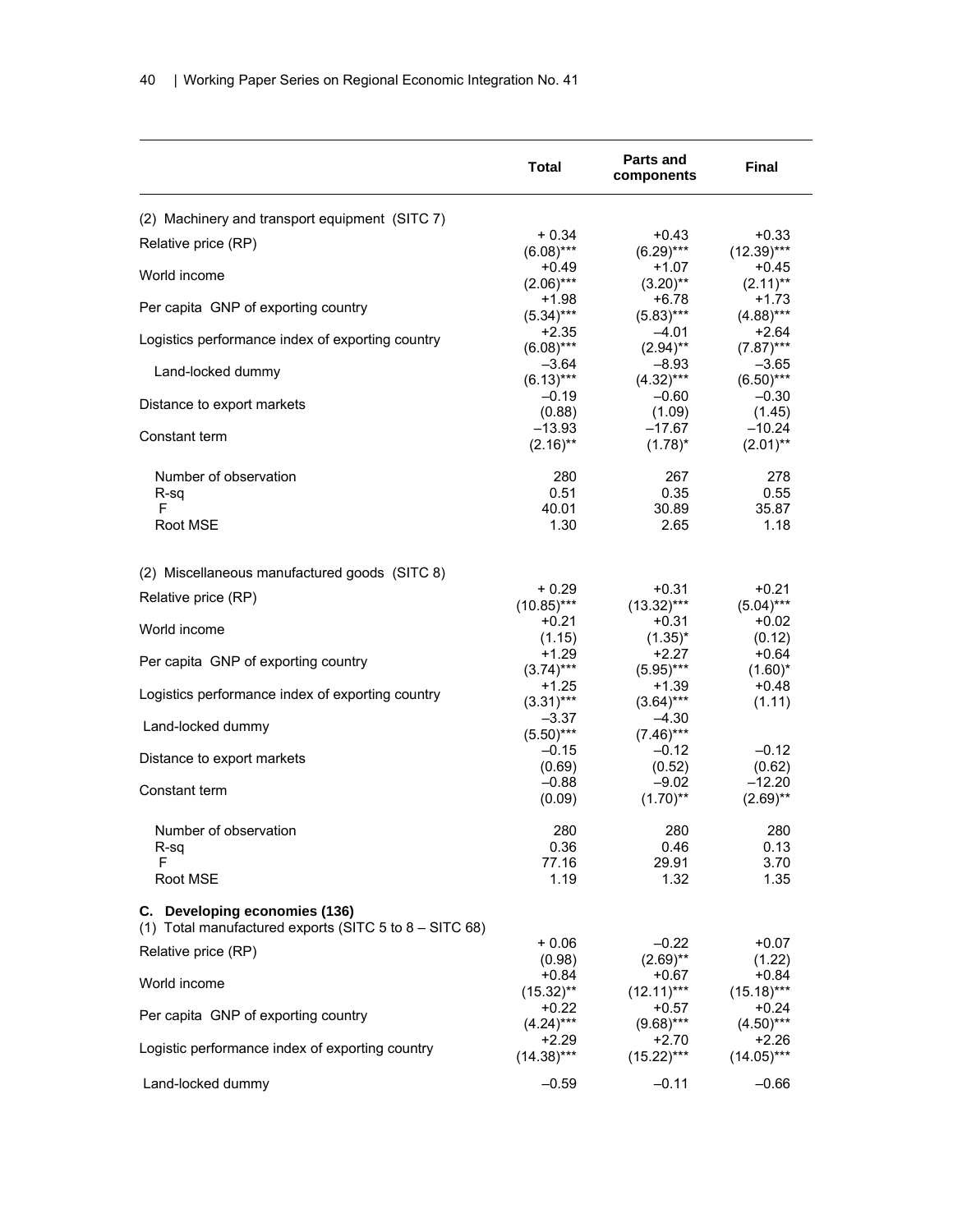|                                                  | Total                   | <b>Parts and</b><br>components | <b>Final</b>           |
|--------------------------------------------------|-------------------------|--------------------------------|------------------------|
|                                                  | $(5.79)***$             | (0.95)                         | $(6.36)$ ***           |
| Distance to export markets                       | $-0.90$                 | $-0.96$                        | $-0.89$                |
|                                                  | $(15.20)***$            | $(14.38)***$                   | $(15.12)***$           |
| PRC dummy                                        | +1.97                   | $+2.60$                        | +1.92                  |
|                                                  | $(4.92)***$             | $(5.50)***$                    | $(4.74)$ ***           |
| DEA dummy                                        | +1.82<br>$(12.45)***$   | +3.10<br>$(14.97)$ ***         | +1.59<br>$(4.74)***$   |
|                                                  | $-9.53$                 | $-7.21$                        | $-9.47$                |
| Constant term                                    | $(6.56)$ ***            | $(4.82)***$                    | $(6.45)***$            |
| Number of observation                            | 1399                    | 1399                           | 1395                   |
| R-sq                                             | 0.68                    | 0.74                           | 0.66                   |
| F                                                | 172.89                  | 376.63                         | 157.65                 |
| Root MSE                                         | 1.52                    | 1.71                           | 1.55                   |
| (2) Machinery and transport equipment (SITC 7)   |                         |                                |                        |
| Relative price (RP)                              | $-0.19$                 | -0.61                          | $-0.44$                |
|                                                  | $(2.70)$ **             | $(4.98)$ **                    | $(3.52)***$            |
| World income                                     | +0.55                   | $+0.22$                        | +0.52                  |
|                                                  | $(10.21)***$            | $(2.98)$ **                    | $(8.58)$ ***           |
| Per capita GNP of exporting country              | $+0.36$                 | +0.53<br>$(7.32)***$           | $+0.38$                |
|                                                  | $(5.98)***$             | $+2.18$                        | $(5.87)***$            |
| Logistics performance index of exporting country | $+3.01$<br>$(18.20)***$ | $(7.87)$ ***                   | +2.94<br>$(16.87)$ *** |
|                                                  | $-0.34$                 | $-0.47$                        | $-0.36$                |
| Land-locked dummy                                | $(3.22)***$             | $(3.09)$ ***                   | $(3.15)***$            |
|                                                  | $-0.94$                 | $-0.46$                        | $-0.92$                |
| Distance to export markets                       | $(14.43)$ ***           | (4.31)                         | (13.10)                |
|                                                  | $+0.93$                 | $+3.54$                        | +2.11                  |
| PRC dummy                                        | $(4.68)***$             | $(6.96)***$                    | $(4.07)***$            |
|                                                  | +2.59                   | +1.80                          | +2.62                  |
| DEA dummy                                        | $(13.39)***$            | $(4.74)***$                    | $(12.28)***$           |
| Constant term                                    | $-3.75$                 | $-3.72$                        | $-2.07$                |
|                                                  | $(2.65)$ **             | $(1.61)^*$                     | (1.20)                 |
| Number of observation                            | 1399                    | 1389                           | 1336                   |
| R-sq                                             | 0.72                    | 0.45                           | 0.69                   |
| F                                                | 280.80                  | 57.69                          | 174.89                 |
| Root MSE                                         | 1.65                    | 2.50                           | 1.73                   |
| (2) Miscellaneous manufactured goods (SITC 8)    |                         |                                |                        |
|                                                  | $+0.04$                 | $-0.04$                        | +0.08                  |
| Relative price (RP)                              | (0.51)                  | (0.28)                         | (0.60)                 |
|                                                  | $+1.13$                 | $+0.50$                        | $+1.32$                |
| World income                                     | $(15.28)***$            | $(6.99)***$                    | (14.63)                |
|                                                  | $+0.39$                 | $+0.70$                        | $+0.26$                |
| Per capita GNP of exporting country              | $(5.46)***$             | $(9.83)***$                    | $(2.59)$ **            |
|                                                  | +1.84                   | +2.17                          | +1.66                  |
| Logistics performance index of exporting country | $(8.57)***$             | $(9.37)***$                    | (5.45)                 |
| Land-locked dummy                                | $-0.52$                 | $-0.75$                        | $-0.53$                |
|                                                  | $(4.03)***$             | $(4.98)***$                    | $(3.02)$ **            |
| Distance to export markets                       | $-1.32$                 | -1.05                          | –1.78                  |
|                                                  | $(17.79)***$            | $(13.54)***$                   | $(18.55)***$           |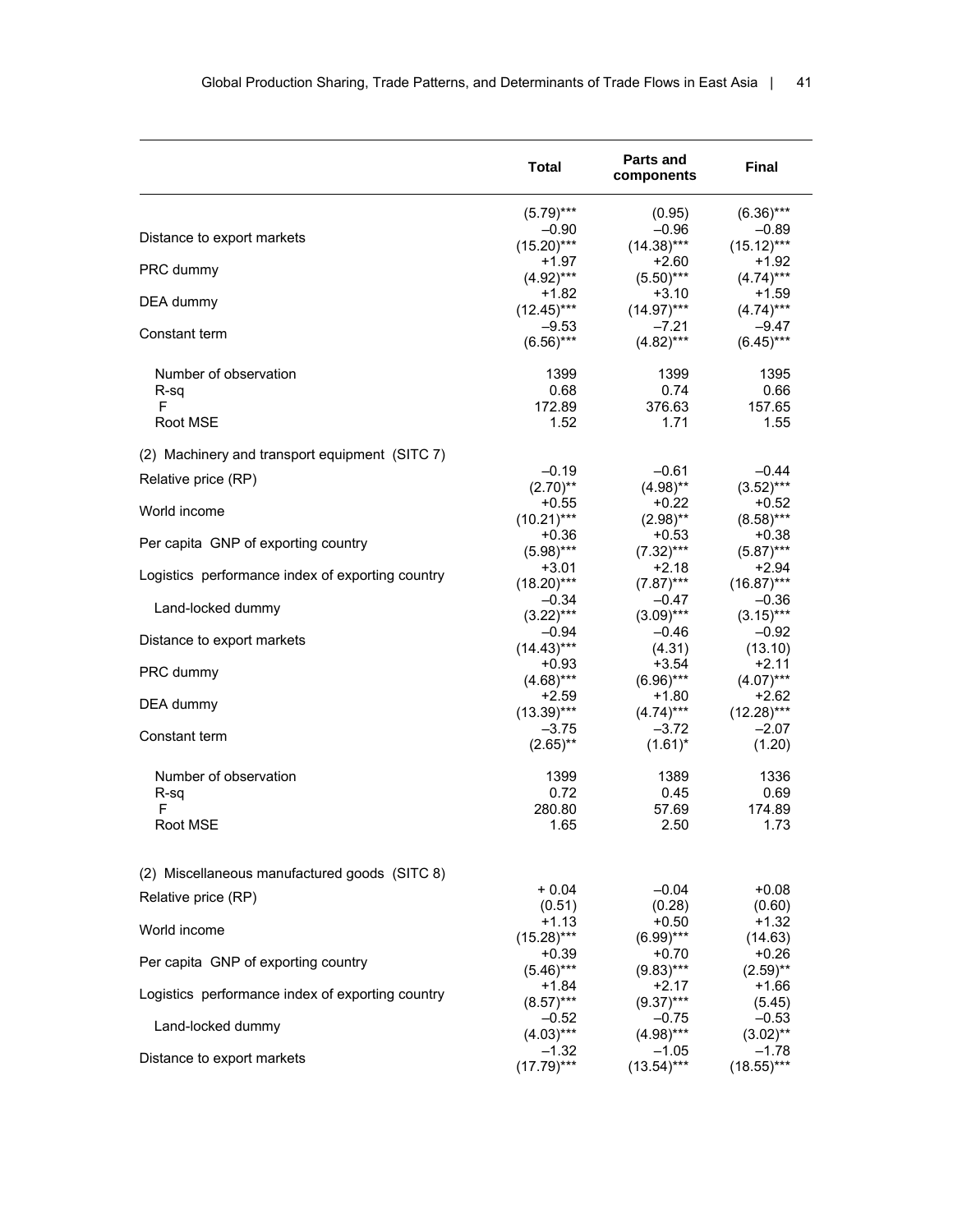|                                                                                                             | Total                     | <b>Parts and</b><br>components | <b>Final</b>             |
|-------------------------------------------------------------------------------------------------------------|---------------------------|--------------------------------|--------------------------|
| PRC dummy                                                                                                   | $+3.21$                   | +3.36                          | $+3.60$                  |
|                                                                                                             | $(7.61)***$<br>$+2.25$    | $(6.87)***$<br>$+2.72$         | $(9.05)***$<br>2.29      |
| DEA dummy                                                                                                   | $(11.87)$ ***             | $(12.42)***$                   | $(9.31)***$              |
| Constant term                                                                                               | $-14.25$<br>(7.38)        | $-3.79$<br>$(2.13)$ **         | $-16.41$<br>$(2.50)$ **  |
| Number of observation<br>R-sq                                                                               | 1370<br>0.64              | 1329<br>0.64                   | 1361<br>0.53             |
| F<br>Root MSE                                                                                               | 121.50<br>1.88            | 146.60<br>2.01                 | 79.49<br>2.25            |
| C1: Developing East Asia (DEA) (Number 9)<br>(1) Total manufactured exports (SITC $5$ to $8 - S$ ITC $68$ ) |                           |                                |                          |
| Relative price (RP)                                                                                         | $-2.25$                   | $-3.82$                        | $-1.97$                  |
|                                                                                                             | $(5.21)***$               | $(4.68)***$                    | $(3.53)***$              |
| World income                                                                                                | $+2.25$<br>$(6.43)***$    | $+4.07$<br>$(9.51)***$         | $+2.42$<br>$(6.85)***$   |
| Per capita GNP of exporting country                                                                         | $+0.36$                   | +1.03                          | $-0.09$                  |
|                                                                                                             | $(2.69)$ **<br>$+0.43$    | $(5.91)***$<br>$-0.86$         | (0.61)<br>$-1.58$        |
| Logistics performance index of exporting country                                                            | (1.17)                    | $(2.03)$ **                    | $(3.99)***$              |
| Distance to export markets                                                                                  | $-0.20$<br>(0.72)         | +1.55<br>$(3.69)***$           | $-0.99$<br>$(3.24)$ **   |
| PRC dummy                                                                                                   | $+2.51$                   | $+2.94$                        | $+2.03$                  |
|                                                                                                             | $(11.84)$ ***             | $(10.83)***$                   | $(9.29)***$              |
| Constant term                                                                                               | $-38.01$<br>$(3.09)^*$    | $-100.23$<br>$(6.54)***$       | –40.33<br>$(3.14)***$    |
| Number of observation                                                                                       | 125                       | 125                            | 125                      |
| R-sq                                                                                                        | 0.82                      | 0.88                           | 0.89                     |
| F                                                                                                           | 88.41                     | 38.81                          | 77.82                    |
| Root MSE                                                                                                    | 0.43                      | 0.70                           | 0.42                     |
| (2) Machinery and transport equipment (SITC 7)                                                              |                           |                                |                          |
| Relative price (RP)                                                                                         | $-3.00$                   | $-3.82$                        | $-2.42$                  |
|                                                                                                             | $(4.95)***$<br>+4.47      | $(4.68)***$<br>$+5.32$         | $(3.42)***$<br>$+5.61$   |
| World income                                                                                                | $(9.86)***$               | $(5.68)$ **                    | $(11.34)***$             |
| Per capita GNP of exporting country                                                                         | $+0.80$<br>$(4.80)***$    | $-2.34$<br>$(6.32)***$         | $+0.71$<br>$(3.48)***$   |
| Logistics performance index of exporting country                                                            | $+0.05$<br>(0.11)         | $+10.20$<br>$(9.58)***$        | $-0.08$<br>(0.16)        |
|                                                                                                             | $+0.97$                   | $+9.71$                        | $+0.07$                  |
| Distance to export markets                                                                                  | $(2.62)$ **               | $(14.68)***$                   | $(0.08)***$              |
| PRC dummy                                                                                                   | $+2.93$                   | $+2.46$                        | +2.68                    |
|                                                                                                             | $(11.30)***$              | $(4.32)***$                    | $(9.03)$ ***             |
| Constant term                                                                                               | $-109.48$<br>$(16.48)***$ | $-241.75$<br>(8.12)            | $-137.61$<br>$(8.17)***$ |
| Number of observation                                                                                       | 143                       | 125                            | 125                      |
| R-sq                                                                                                        | 0.73                      | 0.91                           | 0.85                     |
| F                                                                                                           | 57.67                     | 73.57                          | 72.22                    |
| Root MSE                                                                                                    | 0.73                      | 1.01                           | 0.76                     |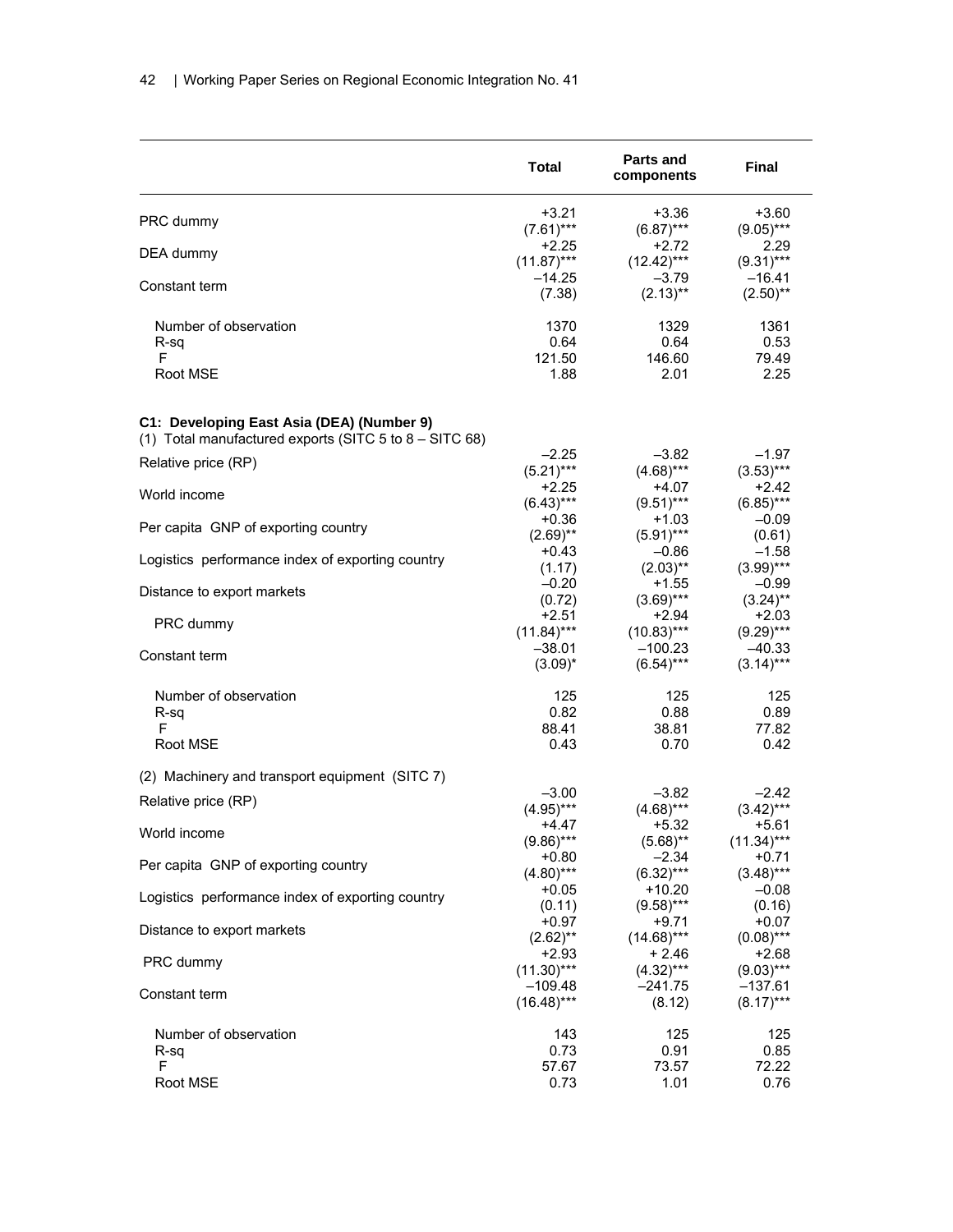|                                                                                                               | <b>Total</b>            | Parts and<br>components | <b>Final</b>             |
|---------------------------------------------------------------------------------------------------------------|-------------------------|-------------------------|--------------------------|
| (3) Miscellaneous manufactured goods (SITC 8)                                                                 |                         |                         |                          |
|                                                                                                               | $-2.18$                 | $-2.95$                 | –1.45                    |
| Relative price (RP)                                                                                           | $(4.37)***$             | (4.31)                  | $(2.54)$ <sup>**</sup>   |
| World income                                                                                                  | $+0.30$                 | $+3.20$                 | $+0.01$                  |
|                                                                                                               | (0.68)                  | $(5.92)***$             | (0.01)                   |
| Per capita GNP of exporting country                                                                           | $+0.48$<br>$(2.88)$ **  | $+0.58$<br>$(2.85)$ **  | $+0.84$<br>$(3.49)***$   |
| Logistics performance index of exporting country                                                              | $-0.57$                 | $+0.39$                 | $-2.26$                  |
|                                                                                                               | (1.21)<br>$-0.25$       | (0.69)<br>$+1.25$       | $(3.32)***$<br>$-0.02$   |
| Distance to export markets                                                                                    | (0.76)                  | $(3.81)***$             | (0.04)                   |
| PRC dummy                                                                                                     | $+3.39$                 | $+3.25$                 | +3.82                    |
|                                                                                                               | $(13.28)***$            | $(10.05)***$            | $(10.74)***$             |
| Constant term                                                                                                 | $+20.67$                | –80.76                  | $+28.14$                 |
|                                                                                                               | (1.36)                  | $(4.45)***$             | (1.43)                   |
| Number of observation                                                                                         | 143                     | 143                     | 143                      |
| R-sq                                                                                                          | 0.85                    | 0.92                    | 0.67                     |
| F                                                                                                             | 101.27                  | 72.65                   | 76.03                    |
| Root MSE                                                                                                      | 0.50                    | 0.54                    | 0.78                     |
| C1: Other developing countries (Number 127)<br>(1) Total manufactured exports (SITC $5$ to $8 - S$ ITC $68$ ) |                         |                         |                          |
| Relative price (RP)                                                                                           | $+0.05$                 | $-0.21$                 | $+0.07$                  |
|                                                                                                               | (0.89)                  | $(2.67)$ **             | (1.19)                   |
| World income                                                                                                  | $+0.79$                 | +0.59                   | +0.78                    |
|                                                                                                               | $(14.54)***$<br>+0.30   | $(10.95)***$<br>+0.65   | $(14.40)***$<br>+0.28    |
| Per capita GNP of exporting country                                                                           | $(5.46)***$             | $(10.70)$ ***           | $(5.10)***$              |
|                                                                                                               | +2.47                   | +2.98                   | +2.42                    |
| Logistics performance index of exporting country                                                              | $(15.07)$ ***           | $(16.88)***$            | $(14.61)***$             |
| Land-locked dummy                                                                                             | $-0.50$                 | $-0.02$                 | $-0.58$                  |
|                                                                                                               | $(5.08)***$             | $(0.17)^*$              | $(5.62)$ ***             |
| Distance to export markets                                                                                    | $-0.81$<br>$(13.56)***$ | -0.87<br>$(12.83)***$   | $-0.80$<br>$(13.47)$ *** |
|                                                                                                               | $-9.10$                 | -6.71                   | $-9.01$                  |
| Constant term                                                                                                 | $(6.30)***$             | $(4.54)***$             | $(6.18)***$              |
| Number of observation                                                                                         | 1274                    | 1274                    | 1270                     |
| R-sa                                                                                                          | 0.60                    | 0.66                    | 0.58                     |
| F                                                                                                             | 94.07                   | 131.98                  | 90.53                    |
| Root MSE                                                                                                      | 1.55                    | 1.70                    | 1.57                     |
| (2) Machinery and transport equipment (SITC 7)                                                                |                         |                         |                          |
|                                                                                                               | $-0.17$                 | -0.63                   | -0.44                    |
| Relative price (RP)                                                                                           | $(2.64)$ **             | $(5.05)***$             | $(3.47)$ ***             |
| World income                                                                                                  | +0.48                   | +0.19                   | +0.44                    |
|                                                                                                               | $(9.08)***$             | $(2.44)$ **             | $(7.42)$ ***             |
| Per capita GNP of exporting country                                                                           | +0.43                   | +0.70                   | $+0.46$                  |
|                                                                                                               | $(6.82)***$             | $(9.37)***$             | $(6.67)$ ***             |
| Logistics performance index of exporting country                                                              | +3.26<br>$(19.80)$ ***  | $+2.00$<br>$(6.73)***$  | +3.26<br>$(19.07)***$    |
| Land-locked dummy                                                                                             | $-0.25$                 | $-0.36$                 | $-0.28$                  |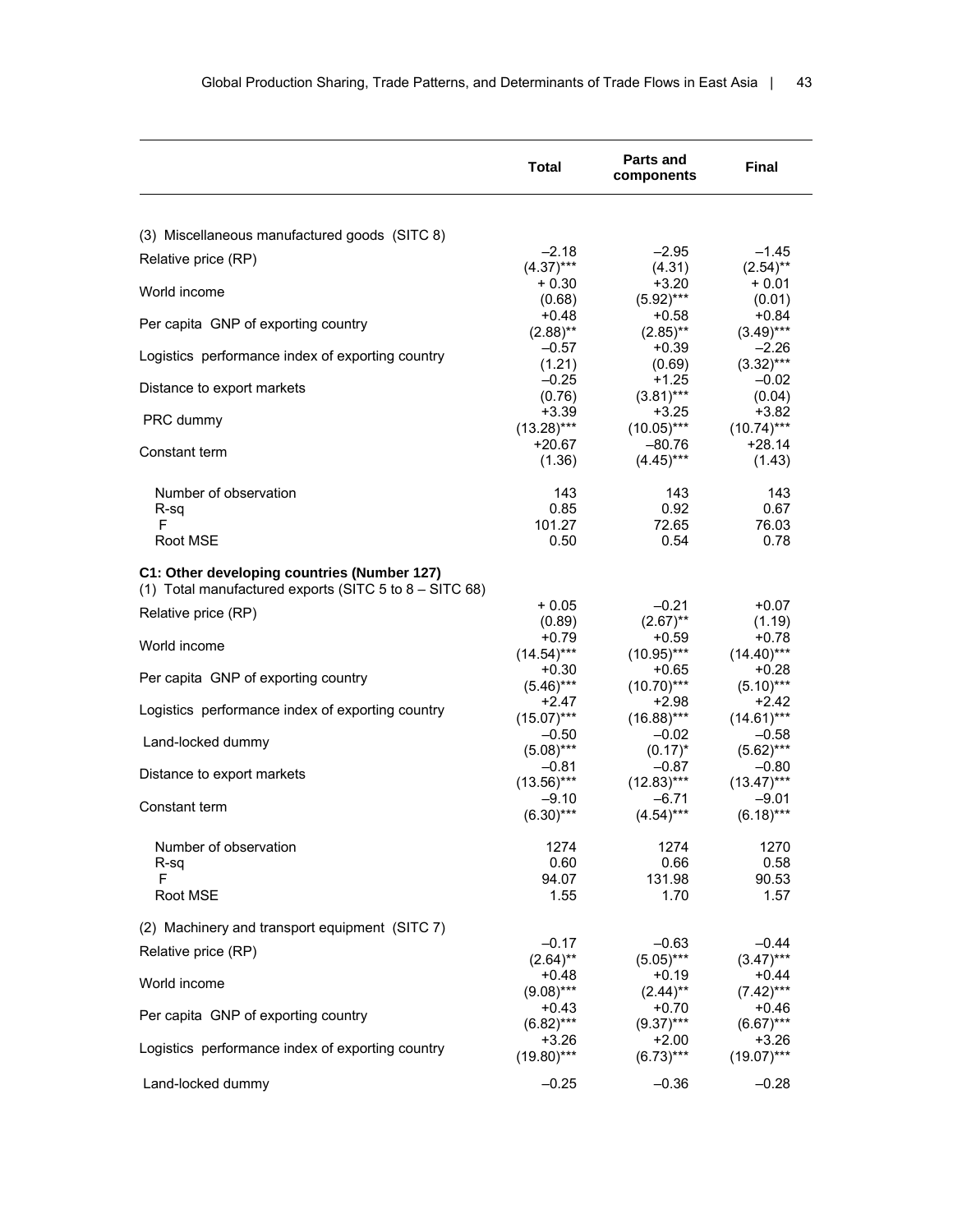|                                                  | <b>Total</b> | Parts and<br>components | <b>Final</b> |
|--------------------------------------------------|--------------|-------------------------|--------------|
|                                                  | $(2.41)***$  | $(2.40)$ **             | $(2.41)$ **  |
|                                                  | $-0.85$      | $-0.43$                 | $-0.80$      |
| Distance to export markets                       | $(13.66)***$ | $(3.99)***$             | $(11.16)***$ |
|                                                  | $-3.27$      | $+0.66$                 | $-1.56$      |
| Constant term                                    | $(3.17)***$  | $(2.86)^*$              | (0.92)       |
| Number of observation                            | 1274         | 1264                    | 1211         |
| R-sq                                             | 0.63         | 0.36                    | 0.61         |
| F                                                | 136.11       | 39.64                   | 543.35       |
| Root MSE                                         | 1.63         | 2.50                    | 1.72         |
| (2) Miscellaneous manufactured goods (SITC 8)    |              |                         |              |
|                                                  | $+0.04$      | $-0.04$                 | $+0.07$      |
| Relative price (RP)                              | (0.43)       | (0.33)                  | (0.51)       |
|                                                  | $+1.06$      | $+0.42$                 | $+1.24$      |
| World income                                     | $(14.33)***$ | $(5.91)$ **             | $(13.81)***$ |
|                                                  | $+0.46$      | $+0.75$                 | $+0.37$      |
| Per capita GNP of exporting country              | $(5.78)$ *** | $(9.40)$ ***            | $(3.61)***$  |
| Logistics performance index of exporting country | $+2.04$      | $+2.44$                 | $+1.97$      |
|                                                  | $(9.33)***$  | $(10.17)***$            | $(6.35)***$  |
| Land-locked dummy                                | $-0.40$      | $-0.61$                 | $-0.40$      |
|                                                  | $(3.16)***$  | $(4.11)***$             | $(2.26)$ **  |
| Distance to export markets                       | $-1.20$      | $-0.94$                 | $-1.65$      |
|                                                  | $(15.75)***$ | $(11.66)***$            | $(16.79)***$ |
| Constant term                                    | $-13.17$     | $-3.23$                 | $-16.19$     |
|                                                  | $(7.11)***$  | $(1.57)^*$              | $(6.46)$ *** |
| Number of observation                            | 1245         | 1204                    | 1236         |
| R-sa                                             | 0.57         | 0.55                    | 0.46         |
| F                                                | 86.84        | 86.05                   | 59.04        |
| Root MSE                                         | 1.92         | 2.05                    | 2.57         |
|                                                  |              |                         |              |

1. T-ratios of regression coefficients (based on robust standard errors) are given in brackets with the level of statistical significance denoted as follows: \*\*\* 1%, \*\* 5%, and \* 10%.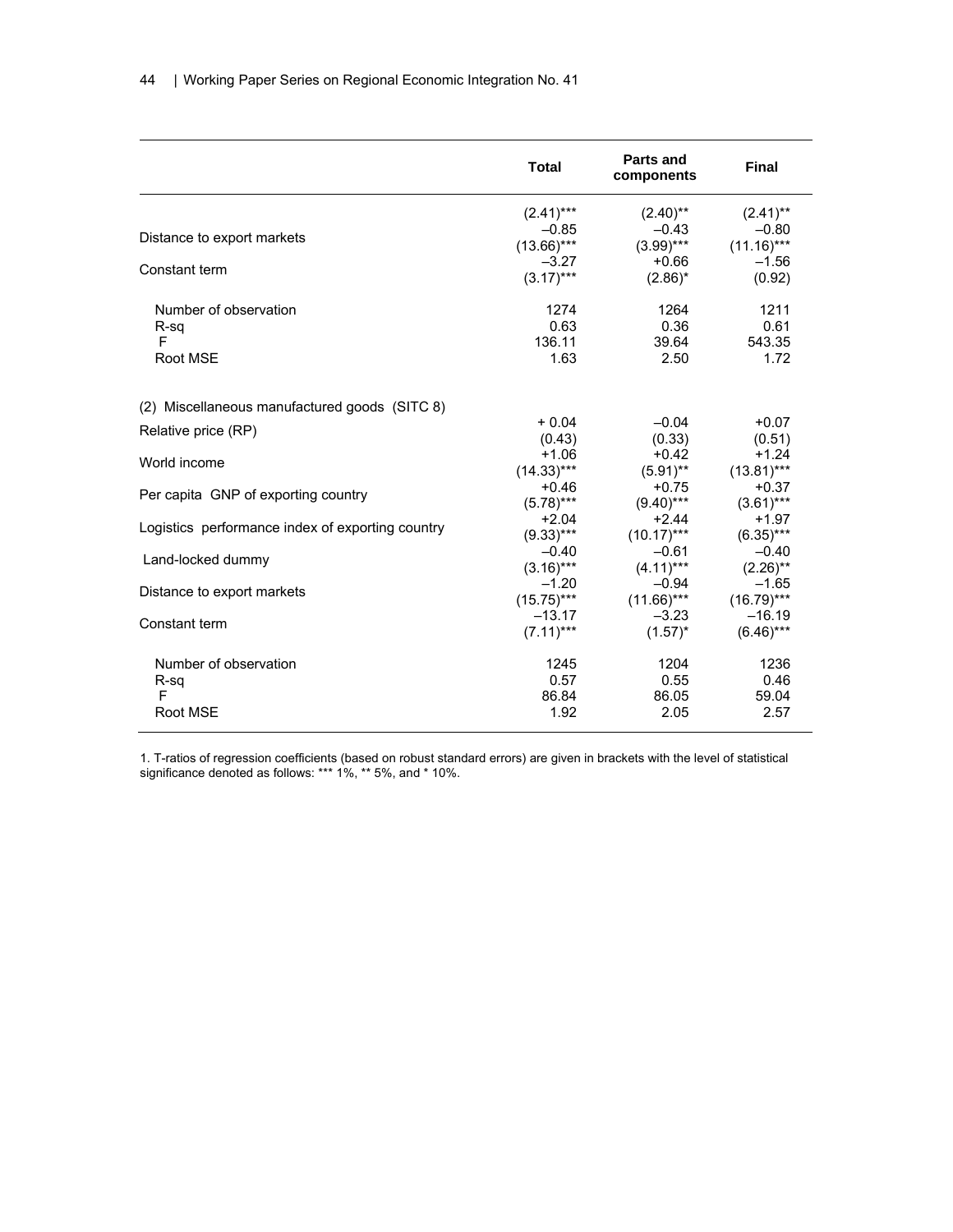## **Figure 1: Share of Parts and Components (P&C) in Manufacturing Trade by Region, 1992–2006**





### (b) Machinery and Transport Equipment



Source: Based on data compiled from UN Comtrade database (importer records).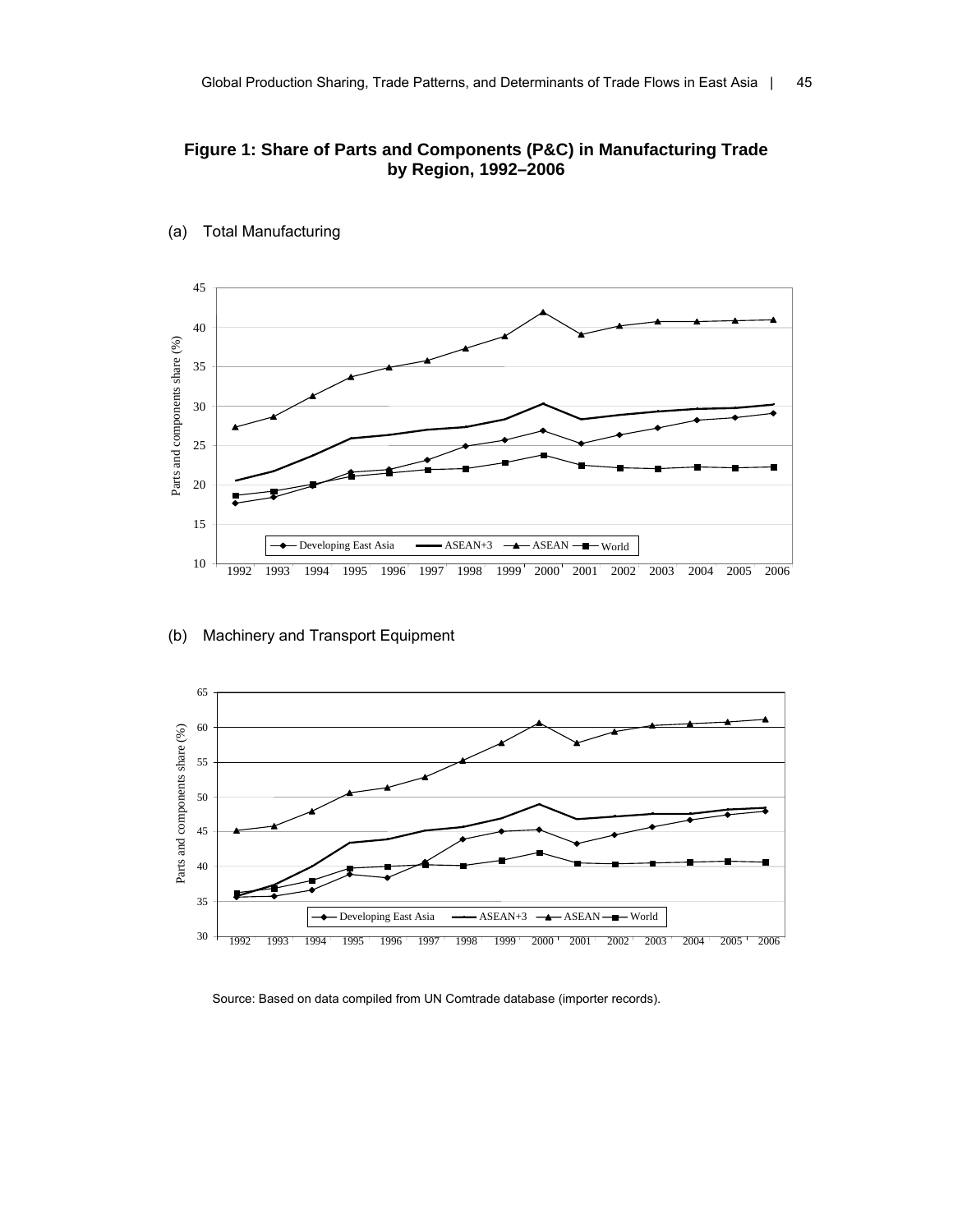## **Figure 2: Parts and Components (P&C) in the People's Republic of China's Manufacturing Trade, 1992–2007**



A: Manufacturing Exports

#### B: Manufacturing Imports



Source: Based on data compiled from UN Comtrade database (importer records).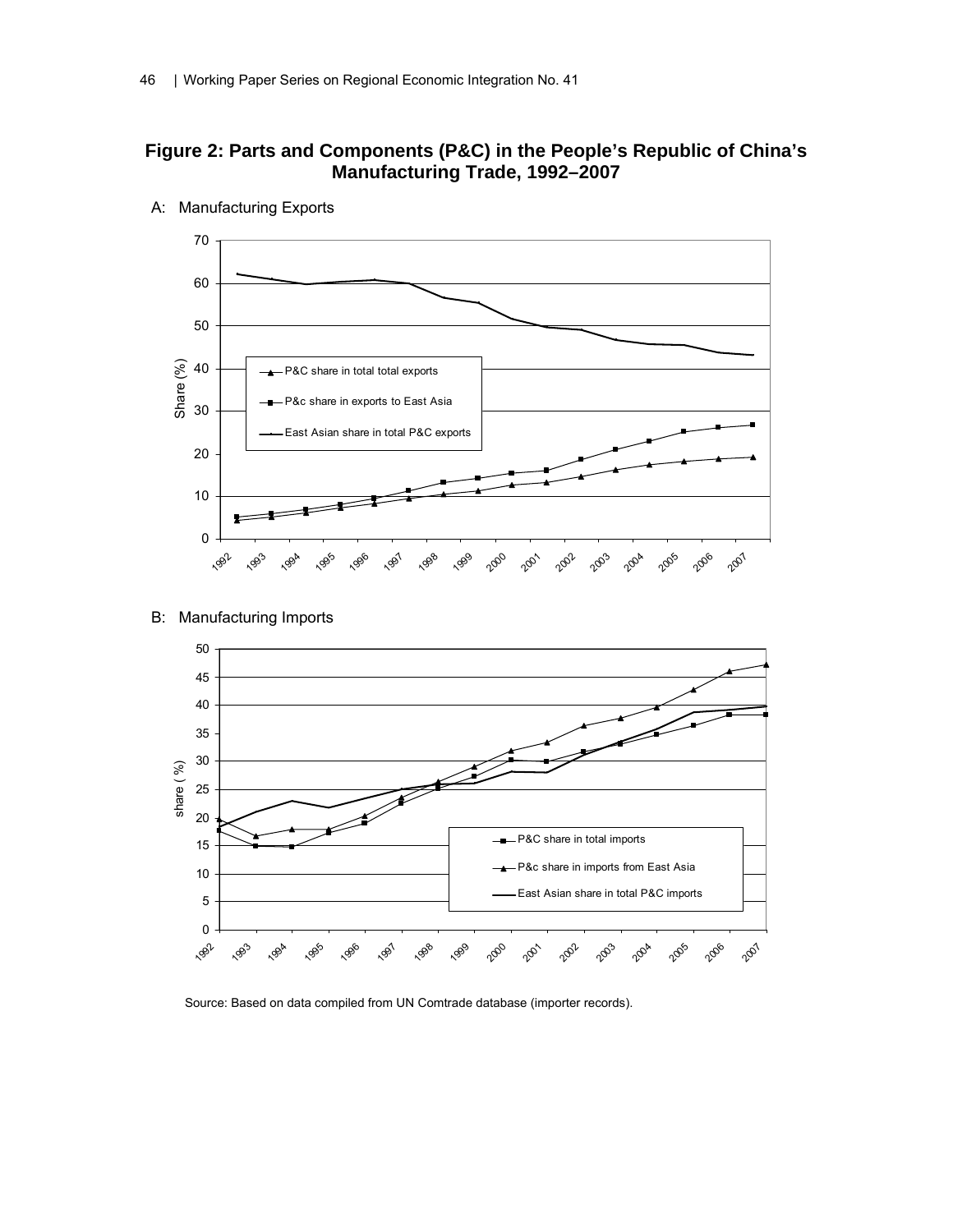# **Appendix Table A-1 List of Parts and Components**

| 7      | <b>Machinery and Transport Equipment</b>                                                                          |
|--------|-------------------------------------------------------------------------------------------------------------------|
| 711.91 | Parts for the boilers of subgroup 711.1                                                                           |
| 711.92 | Parts for the apparatus and appliances of subgroup 711.2                                                          |
| 712.8  | Parts for the turbines of subgroup 712.1                                                                          |
| 713.11 | Spark-ignition reciprocating or rotary internal combustion piston engines for aircraft                            |
| 713.19 | Parts, n.e.s., of the aircraft engines of heading 713.11                                                          |
| 713.21 | Reciprocating piston engines of a cylinder capacity not exceeding 1,000 cc                                        |
| 713.22 | Reciprocating piston engines of a cylinder capacity exceeding 1,000 cc                                            |
| 713.23 | Compression-ignition engines (diesel or semi-diesel engines)                                                      |
| 713.32 | Other spark-ignition reciprocating or rotary engines                                                              |
| 713.33 | Compression-ignition engines (diesel or semi-diesel engines)                                                      |
| 713.91 | parts suitable for use solely or principally with spark-ignition internal combustion piston<br>engines            |
| 713.92 | Parts suitable for use solely or principally with compression-ignition internal combustion piston<br>engines      |
| 714.41 | Turbojets                                                                                                         |
| 714.49 | Other than turbojets                                                                                              |
| 714.81 | Turbo propellers                                                                                                  |
| 714.89 | Other gas turbines                                                                                                |
| 714.91 | Parts for turbojets or turbo propellers                                                                           |
| 714.99 | Parts for the gas turbines of heading 714.89                                                                      |
| 716.9  | Parts, n.e.s., suitable for use solely or principally with the machines falling within group 716                  |
| 718.19 | Parts, including regulators, of hydraulic turbines and water-wheels                                               |
| 718.78 | Parts of nuclear reactors                                                                                         |
| 718.99 | Parts of the engines and motors of headings 714.49, 718.91, 718.92 and 718.93                                     |
| 721.19 | Parts of the machinery of subgroup 721.1                                                                          |
| 721.29 | Parts of the machines of headings 721.21 through 721.26                                                           |
| 721.39 | Parts for milking machines and dairy machinery                                                                    |
| 721.98 | Parts of the machinery of heading 721.91                                                                          |
| 721.99 | Parts of the machinery and appliances of headings 721.95 and 721.96                                               |
| 723.92 | Bulldozer or angle dozer blades                                                                                   |
| 723.93 | Parts for boring or sinking machinery of heading 723.37 or 723.44                                                 |
| 723.99 | Other parts for the machinery of group 723 (excluding heading 723.48) and of subgroup 744.3                       |
| 724.39 | Parts of the machines and furniture of subgroup 724.3                                                             |
| 724.49 | Parts and accessories of machines of subgroup 724.4 or heading 724.54 or of their auxiliary<br>machinery          |
| 724.61 | Auxiliary machinery for machines of headings 724.41, 724.42, 724.43, 724.51, 724.52 and<br>724.53                 |
| 724.67 | Parts and accessories of weaving machines (looms) of heading 724.51 or of their auxiliary<br>machinery            |
| 724.68 | Parts and accessories of machines of headings 724.52 and 724.53 or of their auxiliary<br>machinery                |
| 724.88 | Parts for the machinery of subgroup 724.8                                                                         |
| 724.91 | Parts for the machine of subgroups 724.7 and 775.1                                                                |
| 724.92 | Parts for the machine of subgroups 724.7 and 775.1 for the machines of headings 724.72,<br>724.73, 724.74, 775.12 |
| 725.91 | Parts of the machines of subgroup 725.1                                                                           |

725.99 Parts of the machines of subgroup 725.2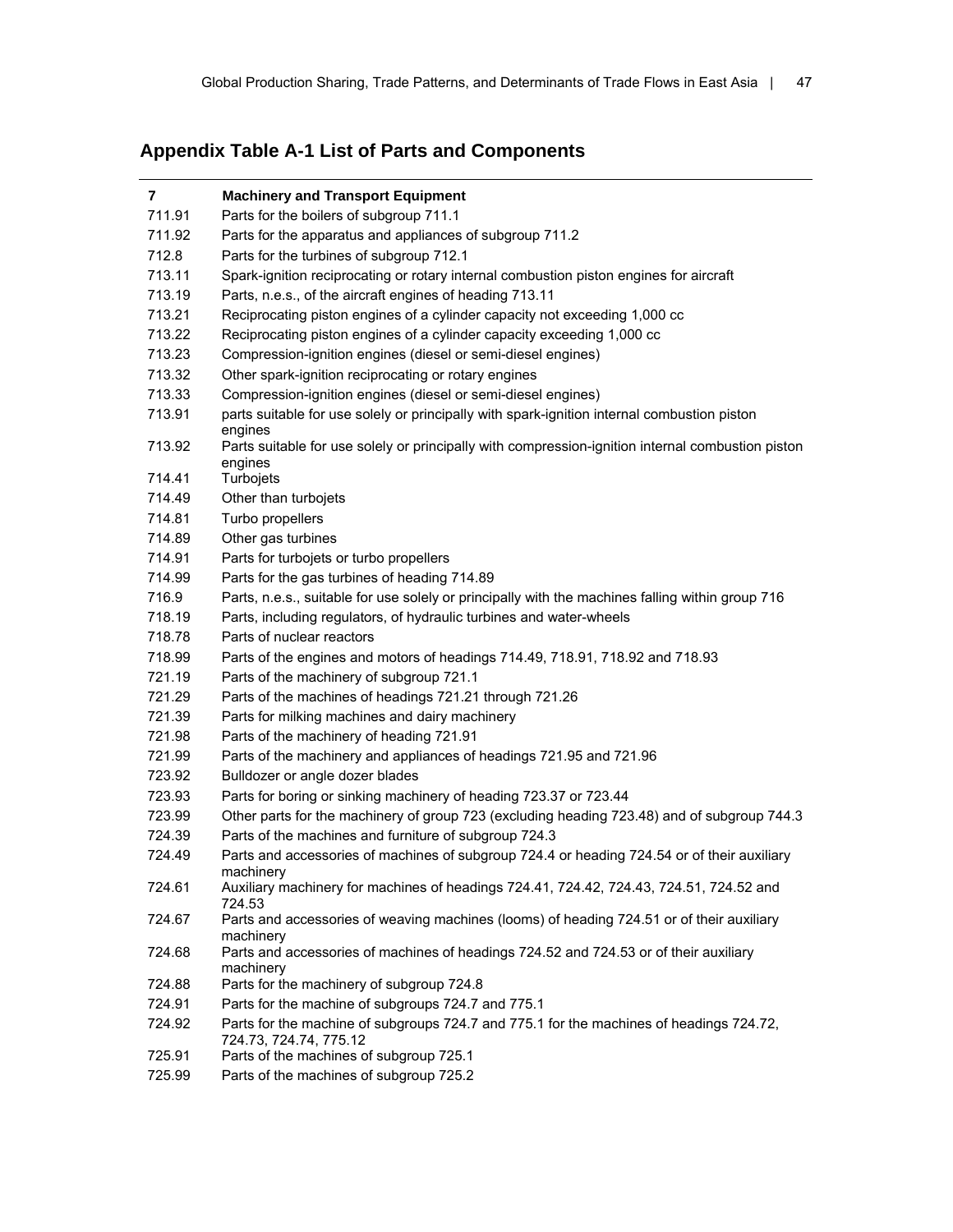726.89 Parts for bookbinding machinery

726.35 Printing type, blocks, plates, cylinders and other printing components

726.91 Parts for the machine of heading 726.31 and subgroups 726.5 and 726.6 for the machines of heading 726.31 726.99 Parts for the machine of heading 726.31 and subgroups 726.5 and 726.6 726.6 727.19 Parts for the machines of headings 721.27 and 727.11 727.29 Parts for the food-processing machinery of heading 727.22 728.19 Parts and accessories suitable for use solely or principally with the machine tools of subgroup 728.1 728.39 Parts of the machinery of subgroup 728.3 728.51 Parts for the machines of heading 728.41 728.52 Parts for the machines of heading 728.42 728.53 Parts for the machines of heading 728.43 728.55 Parts, n.e.s., for the machines of headings 723.48, 727.21, 728.44, 728.46 and 728.49 735.11 Tool holders and self-opening die-heads 735.13 Work holders 735.15 Dividing heads and other special attachments for machine tools 735.91 Parts and accessories suitable for use solely or principally for machines of group 731 735.95 Parts and accessories suitable for use solely or principally for machines of group 731 for machines of group 733 737.19 Parts 737.29 Rolls and other parts for metal-rolling mills 737.39 Parts for the machines and apparatus of subgroup 737.3 737.49 Parts for the machinery and apparatus of subgroup 737.4 741.28 Parts for the burners and other articles of subgroup 741.2 741.35 Parts for the equipment of headings 741.31 through 741.34 741.39 Parts for the furnaces and ovens of headings 741.36 through 741.38 741.49 Parts of refrigerators, freezers and other refrigerating or freezing equipment (electric or other) 741.59 Parts for the air-conditioning machines of subgroup 741.5 741.72 Parts for the generators of heading 741.71 741.9 Parts, n.e.s., for the machinery of headings 741.73 through 741.89 742.91 Parts of the pumps and liquid elevators of group 742, of pumps 742.95 Parts of the pumps and liquid elevators of group 742, of liquid elevators 743.8 Parts for the pumps, compressors, fans and hoods of subgroups 743.1 and 743.4 743.91 Parts of the machine and apparatus of subgroup 743.5 and 743.6 of centrifuges (including centrifugal driers) 743.95 Parts of the machine and apparatus of subgroup 743.5 and 743.6 of filtering or purifying machinery and apparatus 744.19 Parts of the trucks and tractors of headings 744.14 and 744.15 744.91 Parts suitable for use of machinery of subgroups 744.2 and 744.4 744.92 Parts suitable for use of machinery of headings 744.11, 744.12 and 744.13 744.93 Parts suitable for use of lifts, skip hoists or escalators 744.94 Parts suitable for use of other lifting, handling, loading or unloading machinery of subgroups 744.7 and 744.8 745.19 Parts of the tools of subgroup 745.1 745.29 Parts of the machinery of subgroup 745.2 and heading 775.3 745.39 Weighing-machine weights of all kinds; parts of the weighing machinery of subgroup 745.3 745.68 Parts of the appliances of subgroup 745.6 745.93 Cylinders and other parts for the machines of heading 745.91 745.97 Parts for the machines of heading 745.95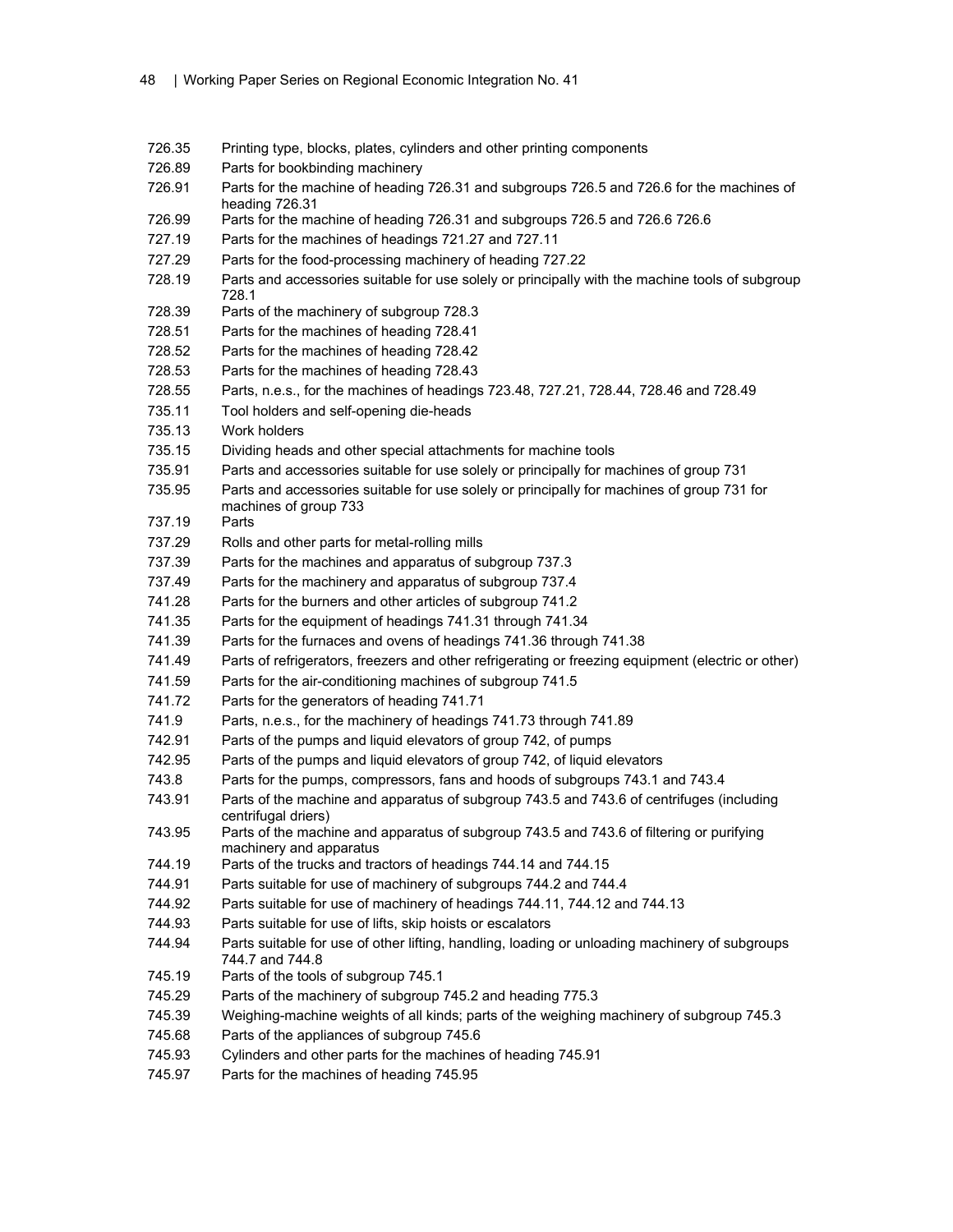746.1 Ball-bearings

746.2 Tapered roller bearings (including cone and tapered roller assemblies) 746.3 Spherical roller bearings 746.4 Needle roller bearings 746.5 Other cylindrical roller bearings 746.8 Other ball- or roller bearings (including combined ball-/roller bearings) 746.91 Balls, needles and rollers 746.99 Other parts of ball- or roller bearings 747.1 Pressure-reducing valves 747.2 Valves for oleohydraulic or pneumatic transmissions 747.3 Check-valves 747.4 Safety- or relief valves 747.8 Taps, cocks, valves and similar appliances, n.e.s. 747.9 Parts for the appliances of group 747 748.1 Transmission shafts (including camshafts and crankshafts) and cranks 748.21 Bearing housings, incorporating ball- or roller bearings 748.22 Bearing housings, not incorporating ball- or roller bearings; plain shaft bearings 748.39 Parts of articulated link chain 748.4 Gears and gearing and other transmission elements presented separately) 748.5 Flywheels and pulleys (including pulley blocks) 748.6 Clutches and shaft couplings (including universal joints) 748.9 Parts, n.e.s., for the articles of group 748 749.2 Gaskets and similar joints of metal sheeting combined with other material 749.91 Ships' or boats' propellers and blades therefore 749.99 Other machinery parts, not containing electrical connectors, insulators, coils, contacts or other electrical features 759.1 Parts and accessories of the photocopying and thermo copying apparatus of subgroup 751.3 759.91 Parts and accessories for the machines of subgroup 751.1 759.93 Parts and accessories for the machines of subgroup 751.9 759.95 Parts and accessories for the electronic calculating machines of subgroup 751.2 759.97 Parts and accessories for the machines of group 752 762.11 Radio broadcast receivers, incorporating sound-recording or reproducing apparatus 762.12 Radio broadcast receivers , not incorporating sound-recording or reproducing apparatus 764.91 Parts suitable for use with the apparatus of subgroup 764.1 764.92 Parts suitable for use with the apparatus and equipment of subgroup 764.2 764.93 Parts suitable for use with the apparatus and equipment of groups 761 and 762 and subgroups 764.3 and 764.8 764.99 Parts suitable for use with the apparatus falling within group 763 771.29 Parts of the electric power machinery of group 771 772.2 Printed circuits 772.31 Fixed carbon resistors, composition- or film-type 772.32 Other fixed resistors 772.33 Wire-wound variable resistors (including rheostats and potentiometers) 772.35 Other variable resistors (including rheostats and potentiometers) 772.38 Parts for the electrical resistors of subgroup 772.3 772.41 Fuses 772.42 Automatic circuit-breakers for a voltage of less than 72.5 kV 772.43 Other automatic circuit-breakers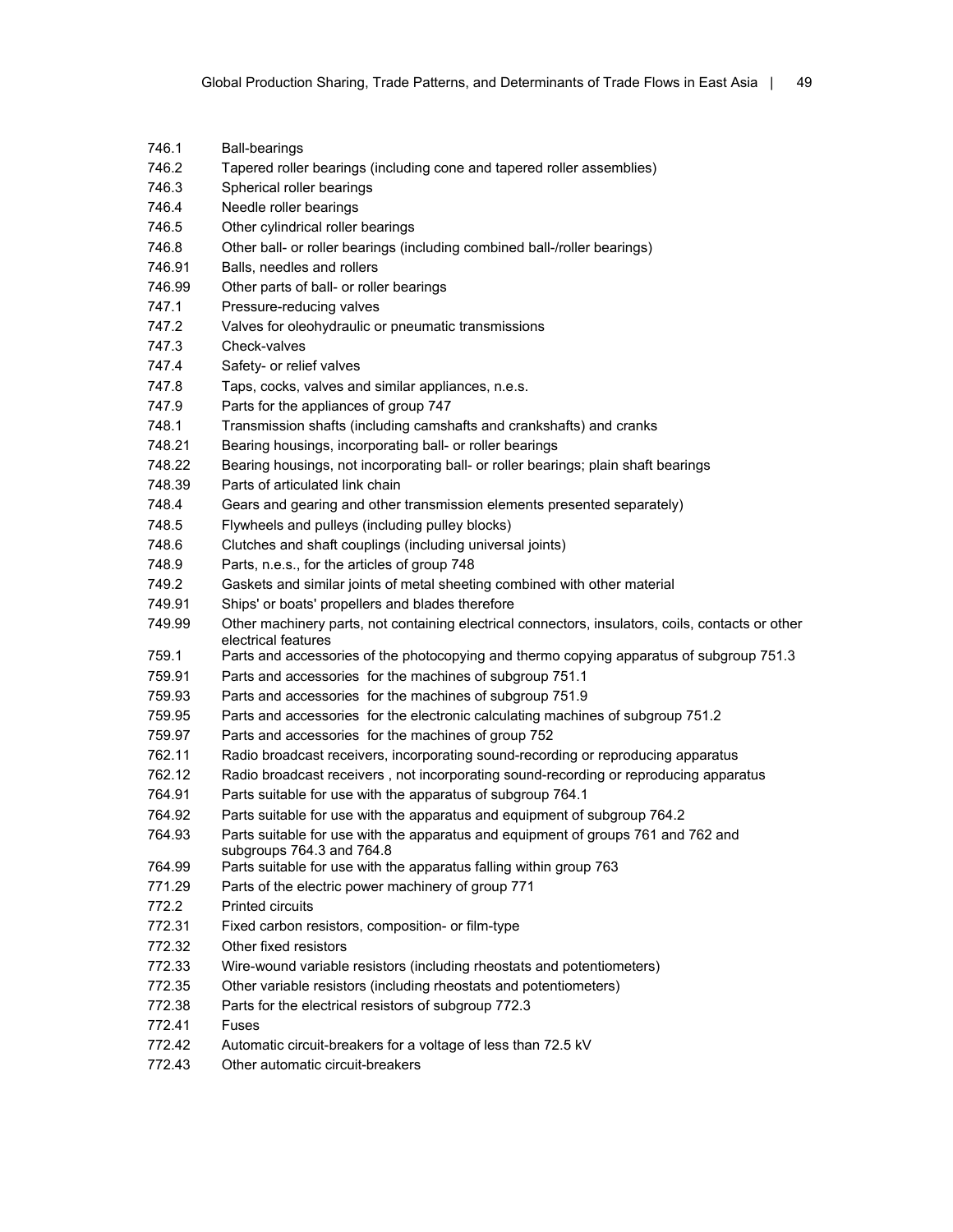| 772.44           | Isolating switches and make-and-break switches                                                                  |
|------------------|-----------------------------------------------------------------------------------------------------------------|
| 772.45           | Lightning arresters, voltage limiters and surge suppressors                                                     |
| 772.49           | Other electrical apparatus for switching or protecting electrical circuits                                      |
| 772.51           | Fuses                                                                                                           |
| 772.52           | Automatic circuit-breakers                                                                                      |
| 772.53           | Other apparatus for protecting electrical circuits                                                              |
| 772.54           | Relays                                                                                                          |
| 772.55           | Other switches                                                                                                  |
| 772.57           | Lamp-holders                                                                                                    |
| 772.58           | Plugs and sockets                                                                                               |
| 772.59           | Other electrical apparatus for switching or protecting electrical circuits                                      |
| 772.61           | Boards, panels, consoles, desks, cabinets, and other bases equipped with for a voltage not<br>exceeding 1,000 V |
| 772.62           | Boards, panels, consoles, desks, cabinets, and other bases equipped with for a voltage<br>exceeding 1,000 V     |
| 772.81           | Boards, panels, consoles, desks, cabinets and other bases for the goods of subgroup 772.6                       |
| 772.82           | Other parts                                                                                                     |
| 773.12           | Co-axial cable and other co-axial conductors                                                                    |
| 773.13           | Ignition wiring sets and other wiring sets of a kind used in vehicles, aircraft or ships                        |
| 773.22           | Electrical insulators of glass                                                                                  |
| 773.23           | Electrical insulators of ceramics                                                                               |
| 773.24           | Electrical insulators of materials other than glass or ceramics                                                 |
| 774.23           | X-ray tubes                                                                                                     |
| 774.29           | Other (including parts and accessories)                                                                         |
| 775.49           | Parts of Hair Clipper                                                                                           |
| 775.79           | Parts of Food Grinders and mixers (Fruits or vegetable juice extractors)                                        |
| 775.89           | Parts of the electrothermic appliances of subgroup 775.8                                                        |
| 776.11           | Television picture tubes, cathode-ray colour                                                                    |
| 776.12           | Television picture tubes, cathode-ray black and white or other monochrome                                       |
| 776.21           | Television camera tubes; image converters and intensifiers; other photocathode tubes                            |
| 776.23           | Other cathode-ray tubes                                                                                         |
| 776.25           | Microwave tubes (excluding grid-controlled tubes)                                                               |
| 776.27           | Other valves and tubes                                                                                          |
| 776.29           | Parts of the tubes and valves of subgroups 776.1 and 776.2                                                      |
| 776.31           | Diodes, other than photosensitive or light-emitting diodes                                                      |
| 776.32           | Transistors (excluding photosensitive transistors) with a dissipation rate of less than one watt                |
| 776.33           | Transistors (excluding photosensitive transistors) with a dissipation rate of one watt or more                  |
| 776.35           | Thyristor, discs and triacs (excluding photosensitive devices)                                                  |
| 776.37           | Photosensitive semiconductor devices; light-emitting diodes                                                     |
| 776.39           | Other semiconductor devices                                                                                     |
| 776.41           | Digital monolithic integrated units                                                                             |
| 776.43           | Non-digital monolithic integrated units                                                                         |
| 776.45           | Hybrid integrated circuits                                                                                      |
| 776.49           | Other electronic integrated circuits and micro assemblies                                                       |
| 776.81           | Piezoelectric crystals, mounted                                                                                 |
| 776.88           | Parts of the devices of subgroup 776.3 and of the mounted piezoelectric crystals of item                        |
|                  | 776.81                                                                                                          |
| 776.89<br>778.12 | Parts of the articles of subgroup 776.4<br>Electric accumulators (storage batteries)                            |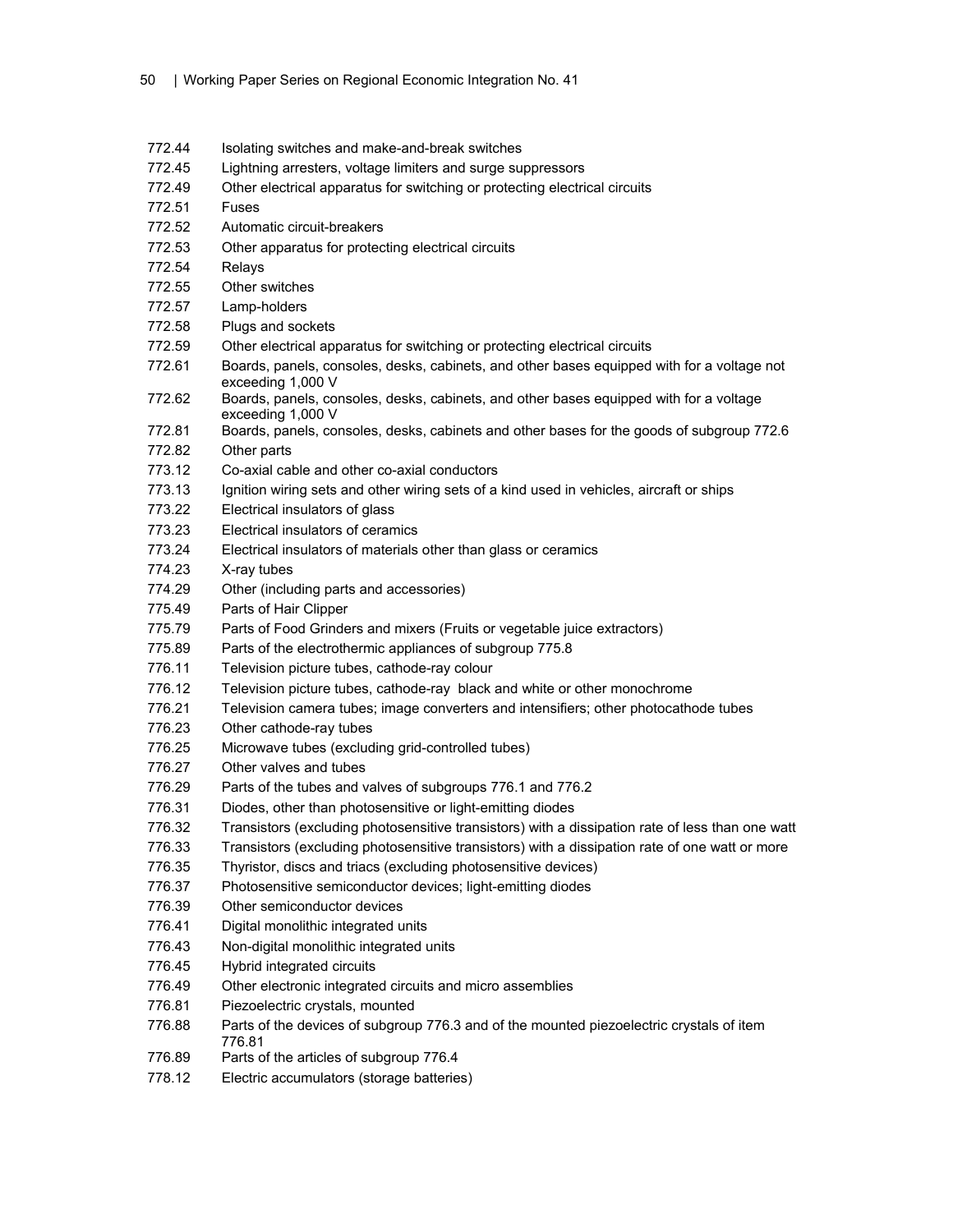- 778.17 Parts of primary cells and primary batteries
- 778.19 Parts of electric accumulators
- 778.22 Discharge lamps (other than ultraviolet lamps)
- 778.23 Sealed-beam lamp units
- 778.24 Ultraviolet or infrared lamps; arc lamps
- 778.29 Parts of electric flament or discharge lamps
- 778.31 Electrical ignition or starting equipment used for spark- ignition or compression-ignition internal combustion engines
- 778.33 Parts of the equipment of heading 778.31
- 778.34 Electrical lighting or signalling equipment, windscreen wipers etc. used for cycles or motor vehicles
- 778.35 Parts of the equipment of heading 778.34
- 778.48 Parts
- 778.69 Parts of electrical capacitors
- 778.79 Parts
- 778.83 Parts of the equipment of heading 778.82
- 778.85 Parts of the equipment of heading 778.84
- 778.86 Carbon electrodes, carbon brushes, lamp carbons, battery carbons and other carbon articles
- 778.89 Electrical parts of machinery or apparatus, n.e.s.
- 784.21 Special-purpose motor vehicles, for the vehicles of group 781
- 784.25 Special-purpose motor vehicles, for the vehicles of groups 722, 782 and 783
- 784.31 Bumpers, and parts thereof
- 784.32 Other parts and accessories of bodies (including cabs)
- 784.33 Brakes and servo-brakes and parts thereof
- 784.34 Gearboxes
- 784.35 Drive-axles with differential, whether or not provided with other transmission components
- 784.36 Non-driving axles, and parts thereof
- 784.39 Other parts and accessories
- 785.35 Parts and accessories of motorcycles (including mopeds)
- 785.36 Parts and accessories of invalid carriages
- 785.37 Parts and accessories of other vehicles of group 785
- 786.89 Parts of the trailers and semi-trailers of heading 786.1, subgroup 786.2 and headings 786.83 and 786.85
- 791.99 Parts of railway or tramway locomotives or rolling-stock
- 792.91 Propellers and rotors, and parts thereof
- 792.93 Undercarriages, and parts thereof
- 792.95 Other parts of aeroplanes or helicopters
- 792.97 Other parts of the goods of group 792

#### **8 Miscellaneous manufacturing**

- 812.19 Parts for the boilers of heading 812.17
- 813.8 Parts of the portable electric lamps of heading 813.12 (excluding storage batteries)
- 813.91 Parts NES, of lamps, light fitting etc of glass
- 813.92 Parts NES, of lamps, light fitting etc of plastics
- 813.99 Parts NES, of lamps, light fitting etc other
- 821.11 Seats of a kind used for aircraft
- 821.12 Seats of a kind used for motor vehicles
- 821.19 Parts of the seats of subgroup 821.1
- 848.48 Headbands, linings, covers, hat foundations, hat frames, peaks and chin-traps, for headgear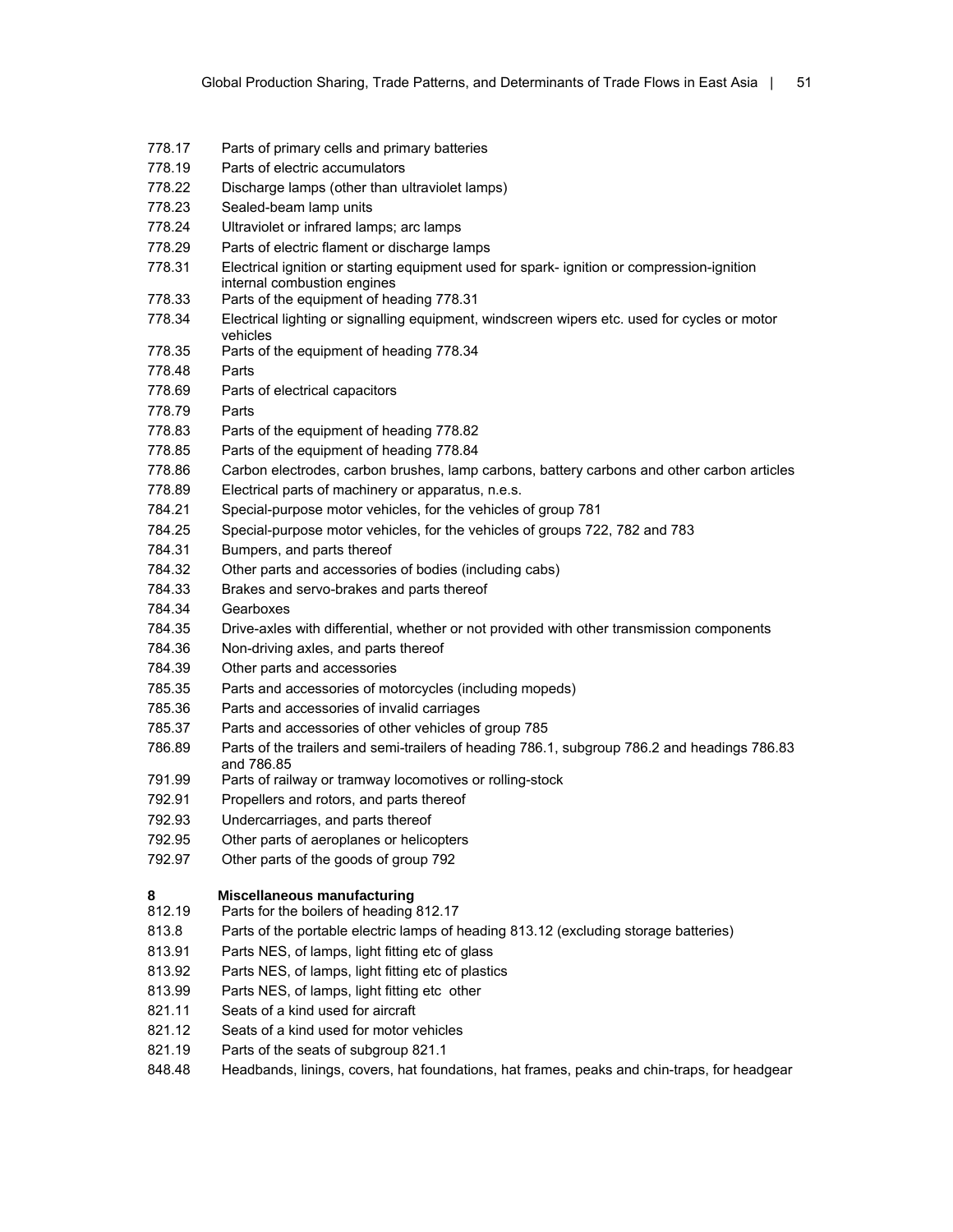871.19 Parts and accessories (including mountings) 871.39 Parts and accessories of microscopes 871.49 Parts and accessories 871.99 Parts and accessories of the articles of subgroup 871.9 873.19 Parts and accessories of gas, liquid or electricity meters 873.29 Parts and accessories of the articles of subgroup 873.2 874.12 Parts and accessories of navigational instruments and appliances 874.14 Parts and accessories for the articles of heading 874.13 874.24 Parts and accessories for the articles of headings 874.22 and 874.23 874.26 Parts and accessories for the articles of heading 874.25 874.39 Parts and accessories 874.54 Parts and accessories for the machines and appliances of heading 874.53 874.56 Parts and accessories for the instruments of heading 874.55 874.69 Parts and accessories for automatic regulating or controlling instruments and apparatus 874.79 Parts and accessories for the instruments and apparatus of subgroup 874.7 874.9 Parts and accessories for machines, appliances, instruments and apparatus, n.e.s. 881.12 Flash bulbs, flash-cubes and the like 881.13 Photographic flashlight apparatus (other than the discharge lamps of subgroup 778.2) 881.14 Parts and accessories for the photographic cameras of heading 881.11 881.15 Parts and accessories for photographic flashlight apparatus 881.23 Parts and accessories for the cinematographic cameras of heading 821.21 881.24 Parts and accessories for cinematographic projectors 881.34 Parts and accessories for the equipment of headings 881.31 through 881.33 881.36 Parts and accessories for the apparatus and equipment of heading 881.35 884.22 Parts for frames and mountings of spectacles, goggles or the like 884.31 Objective lenses for cameras, projectors or photographic enlargers or reducers 884.32 Other objective lenses 884.33 Filters 884.39 Mounted optical elements, n.e.s. 885.71 Instrument panel clocks and clocks of a similar type, for vehicles, aircraft, spacecraft or vessels 885.91 Watch-cases, and parts thereof 885.97 Clock cases and cases of a similar type for other goods of group 885, and parts thereof 885.98 Complete watch or clock movements, unassembled or partly assembled (movement sets) 885.99 Clock or watch parts, n.e.s. 891.21 Cartridges for riveting or similar tools or for captive-bolt humane killers, and parts thereof 891.95 Other parts of shotguns and rifles of heading 891.31 894.23 Parts and accessories of dolls representing only human beings 898.9 Parts and accessories of musical instruments 899.35 Parts of lighters, n.e.s., other than flints or wicks 899.49 Parts, trimmings and accessories of articles falling under heading 899.41 or 899.42 899.84 Button moulds and other parts of buttons; button blanks 899.86 Parts of slide fasteners 899.92 Skins and other parts of birds with their feathers or down, feathers, parts of feathers, down and articles thereof 899.94 Human hair, animal hair, or other textile materials, prepared for use in making wigs or the like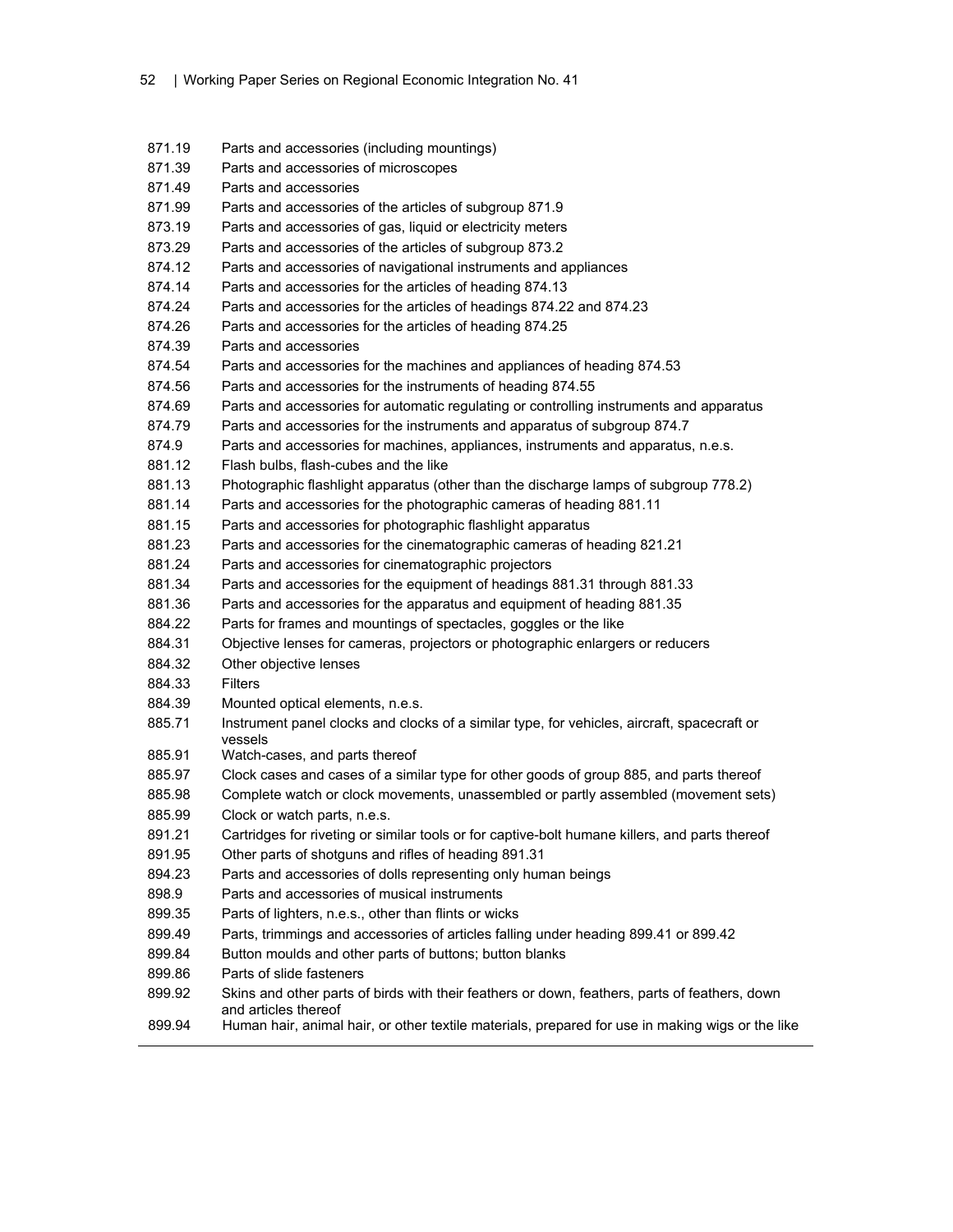| <b>SITC</b> |                                                                                     |               | <b>Composition</b>      | <b>Parts and components</b> |                                              |
|-------------|-------------------------------------------------------------------------------------|---------------|-------------------------|-----------------------------|----------------------------------------------|
| No.         | <b>Commodity</b>                                                                    | Time-coverage | of total<br>Imports (%) | $(\%)$                      | <b>Composition</b> Share in total<br>imports |
| 514         | Nitrogen compounds                                                                  | 2001Q1-07Q1   | 0.2                     |                             |                                              |
| 515         | Organic/inorganic compounds                                                         | 1992Q4-07Q4   | 1.9                     |                             |                                              |
| 541         | Medicinal and pharmaceutical products                                               | 1992Q4-07Q4   | 0.8                     |                             |                                              |
| 542         | Medicaments                                                                         | 1992Q4-07Q5   | 2.0                     |                             |                                              |
| 553         | Perfumery, cosmetic/toilet preparations                                             | 2003Q4-07Q6   | 0.2                     |                             |                                              |
| 582         | Plates, sheets, films etc. of plastics                                              | 1992Q4-07Q7   | 0.5                     |                             |                                              |
| 598         | Miscellaneous chemical products                                                     | 1996Q4-07Q8   | 0.5                     |                             |                                              |
| 641         | paper and paper boards                                                              | 1996Q4-07Q9   | $1.2$                   |                             |                                              |
| 642         | Articles of paper or paperboards                                                    | 2001Q4-07Q10  | 0.3                     |                             |                                              |
| 695         | Machine or hand tools                                                               | 1989Q1-07Q11  | 0.5                     |                             |                                              |
| 699         | Manufactures of base metals                                                         | 1989Q1-07Q11  | 1.3                     |                             |                                              |
| 713         | Internal combustion piston engines                                                  | 2004Q4-07Q13  | 0.6                     | 2.2                         | 82.2                                         |
| 714         | Engines and motors, non-electric                                                    | 1997Q4-07Q14  | 1.0                     | 4.5                         | 100.0                                        |
| 716         | Rotating electric plants and parts                                                  | 1989Q1-07Q15  | 0.7                     | 0.5                         | 17.7                                         |
| 723         | Civil engineering plants and equipment and parts                                    | 1989Q1-07Q15  | 0.8                     | 1.4                         | 35.6                                         |
| 728         | other specialised machinery and equipment and parts                                 | 1989Q1-07Q15  | $1.2$                   | 1.6                         | 29.2                                         |
| 741         | Heating and cooling equipment and parts                                             | 1996Q4-07Q18  | 0.6                     | 1.0                         | 39.3                                         |
| 742         | pumps for liquid, liquid elevators and parts                                        | 1989Q1-07Q19  | 0.5                     | 0.7                         | 33.2                                         |
| 743         | pumps and compressors and parts                                                     | 1989Q1-07Q20  | 1.1                     | 1.1                         | 21.7                                         |
| 744         | Mechanical handling equipment and parts                                             | 1996Q4-07Q21  | 0.6                     | 0.8                         | 29.5                                         |
| 745         | Non-electrical machinery and parts                                                  | 1989Q4-07Q22  | 0.6                     | 0.7                         | 28.1                                         |
| 747         | taps, cocks, valves etc. for pipes, boiler cells etc.                               | 1989Q4-07Q23  | 0.8                     | 3.4                         | 100.0                                        |
| 752         | Automatic data processing machines and units thereof                                | 1989Q4-07Q24  | 7.1                     | 0.0                         | $0.0\,$                                      |
| 759         | Parts and accessories of communication equipment                                    | 1989Q4-07Q25  | 3.8                     | 17.0                        | 99.5                                         |
| 764         | Telecom. Equipment n.e.s. and parts                                                 | 1989Q4-07Q26  | 5.4                     | 5.8                         | 24.2                                         |
| 771         | Electrical power machinery and parts                                                | 1989Q4-07Q27  | 0.9                     | 0.3                         | 7.6                                          |
| 772         | Electrical apparatuses for switching/protecting electrical 1989Q4-07Q28<br>circuits |               | 1.9                     | 8.5                         | 100.0                                        |
| 773         | Equipment for distributing electricity                                              | 1999Q4-07Q29  | 0.8                     | 2.0                         | 58.3                                         |

## **Appendix Table A-2 Products Covered in the Estimates of United States (US) Import Demand Functions**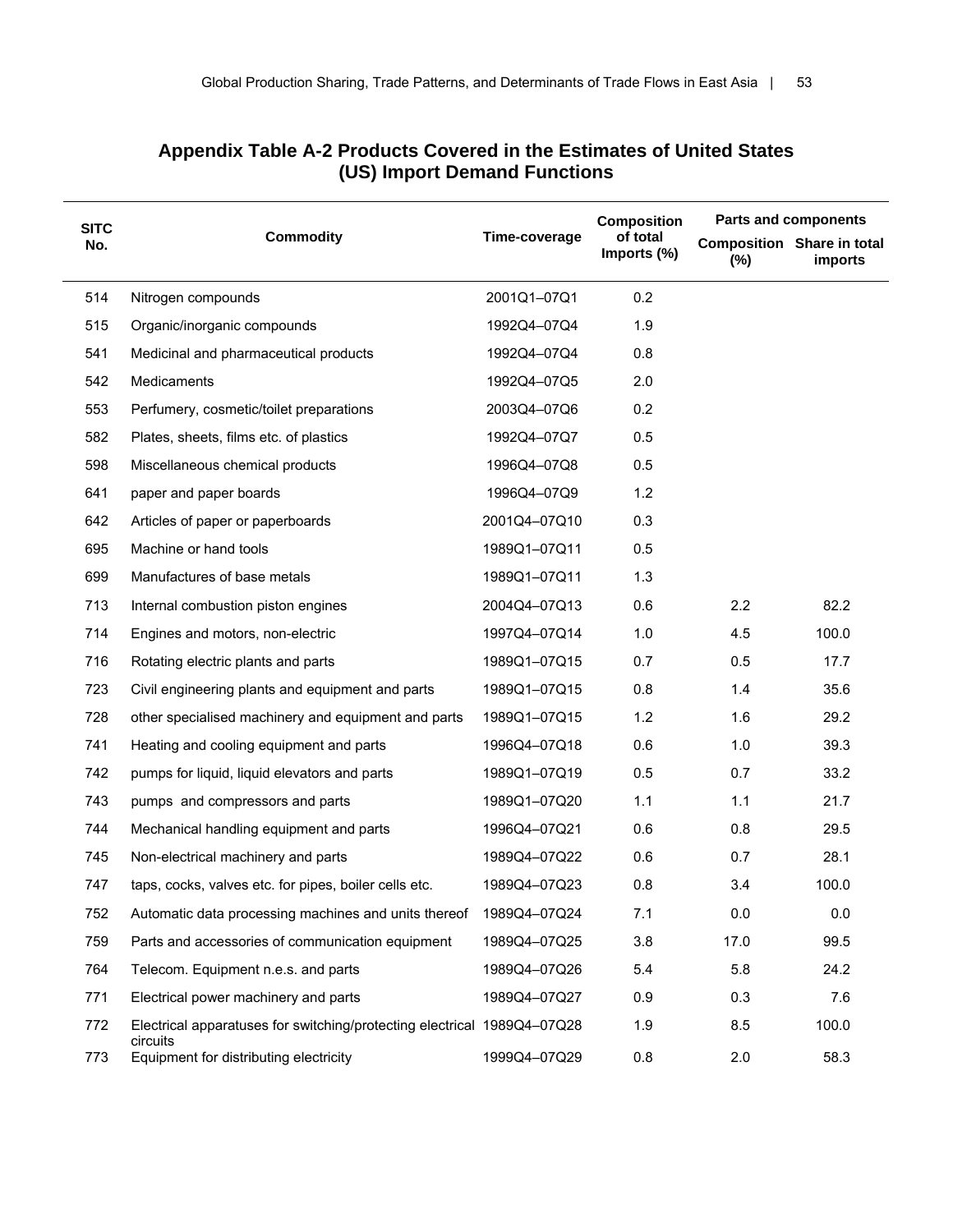54 | Working Paper Series on Regional Economic Integration No. 41

| 774 | Electro diagnostic apparatus                                  | 1996Q4-07Q30 | 0.4   | 0.4   | 18.5  |
|-----|---------------------------------------------------------------|--------------|-------|-------|-------|
| 775 | household electrical and non-electrical equipment             | 1989Q1-07Q31 | 1.1   | 0.3   | 6.3   |
| 776 | Thermionic, cold cathode or photo-cathode values and<br>tubes | 1989Q1-07Q32 | 4.7   | 21.2  | 100.0 |
| 778 | Electrical machinery and apparatus n.e.s                      | 1989Q1-07Q33 | 2.2   | 4.7   | 46.9  |
| 781 | Passenger motor cars and other motor vehicles                 | 1989Q1-07Q34 | 14.7  | 0.0   | 0.0   |
| 782 | Motor vehicles for transport                                  | 1993Q4-07Q35 | 1.9   | 0.0   | 0.0   |
| 784 | Parts & accessories of motor vehicles                         | 1989Q1-07Q36 | 4.5   | 20.1  | 99.3  |
| 845 | Arties of apparels, of textile fabrics                        | 1992Q4-07Q37 | 2.6   | 0.0   | 0.0   |
| 872 | Medical/surgical instruments and apparatus                    | 1993Q4-07Q38 | 0.8   | 0.0   | 0.0   |
| 874 | Measuring,/checking equipments and apparatus n.e.s.           | 1989Q1-07Q39 | 1.7   | 1.3   | 16.7  |
| 884 | Optical goods, n.e.s.                                         | 1989Q1-07Q40 | 0.5   | 0.5   | 22.4  |
| 892 | <b>Printed matter</b>                                         | 1993Q1-07Q41 | 0.5   | 0.0   | 0.0   |
| 893 | Articles of plastic n.e.s.                                    | 1989Q1-07Q42 | 1.3   | 0.0   | 0.0   |
| 894 | Bay carriages, toys, games and sporting goods                 | 1989Q1-07Q43 | 3.1   | 0.1   | 0.5   |
| 898 | Miscellaneous instruments and parts                           | 1989Q1-07Q44 | 0.8   | 0.1   | 3.8   |
| 899 | Miscellaneous manufactured articles n.e.s                     | 1990Q2-07Q45 | 0.8   | 0.1   | 2.0   |
|     |                                                               |              | 79.0  | 100.0 | 28.3  |
|     | Other                                                         |              | 21.0  |       |       |
|     | Total                                                         |              | 100.0 |       |       |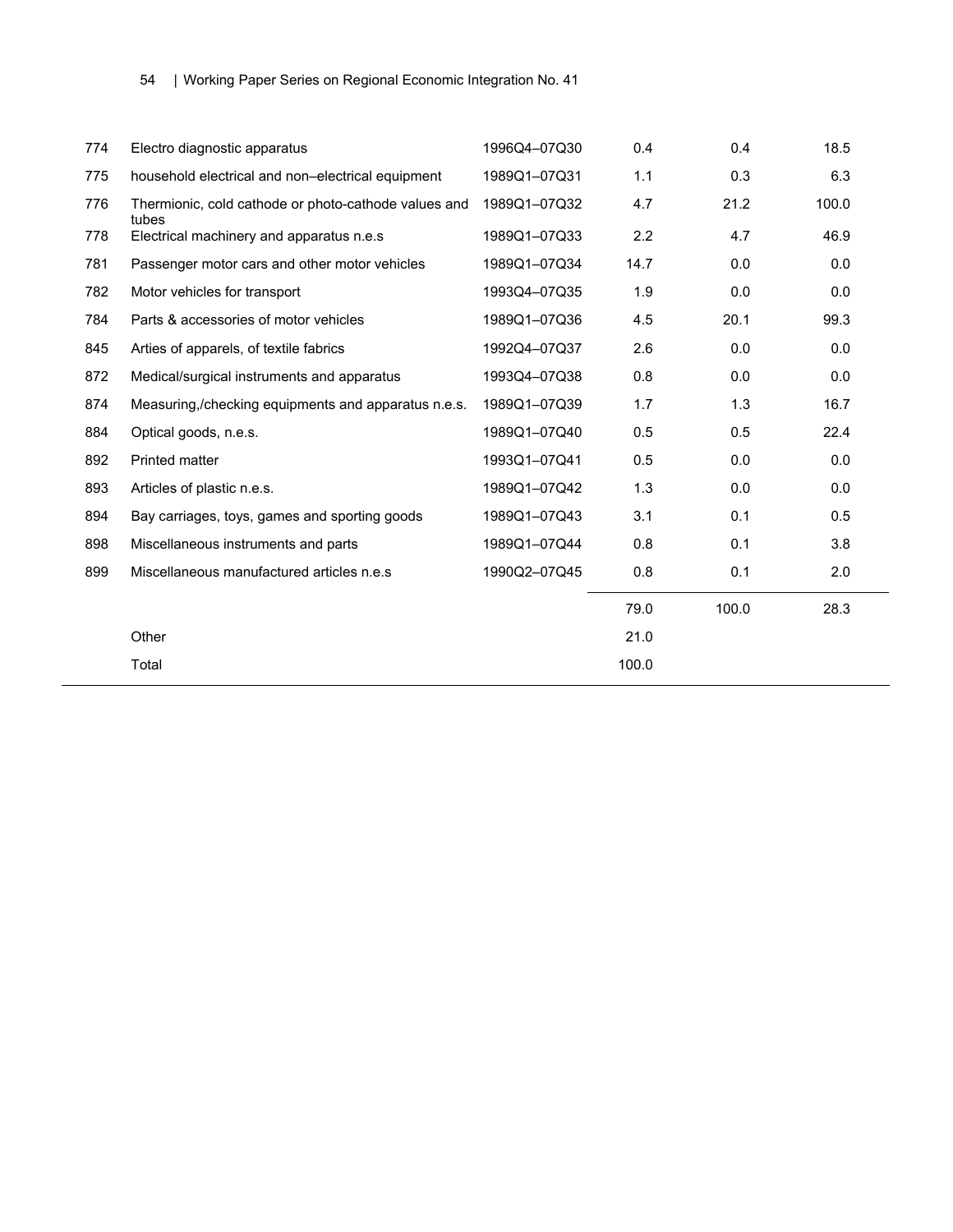|                                                                                               | <b>Total</b>                                 | <b>Parts and</b><br>components               | <b>Final</b>                                |
|-----------------------------------------------------------------------------------------------|----------------------------------------------|----------------------------------------------|---------------------------------------------|
| (1) Total manufactured imports (SITC 5 to 8)                                                  |                                              |                                              |                                             |
| Relative price (RP)                                                                           | $-1.20$<br>$(6.28)***$                       | $-0.28$<br>$(1.70)^*$                        | $-1.45$<br>$(6.23)***$                      |
| Income                                                                                        | 2.45<br>$(17.75)***$                         | 2.46<br>$(16.05)***$                         | 2.01<br>$(4.02)***$                         |
| Constant term                                                                                 | 4.50<br>$(2.53)$ **                          | $-1.30$<br>(0.72)                            | 9.27<br>$(1.73)^*$                          |
| R-sq<br>Within<br>Between<br>Overall<br>Number of observation<br>Number of groups<br>F        | 0.85<br>0.02<br>0.17<br>2742<br>44<br>246,89 | 0.81<br>0.08<br>0.07<br>1725<br>26<br>152.40 | 0.51<br>0.02<br>0.06<br>2441<br>40<br>84.60 |
| (2) Machinery and transport equipment<br>(SITC 7)                                             |                                              |                                              |                                             |
| Relative price (RP)                                                                           | $-1.29$<br>$(6.77)***$                       | $-0.48$<br>$(2.61)$ **                       | $-1.63$<br>$(6.16)***$                      |
| Income                                                                                        | 2.38<br>$(14.39)***$                         | 2.49<br>$(14.30)***$                         | 1.62<br>$(1.94)$ **                         |
| Constant term                                                                                 | 5.78<br>$(2.91)***$                          | $-0.13$<br>(0.07)                            | 13.49<br>$(1.59)^*$                         |
| R-sq<br>Within<br><b>Between</b><br>Overall<br>Number of observation<br>Number of groups<br>F | 0.86<br>0.01<br>0.16<br>1563<br>24<br>177.76 | 0.83<br>0.03<br>0.08<br>1354<br>21<br>121.84 | 0.35<br>0.03<br>0.02<br>1266<br>20<br>49.76 |
| (3) ICT products (SITC $75 + 76 +$                                                            |                                              |                                              |                                             |
| Relative price (RP)                                                                           | $-1.15$<br>$(6.02)***$<br>2.87               | $-0.43$<br>$(1.65)^*$<br>2.69                | $-1.20$<br>$(10.09)***$<br>3.22             |
| Income                                                                                        | $(10.53)***$<br>0.98                         | $(7.92)$ ***<br>$-1.92$                      | $(10.03)***$<br>2.72                        |
| Constant term                                                                                 | (0.33)                                       | (0.50)                                       | (0.88)                                      |
| R-sq<br>Within<br><b>Between</b><br>Overall                                                   | 0.89<br>0.31<br>0.25                         | 0.80<br>0.03<br>0.04                         | 0.92<br>0.37<br>0.04                        |
| Number of observations<br>Number of groups<br>F                                               | 686<br>10<br>68.60                           | 610<br>9<br>51.20                            | 506<br>20<br>528.97                         |

## **Appendix Table A-3:United States (US) Import Demand Functions: Fixed Effect (within) estimates**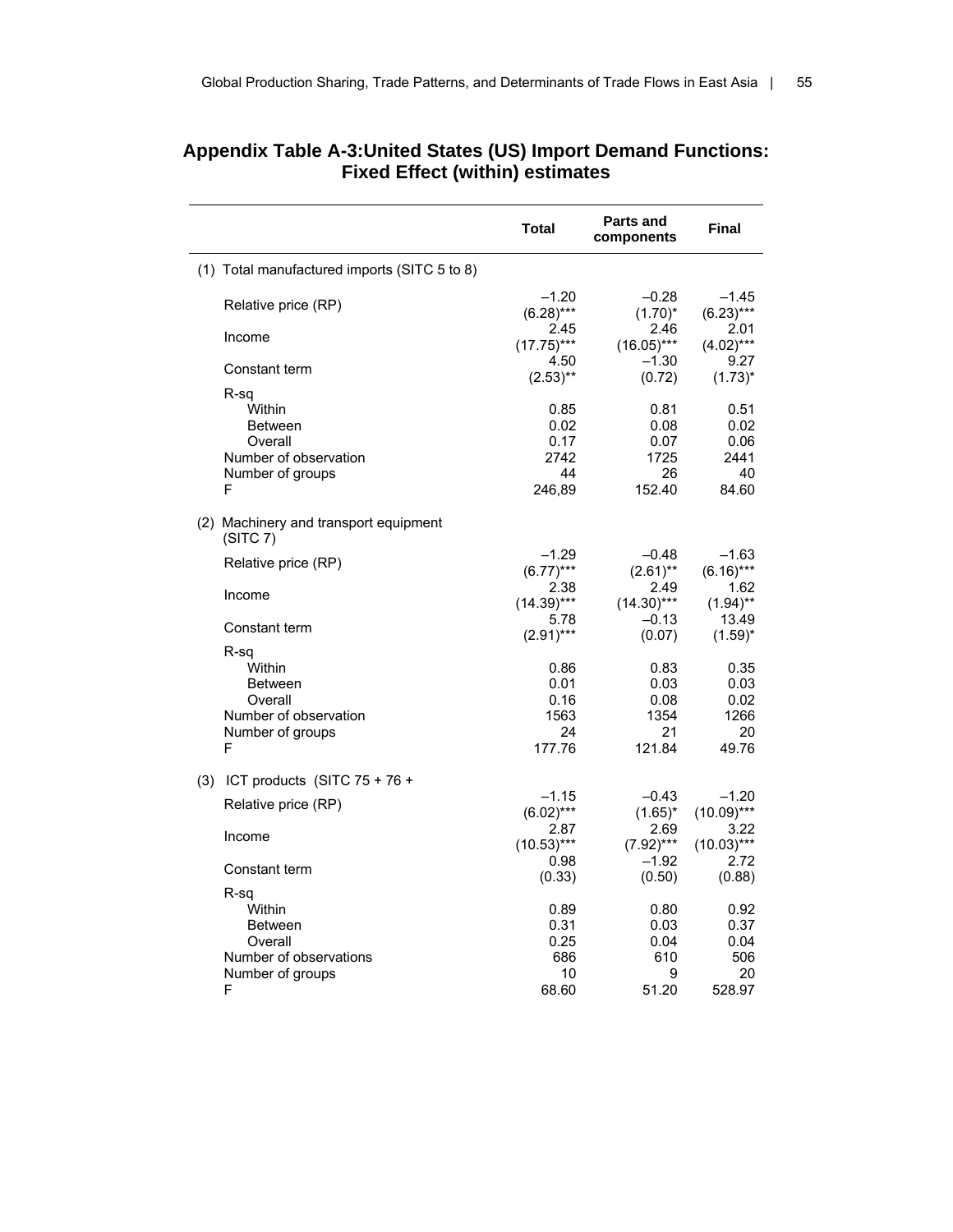| (4) Miscellaneous manufactured goods (SIC |
|-------------------------------------------|
| 8)                                        |

| O)                     |              |           |              |
|------------------------|--------------|-----------|--------------|
| Relative price (RP)    | -66          | $-0.15$   | $-0.67$      |
|                        | (2.72)**     | (0.96)    | (2.66)       |
|                        | 2.59         | 2.27      | 2.93         |
| Income                 | $(14.11)***$ | (6.59)*** | $(13.79)***$ |
|                        | 0.69         | $-1.92$   | 0.43         |
| Constant term          | (0.29)       | (0.53)    | (0.18)       |
| R-sa                   |              |           |              |
| Within                 | 0.89         | 0.76      | 0.89         |
| <b>Between</b>         | 0.02         | 0.02      | 0.02         |
| Overall                | 0.32         | 0.10      | 0.30         |
| Number of observations | 626          | 371       | 622          |
| Number of groups       | 9            | 5         | 9            |
| F                      | 138.55       | 45.33     | 137.19       |
|                        |              |           |              |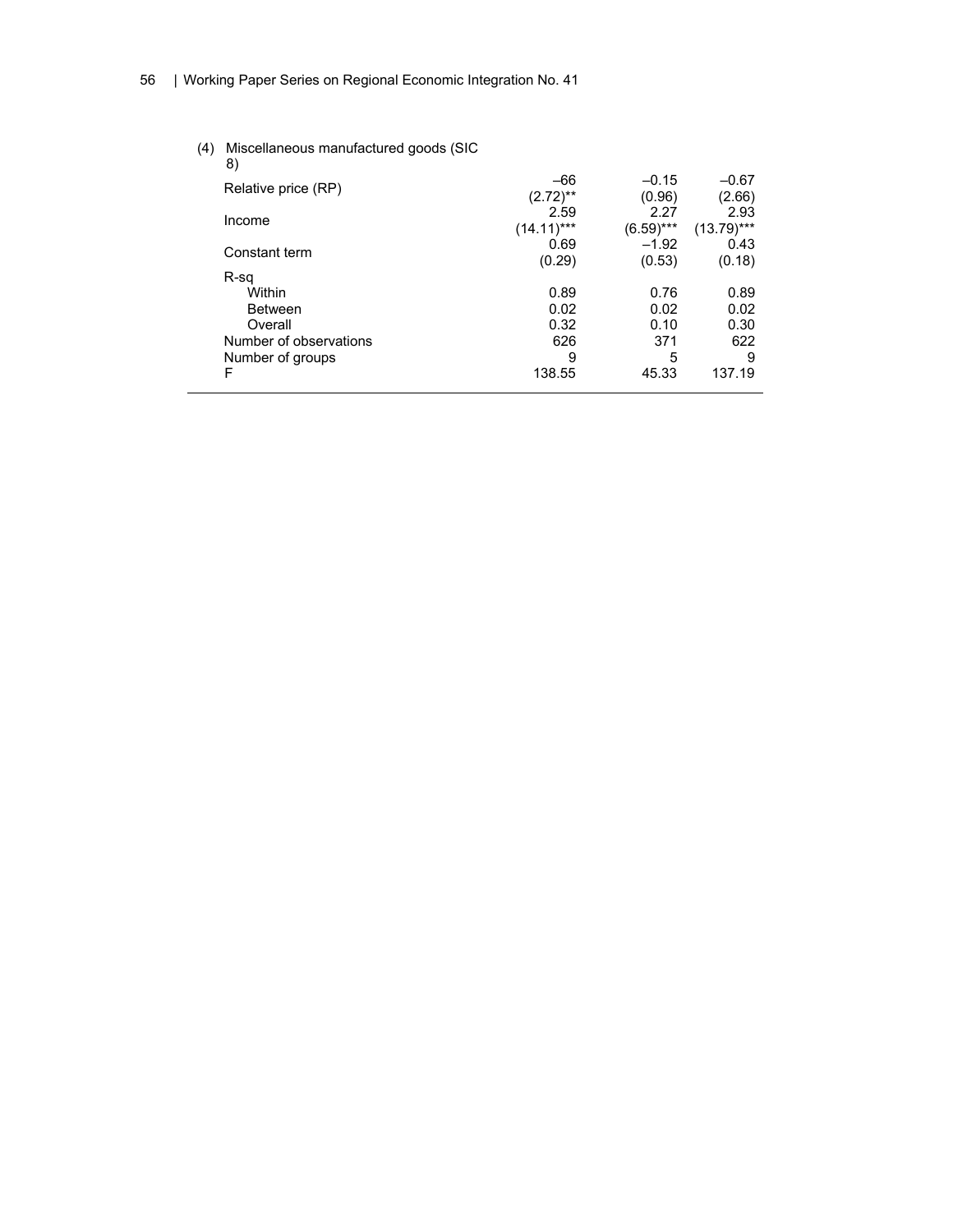|                                                      |                                                | Total                   | Parts and<br>components | Final                   |
|------------------------------------------------------|------------------------------------------------|-------------------------|-------------------------|-------------------------|
| $(1)$ Total manufactured imports (SITC 5 to 8)       |                                                |                         |                         |                         |
| Relative price (RP)                                  |                                                | $-1.20$<br>$(26.28)***$ | $-0.28$<br>$(3.30)^{*}$ | $-1.46$<br>$(25.62)***$ |
| Income                                               |                                                | 2.46<br>$(75.13)***$    | 2.47<br>$(55.38)***$    | 2.01<br>$(25.73)***$    |
| Constant term                                        |                                                | 4.41<br>$(9.14)$ ***    | $-1.24$<br>(1.41)       | 9.18<br>$(10.15)^*$     |
| R-sq                                                 |                                                |                         |                         |                         |
| Within                                               |                                                | 0.85                    | 0.81                    | 0.51                    |
| <b>Between</b>                                       |                                                | 0.02                    | 0.08                    | 0.02                    |
| Overall                                              |                                                | 0.17                    | 0.07                    | 0.06                    |
| Number of observation                                |                                                | 2742                    | 1725                    | 2441                    |
| Number of groups                                     |                                                | 44                      | 26                      | 40                      |
| Wald chi2(2)<br>Breusch-Pagan test, Ho: Var(v_i) = 0 |                                                | 13232.75<br>Rejected    | 5812.82<br>Rejected     | 3557.40<br>Rejected     |
|                                                      | (2) Machinery and transport equipment (SITC 7) |                         |                         |                         |
|                                                      |                                                | $-1.29$                 | $-0.48$                 | $-1.63$                 |
| Relative price (RP)                                  |                                                | $(25.45)***$            | $(3.55)***$             | $(22.11)***$            |
|                                                      |                                                | 2.38                    | 2.49                    | 1.62                    |
| Income                                               |                                                | $(59.12)***$            | $(48.32)***$            | $(12.92)***$            |
|                                                      |                                                | 5.72                    | $-0.12$                 | 13.38                   |
| Constant term                                        |                                                | $(9.59)$ ***            | (0.11)                  | $(9.85)***$             |
| R-sq                                                 |                                                |                         |                         |                         |
| Within                                               |                                                | 0.86                    | 0.35                    | 0.35                    |
| <b>Between</b>                                       |                                                | 0.01                    | 0.03                    | 0.03                    |
| Overall                                              |                                                | 0.16                    | 0.02                    | 0.02                    |
| Number of observation                                |                                                | 1563                    | 1266                    | 1266                    |
| Number of groups                                     |                                                | 24                      | 20                      | 20                      |
| Wald chi2(2)                                         |                                                | 8708.22                 | 5139.10                 | 1337.84                 |
| Breusch-Pagan test, Ho: Var(v i) = 0                 |                                                | Rejected                | Rejected                | Rejected                |
| $(3)$ ICT products $(SITC 75 + 76 +$                 |                                                |                         |                         |                         |
| Relative price (RP)                                  |                                                | $-1.15$                 | $-0.43$                 | $-1.20$                 |
|                                                      |                                                | $(21.19)***$            | $(2.54)$ **             | $(25.60)$ ***           |
| Income                                               |                                                | 2.88                    | 2.70                    | 3.21                    |
|                                                      |                                                | $(41.90)$ ***           | $(32.08)***$            | $(45.88)***$            |
| Constant term                                        |                                                | 0.87                    | $-2.02$                 | $-2.99$                 |
|                                                      |                                                | (1.05)                  | (1.28)                  | $(3.51)***$             |
| R-sq                                                 |                                                |                         |                         |                         |
| Within                                               |                                                | 0.89                    | 0.80                    | 0.92                    |
| <b>Between</b>                                       |                                                | 0.31                    | 0.03                    | 0.37                    |
| Overall                                              |                                                | 0.25                    | 0.04                    | 0.04                    |
| Number of observation                                |                                                | 686                     | 610                     | 506                     |
| Number of groups                                     |                                                | 10                      | 9                       | 20                      |
| Wald chi2(2)                                         |                                                | 5455.51                 | 1979.22                 | 6301.75                 |
| Breusch-Pagan test, Ho: $Var(v_i) = 0$               |                                                | Rejected                | Rejected                | Rejected                |

## **Appendix Table A-4: United States (US) Import Demand Functions: Random-Effects GLS Estimates**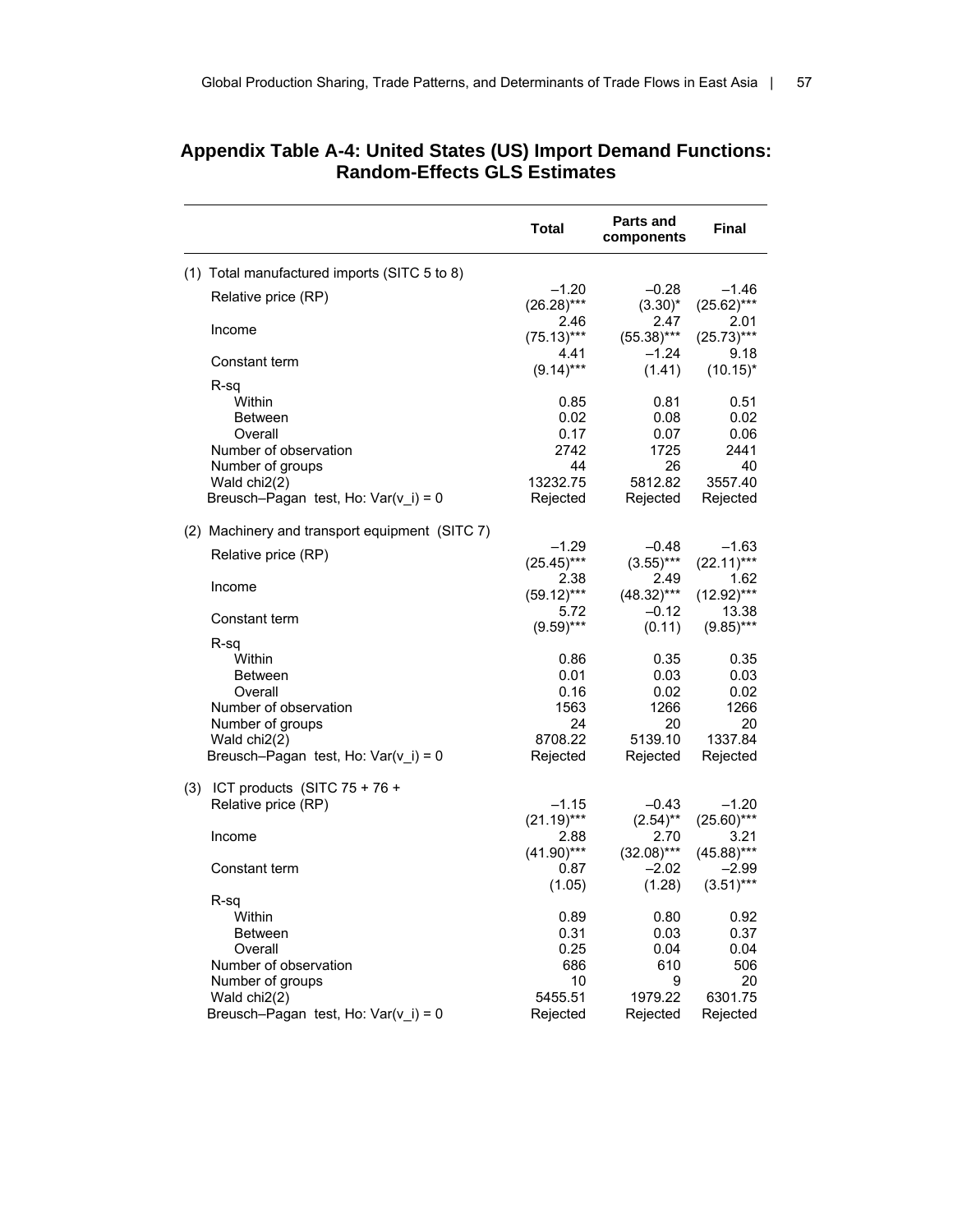(4) Miscellaneous manufactured goods (SIC 8)

| Relative price (RP)                                | $-67$        | $-0.15$      | $-0.67$     |
|----------------------------------------------------|--------------|--------------|-------------|
|                                                    | $(9.93)$ *** | $(1.83)^*$   | $(9.82)***$ |
| Income                                             | 2.59         | 2.27         | 2.61        |
|                                                    | $(14.11)***$ | $(23.03)***$ | (50.18)***  |
| Constant term                                      | 0.69         | $-1.95$      | 0.44        |
|                                                    | (0.97)       | (1.38)       | (0.60)      |
| R-sq                                               |              |              |             |
| Within                                             | 0.89         | 0.76         | 0.89        |
| <b>Between</b>                                     | 0.02         | 0.02         | 0.02        |
| Overall                                            | 0.32         | 0.10         | 0.30        |
| Number of observation                              | 626          | 371          | 622         |
| Number of groups                                   | 9            | 5            | 9           |
| Wald chi2(2)                                       | 5272.85      | 1060.39      | 5181.96     |
| <sup>1</sup> Breusch-Pagan test, Ho: Var (v i) = 0 | Rejected     | Rejected     | Rejected    |

 <sup>1</sup> Breusch–Pagan Lagrange multiplier test for random effects. The null-hypothesis of no random effects is rejected in all cases.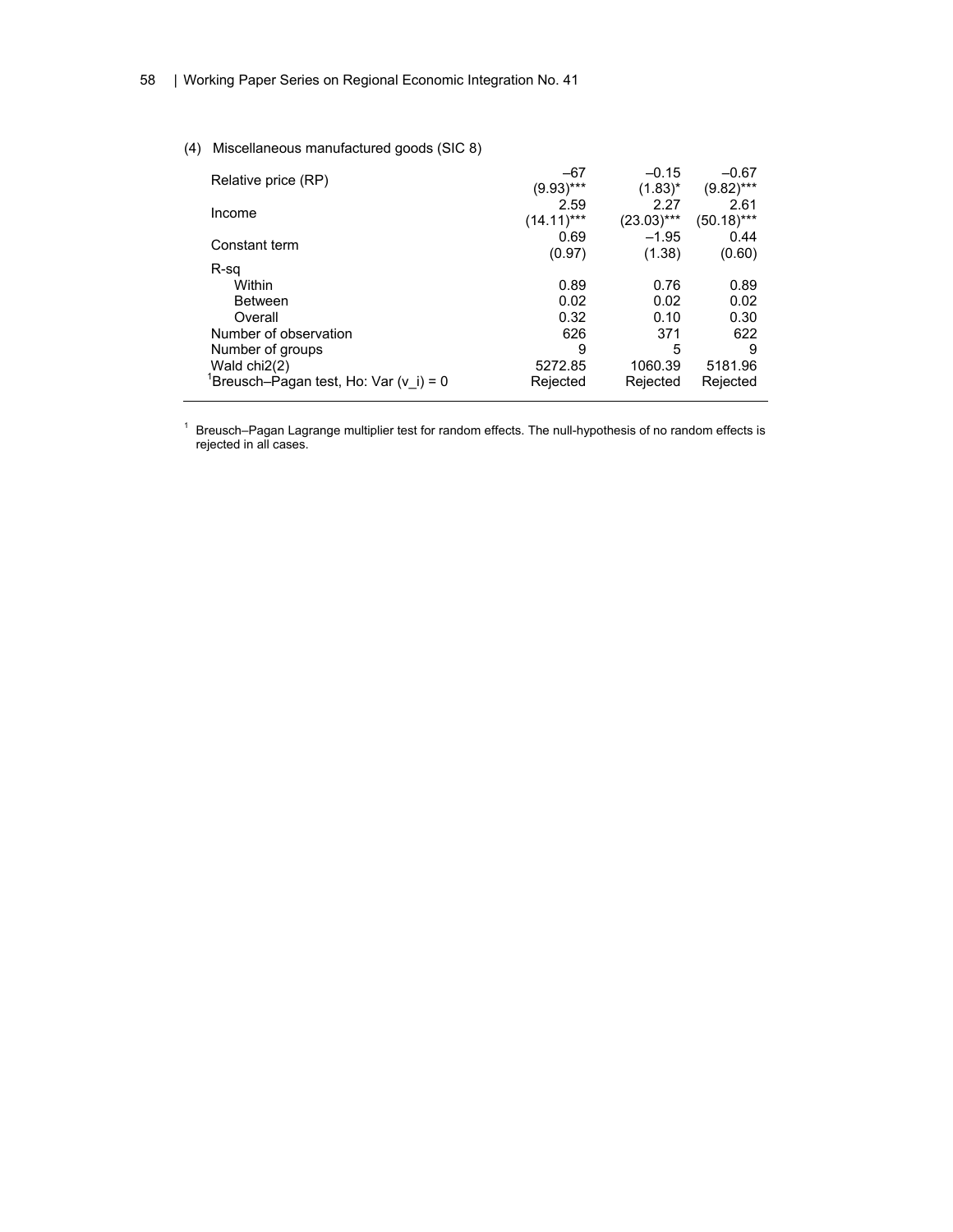## **References**

- Arndt, S. W. 2008. Production Networks and the Open Macroeconomy. *Singapore Economic Review*. 53(3). pp. 509–521.
- Arndt, S. W. and A Huemer. 2007. Trade, Production Networks and Exchange Rate. *Journal of Economic Asymmetries.* 4(1). pp. 11–39.
- Arvis, J-F., M. Mustra, J. Panzer, L. Ojala and T. Naula. 2007. *Connecting to Compete: Trade Logistics in the Global Economy: The Logistic Performance Index and Its Indicators*. Washington DC: World Bank.
- Athukorala, P-C. 2004. Post-crisis Export Performance in Thailand. *ASEAN Economic Bulletin*. 21(1). pp. 19–36.
- Athukorala, P-C. 2005. Product Fragmentation and Trade Patterns in East Asia. *Asian Economic Papers*. 4(3). pp. 1–27.
- Athukorala, P-C. 2008. Singapore and ASEAN in the New Regional Division of Labour. *Singapore Economic Review.* 53(3). pp. 479–508.
- Athukorala, P-C. 2009a. The Rise of China and East Asian Export Performance: Is the Crowding-out Fear Warranted? *World Economy.* 32(2). pp. 234–66.
- Athukorala, P-C. 2009b. Global Production Sharing and Sino–US Trade Relations. *China and World Economy*. 17(2).
- Athukorala, P-C. and N. Yamashita 2008. Patterns and Determinants of Production Fragmentation in World Manufacturing Trade. In Filippo do Mauro, Stephanie Dees and Warwick McKibbin (eds.), *Globalisation, Regionalism and Economic Interdependence*. Cambridge, UK: Cambridge University Press. pp. 45–72.
- Brown, C. and G. Linden 2005. Offshoring in the Semiconductor Industry: A Historical Perspective. In Brainard, L. and S. M. Collins, eds. *The Brookings Trade Forum 2005: Offshoring White-Collar Work: The Issues and Implications*. Washington DC: Brookings Institution Press. pp. 270–333.
- Brown, D. K., A. V. Deardorff and R. M. Stern 2004. The Effect of Multinational Production on Wages and Working Conditions in Developing Countries. In Baldwin, R. E. and L. A. Winters, eds. *Challenges of Globalization: Analyzing the Economics*. Chicago: University of Chicago Press. pp. 279–332.
- Borrus, M., D. Earnst and S. Haggard. 2000. *International Production Networks in Asia: Rivalry or Riches*? London: Rutledge.
- Caves, R. R., J. A. Frankel and R. W. Jones. 2007. *World Trade and Payments: An Introduction*, 10<sup>th</sup> Edition. New York: Addison and Wesley.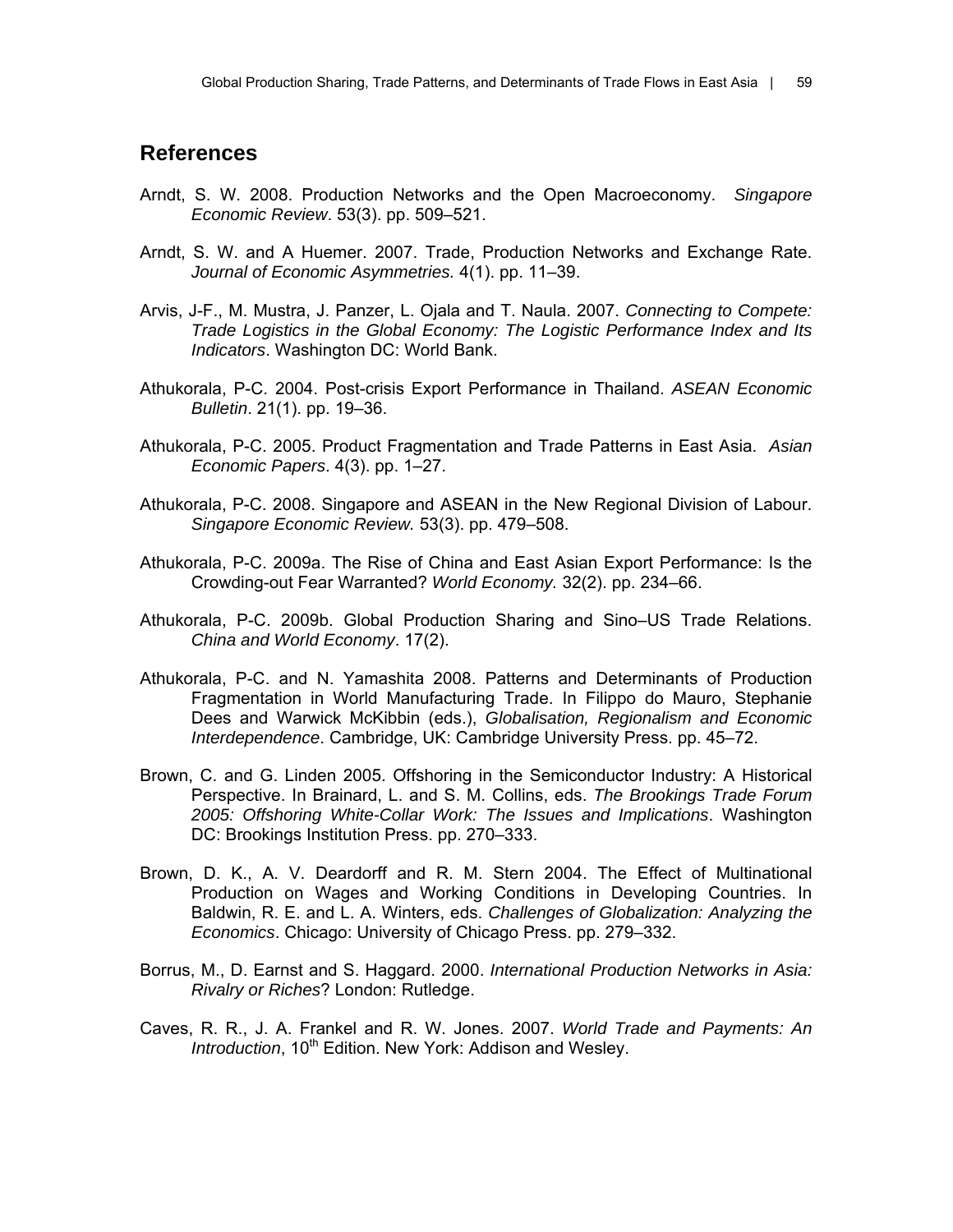- Dean, J., K.C. Fung and Zhi Wang. 2007. Measuring the Vertical Specialization in Chinese Trade. *USITC Working Paper*. Washington, DC: U.S. International Trade Commission.
- Dobson, W. and S. Y. Chia. 1997. *Multinationals and East Asian Integration*. Singapore: Institute of Southeast Asian Studies.
- Feenstra, R. 1998. Integration of Trade and Disintegration of Production in the Global Economy. *Journal of Economic Perspectives*. 14(4). pp. 31–50.
- Feenstra, R. C., W. Hai, W. T. Woo and S. Uao. 1999. Discrepancies in International Trade Data: An Application to China–Hong Kong Entrepôt Trade. *American Economic Review*. 89(2). pp. 338–343.
- Feenstra, R. C. 2008. Offshoring in the Global Economy (The Ohlin Lectures 2008). Stockholm School of Economics. Available from: www.econ.ucdavis.edu/faculty/ fzfeens/pdf/Feenstra\_Ohlin\_Lecture\_2008.pdf
- Feenstra, R. C., R.E. Lipsey, H. Deng, A.C. Ma and H. Mo. 2005. World Trade Flows, 1962–2000. *National Bureau of Economic Research (NBER) Working Paper 11040*. Cambridge, MA: NBER. http:/www.nber.org/papers/w11040.
- Frankel, J. A. and S. Wei. 1997. The New Regionalism and Asia: Impact and Policy Options. In Panagariya, A., M.G. Quibria and N. Rao, eds. *The Global Trading System and Developing Asia.* Oxford: Oxford University Press. pp. 83–130.
- Gereffi, G., J. Humphrey and T. Sturgeon. 2005. The Governance of Global Value Chains. *Review of International Political Economy*. 12(1). pp. 78–104.
- Golub, S. S., R. W. Jones and H. Kierzkowski. 2007. Globalization and Country-Specific Service Links. *Journal of Economic Policy Reforms*. 10(2). pp. 63–88.
- Gorg, H. 2000. Fragmentation and Trade: US Inward Processing Trade in the EU. *Weltwirtschaftliches Archive*. 136 (3). pp. 403–422.
- Grossman, G. M. and E. Helpman. 2005. Outsourcing in a Global Economy. *Review of Economic Studies*. 72 (1). pp. 135–159.
- Harris, R. 2001. A Communication Based Model of Global Production.
- Arndt, S. W. and H. Kierzkowski, eds. *Fragmentation: New Production Patterns in the World Economy*. Oxford, UK: Oxford University Press. pp. 52–75.
- Helleiner, G. K. 1973. Manufactured Exports from Less-Developed Countries and Multinational Firms. *Economic Journal*. 83(329). pp. 21–47.
- Helpman, E. 1987. Imperfect Competition and International Trade: Evidence from Fourteen Industrial Countries. *Journal of the Japanese and International Economics*. (1). pp. 62–81.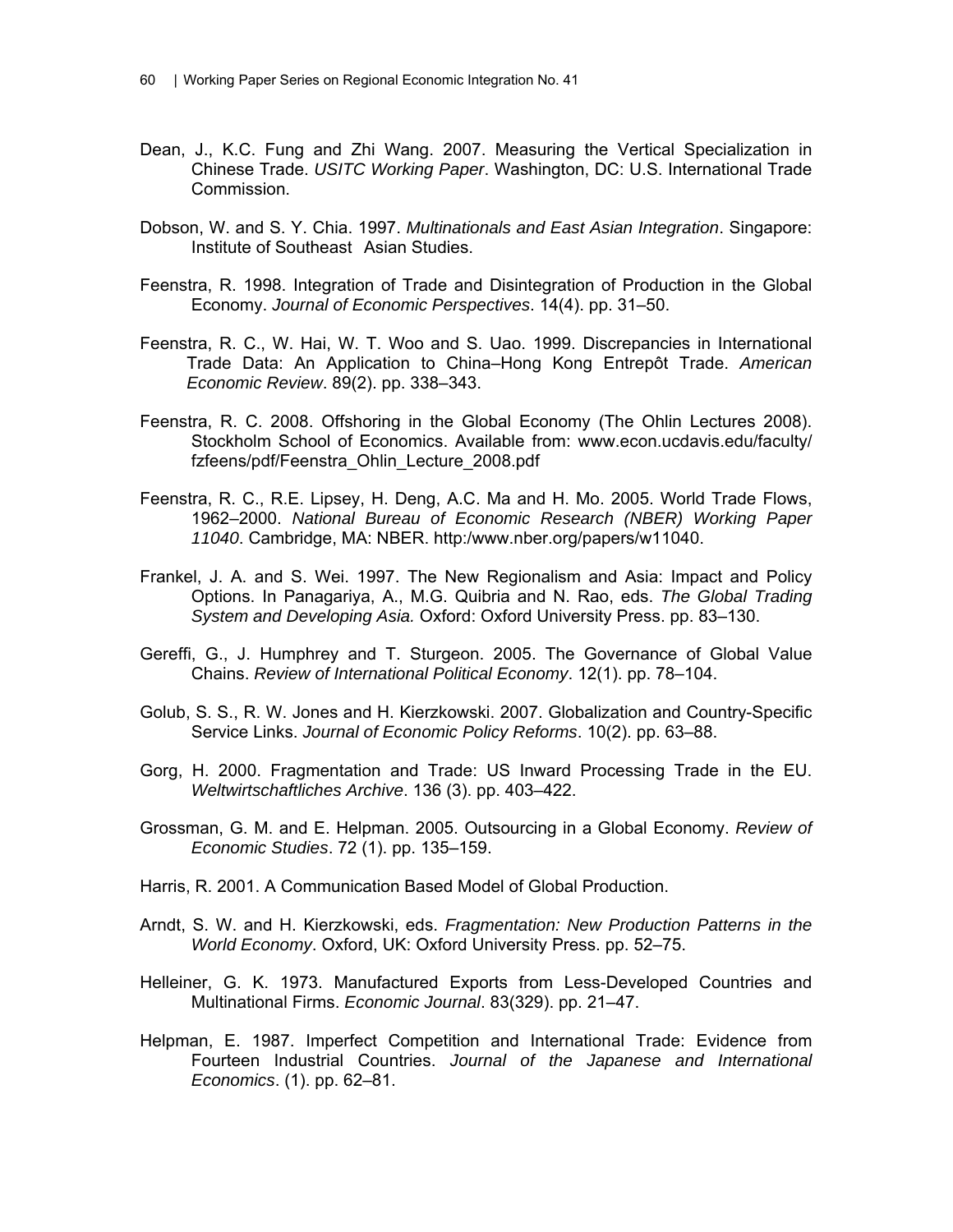- Helpman, E. 2006. Trade, FDI, and the Organization of Firms. *Journal of Economic Literature*. 154. pp. 589–630.
- Hummels, D. 2007. Transport Costs and International Trade in the Second Era of Globalization. *Journal of Economic Perspectives*. 21(2). pp. 131–154.
- Hummels, D., J. Ishii and K-M. Yi. 2001. The Nature and Growth of Vertical Specialization in World Trade. *Journal of International Economics*. 54(1). pp. 75– 96.
- Jones, R. W. 2000. *Globalization and the Theory of Input Trade*. Cambridge, US: MIT Press.
- Jones, R. W. and H.Kierzkowski. 1990. The Role of Services in Production and International Trade: a Theoretical Framework. In Jones, R.W. & A. O. Krueger, eds. *The Political Economy of International Trade: Essays in Honor of Robert Baldwin*. Oxford: Basil Blackwell. pp. 31–48.
- Jones, R. W. and H. Kierzkowski. 2001a. Globalization and the consequences of international fragmentation. In Dornbusch, R., G. Calvo & M. Obstfeld, eds. *Money, Factor Mobility and Trade: the Festschrift in Honor of Robert A. Mundell*. Cambridge, US: MIT Press. pp. 365–381.
- Jones, R. W. and H. Kierzkowski. 2001b. A Framework for Fragmentation. In Arndt, S. W. and H. Kierzkowski, eds. *Fragmentation: New Production Patterns in the World Economy*. Oxford, UK: Oxford University Press. pp.17–51.
- Jones, R. W., H. Kierzkowski, and C. Lurong. 2004. 'What Does the Evidence Tell Us About Fragmentation and Outsourcing? *International Review of Economics and Finance*. 14 (3): 305–316.
- Jongwanich, J. 2009. Forthcoming. Determinants of Export Performance in East and Southeast Asia. *World Economy*.
- Krugman, P. R. 2008. Trade and Wages, Reconsidered. *Brookings Papers on Economic Activity 1: Macroeconomics*. pp. 103–138.
- Kierzkowski, H. 2001. Joining the Global Economy: Experience and Prospects of the Transition Economies. In Arndt, S.W. and H. Kierzkowski, eds. *Fragmentation: New Production Patterns in the World Economy*. Oxford, UK: Oxford University Press. pp. 231–253.
- Limao, N. and A. J. Venables. 2001. Infrastructure, Geographic Disadvantage, Transport Costs, and Trade. *World Bank Economic Review*. 15(3). pp. 451–479.
- Maizels, A. 1963. *Industrial Growth and World Trade: An Empirical Study of Trends in Production*. Cambridge, UK: Cambridge University Press.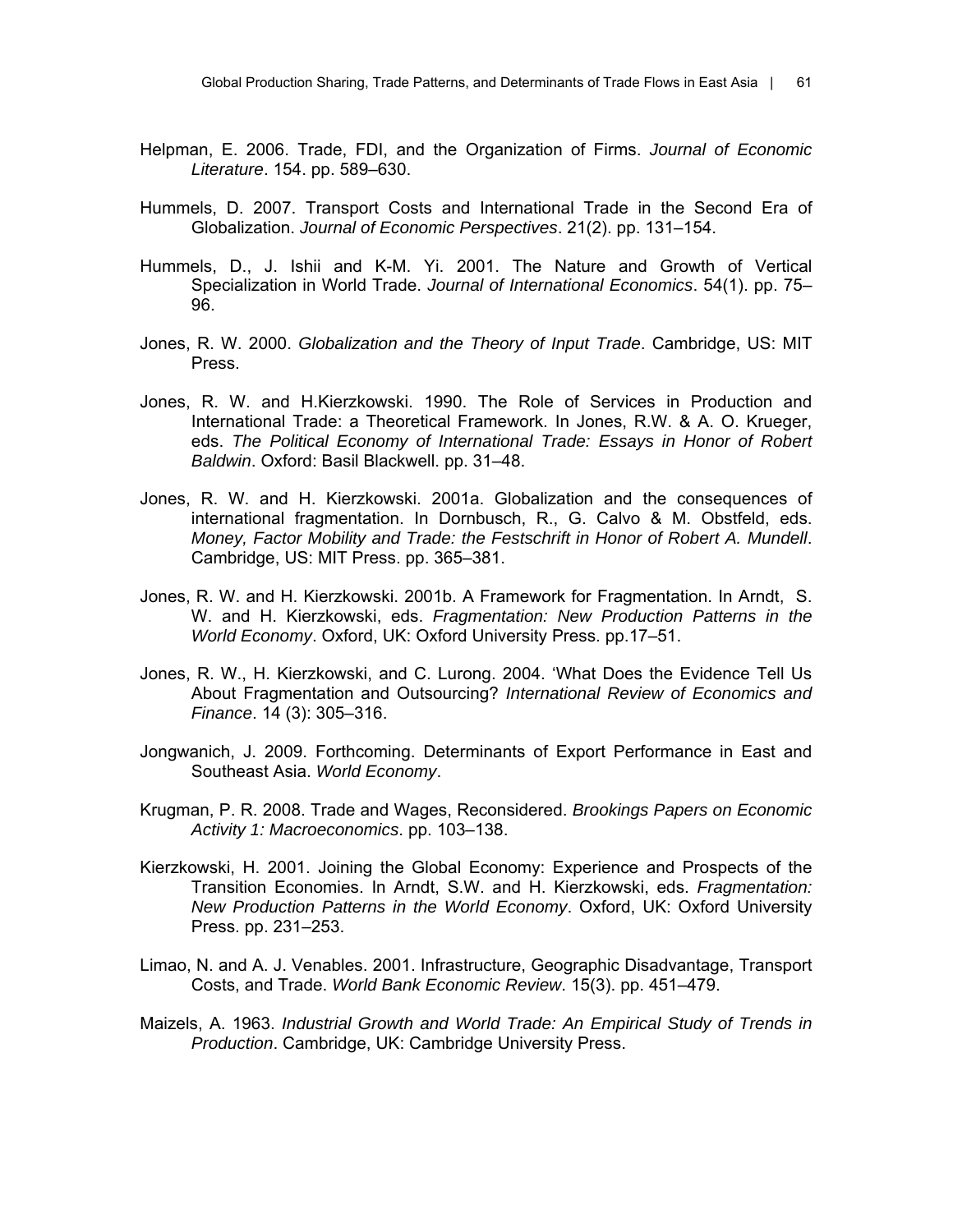- McKendrick, D. G., R. F Doner and S. Haggard. 2000. *From Silicon Valley to Singapore: Location and Competitive Advantage in the Hard Disk Drive Industry*. Stanford, US: Stanford University Press.
- Ng, F. and A.Yeats. 2001. Production Sharing in East Asia: Who Does What for Whom, and Why?. In Cheng, L. K. & H. Kierzkowski, eds. *Global Production and Trade in East Asia*. Boston, US: Kluwer Academic Publishers. pp. 63–109.
- Ng, F. and A.Yeats. 2003. Major Trade Trends in East Asia: What are Their Implications for Regional Cooperation and Growth? *Policy Research Working Paper 3084.* Washington DC, US: World Bank.
- Obstfeld, M. 2002. Exchange Rates and Adjustment: Perspectives from the New Openeconomy Macroeconomics. *Centre for Economic Policy Research (CPER) Discussion Paper 3533*. London, UK: CPER.
- Quah, D. T. 1997. Increasingly Weightless Economies. *Bank of England Quarterly Bulletin*. February. pp. 49–56.
- Pollard, S. 1981. *The Silent Conquest: The Industrialization of Europe, 1760–1970*. Oxford, UK: Oxford University Press.
- Rangan, S. and R. Lawrence. 1999. *A Prism on Globalization*. Washington DC, US: Brookings Institution Press.
- Rouch, J. E. and V. Trindale. 2003. Information, International Substitutability and Globalization. *American Economic Review*, papers and proceedings. pp. 775– 778.
- Sharpton, M. 1975. International Subcontracting. *Oxford Economic Papers*. 27(1). pp. 94–135.
- Soloaga, I. and L.A. Winters. 2001. Regionalism in the Nineties: What Effect on Trade? *North American Journal of Economics and Finance*. 12(1). pp. 1–29.
- Spenser, B. J. 2005. International Outsourcing and Incomplete Contracts. *Canadian Journal of Economics*. 38(4). pp. 1107–1135.
- Sturgeon, T.J. 2003. What Really Goes on in Silicon Valley? Spatial Clustering and Dispersal in Modular Production Networks. *Journal of Economic Geography*. 3. pp. 199–225.
- USITC (United State International Trade Commission) 1999. *Production Sharing: Use of U.S. Components and Material in Foreign Assembly Operations, 1995–1998*. USITC Publication 3265. Washington DC, US: USITC.
- Venables, A. J. 1999. Fragmentation and Multinational Production. *European Economic Review*. 43(3). pp. 935–945.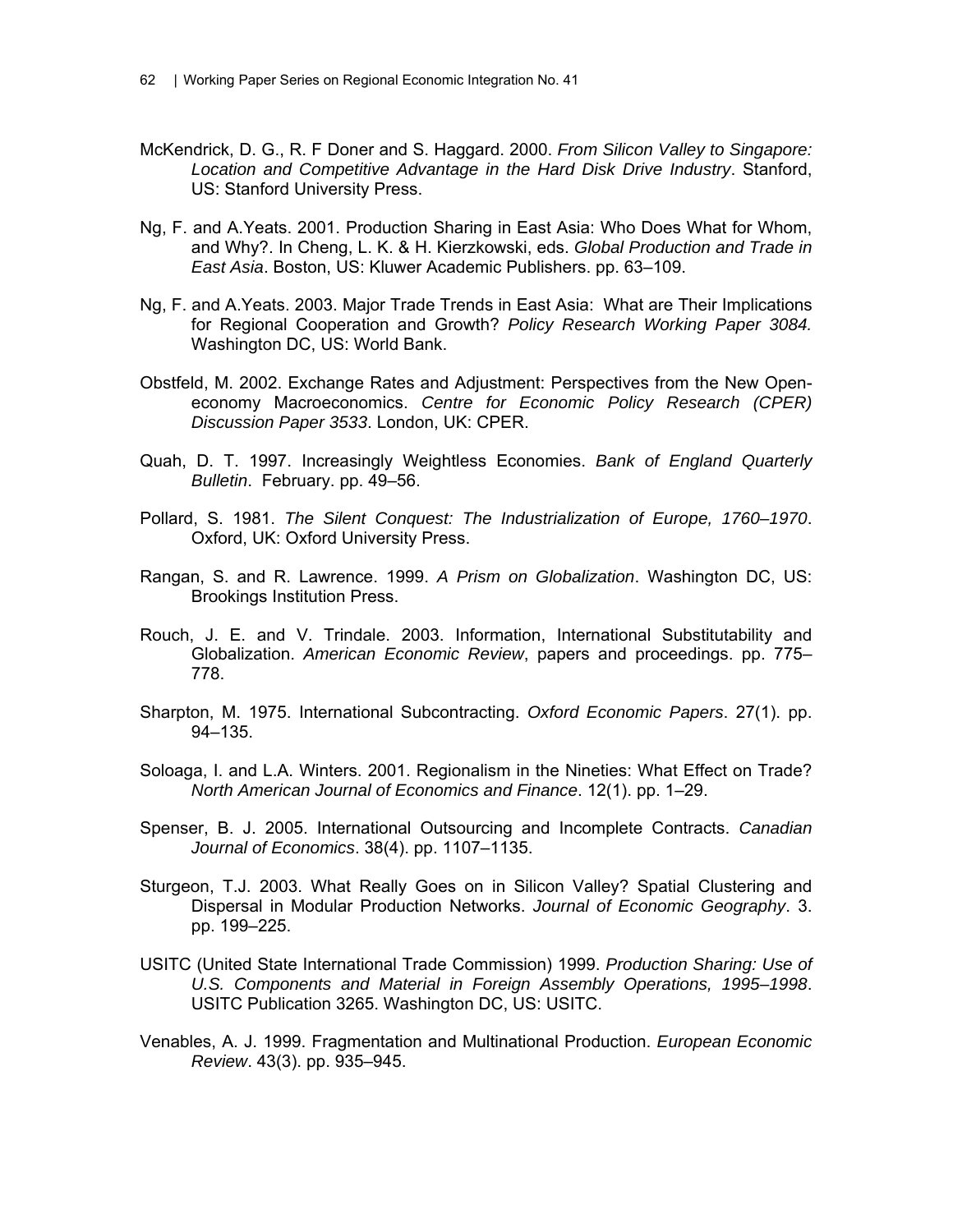- Wong, H. K. 2007. The Remaking of Singapore's High-Tech Enterprise System. In Rowen, H. S., M. G. Hancock and L. F. Miller, eds. *Making IT: The Rise of Asian in High Tech*. Stanford, US: Stanford University Press. pp. 123–174.
- Yeats, A. 2001. Just How Big is Global Production Sharing? In Arndt, S. and H. Kierzkowski, eds. *Fragmentation: New Production Patterns in the World Economy*. New York, US: Oxford University Press. pp. 108–43.
- Yi, K. 2003. Can Vertical Specialization Explain the Growth of World Trade? *Journal of Political Economy*. 111 (1). pp. 52–102.
- Young, A. 1928. Increasing Returns and Economic Progress. *Economic Journal*. 38. pp. 527–542.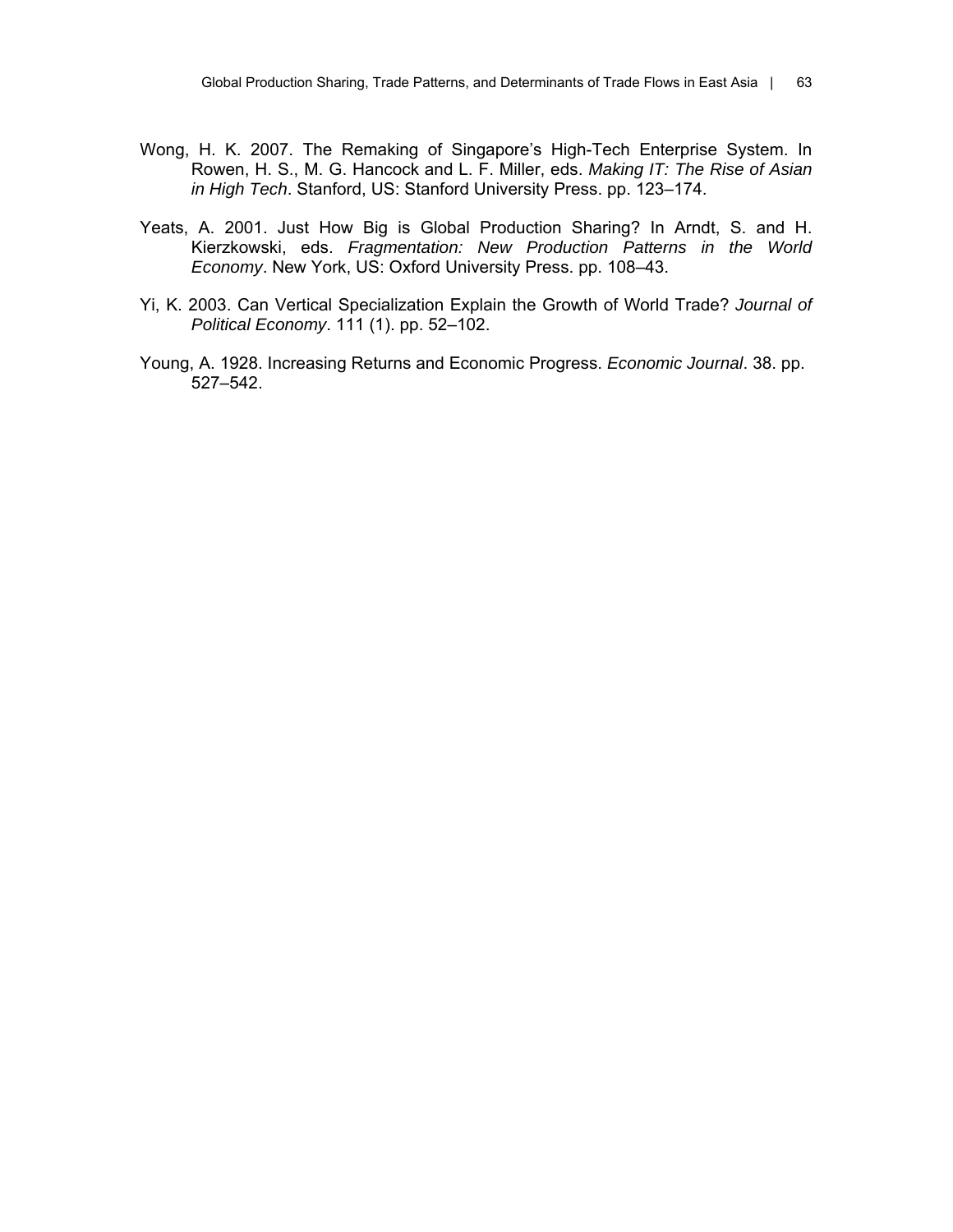## **ADB Working Paper Series on Regional Economic Integration\***

- 1. "The ASEAN Economic Community and the European Experience" by Michael G. Plummer
- 2. "Economic Integration in East Asia: Trends, Prospects, and a Possible Roadmap" by Pradumna B. Rana
- 3. "Central Asia after Fifteen Years of Transition: Growth, Regional Cooperation, and Policy Choices" by Malcolm Dowling and Ganeshan Wignaraja
- 4. "Global Imbalances and the Asian Economies: Implications for Regional Cooperation" by Barry Eichengreen
- 5. "Toward Win-Win Regionalism in Asia: Issues and Challenges in Forming Efficient Trade Agreements" by Michael G. Plummer
- 6. "Liberalizing Cross-Border Capital Flows: How Effective Are Institutional Arrangements against Crisis in Southeast Asia" by Alfred Steinherr, Alessandro Cisotta, Erik Klär, and Kenan Šehović
- 7. "Managing the Noodle Bowl: The Fragility of East Asian Regionalism" by Richard E. Baldwin
- 8. "Measuring Regional Market Integration in Developing Asia: a Dynamic Factor Error Correction Model (DF-ECM) Approach" by Duo Qin, Marie Anne Cagas, Geoffrey Ducanes, Nedelyn Magtibay-Ramos, and Pilipinas F. Quising
- 9. "The Post-Crisis Sequencing of Economic Integration in Asia: Trade as a Complement to a Monetary Future" by Michael G. Plummer and Ganeshan Wignaraja
- 10. "Trade Intensity and Business Cycle Synchronization: The Case of East Asia" by Pradumna B. Rana
- 11. "Inequality and Growth Revisited" by Robert J. Barro
- 12. "Securitization in East Asia" by Paul Lejot, Douglas Arner, and Lotte Schou-Zibell
- 13. "Patterns and Determinants of Cross-border Financial Asset Holdings in East Asia" by Jong-Wha Lee
- 14. "Regionalism as an Engine of Multilateralism: A Case for a Single East Asian FTA" by Masahiro Kawai and Ganeshan Wignaraja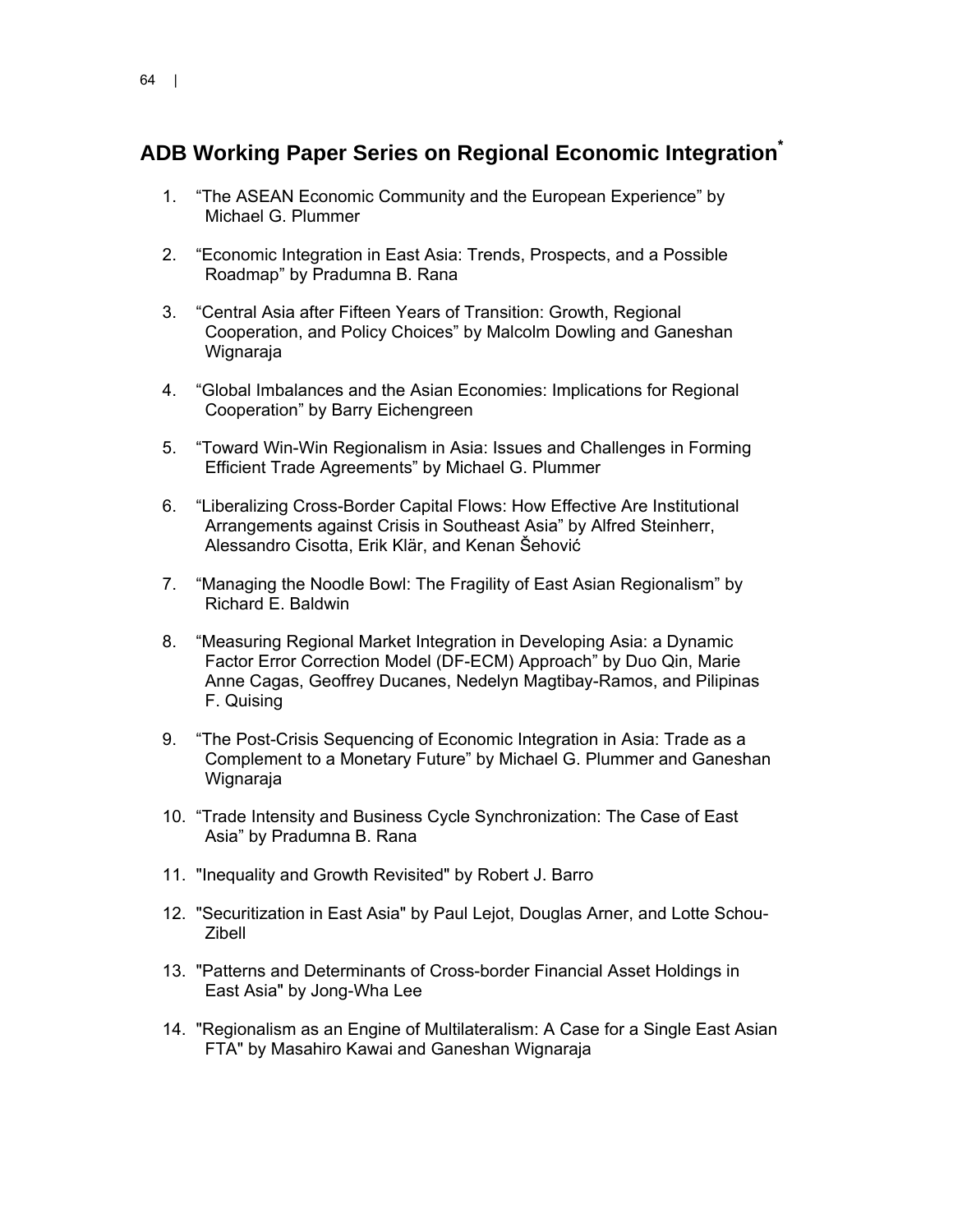- 15. "The Impact of Capital Inflows on Emerging East Asian Economies: Is Too Much Money Chasing Too Little Good?" by Soyoung Kim and Doo Yong Yang
- 16. "Emerging East Asian Banking Systems Ten Years after the 1997/98 Crisis" by Charles Adams
- 17. "Real and Financial Integration in East Asia" by Soyoung Kim and Jong-Wha Lee
- 18. "Global Financial Turmoil: Impact and Challenges for Asia's Financial Systems" by Jong-Wha Lee and Cyn-Young Park
- 19. "Cambodia's Persistent Dollarization: Causes and Policy Options" by Jayant Menon
- 20. "Welfare Implications of International Financial Integration" by Jong-Wha Lee and Kwanho Shin
- 21. "Is the ASEAN-Korea Free Trade Area (AKFTA) an Optimal Free Trade Area?" by Donghyun Park, Innwon Park, and Gemma Esther B. Estrada
- 22. "India's Bond Market—Developments and Challenges Ahead" by Stephen Wells and Lotte Schou- Zibell
- 23. "Commodity Prices and Monetary Policy in Emerging East Asia" by Hsiao Chink Tang
- 24. "Does Trade Integration Contribute to Peace?" by Jong-Wha Lee and Ju Hyun Pyun
- 25. "Aging in Asia: Trends, Impacts, and Responses" by Jayant Menon and Anna Melendez-Nakamura
- 26. "Re-considering Asian Financial Regionalism in the 1990s" by Shintaro Hamanaka
- 27. "Managing Success in Viet Nam: Macroeconomic Consequences of Large Capital Inflows with Limited Policy Tools" by Jayant Menon
- 28. "The Building Block versus Stumbling Block Debate of Regionalism: From the Perspective of Service Trade Liberalization in Asia" by Shintaro Hamanaka
- 29. "East Asian and European Economic Integration: A Comparative Analysis" by Giovanni Capannelli and Carlo Filippini
- 30. "Promoting Trade and Investment in India's Northeastern Region" by M. Govinda Rao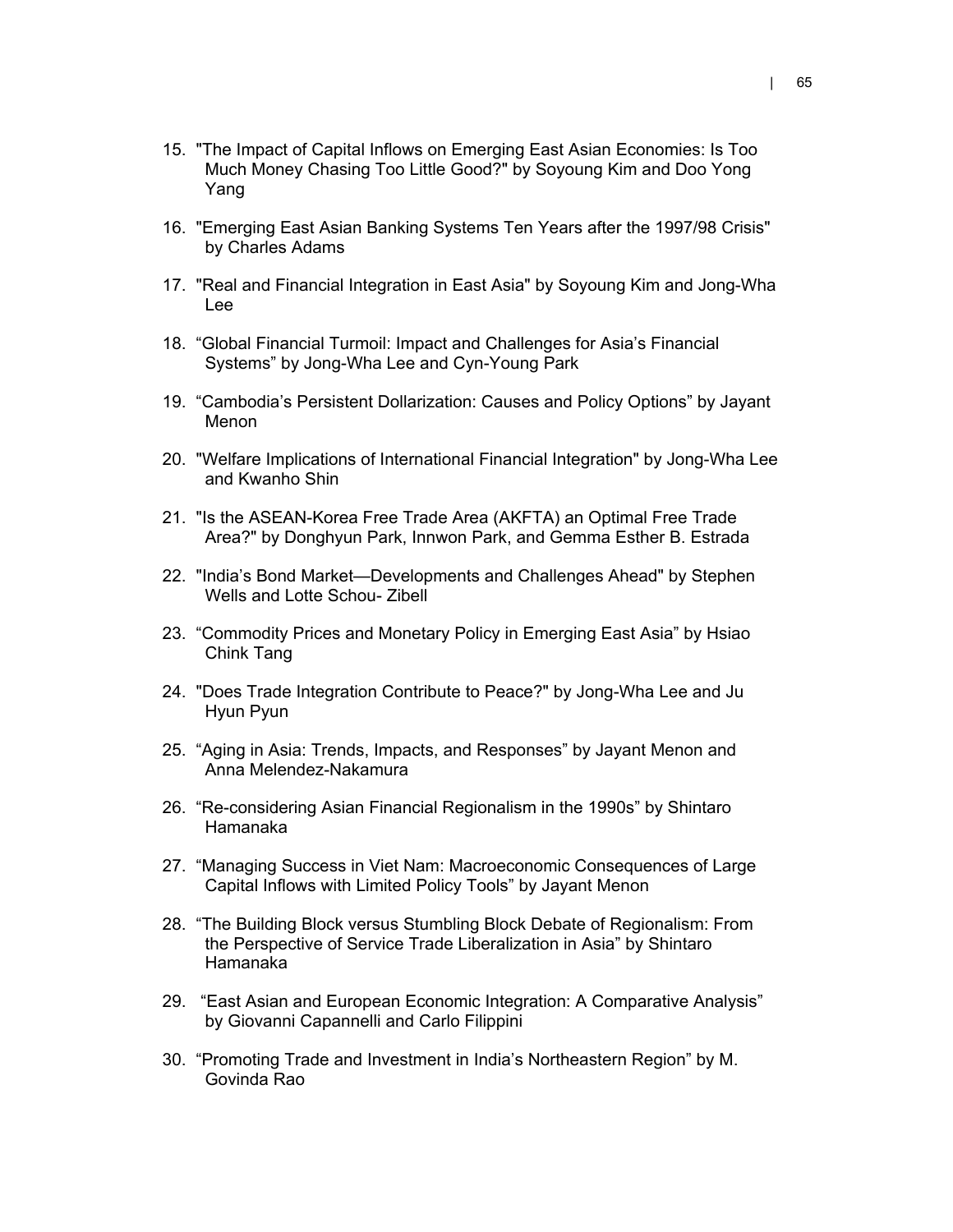- 31. "Emerging Asia: Decoupling or Recoupling" by Soyoung Kim, Jong-Wha Lee, and Cyn-Young Park
- 32. "India's Role in South Asia Trade and Investment Integration" by Rajiv Kumar and Manjeeta Singh
- 33. "Developing Indicators for Regional Economic Integration and Cooperation" by Giovanni Capannelli, Jong-Wha Lee, and Peter Petri
- 34. "Beyond the Crisis: Financial Regulatory Reform in Emerging Asia" by Chee Sung Lee and Cyn-Young Park
- 35. "Regional Economic Impacts of Cross-Border Infrastructure: A General Equilibrium Application to Thailand and Lao PDR" by Peter Warr, Jayant Menon, and Arief Anshory Yusuf
- 36. "Exchange Rate Regimes in the Asia-Pacific Region and the Global Financial Crisis" by Warwick J. McKibbin and Waranya Pim Chanthapun
- 37. "Roads for Asian Integration: Measuring ADB's Contribution to the Asian Highway Network" by Srinivasa Madhur, Ganeshan Wignaraja,and Peter **Daries**
- 38. "The Financial Crisis and Money Markets in Emerging Asia" by Robert Rigg and Lotte Schou-Zibell
- 39. "Complements or Substitutes? Preferential and Multilateral Trade Liberalization at the Sectoral Level" by Mitsuyo Ando, Antoni Estevadeordal, and Christian Volpe Martincus
- 40. "Regulatory Reforms for Improving the Business Environment in Selected Asian Economies—How Monitoring and Comparative Benchmarking can Provide Incentive for Reform" by Lotte Schou-Zibell and Srinivasa Madhur

<sup>\*</sup> These papers can be downloaded from: (ARIC) http://aric.adb.org/reipapers/ or (ADB) www.adb.org/publications/category.asp?id=2805